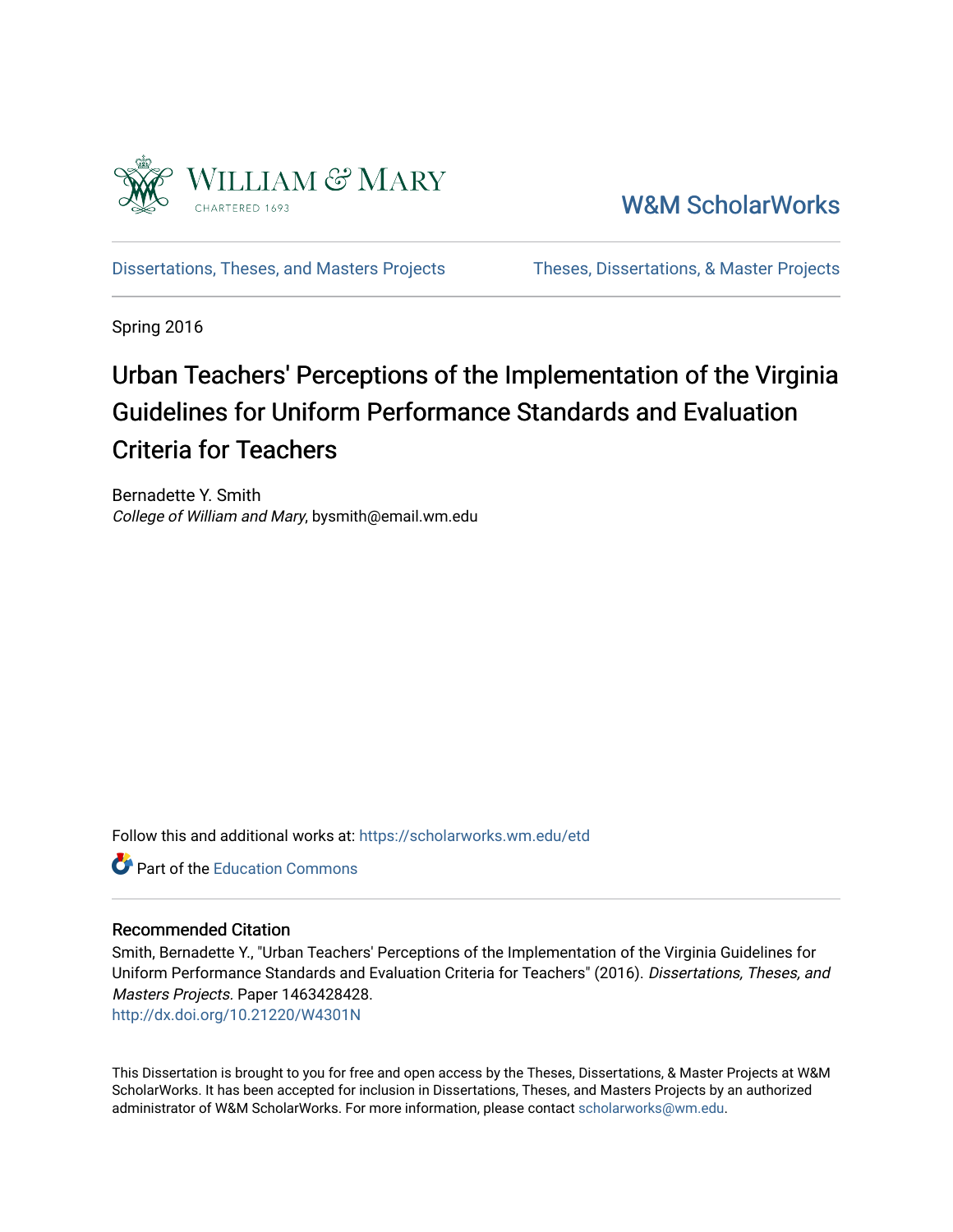**Urban Teachers' Perceptions of the Implementation of the Virginia** *Guidelines for Uniform Performance Standards and Evaluation Criteria for Teachers*

A Dissertation

\_\_\_\_\_\_\_\_\_\_\_\_\_\_\_\_\_\_\_\_\_\_\_\_\_\_\_\_\_\_\_\_\_\_\_\_\_\_\_\_\_

Presented to

The Faculty of the School of Education

The College of William and Mary in Virginia

 $\overline{\phantom{a}}$  , which is a set of the set of the set of the set of the set of the set of the set of the set of the set of the set of the set of the set of the set of the set of the set of the set of the set of the set of th

In Partial Fulfillment Of the Requirements for the Degree of Doctor of Education

 $\overline{\phantom{a}}$  , which is a set of the set of the set of the set of the set of the set of the set of the set of the set of the set of the set of the set of the set of the set of the set of the set of the set of the set of th

by Bernadette Y. Smith March 14, 2016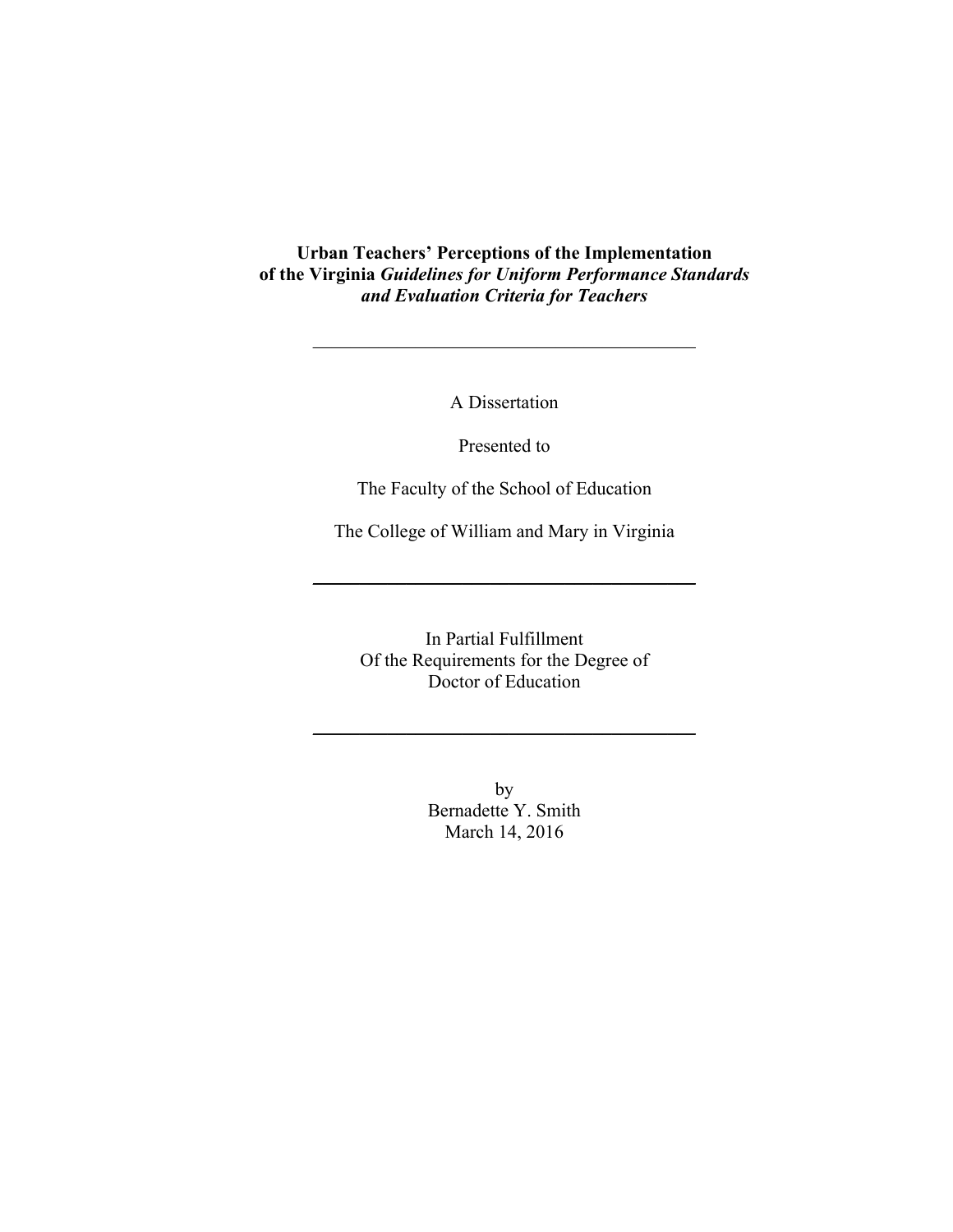### **Urban Teachers' Perceptions of the Implementation of the Virginia** *Guidelines for Uniform Performance Standards and Evaluation Criteria for Teachers*

by

Bernadette Y. Smith

\_\_\_\_\_\_\_\_\_\_\_\_\_\_\_\_\_\_\_\_\_\_\_\_\_\_\_\_\_\_\_\_\_\_\_\_\_\_\_

Approved March 14, 2016

Dr. James Stronge, Ph.D Chairperson of Doctoral Committee

\_\_\_\_\_\_\_\_\_\_\_\_\_\_\_\_\_\_\_\_\_\_\_\_\_\_\_\_\_\_\_\_

 $\mathcal{L}_\text{max}$ 

Dr. Michael DiPaola, Ed.D

Dr. Megan Tschannen-Moran, Ph.D

\_\_\_\_\_\_\_\_\_\_\_\_\_\_\_\_\_\_\_\_\_\_\_\_\_\_\_\_\_\_\_\_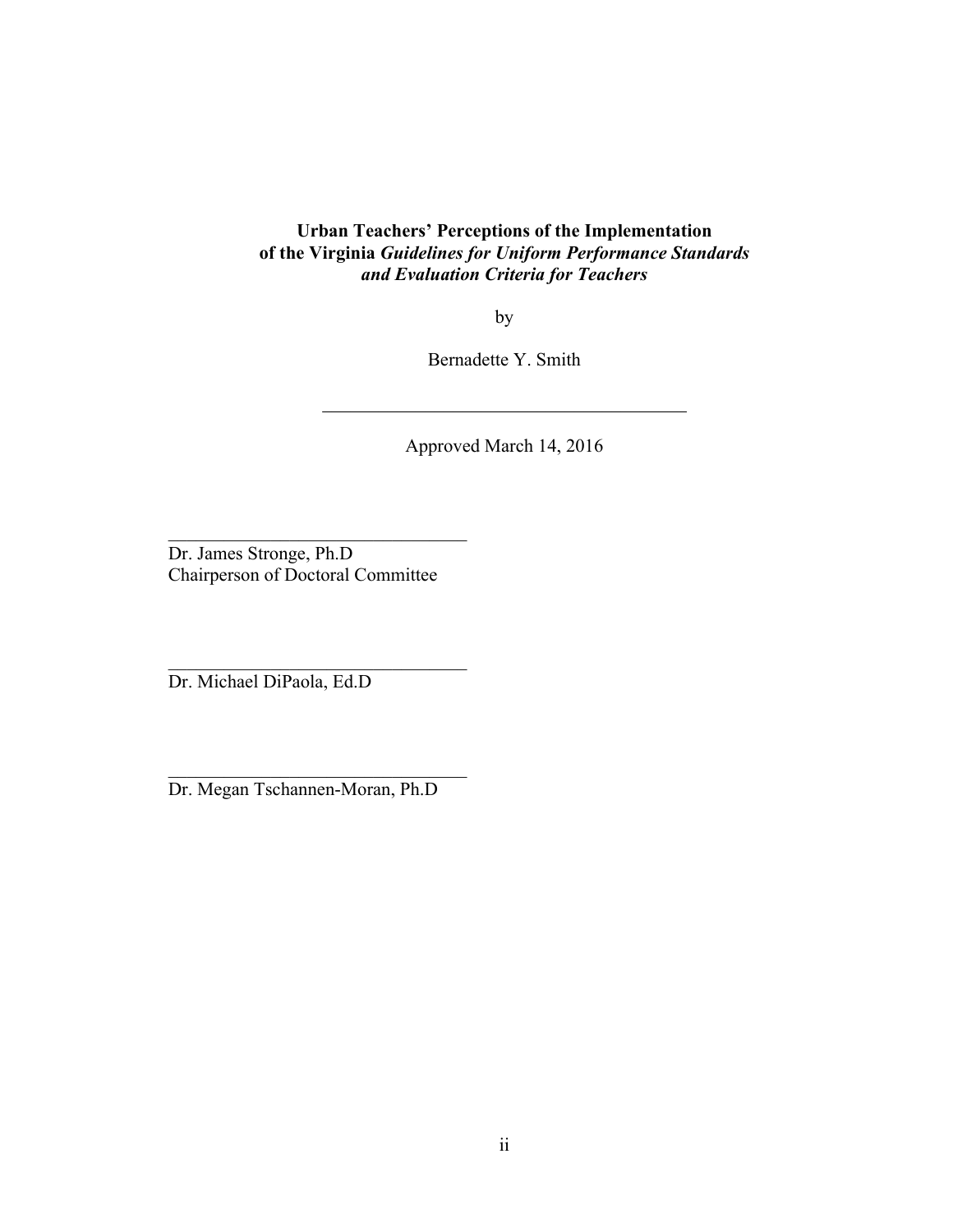#### **Dedication**

I dedicate my dissertation to my family. Thank you for the love, support, and encouragement that I received from each of you. I want to express my extreme gratitude and appreciation to David. Thank you for being the "drill sergeant" that I needed to remain focused and on task. A day would not go by without you inquiring about my progress. As I am writing now, I can hear you say, "Push harder, push harder," and I can hear you telling me to strive to complete my journey in a timely manner. Again, thank you for your love and support even though I might have caused some frustrations at times.

Also, a special thank you to Bridgette for all of the little things that you did for me when I did not have the time. Our morning conversations and your daily words of encouragement have helped me always to remain encouraged and to believe that I would succeed despite any obstacles that I would encounter.

To my mother (Eleanor), father (Herbert), and brother (Brandon) thank you for understanding my time limitations when I was extremely busy with class, work, or writing my dissertation.

To my aunts, uncles, cousins, and friends, thank you for your words of encouragement and support as I have progressed on this journey toward completing the terminal degree. A special thank you is extended to Tiffany and Magan for all of your help. Also, I want to honor the memory of Mrs. Sallie Church by thanking her for the loving and kind words of support and encouragement that she provided. Each Sunday, Mrs. Church would inquire about my progress. She would always end our conversation by saying that I have been praying for you and I know that you are going to finish this journey.

iii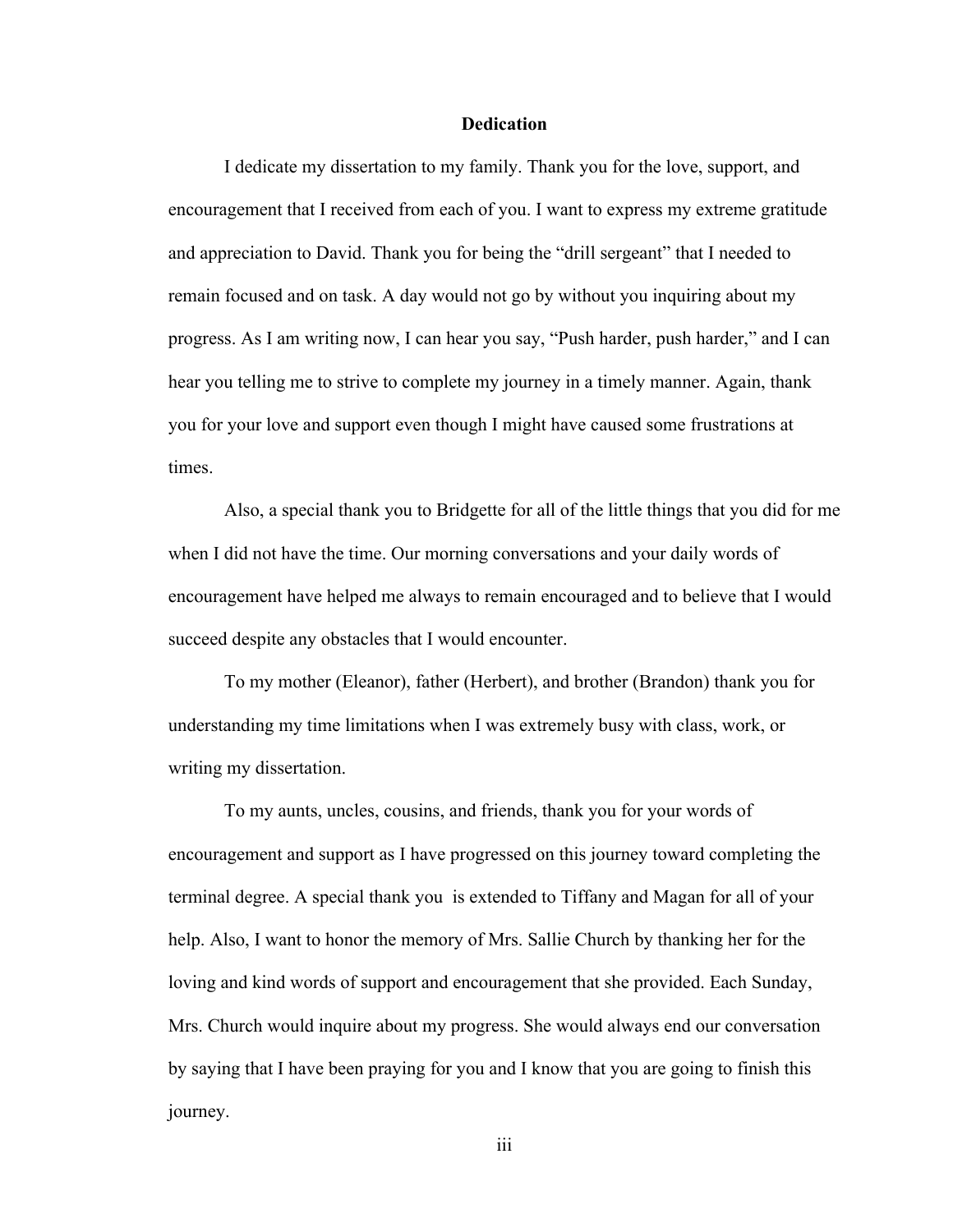Lastly, words cannot truly express what your love, support and encouragement has meant to me. Again, thank you!!!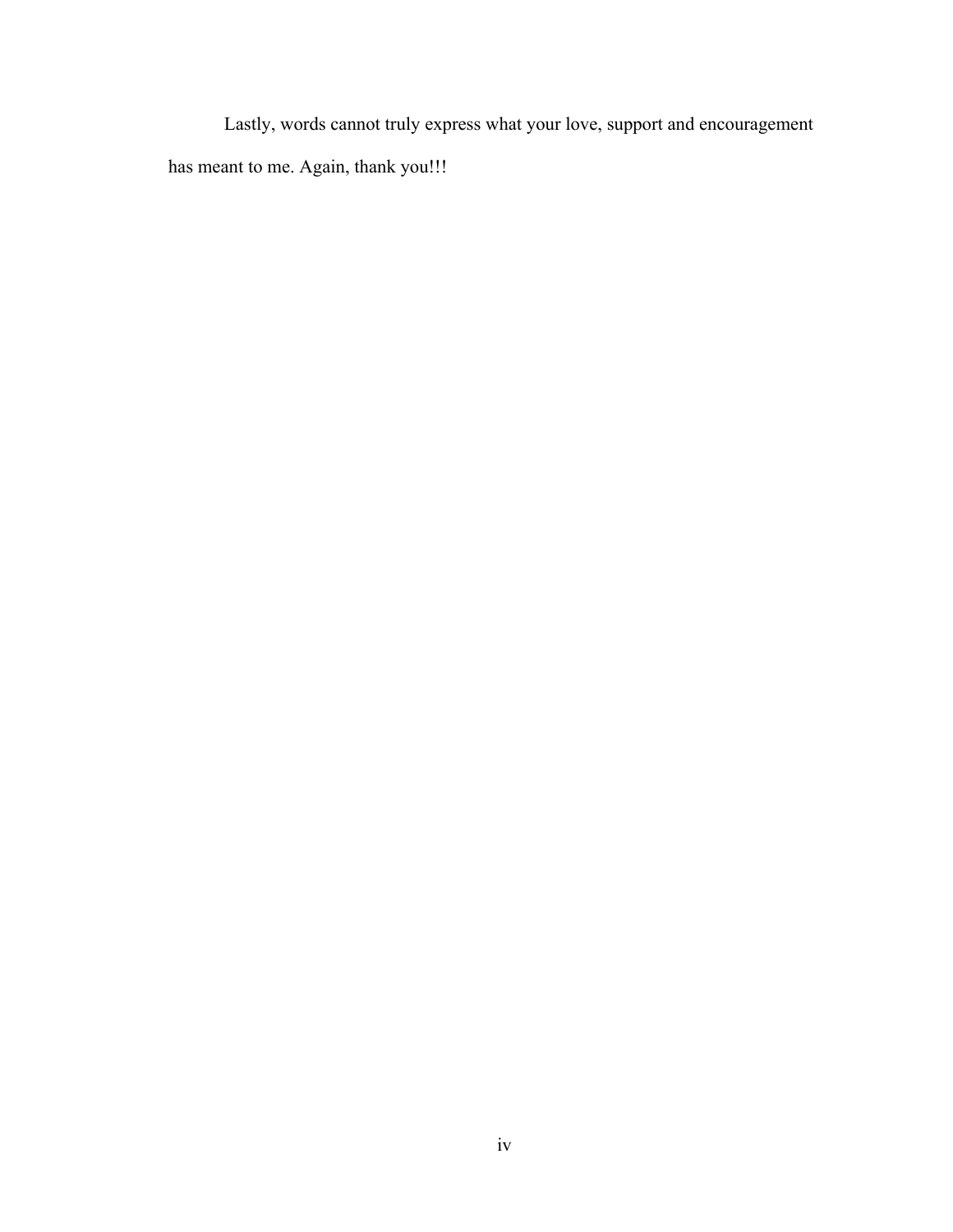#### **Acknowledgements**

This study would not have come to fruition without the assistance of the sample of teachers who volunteered to participate in my research. Your willingness to assist me in conducting my research was phenomenal. Additionally, the information provided regarding your perceptions of the performance standards and related topics were thoughtprovoking to say the least. Without a doubt, teacher perceptions are not factors to ignore as implied in some of your responses. Therefore, as a researcher and building administrator, your input has been invaluable.

A special thank you to Dr. Jessica Hench whose assistance was instrumental to me as I completed my last two chapters. Again, thank you for all of your help and encouragement.

My dissertation committee consisted of Drs. James Stronge (chair), Michael DiPaola, and Megan Tschannen-Moran. Your assistance, guidance, and support were instrumental as I progressed on my journey to obtain a doctoral degree.

Lastly, the knowledge that I have gained over the course of my journey at William and Mary College will play an integral role in my future plans both professionally and personally.

v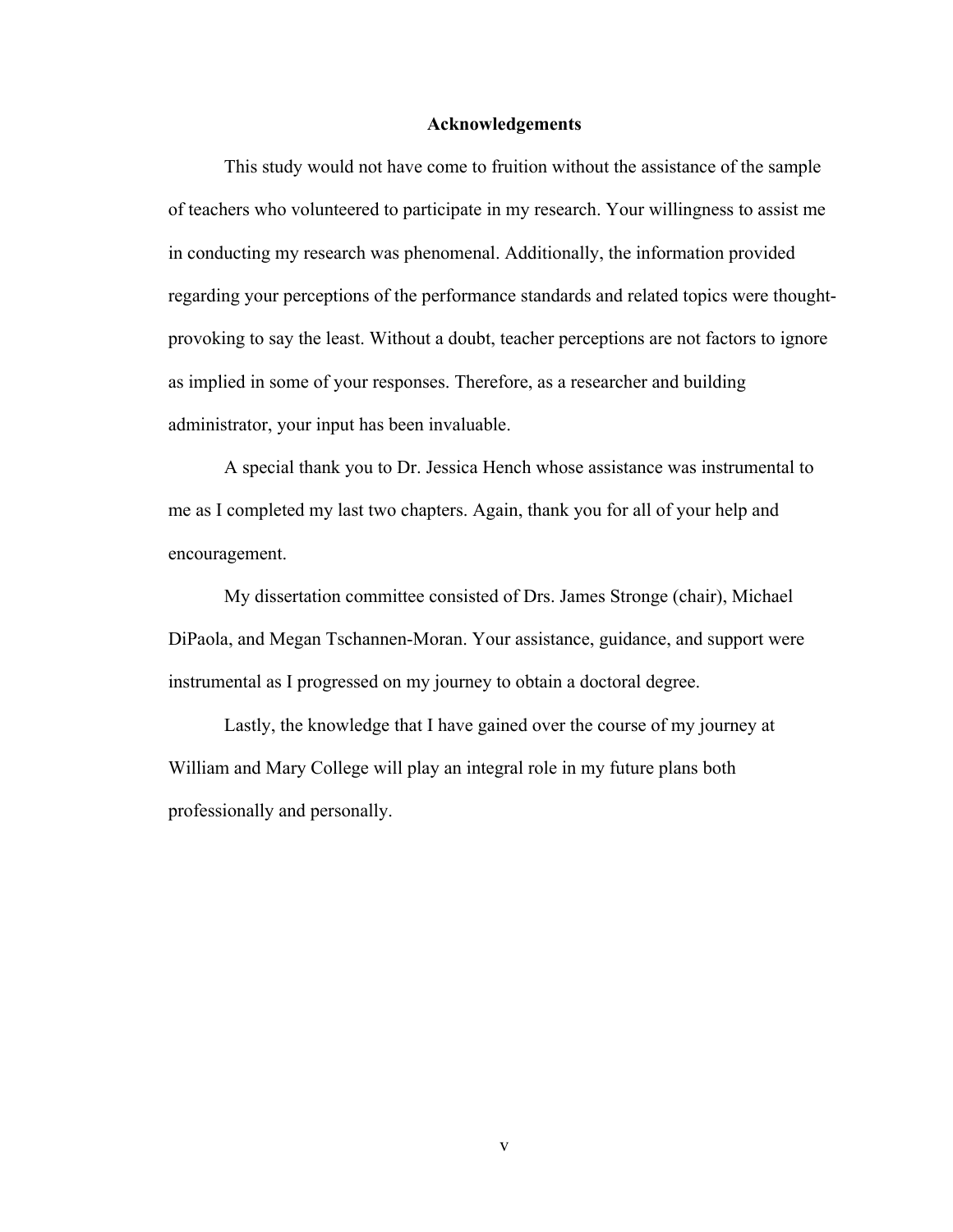### **Table of Contents**

| Setting. |    |
|----------|----|
|          |    |
|          |    |
|          |    |
|          |    |
|          |    |
|          |    |
|          | 71 |
|          |    |
|          |    |
|          |    |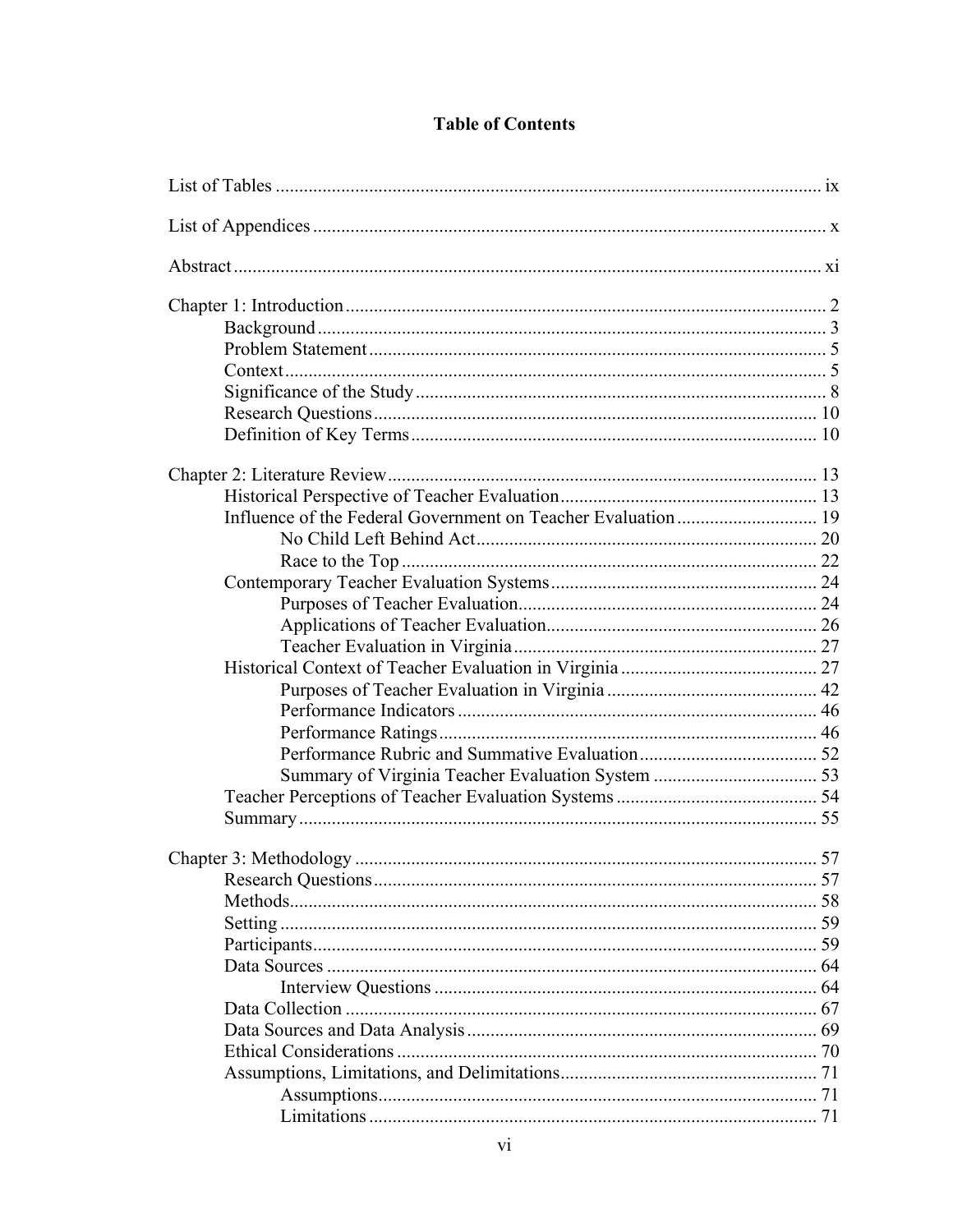| Research Question 1: Teacher Perceptions of the Overall Set of Six       |  |
|--------------------------------------------------------------------------|--|
|                                                                          |  |
| Research Question 1a: Teacher Perceptions of Each Individual Performance |  |
|                                                                          |  |
|                                                                          |  |
|                                                                          |  |
|                                                                          |  |
|                                                                          |  |
|                                                                          |  |
|                                                                          |  |
|                                                                          |  |
| Research Question 1b: Teacher Perceptions of Performance Indicators That |  |
|                                                                          |  |
| Research Question 2: Whether 40% of a Teacher's Evaluation Should Be     |  |
|                                                                          |  |
| Research Question 3: Performance Standards in Teacher Evaluation 104     |  |
|                                                                          |  |
|                                                                          |  |
|                                                                          |  |
| Research Question 5: Tested Versus NonTested Subjects  110               |  |
|                                                                          |  |
|                                                                          |  |
|                                                                          |  |
|                                                                          |  |
|                                                                          |  |
|                                                                          |  |
|                                                                          |  |
|                                                                          |  |
| Perceptions of Effective Teachers Versus Less Effective Teachers 123     |  |
| Perceptions of Teachers Assigned to Fully Accredited Schools             |  |
|                                                                          |  |
| Perceptions of Teachers of Tested Subjects Versus Nontested              |  |
|                                                                          |  |
|                                                                          |  |
|                                                                          |  |
|                                                                          |  |
|                                                                          |  |
| Implications for School District Policy and Practice 131                 |  |
|                                                                          |  |
| Secondary School Teacher Perceptions of the Performance                  |  |
|                                                                          |  |
| Comparing Teacher and Administrator Perceptions of the                   |  |
|                                                                          |  |
|                                                                          |  |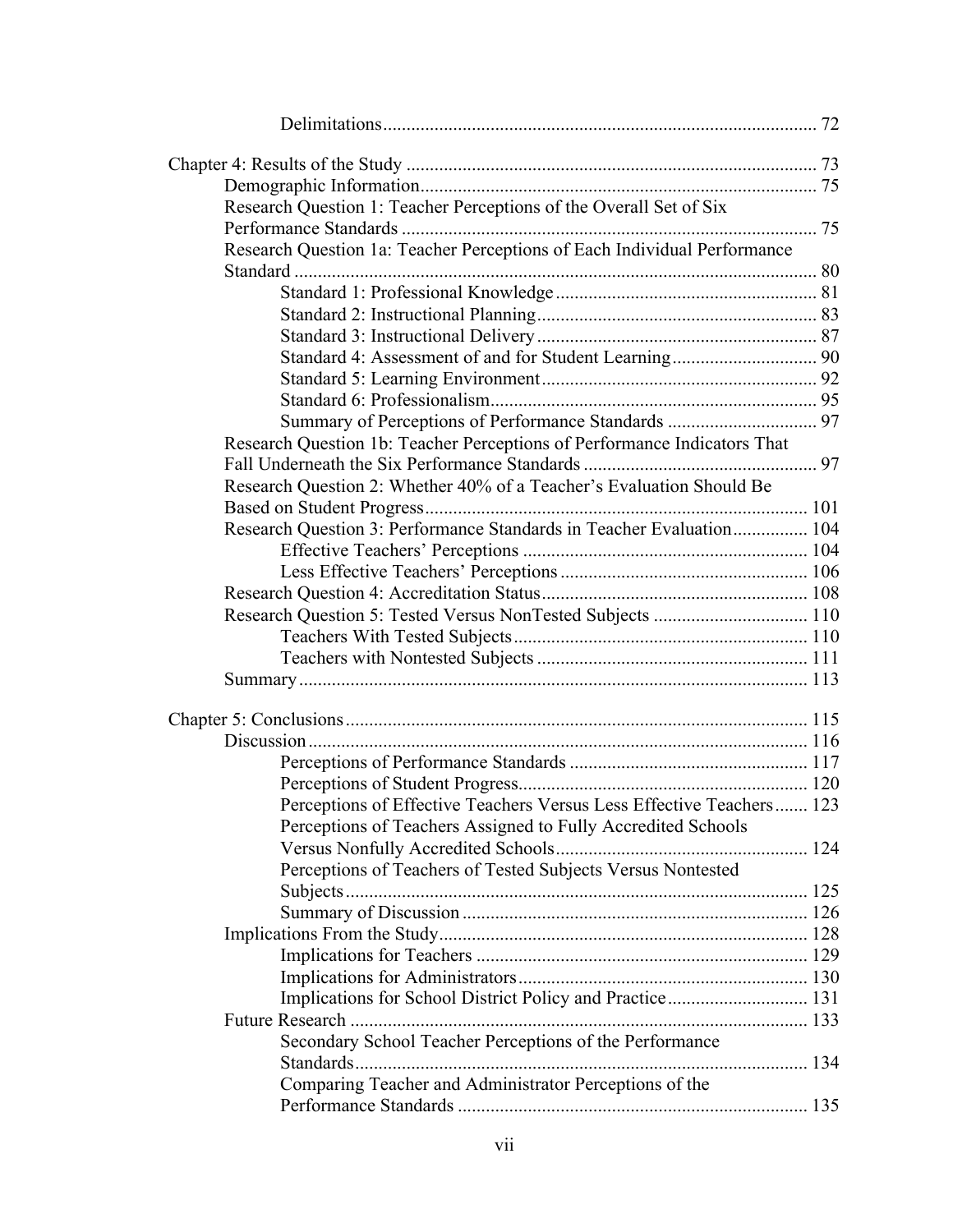| Comparing Teacher Perceptions in Urban, Rural, and Sububan |  |
|------------------------------------------------------------|--|
|                                                            |  |
|                                                            |  |
|                                                            |  |
|                                                            |  |
|                                                            |  |
|                                                            |  |
|                                                            |  |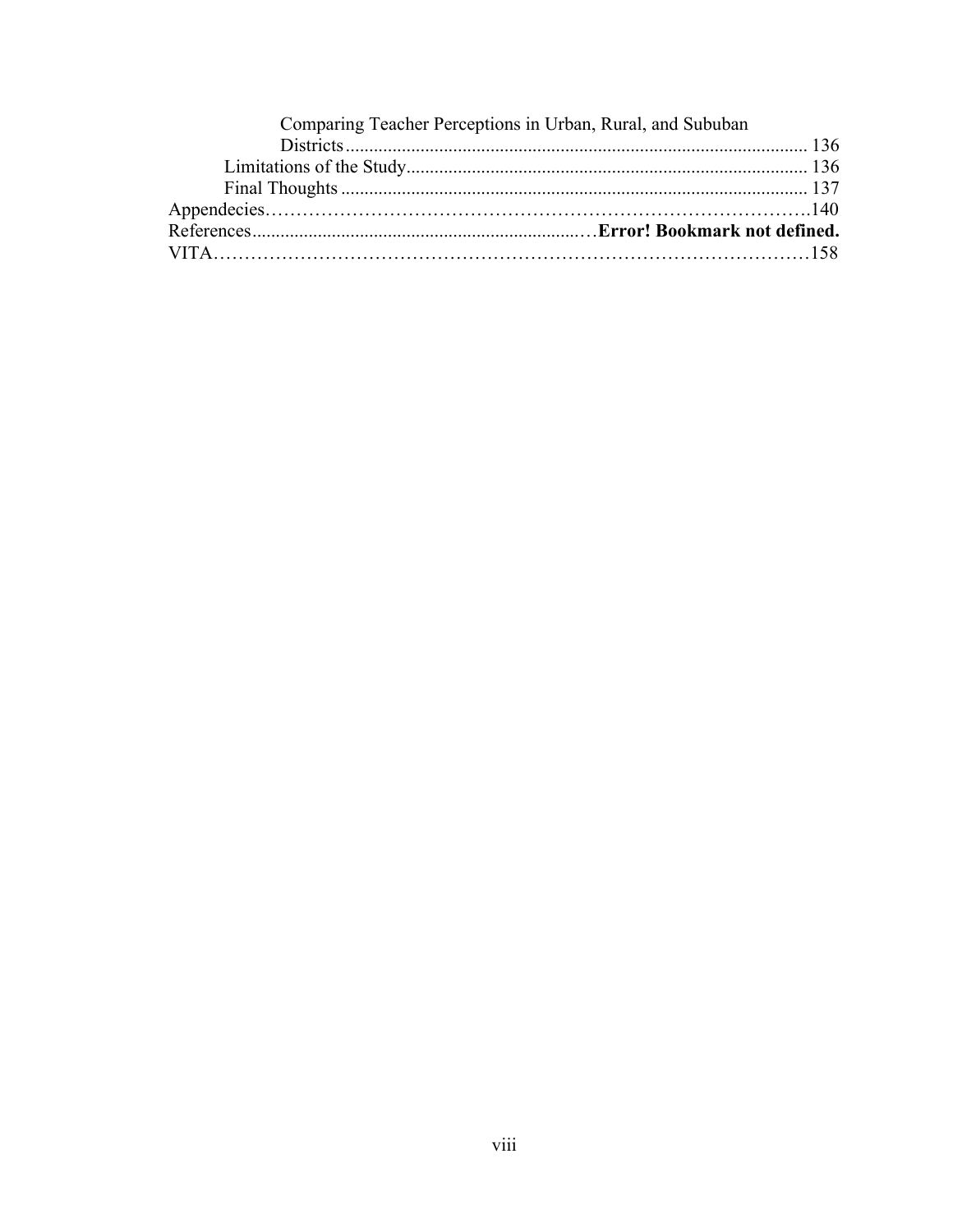### **List of Tables**

| $\mathbf{1}$ |                                                                          |  |
|--------------|--------------------------------------------------------------------------|--|
| 2            |                                                                          |  |
| 3            |                                                                          |  |
| 4            |                                                                          |  |
| 5            |                                                                          |  |
| 6            | Example of Weighted Calculations for Teacher Performance Evaluation  52  |  |
| $\tau$       |                                                                          |  |
| 8            |                                                                          |  |
| 9            |                                                                          |  |
| 10           | Interview Questions Table of Specification66Error! Bookmark not defined. |  |
| 11           |                                                                          |  |
| 12           |                                                                          |  |
| 13           |                                                                          |  |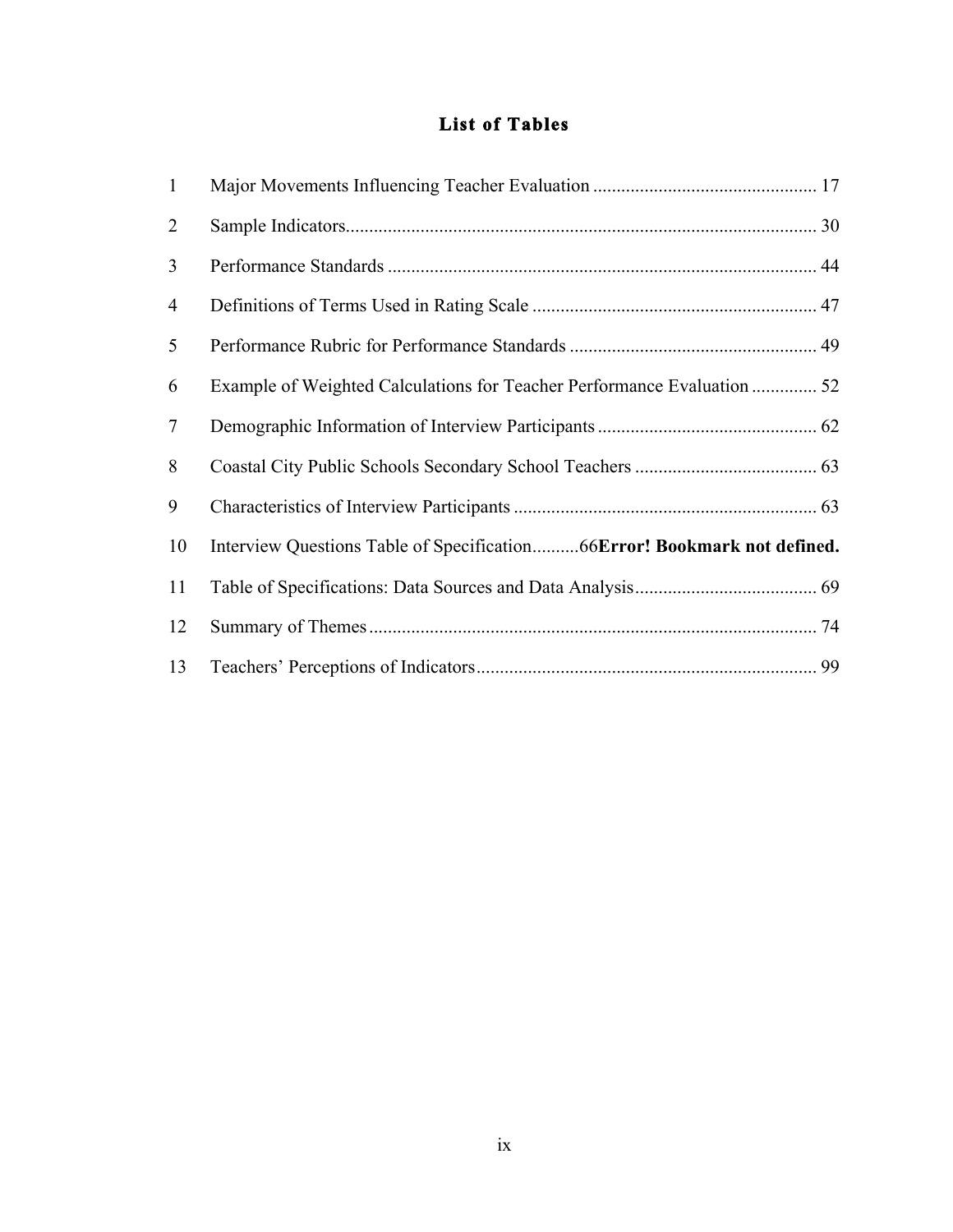## **List of Appendices**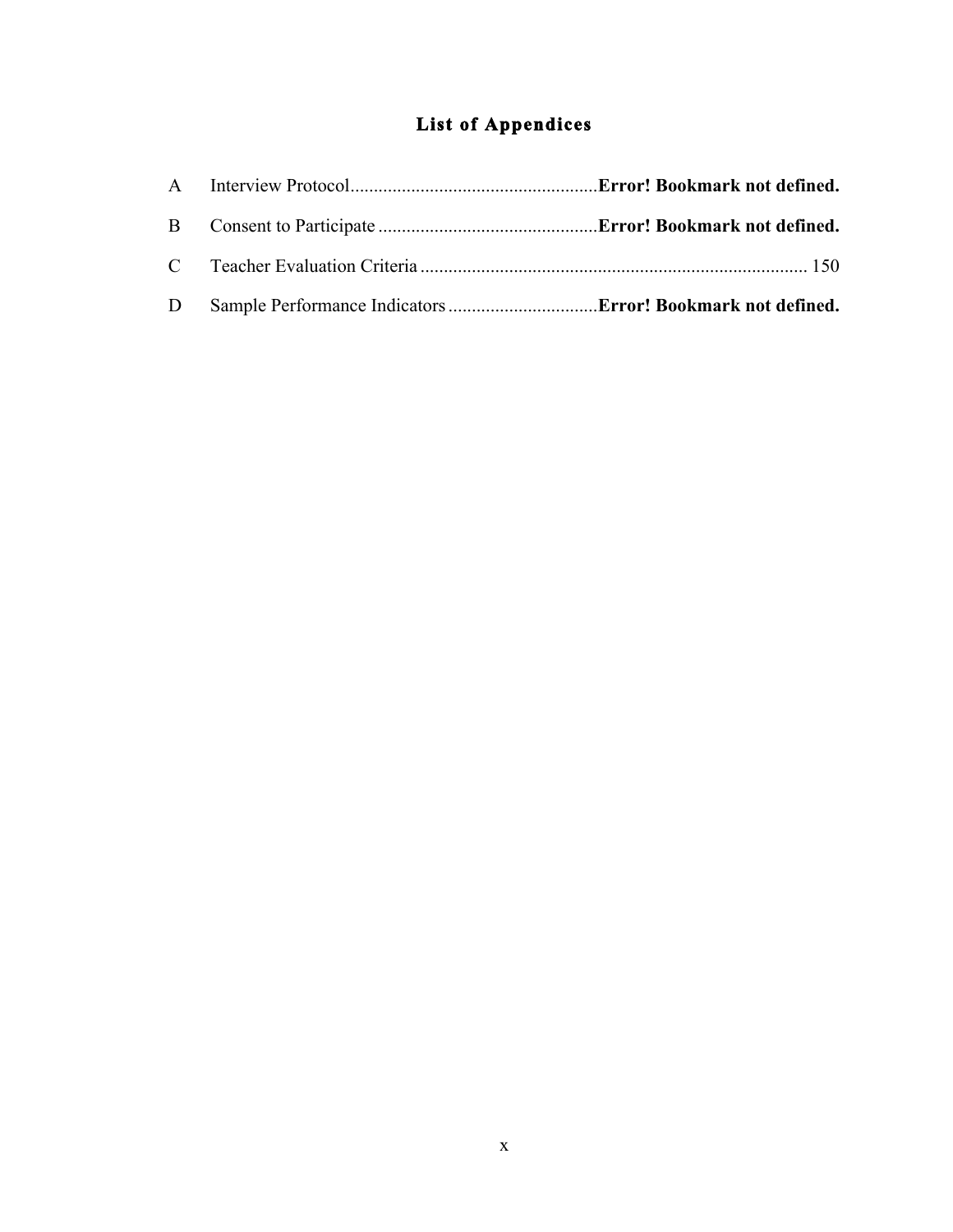#### **Urban Teachers' Perceptions of the Implementation of the Virginia** *Guidelines for Uniform Performance Standards and Evaluation Criteria for Teachers*

#### **Abstract**

An emphasis has been placed on teacher evaluation to improve student achievement; therefore, states such as Virginia have had to revise their teacher evaluation systems. The most recent revisions in Virginia were implemented in 2012. A major component of the revision was the inclusion of student progress in teacher evaluation.

Since the inclusion of student progress into teacher evaluation, teachers, and administrators have had to make adjustments in their practices and procedures related to teacher evaluation. Consequently, the purpose of this case study was to examine the perceptions of a sample of teachers regarding the implementation of the revised performance standards and evaluation criteria in 2012. The perceptions of a sample of secondary teachers in a small urban district were examined to identify factors that might influence their perceptions of the performance standards and related topics. The literature review outlined transformations that have occurred in education and their impact on teacher evaluation. Participants were comprised of 12 teachers who were interviewed using a semistructured format as the primary data source. Another source of data was the reviewing of documents. The findings also indicated that teachers possessed primarily positive perceptions of the performance standards in their current teacher evaluation system. Recommendations included on-going professional development (e.g., expanding grade levels for teachers), interviewing administrators, and determining their perceptions of the performance standards.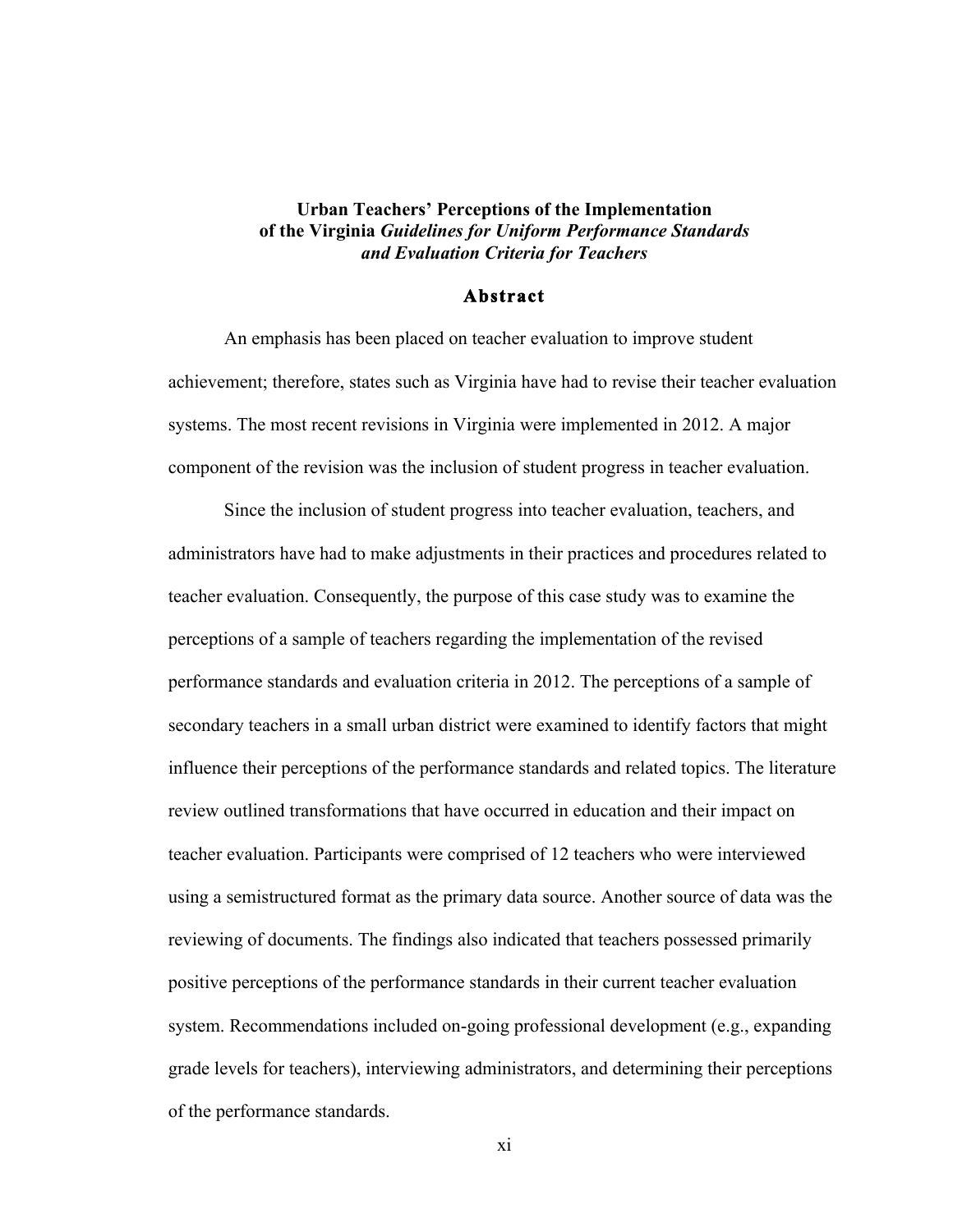Bernadette Y. Smith

### SCHOOL OF EDUCATION

### THE COLLEGE OF WILLIAM AND MARY IN VIRGINIA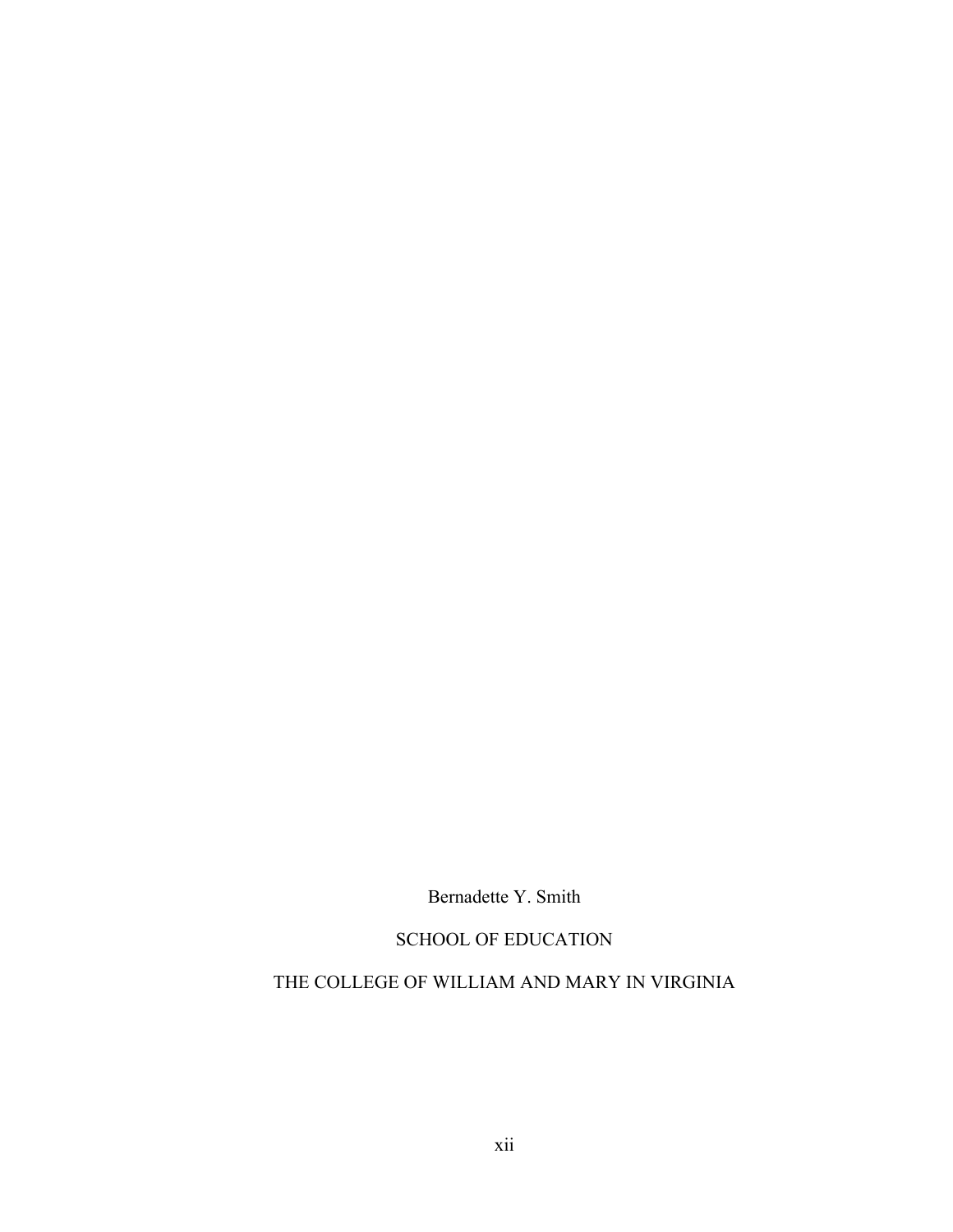Urban Teachers' Perceptions of the Implementation of the Virginia *Guidelines for Uniform Performance Standards and Evaluation Criteria for Teachers*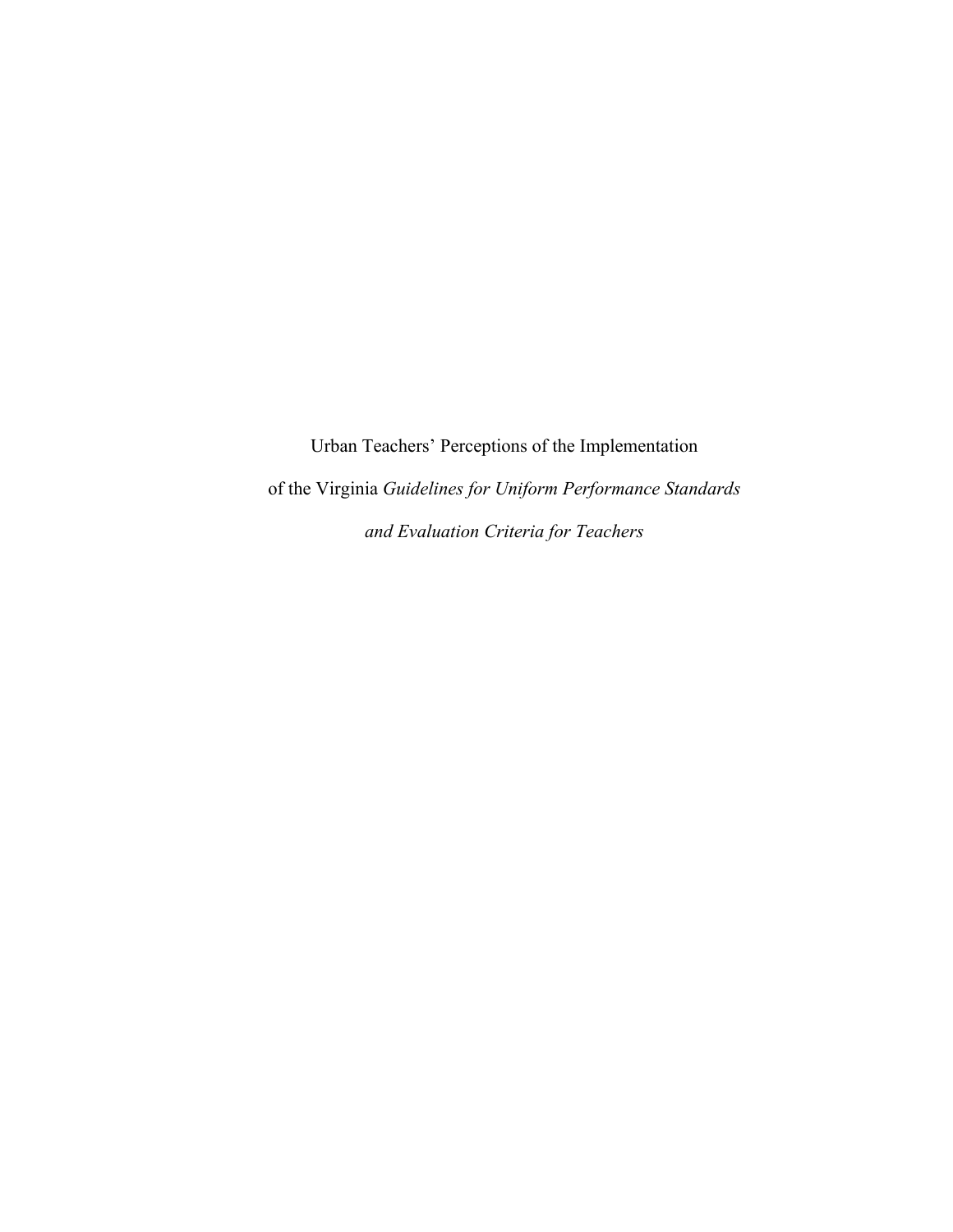#### **Chapter 1: Introduction**

Education has undergone numerous transformational—or intended transformational—reform efforts over the last 30 years. One catalyst for these efforts was triggered by the actions of Secretary of Education Terrell Bell during President Reagan's administration in the early 1980s. Secretary Bell inaugurated the work of the National Commission on Excellence in Education (NCEE) to address the quality of the Nation's schools (Gardner, 1983). In *A Nation at Risk: The Imperative for Educational Reform*, Gardner (1983) identified problems in and solutions for the Nation's educational system. Gardner's research served as a catalyst for educational reform on the local, state, and federal levels.

As educational reform efforts moved into the 1990s and 2000s, stakeholders' (e.g., teachers, administrators, and policymakers) beliefs shifted, regarding the measures needed to assist the Nation's schools and students. Consequently, policies were changed. Therefore, school administrators began to examine teacher evaluation as an effective means to improve student outcomes. The ensuing interest, policy, and practice related to teacher performance evaluation have created arduous and problematic processes in which "school districts across the country have struggled to identify and to implement sound evaluation systems" (Papay, 2012, p. 123).

In response to this focus on teacher evaluation the Virginia Department of Education [VDOE] (2011) endorsed the *Guidelines for Uniform Performance Standards and Evaluation Criteria for Teachers* (*Guidelines for Teachers*; VDOE, 2012) effective July 2012. The *Guidelines for Teachers* is comprised of seven performance standards by which all teachers in the Commonwealth of Virginia are measured. One standard in the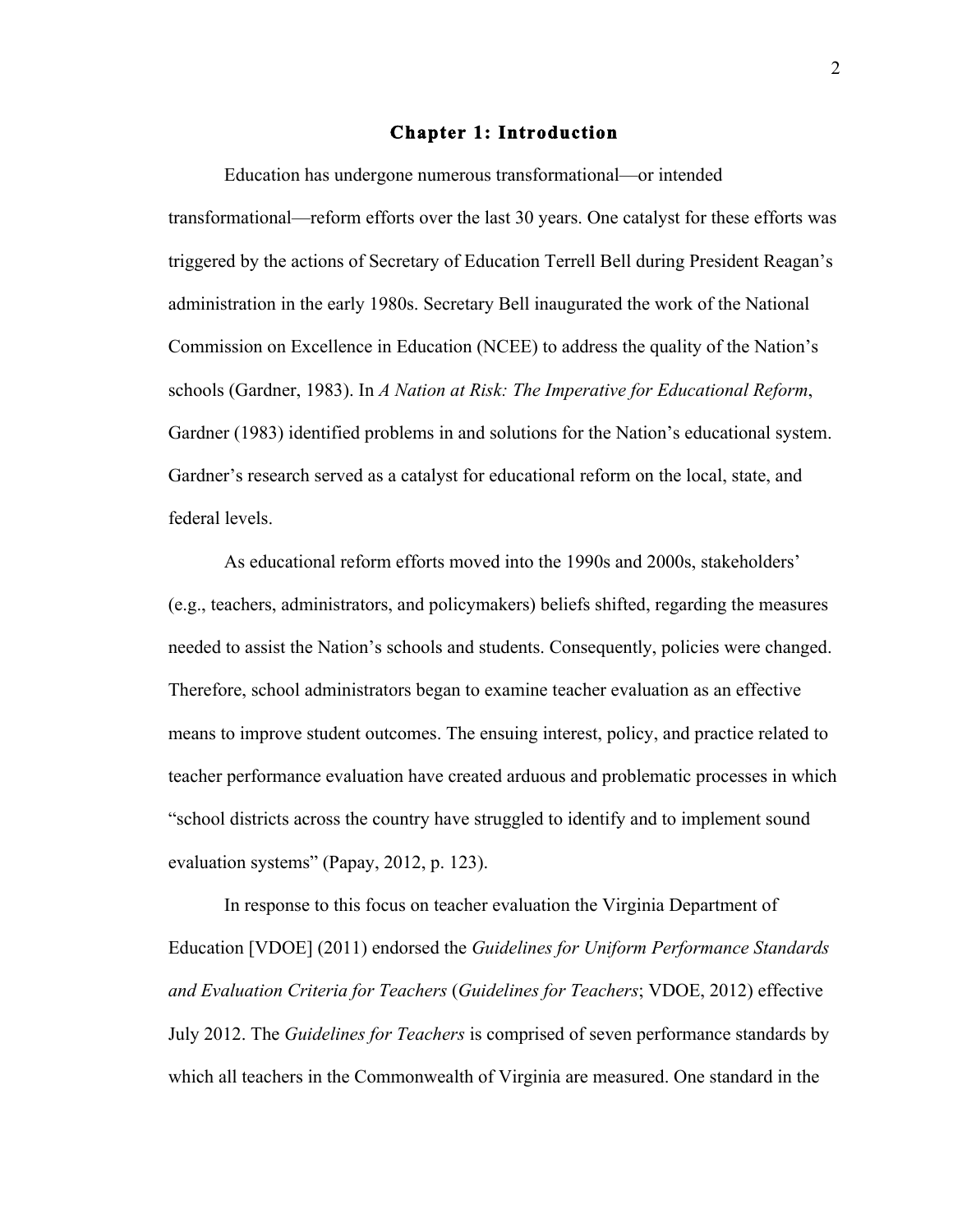*Guidelines for Teachers* is student academic progress; this standard makes up 40% of a teacher's evaluation and performance rating. Student academic progress is determined by student growth data from the VDOE (2011) and by multiple measures of student learning and achievement. The remaining six standards of teacher practice in the *Guidelines for Teachers* are professional knowledge, instructional planning, instructional delivery, assessment of and for student learning, learning environment, and professionalism; each of these six standards account for 10% of the evaluation and performance rating of a teacher (VDOE, 2011).

#### **Background**

In 2009, the National Council on Teacher Quality (NCTQ) reported that 35 states and the District of Columbia did not require teacher evaluations to include a component related to student learning NCTQ (Doherty & Jacobs, 2013). NCTQ (Doherty & Jacobs, 2013) described the major transformations that teacher evaluation had undergone in the subsequent 5 years. The most significant transformation was the increase in the number of states that have created or mandated that teacher evaluation systems include multiple measures to identify teacher effectiveness and to use data to provide feedback to teachers for improvement. The NCTQ (Doherty & Jacobs, 2013) indicated that 22 states had revised their teacher evaluation systems to include evidence of student learning and its connection to teacher effectiveness. This transformation has been fueled by educational initiatives such as the No Child Left Behind Act (NCLB) of 2001 and Race to the Top (U.S. Department of Education [US DOE], 2010)*.* As states have competed for Race to the Top (US DOE, 2010) funds and NCLB (2001) waivers, educational reform efforts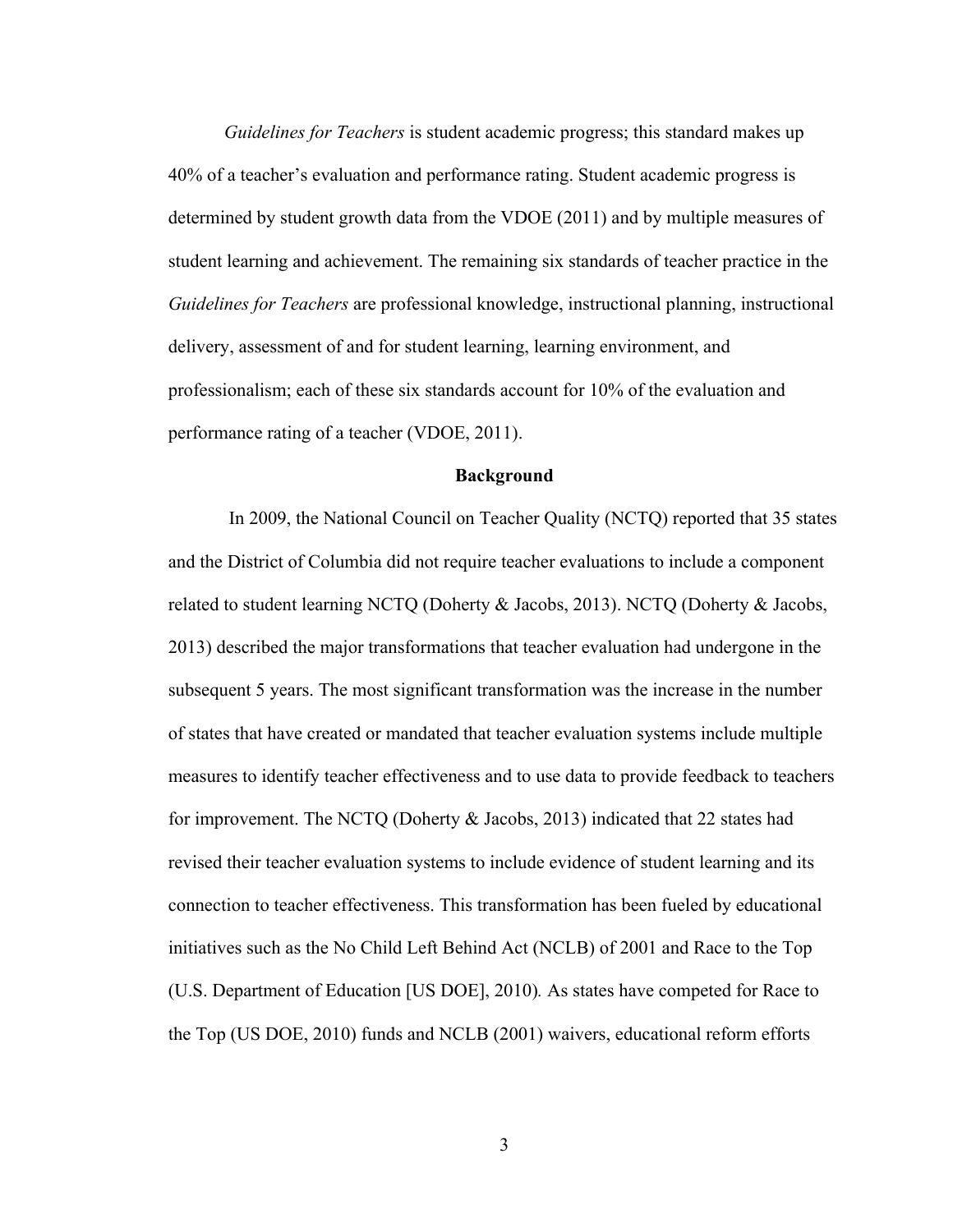have placed a greater emphasis on teacher effectiveness in teacher evaluation to improve instruction (Lavigne, 2014; Porter-Magee, 2004).

The Teaching Commission (2004) reported in *Teaching at Risk* that teacher quality is a critical factor that influences the Nation's global competitiveness, security, and future. Teaching and learning are at the core of educational practice. Teacher quality is the most important school factor affecting student achievement (Hattie, 2009; Looney, 2011; Stronge, 2006). Aaronson, Barrow, and Sander (2007) found that high quality teachers have a powerful and lasting impact on student achievement. According to Ovando (2001), teacher evaluation systems have changed because of increased accountability of teacher quality; however, student performance data obtained from standardized tests ultimately determines the effectiveness of teachers in many teacher evaluation systems.

The concept and practice of using student performance to judge a teacher's effectiveness increased after the Obama Administration implemented Race to the Top (US DOE, 2010), an initiative that, in part, required states to improve teacher evaluation (Garrett, 2011). To address the heightened emphasis on teacher effectiveness and evaluation in federal guidelines and mandates, the Commonwealth of Virginia revised its teacher evaluation system to improve the practice and performance of teachers. As a part of this revision process, the Code of Virginia (2012a, §22.1–253.13:5) mandated that teacher evaluation be consistent with the objectives outlined in *Guidelines for Teachers*  VDOE, 2011)*.* Another major revision to Virginia's teacher performance evaluation system is the inclusion of student academic progress in determining teacher effectiveness. The Commonwealth of Virginia regards teacher evaluation as a state priority, as evidenced in state statute, Virginia School Board policy, and VDOE (2011) guidance.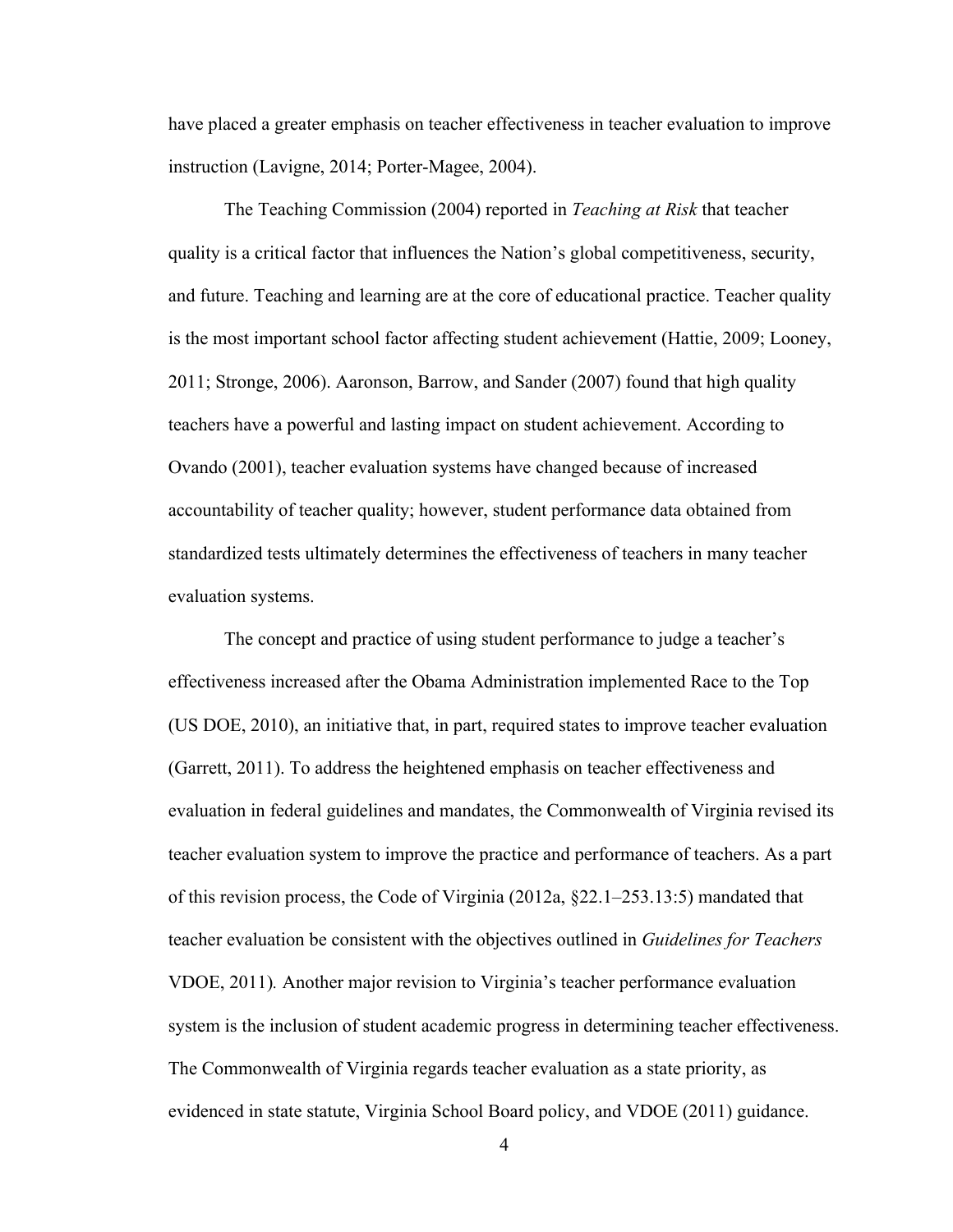#### **Problem Statement**

Stronge (2006) suggested that teacher buy-in to a new evaluation system would be critical for success. Teachers develop their own systems of knowledge, skills, and attitudes in relation to their jobs (van den Berg, Vandenberghe, & Sleegers, 1999). Consequently, the perceptions of teachers affect the success or failure of large-scale reforms, such as a teacher evaluation system, for it is a decisive part of the teacher's job. Peterson and Peterson (2006) indicated that, if teachers are involved in the evaluation process, they will gain respect for the process of teacher evaluation, nurture the quality of the evaluation, and more readily use the feedback received. An examination of teacher perceptions of the *Guidelines for Teachers* (VDOE, 2011) is essential to the evaluation system's success.

Since the 2012 implementation of the *Guidelines for Teachers* (VDOE, 2011), teacher evaluation has acquired a new meaning and application in Coastal City Public Schools (CCPS), a pseudonym for the school district included in this study. In this study, I will identify factors that influence middle and high school teachers' perceptions of the implementation of the *Guidelines for Teachers* (VDOE, 2011) in CCPS.

#### **Context**

#### **City Description**

Coastal City is located in an urban area surrounded by three larger cities to the south, west, and east. The city has a land area of approximately 30 square miles and is home to a natural harbor because of its proximity to two major rivers. In addition, Coastal City's position on the Intracoastal Waterway, which runs from Boston to Florida, has had a dominant role in the history and economy of the city. The unique location of Coastal City provides access to two major railroads and shipping channels, which allows the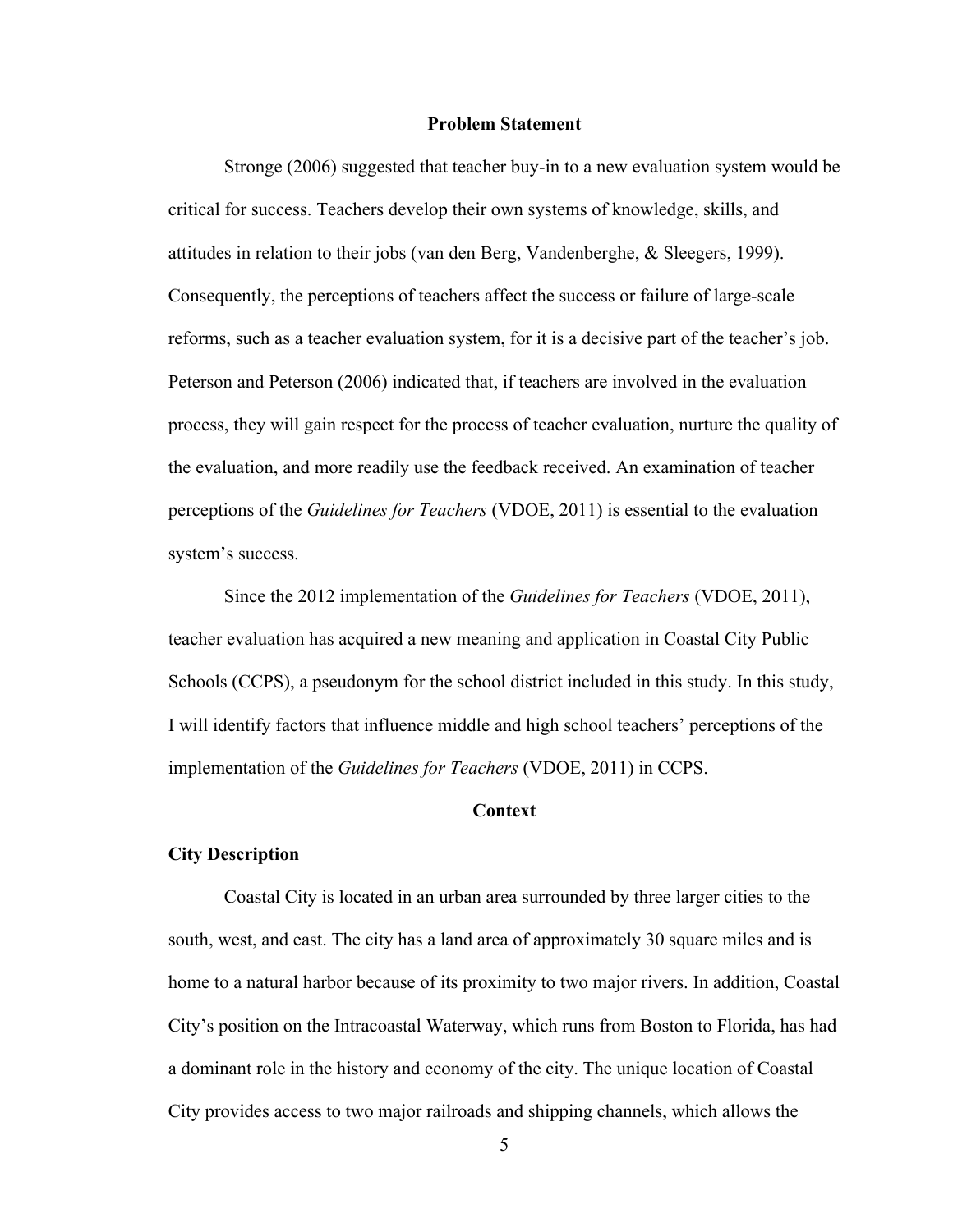city's ports to support national and international commerce. The military has a strong presence in Coastal City because of its proximity to various modes of transportation.

Employers in Coastal City include a major shipyard, city government, city schools, and the military, with various installations. The economy has taken a downturn during the past several years; therefore, residents of Coastal City have endured many economic challenges. The U.S. Census Bureau (2012a, 2012b) indicated that the median household income was \$46,269.00 with 17.5% of the population living below the poverty line. A unique demographic of the city is that less than 20% of Coastal City residents possess a bachelor's degree or higher, but approximately 82% of the city's residents possess a high school diploma.

According to the city's most recent demographic data, the population of Coastal City is slightly higher than 96,000 in accordance with U.S. Census Bureau demographic data for Coastal City (2012a, 2012b). The racial demographics of Coastal City residents are 53.6% Black, 41.9% White, and 4% Hispanic; the remaining residents are Asian, Native American, Pacific Islander, and those who identified as being two or more races. Coastal City is governed by the City Council, which creates the policies for the administration of the city. As required by the city's charter, the form of government used is the council–manager model.

#### **Schools**

CCPS is made up of three high schools, three middle schools, 13 elementary schools, four pre-Kindergarten (pre-K) centers, one alternative school, one adult learning center, and one Career and Technical Education Center. A teaching staff of 1,063, along with 1,003 support services personnel provides instructional services for CCPS students.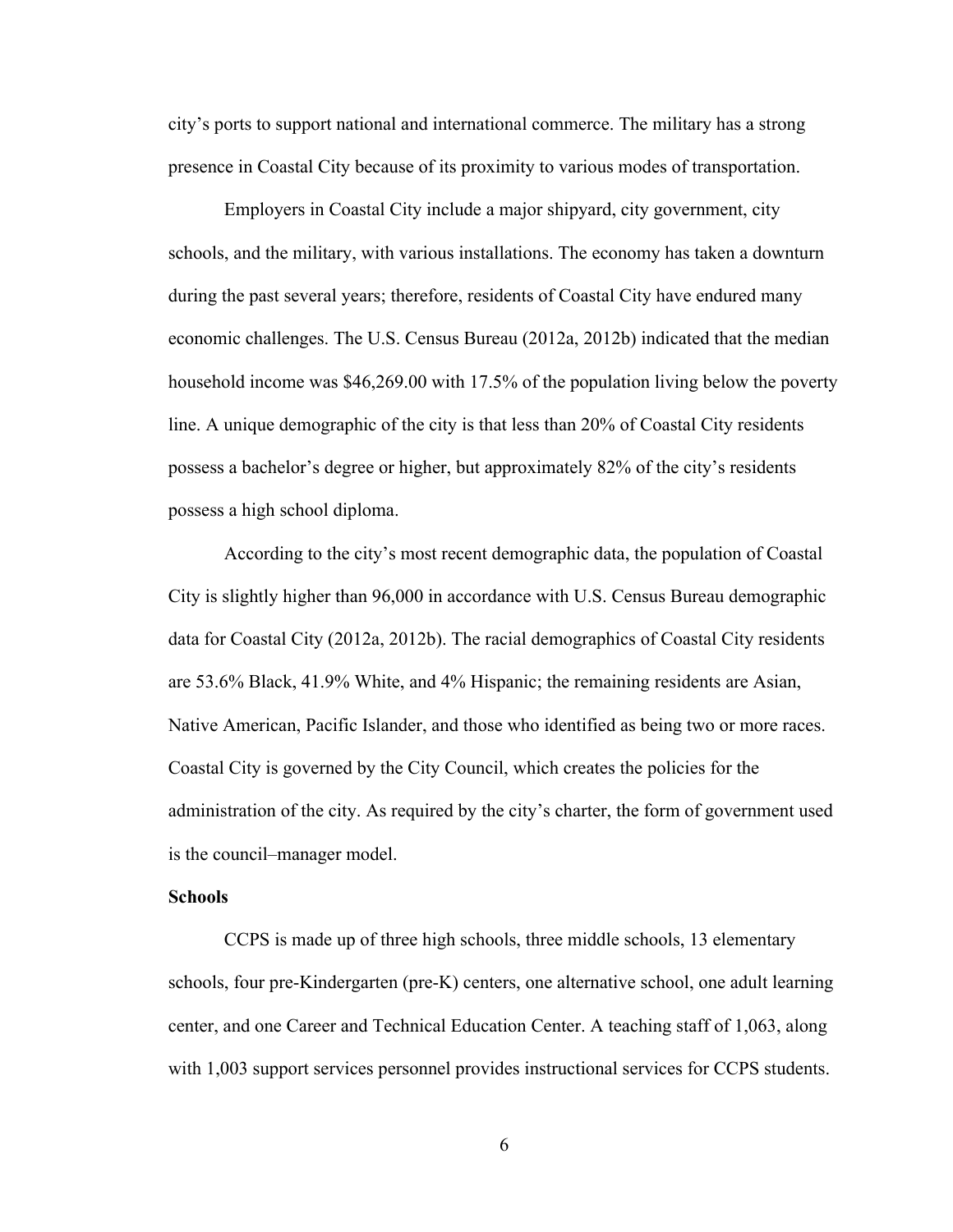CCPS is located in the Commonwealth of Virginia where school accountability is determined according to student achievement on Standards of Learning (SOL; VDOE, 2000) assessments in the areas of English, mathematics, science, and social studies. Therefore, the data obtained from student achievement on the SOL assessments determine the accreditation status of each school. At this time, CCPS has six schools that are fully accredited, 12 schools that are accredited with warning, and one school that is conditionally accredited. To be fully accredited in the Commonwealth of Virginia, a school must meet the following criteria according to student achievement: (a) a pass rate of 75% or higher in English and (b) a pass rate of 70% or higher in the areas of mathematics, science, and history. In addition, high schools must also have a graduation and completion index of 85% or higher for a school to be fully accredited. If schools fail to meet the aforementioned criteria, they are accredited with warning. When schools do not meet the requirements for full accreditation, the Virginia Board of Education (VBOE, 2012) mandated that they undergo academic reviews and that they create and implement improvement plans. According to the guidelines of the VBOE, a school cannot be rated as accredited with warning for more than 3 consecutive years. If a school has not met requirements for 4 consecutive years, it must be granted permission by the VBOE to be conditionally accredited. At this time, one school in CCPS has been conditionally accredited by the VBOE. To receive this status, the school district has received permission from the VBOE to reconstitute as an alternative to a memorandum of understanding.

The district's student enrollment is approximately 15,000 students. The student population is 70% Black, and 24.5% White, the remainder of the student population is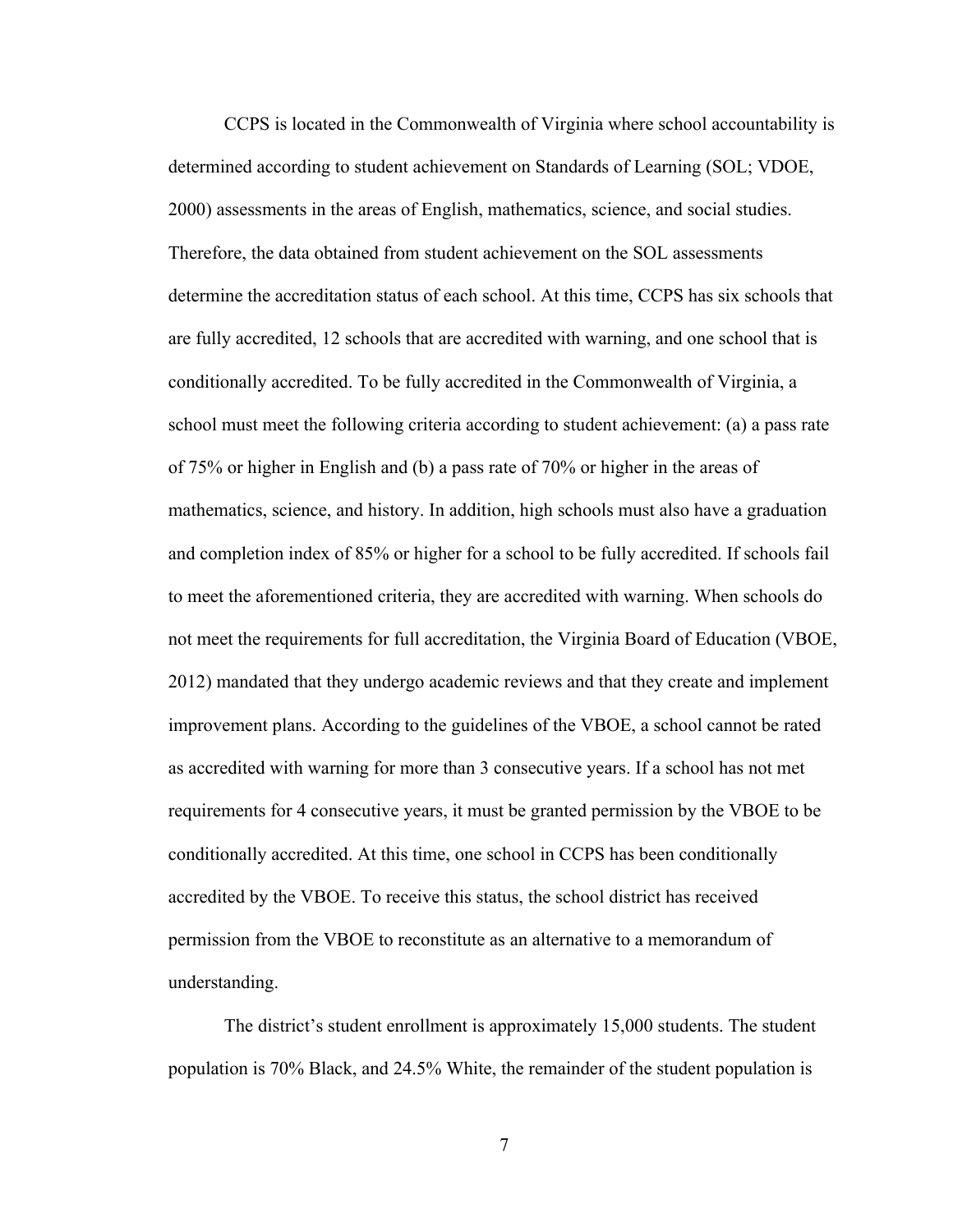Hispanic, Asian, and those who identified as two or more races. Approximately 50% of the student population receives free or reduced-priced lunch.

#### **Division Leadership**

Since June 2014, the division leadership has undergone numerous changes because a long-term superintendent, interim superintendent, and other members of the superintendent's cabinet of CCPS have retired. The newly appointed superintendent started in mid-February 2015. Consequently, it is probable that the findings of this study might have been affected by the changing leadership of the division and new expectations and responsibilities set forth by the newly appointed superintendent and cabinet.

#### **Significance of the Study**

The purpose of this study is to investigate urban secondary teachers' perceptions of the implementation of the 2012 Virginia teacher evaluation system. The perceptions of secondary teachers in an urban school district in Virginia of the seven performance standards—(a) professional knowledge, (b) instructional planning, (c) instructional delivery, (d) assessment of and for student learning, (e) learning environment, (f) professionalism, and (g) student academic progress--will be analyzed. Years of teaching experience, years of experience in Virginia, gender, ethnicity, subject taught, grade level, and highest level of teacher education will be examined to determine their relationship to the teachers' perceptions of the teacher evaluation system prescribed by the Commonwealth of Virginia.

Throughout the process of statewide implementation of this evaluation system, a number of issues have emerged. One such issue, alarming for many teachers, is that 40% of a teacher's evaluation is determined on one standard in the evaluation, student academic progress. The level of apprehension surrounding this standard appears elevated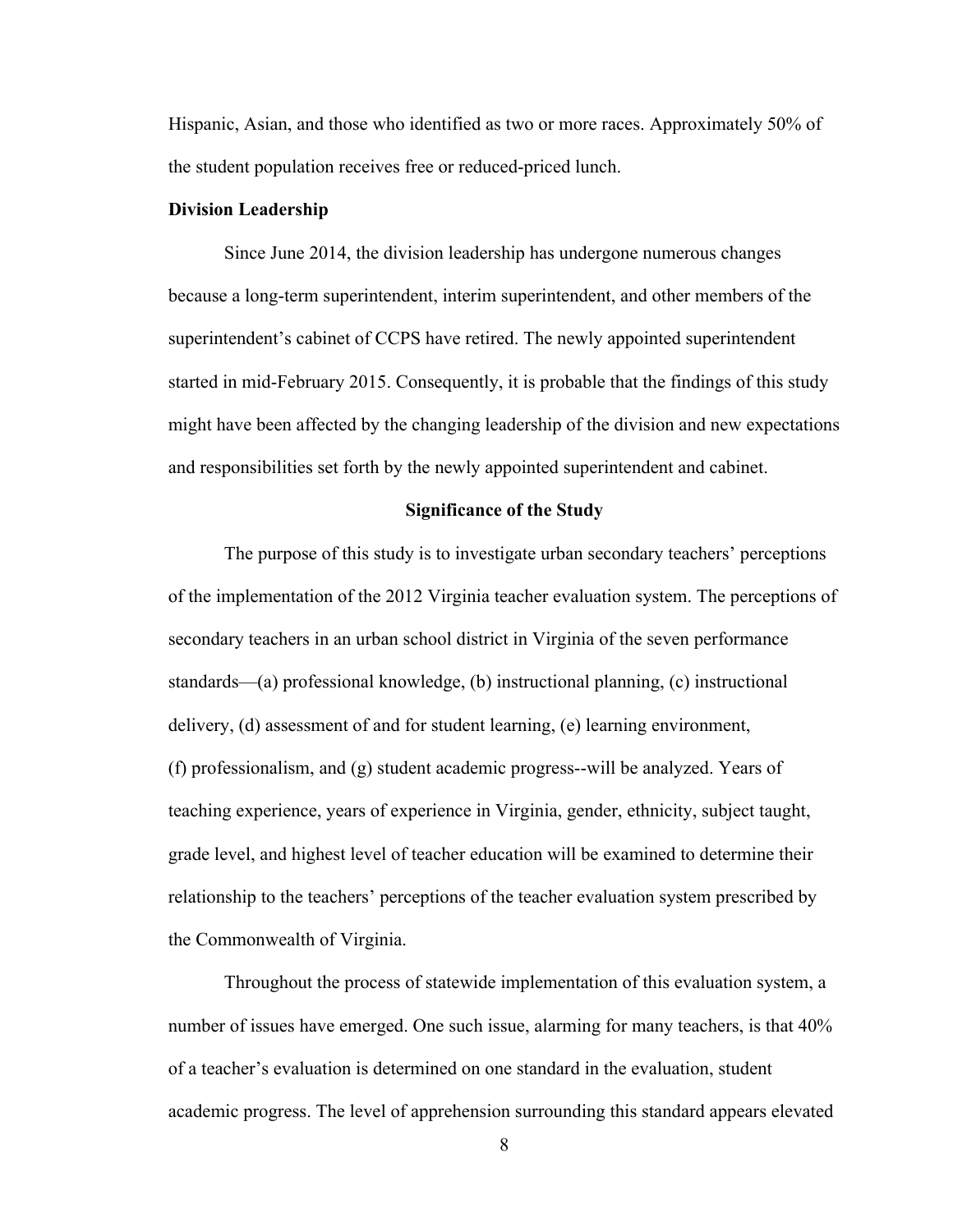for teachers who have inclusion classes, work with at-risk students, and teach in urban areas that might lack sufficient instructional resources. In the Commonwealth of Virginia, the student academic progress component of teacher evaluation is expressed as a percentage which indicates the amount of progress that a student has made when compared with students of similar achievement on previously given assessments. The percentage accompanies the student's scale score on the SOL assessments. A higher percentage indicates that effective instruction has taken place (VDOE, 2011). In selected grades, data for the student academic progress component in the evaluation system are collected for reading and math (Grades 4–8), and Algebra I (Grade 9). In other grades and subjects, alternative sources are used to document student academic progress. In all instances, the VDOE (2011) expects multiple measures be used in any determination of student academic progress.

As reform efforts have shifted to using teacher evaluation as a means to improve instruction, administrator and teacher stakeholders have had to alter their methods to meet local, state, and national standards. Consequently, teacher evaluation as it was known in the past is becoming obsolete.

In this study, I investigated factors that might influence the perceptions of teachers during the implementation of the performance standards. By analyzing the data gathered, I examined the relationships that might exist between the factors that influence teachers' perceptions regarding teacher evaluation. By examining the various relationships that might exist, I was able to identify factors that might have influenced teacher perception in a positive or negative manner.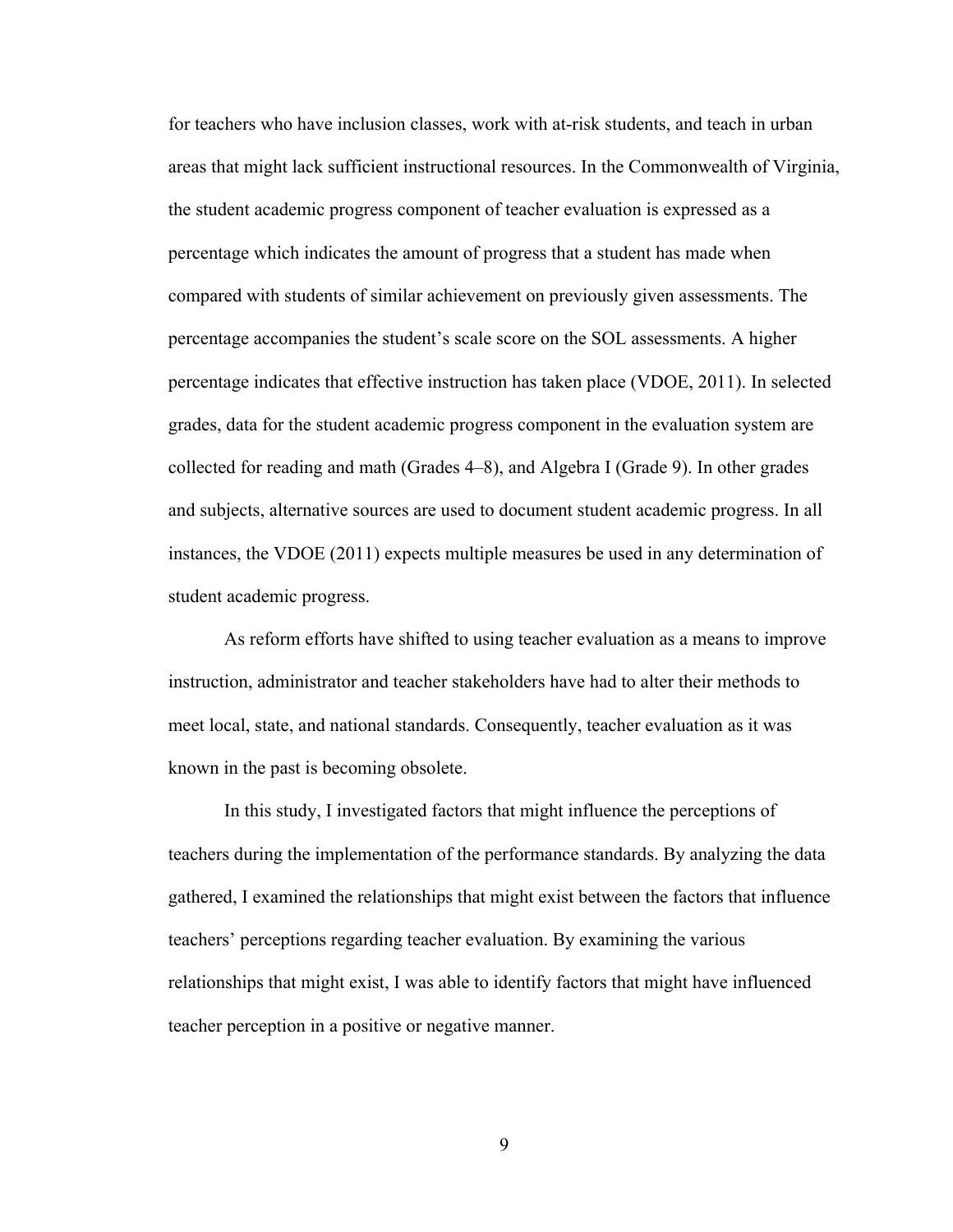#### **Research Questions**

- 1. What are secondary teachers' perceptions regarding the six process- based performance standards and related performance indicators?
- 2. What are secondary teachers' perceptions regarding the fact that 40% of a teacher's evaluation is determined by student academic progress as outlined in the *Guidelines for Teachers* (VDOE, 2011)?
- 3. What are secondary teachers' perceptions regarding the implementation of the *Guidelines for Teachers* (VDOE, 2011) as determined by the teachers' status as effective versus less effective teachers?
- 4. What is the relationship between interviewed urban secondary teachers' perceptions regarding the implementation of the *Guidelines for Teachers* (VDOE, 2011) as determined by whether the teachers work in fully accredited versus not fully accredited schools?
- 5. What is the relationship between interviewed urban secondary teachers' perceptions regarding the implementation of the *Guidelines for Teachers* (VDOE, 2011) as determined by whether the teachers teach in tested versus nontested grades and subjects?

#### **Definition of Key Terms**

**Attributes**: These characteristics of teachers include five factors: (a) experienced or inexperienced, (b) tested or nontested, (c) middle school or high school, (d) formally evaluated or not formally evaluated, and (e) level of education (bachelor, master, or doctor).

**Effective teachers:** Teachers who have received an overall rating on their summative evaluation as either exemplary or proficient are considered effective teachers.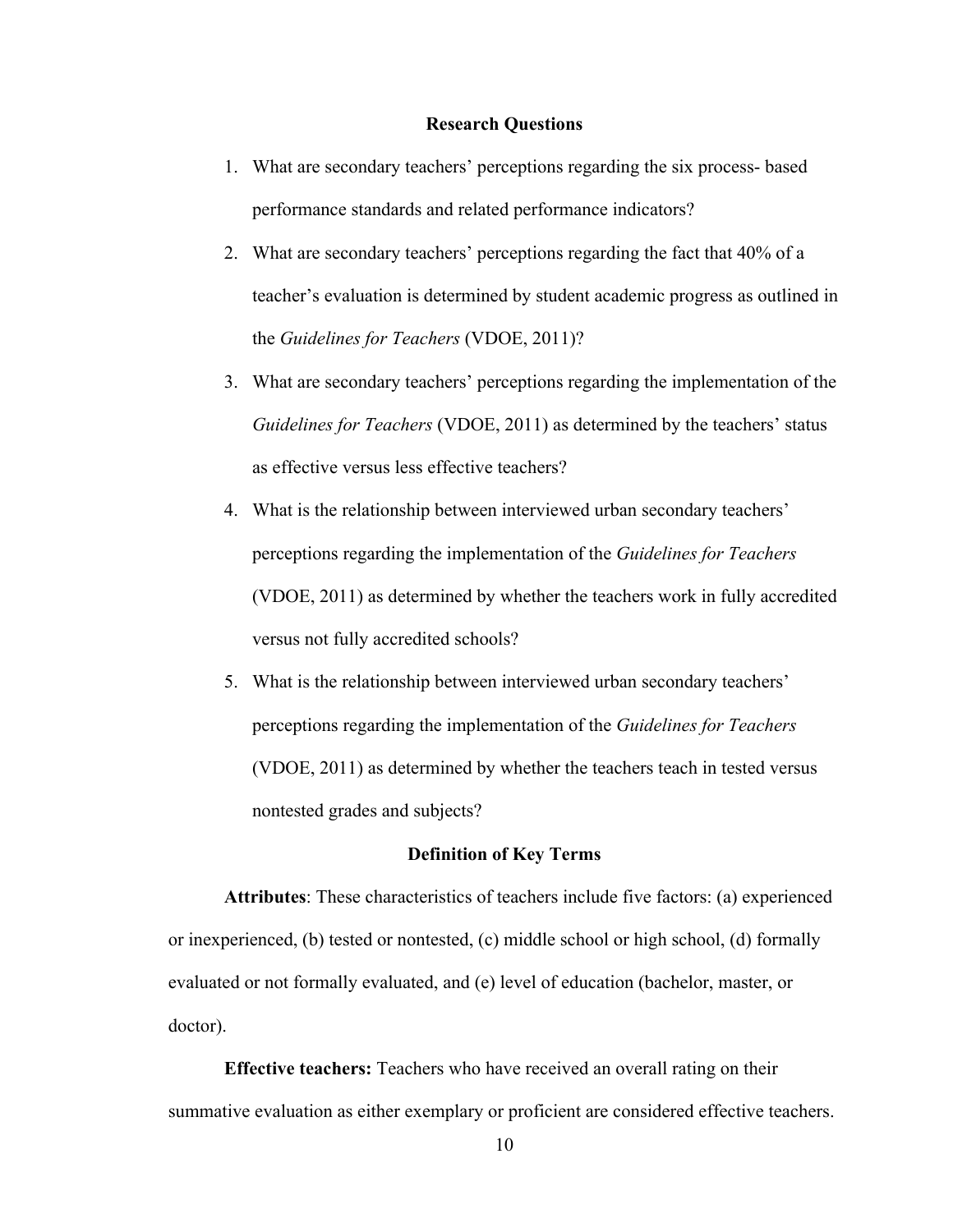**Formative evaluation:** This type of evaluation is an on-going process that occurs during the design, development, and implementation stage. Frequently, it is considered to be oriented toward improvement and less toward outcomes or accountability purposes.

*Guidelines for Uniform Performance Standards and Evaluation Criteria for Teachers.* In the Commonwealth of Virginia, these guidelines (VDOE, 2011) are the foundation for teacher evaluation. They are comprised of seven teacher performance standards to assess the performance and instructional practice of teachers.

**Implementation:** The process of executing the seven research performance standards of the *Guidelines for Teachers* (VDOE, 2011) is called implementation. They were approved for school districts in Virginia to use as a part of their teacher evaluation system.

**Less effective teachers:** Teachers who have received an overall rating on their summative evaluation as either needs improvement or unacceptable are considered less effective teachers.

**Secondary schools:** These schools enroll students in Grades 7–12 in the CCPS.

**Student growth component:** This percentage indicates the amount of progress that a student has made when compared to students with similar achievement across the state. It might also include student growth as measured by the use of the Student Achievement Goals (VDOE, 2011).

**Student performance data:** These data are obtained from the SOL assessments and other forms of assessments that might include student surveys, portfolios, and document logs.

**Summative evaluation:** This type of evaluation typically encompasses formative evaluation as an interim step and is used for accountability purposes to determine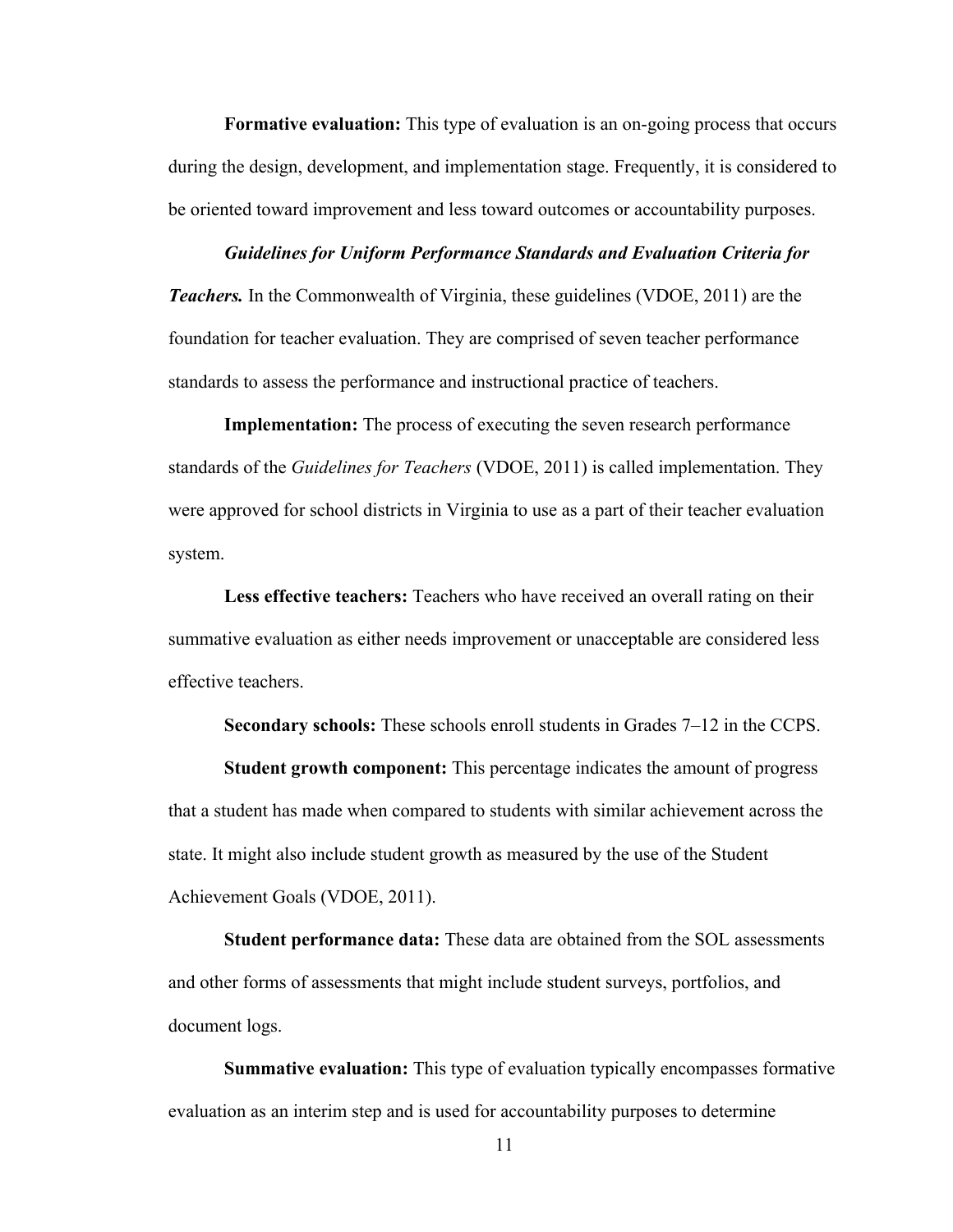whether standards are being met. Frequently, it is considered to be cumulative or postevaluative.

**Urban:** An area is characterized by a higher population density.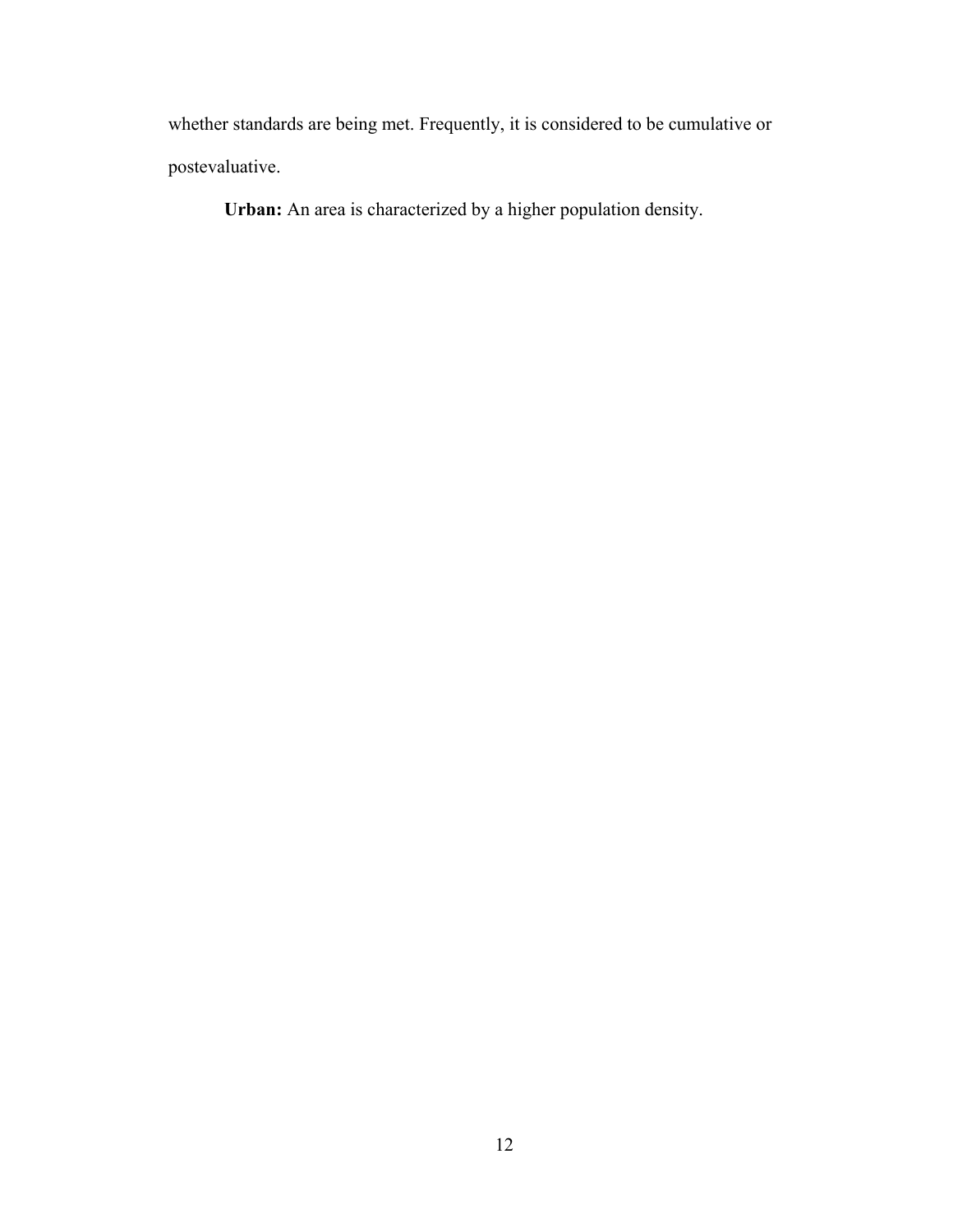#### **Chapter 2: Literature Review**

Hattie (2009) provided a synthesis of meta-analyses pertaining to student achievement; Hattie found that a variety of factors influence achievement. When summarizing studies pertaining to contributions from a variety of teaching approaches, Hattie referenced studies conducted by Fuchs and Fuchs (1986) that examined the impact of formative evaluation on student achievement. An analysis of the data suggested that providing formative evaluation had a positive impact on student achievement, with a mean effect of  $d = 0.90$ . Consequently, one might surmise that formative applications of teacher evaluation might have a powerful and dynamic effect on teacher effectiveness. Therefore, in this review of literature, I will address teacher performance evaluation from multiple perspectives, beginning with an overview of the history of teacher evaluation in America.

#### **Historical Perspective of Teacher Evaluation**

Prior to the 20th century, the role of teacher evaluation was minimal. Teachers were given advice in daily newspapers, pamphlets, and eventually novels on how to be effective (Shinkfield & Stufflebeam, 1995). The evolution of teacher evaluation began in the 20th century from an informal process focused on physical attributes and personal qualities to a formal process according to specific criteria. This evolution was influenced in part by industry practices. Noteworthy influences of industry's impact on education were described in the writings of Bobbitt (1912), who described the beneficial aspects of industry's management practices in education. Bobbitt thought that schools would generate foreseeable results and demonstrate steady growth and improvement if their administrators used management practices. Bobbitt explained that this process would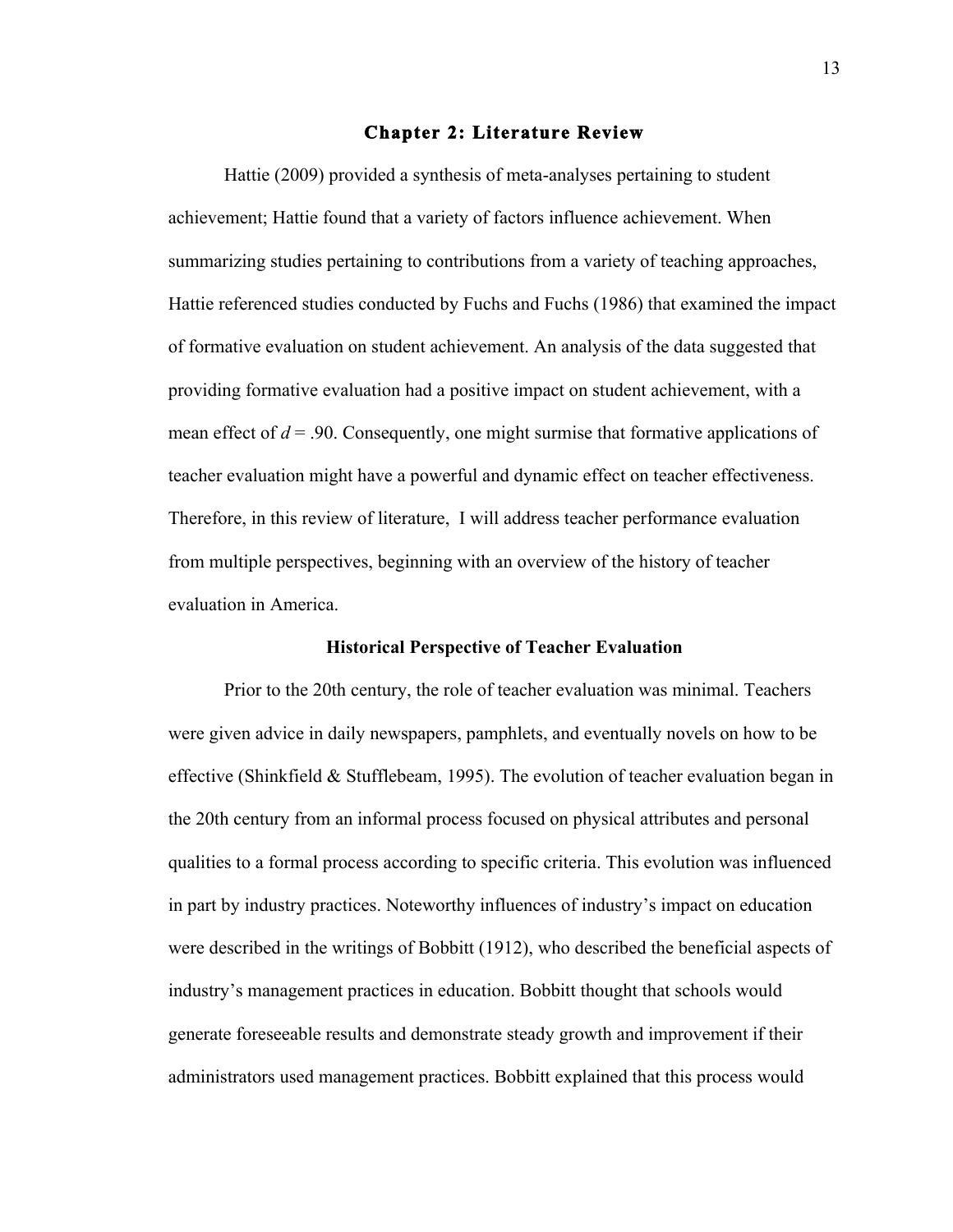increase teacher efficiency because the teachers would be assessed. Bobbitt further maintained that this process would help to determine whether or not students were obtaining their learning goals.

Another significant stage in the evolution of teacher evaluation occurred with the discovery of the Hawthorne effect (Adair, 1984; Roethlisberger & Dickson, 1939). The Hawthorne effect was thought to occur when a supervisor would provide more personal attention to his or her workers such that productivity would increase (Adair, 1984). Additionally, Roethlisberger and Dickson (1939) described the reactions of study participants in the experiments. Roethlisberger and Dickson's findings on the Hawthorne effect assisted people in industry and education to understand that many variables could influence the productivity of workers. Consequently, a notable outcome of Roethlisberger and Dickson's studies on the Hawthorne effect on education was that they helped to spur a shift in teacher evaluation from a management approach to a human relations approach, which stressed interpersonal relationships. Roethlisberger and Dickson's findings on the Hawthorne effect drastically influenced research pertaining to teacher evaluation for approximately the next 30 years. The literature of this time was dominated by researchers' opinions, but research studies with empirical data were few. In the 1960s, the beliefs of educational researchers shifted toward the purpose and components of teacher evaluation; therefore, teacher performance became the focal point of the evaluation process.

Throughout the next 2 decades, the importance of teacher evaluation grew as a result of increased public demand for accountability in education. At this time, greater emphasis was placed on the quality of classroom teaching and student learning, instead of program management or a teachers' curriculum. The National Education Association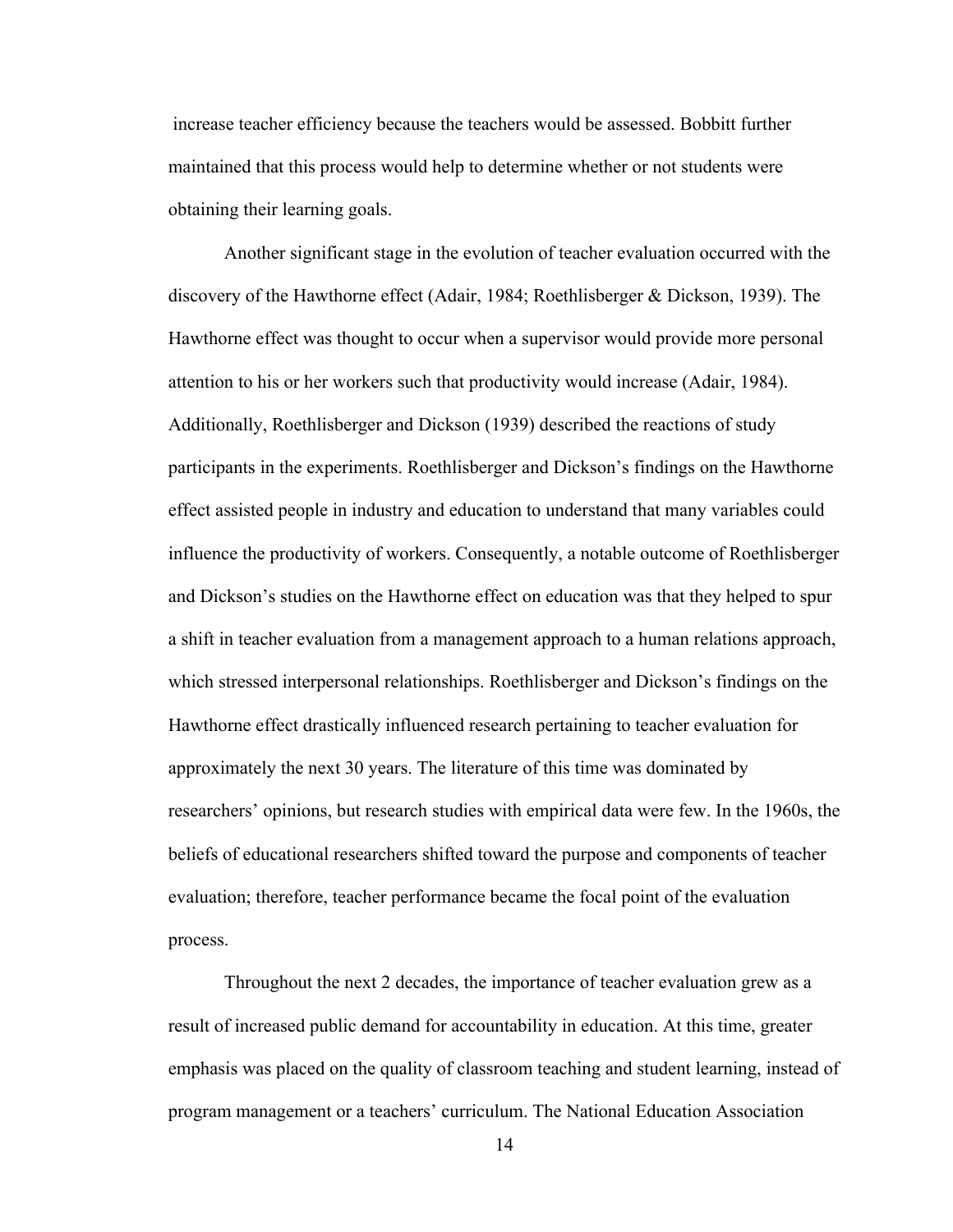(NEA; 1962) affirmed this shift its survey, *Evaluation of the Classroom Teachers*. The results of the survey indicated that approximately half of the schools in the Nation used a formal system for teacher evaluation, and that the principal was responsible for the teacher evaluation process. In the late sixties, research by Stemnock (1969) verified the findings of the NEA (1962) survey, and showed that some type of formal teacher evaluation was being used in approximately 90% of schools. Stemnock (1969) illustrated that using a formal teacher evaluation was an accepted practice in the majority of schools (see also Shinkfield & Stufflebeam, 1995). Without a doubt, the research of the 1960s and 1970s reflected dramatic shifts in the transformations that were then taking place in teacher evaluation.

In the early 1980s, Secretary of Education Terrell Bell appointed the NCEE to identify factors attributing to the Nation's failing schools and students. Gardner (1983) conducted the study, *A Nation at Risk*, which revealed the impact of teacher performance on student learning. Subsequently, Gardner's report has served as the catalyst for reform efforts on the local, state, and national levels. Teacher evaluation literature during this time was highly influenced by the increase in school and teacher accountability. This trend is evident in McLean and Sanders' (1984) research, for which they used statistics to determine the correlation that existed between schools, teachers, and student gains, and performance measures over specific periods using norm-referenced achievement tests. McLean and Sanders' research was significant in the development of the Tennessee Value-Added Assessment System (Sanders & Horn, 1998; Aaronson et al., 2007; Shinkfield & Stufflebeam, 1995). The major goal of the Tennessee Value-Added Assessment System (Sanders & Horn, 1998) was to provide impartial measures of student academic progress to improve educational policies and programs of Tennessee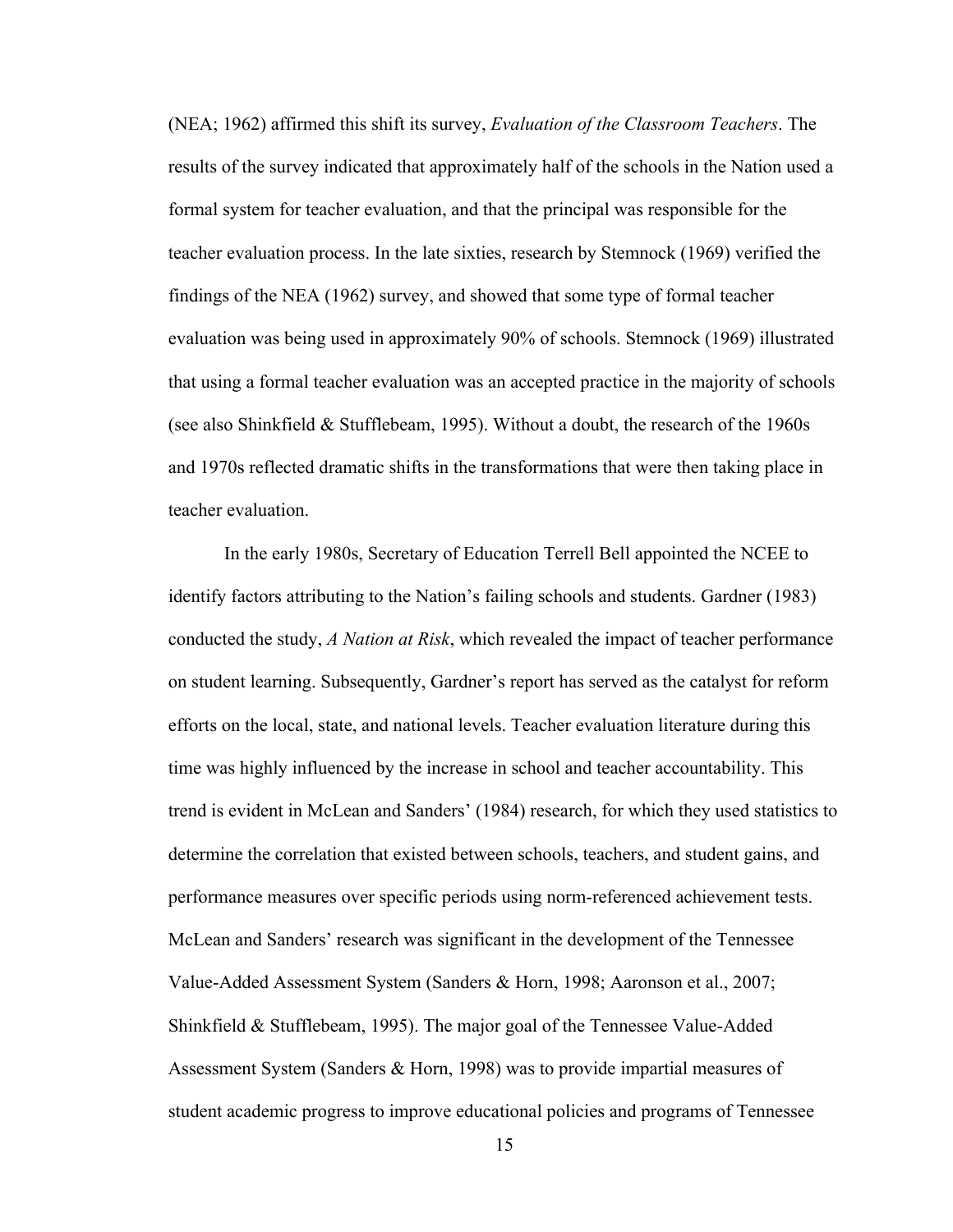school districts, schools, and teachers, which they hoped would result in increased student achievement (Shinkfield & Stufflebeam, 1995). Webster and Mendro (1997), as cited in (Hallinger, Heck, & Murphy, 2014) affirmed the correlation that existed between measures of student learning and evaluating teacher effectiveness. As the movement for increased accountability continued, the Joint Committee on Standards for Educational Evaluation (1988) created the *Personnel Evaluation Standards: How to Assess Systems for Evaluating Educators* to guide and assess personnel evaluations. The purpose of the standards was to improve the systems and practices pertaining to evaluation.

In the 1990s and 2000s, the research on teacher evaluation continued to reflect the increase in accountability. Noteworthy and influential educational initiatives were NCLB (2001) and Race to the Top (US DOE, 2010)*.* President George W. Bush established that education would be a priority during his administration. Subsequently, the United States Congress reauthorized the Elementary and Secondary Education Act (ESEA) of 1965 as NCLB (2001), whose influence on education has been undeniable. President Bush held an underlying belief that all students had the right to the best education possible, which included being proficient in basic reading and mathematical skills. With the assistance of Secretary of Education Rod Paige, Congress enacted legislation that currently affects education. ESEA (1965, 2001) and NCLB (2001) ensure an increase in accountability for students, teachers, and schools by using standards. Thus, NCLB spurred today's standards movement.

Since the Reagan Administration, the U.S. Federal Government has had a significant impact on the reforms that have taken place in education. In his first term, President Barack Obama, with the assistance of Secretary of Education Arne Duncan, continued the wave of reform efforts that had been initiated by the federal government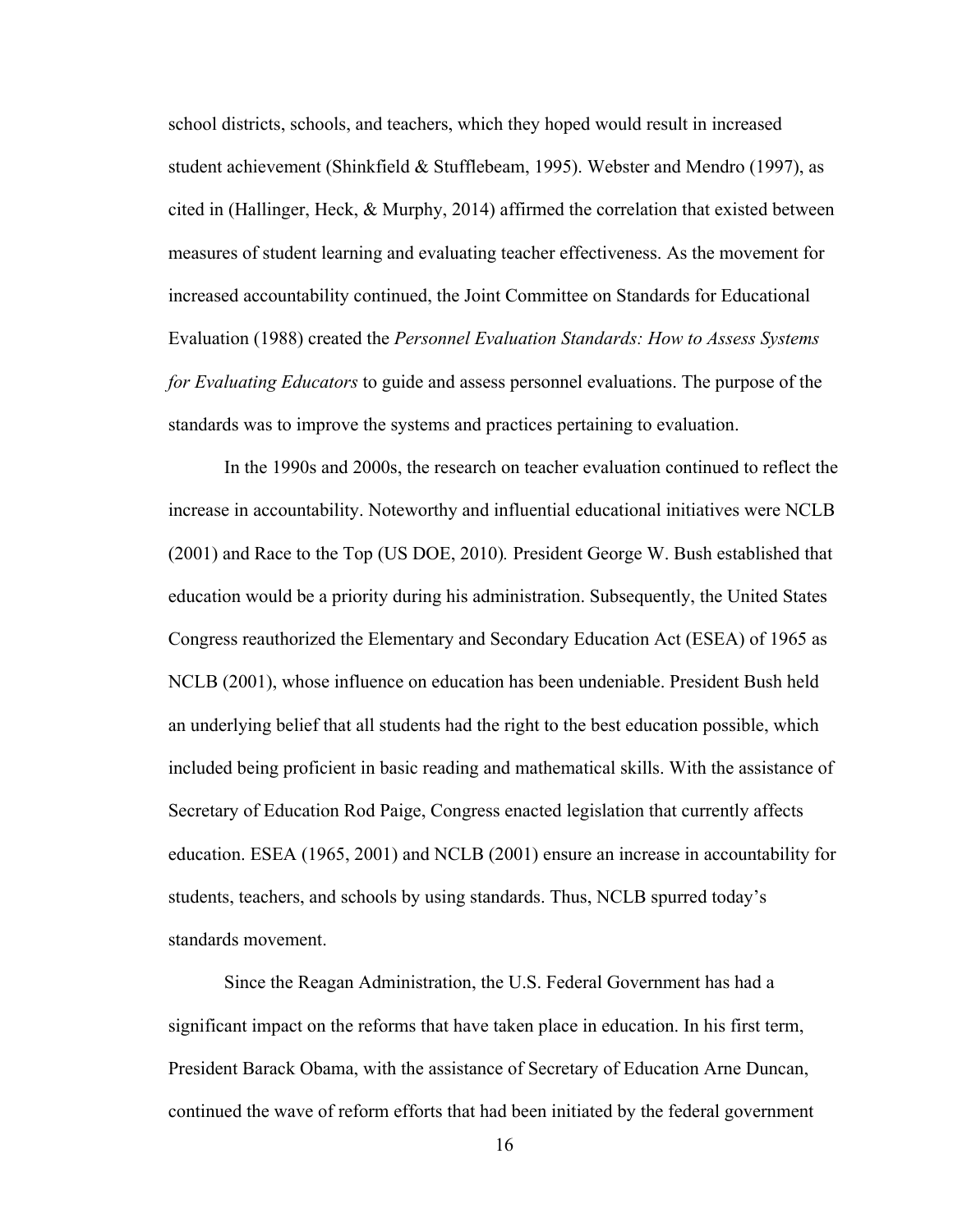with Race to the Top (US DOE, 2010)*.* The purpose of Race to the Top (US DOE, 2010) was to accelerate systemic reform and incorporate innovative approaches to teaching and learning in American schools. Under this program, states were to apply for competitive grants to receive funds as a component of the American Recovery and Reinvestment Act (ARRA) of 2009 (Superfine, Gottlieb, & Smylie, 2012). The influence of Race to the Top (US DOE, 2010) on teacher evaluation has centered on the correlation between teacher performance, student performance, and teacher quality to improve education for students.

As discussed above, evaluating teachers in the United States is not a new task. In fact, teacher evaluation has been through many trends and cycles as the role of teacher has changed. Values and beliefs about effective teaching and teacher responsibilities have changed according to the perceptions of how student's best learn, with an emphasis on societal demographics and teaching contexts (Ellett & Teddlie, 2003). The increased interest in teacher evaluation comes from the need for accountability in schools. The reform efforts that have taken place in education are a direct result of influential initiatives that have been enacted. These initiatives reflect the sentiment of policy makers, administrators, and the public that drastic measures are needed to improve education. Table 1 shows the major movements influencing teacher evaluation, and the impact of each movement.

Table 1

| Movement                            | Description of movement                                                                                        | Impact of movement                                                                                                                    |
|-------------------------------------|----------------------------------------------------------------------------------------------------------------|---------------------------------------------------------------------------------------------------------------------------------------|
| <b>Bobbitt's (1912)</b><br>research | The influence of industry began<br>to infiltrate the practices and<br>procedures in the field of<br>education. | Industry influenced education;<br>therefore, teacher evaluation<br>transitioned from an informal<br>process to a formal process based |

*Major Movements Influencing Teacher Evaluation*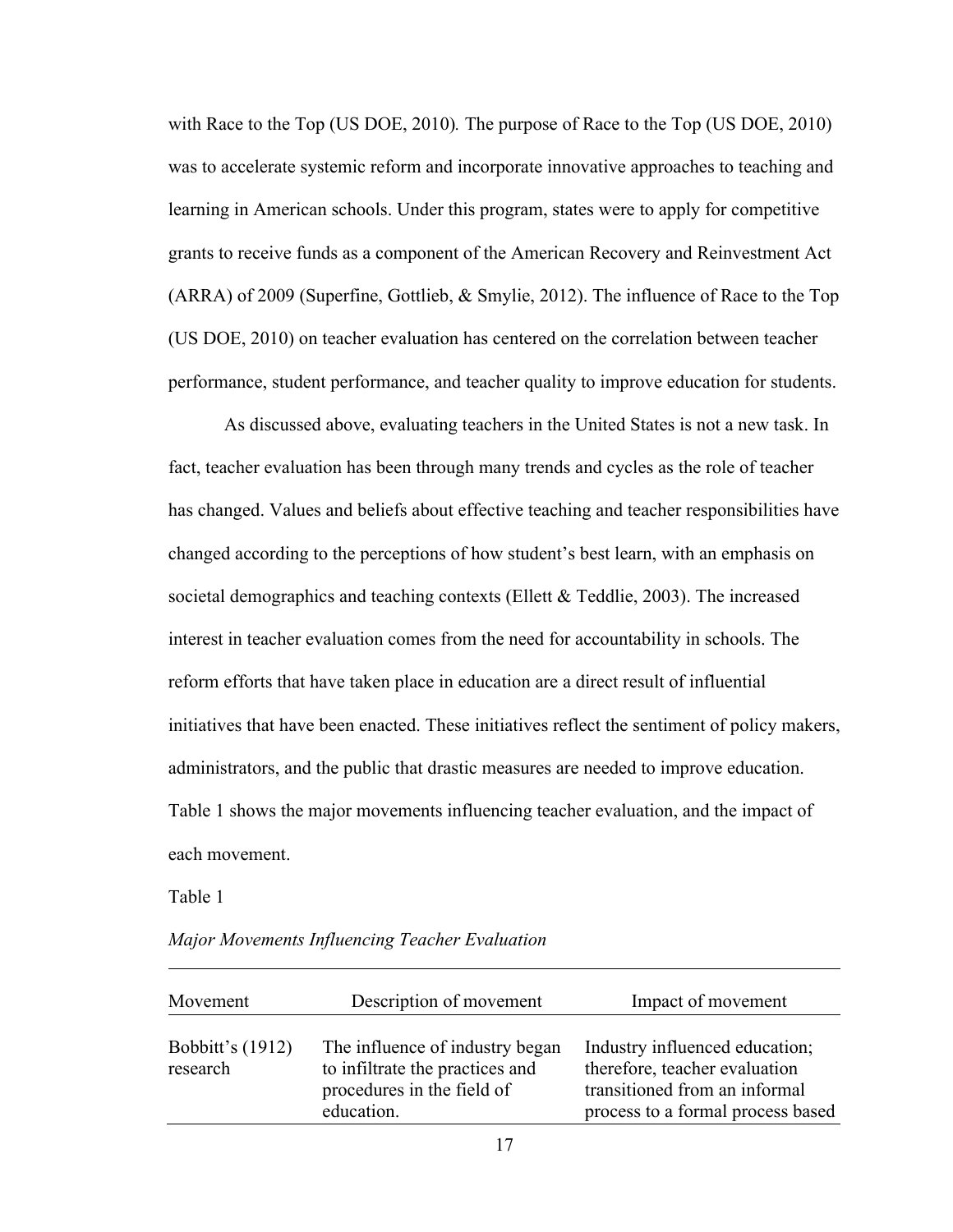| Movement                                                                                                      | Description of movement                                                                                                                                                                                                                       | Impact of movement                                                                                                                                                                                                                                                                                   |
|---------------------------------------------------------------------------------------------------------------|-----------------------------------------------------------------------------------------------------------------------------------------------------------------------------------------------------------------------------------------------|------------------------------------------------------------------------------------------------------------------------------------------------------------------------------------------------------------------------------------------------------------------------------------------------------|
|                                                                                                               |                                                                                                                                                                                                                                               | on specific criteria instead of<br>physical attributes and personal<br>qualities.                                                                                                                                                                                                                    |
| Studies on the<br>Hawthorne effect<br>$(1924 - 1932)$<br>Adair, 1984;<br>Roethlisberger $\&$<br>Dickson, 1939 | The studies on the Hawthorne<br>effect were experiments<br>conducted to determine the<br>factors that influenced worker<br>productivity.                                                                                                      | A major finding of the studies<br>were that, when a supervisor<br>provided more personal attention<br>to his or her workers, an increase<br>would occur in productivity.<br>Therefore, the emphasis of<br>teacher evaluation shifted from a<br>management approach to a<br>human relations approach. |
| NEA (1962)<br>survey, Evaluation<br>of the Classroom<br><b>Teachers</b>                                       | From the $1960s-1970s$ , the public<br>demand for more accountability<br>in education caused teacher<br>evaluation to be reexamined.                                                                                                          | As the public demand for more<br>accountability in education<br>increased, teacher evaluation<br>became a tool that was used to<br>emphasize teaching and student<br>learning.                                                                                                                       |
| Gardner $(1983)$ A<br><b>Nation At Risk</b>                                                                   | The National Commission on<br>Excellence in Education released<br>a report describing the impact of<br>teacher performance and student<br>learning.                                                                                           | The findings of the report served<br>as a catalyst for reform efforts to<br>occur on the national, state, and<br>local levels which emphasized<br>school and teacher accountability.                                                                                                                 |
| Tennessee Value-<br>Added Assessment<br>Horn, 1998)                                                           | Created by William Sanders<br>(2000) to illustrate the correlation<br>System (Sanders & that exists between schools and<br>student gains by comparing<br>performance measures over<br>specific periods of time using<br>norm-referenced test. | It has become common practice<br>to use student academic progress<br>to improve educational policies<br>and programs which result in<br>increased student achievement.                                                                                                                               |
| Joint Committee<br>on Standards for<br>Educational<br>Evaluation (1988)                                       | A varied group of professionals<br>convened to create the Personnel<br><b>Evaluation Standards: How to</b><br><b>Assess Systems for Evaluating</b><br>Educators.                                                                              | The standards created have<br>helped to improve the systems<br>and practices pertaining to<br>teacher evaluation.                                                                                                                                                                                    |
| No Child Left<br><b>Behind Act</b><br>(NCLB; 2001)                                                            | President George W. Bush<br>believed that all students were<br>entitled to a quality public                                                                                                                                                   | The NCLB (2001) established an<br>increase in accountability for<br>students, teachers, and schools                                                                                                                                                                                                  |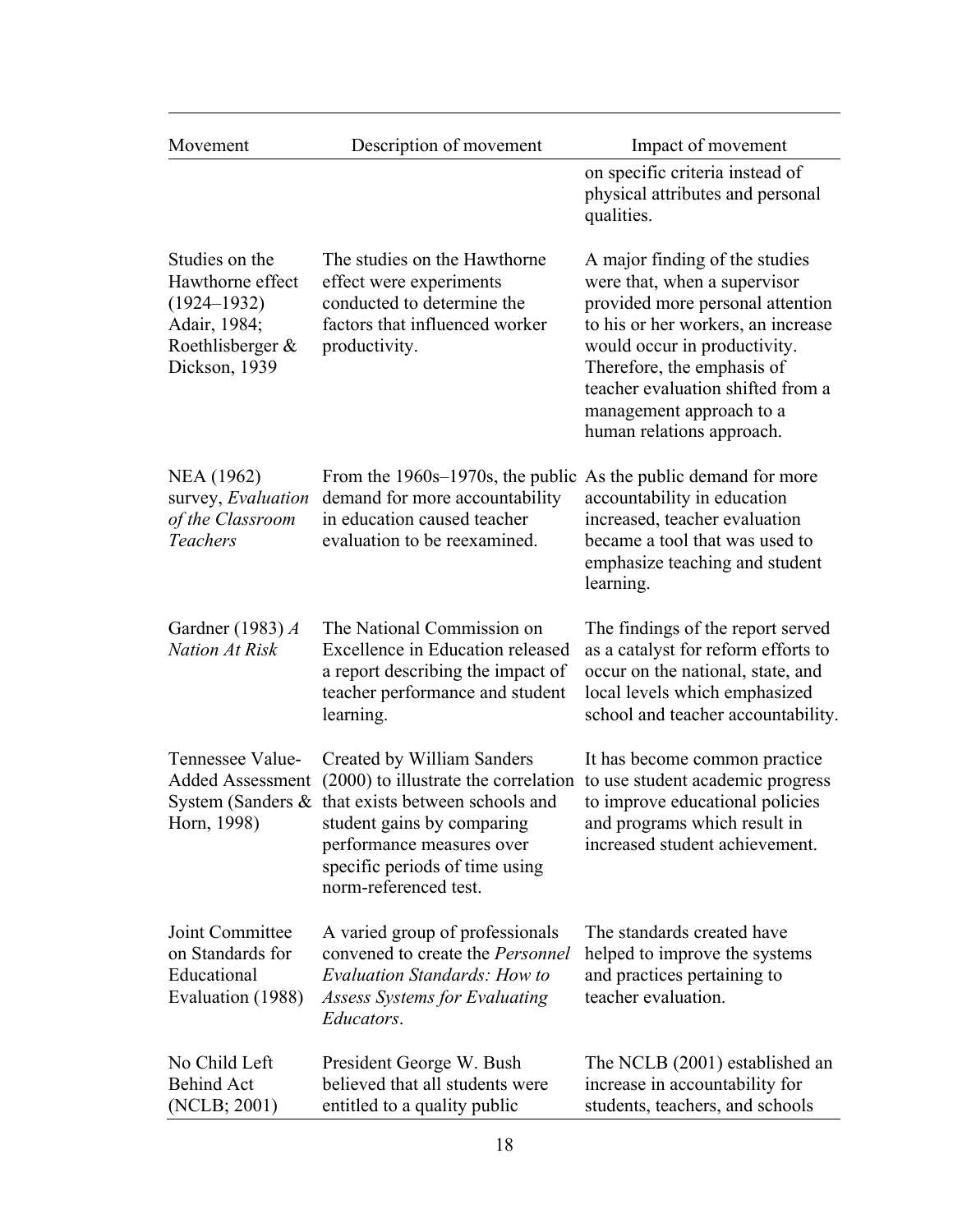| Movement                          | Description of movement                                                                                                                                                                          | Impact of movement                                                                                                                                                                                                  |
|-----------------------------------|--------------------------------------------------------------------------------------------------------------------------------------------------------------------------------------------------|---------------------------------------------------------------------------------------------------------------------------------------------------------------------------------------------------------------------|
|                                   | education. Congress enacted the<br>NCLB (2001) legislation.                                                                                                                                      | through standards.                                                                                                                                                                                                  |
| Race to the Top<br>(US DOE, 2009) | President Barack Obama<br>accelerated reform efforts in<br>education such that states had to<br>apply for grants to receive funds<br>from the American Recovery and teacher performance, student | To receive the funds, states had to<br>revamp their systems of teacher<br>evaluation. Greater emphasis was<br>placed on the correlation between<br>Reinvestment Act (ARRA; 2009). performance, and teacher quality. |

Education Association; US DOE = U.S. Department of Education.

#### **Influence of the Federal Government on Teacher Evaluation**

In the United States, education is typically a function of the state, and varies from state to state (Fuhrman, Goertz, & Weinbaum, 2007). Additionally, states tend to give individual localities control over education. Thus, to initiate change, the federal government has had to facilitate the reform movement in efforts to improve education throughout the United States. Since the 1950s, the influence of the federal government has significantly affected the roles and responsibilities of states regarding education (Superfine et al., 2012). This shift is a consequence of the landmark decision by the Supreme Court in *Brown v. Board of Education* (1954). In the years following this decision, federal laws focused on funding and Civil Rights issues. Major acts of Congress that have influenced education include the National Defense Act of 1958 that advocated innovation in education through the sciences and foreign languages, and the ESEA (1965) which provided funding for economically disadvantaged students through programs such as Title I (Superfine et al., 2012). Superfine et al. (2012) contended that the ESEA (1965) has served as the "flagship federal education law" (p. 61).

As the reform movement in the United States began to emphasize greater accountability through standards, the influence of the federal government has helped to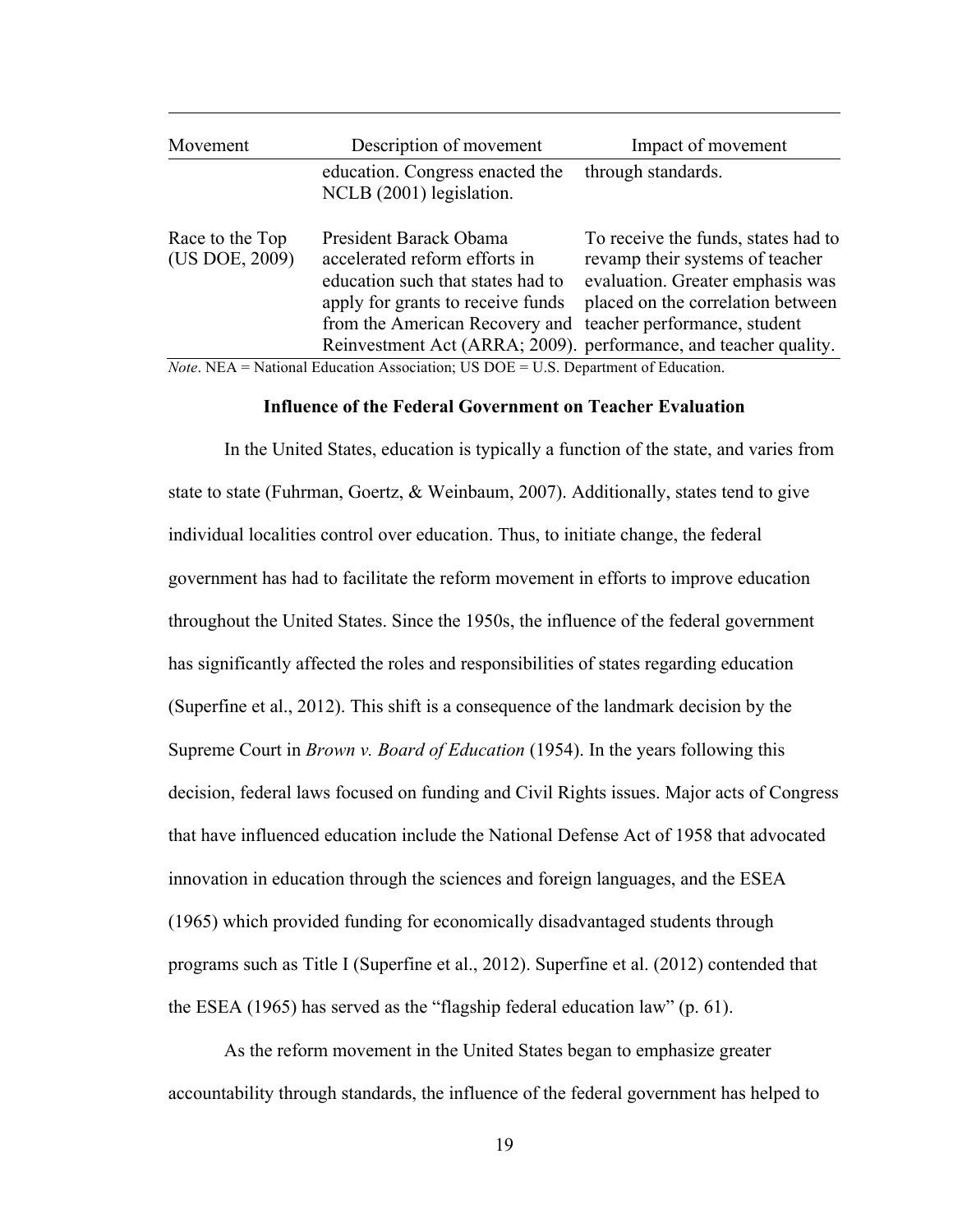transform education at the federal, state, and local levels. The dramatic shift started during the Reagan Administration in the 1980s and has continued into the 2000s during the Bush and Obama Administrations. Each administration has enacted a major initiative that has transformed education throughout the United States.

*A Nation at Risk***.** Although other initiatives have transformed education in the United States, education as we know it has been by dramatically influenced by Gardner's (1983) *A Nation At Risk*, NCLB (2001) and Race to the Top (US DOE, 2010). These initiatives have caused each state and locality in the Nation to alter how it handles education. In 1981, President Reagan gave Secretary of Education Terrell Bell the task of employing the NCEE to explore the increasing level of mediocrity in American schools (Gardner, 1983). The 18 members of the NCEE examined teacher quality and learning at the elementary and secondary levels and submitted its findings 2 years later in Gardner's (1983) monumental report, *A Nation At Risk.* This report has served as the impetus for change as policy recommendations for reform. One of the main reform efforts that emerged from the findings was using standards-based testing to assess student achievement as a means of measuring teacher quality. This initiative was the spark that ignited a Nation's concern for the importance of education to secure the future our country and its global competitiveness.

#### **No Child Left Behind Act**

The ESEA (1965) was reauthorized in 2001, and President Bush signed it into law January 2002. When the Act was reauthorized, it became more commonly known as NCLB (2001)*.* NCLB supports standards-based education by creating high standards and establishing measurable goals to increase student achievement. Key components of NCLB require states to (a) create assessments in basic skills on the state level,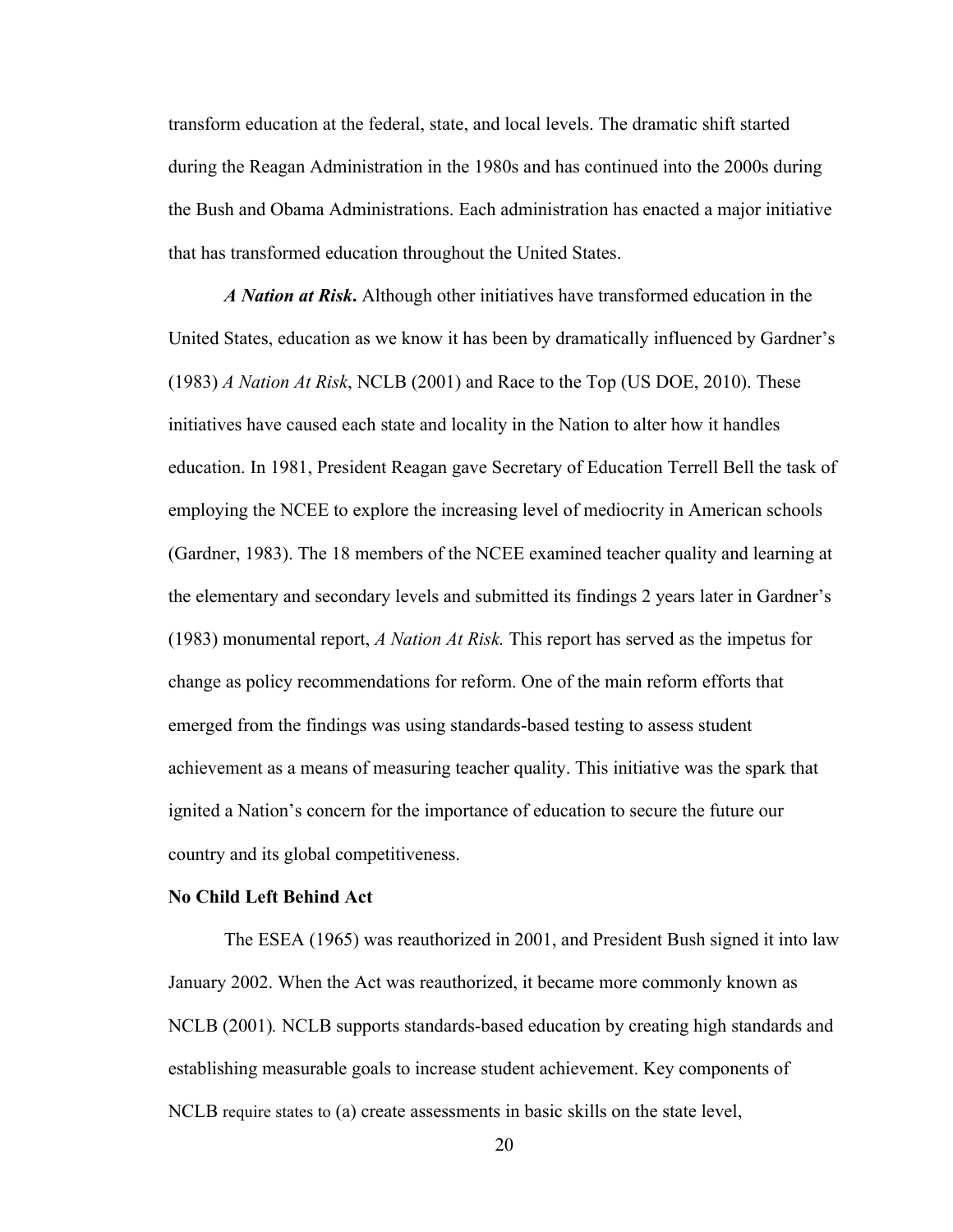(b) administer assessments to all students to receive federal funds, (c) mandate testing in all states in the areas of reading and mathematics in Grades 3–8 and once in high school, and (d) meet or exceed state standards in reading and math by 2014 (NCLB, 2001). As part of this process, states must demonstrate that their content standards and assessments are aligned to the criteria established by NCLB (2001; Porter, Polikoff, Zeidner, & Smithson, 2008). Additionally, NCLB (2001) required that states demonstrate adequate yearly progress if they are to continue receiving federal funds. If test scores are below acceptable measures, steps must be taken to assist the school and district in need of assistance.

At the core of NCLB (2001) is its emphasis on closing the achievement gap by providing all children with the opportunity to receive a quality education. To ensure that all students receive a quality education, NCLB is comprised of components (e.g., accountability, flexibility, research-based education, and school choice) to safeguard the interest of students. NCLB accountability measures mandated that states create assessments of basic skills to administer to all students' and to develop procedures to assist schools in need of improvement. NCLB also provided flexibility, which enabled states to create and implement their own standards. Additionally, states and school districts were afforded the opportunity to allocate federal funds to improve student achievement according to need. Research-based education emphasizes the best practices that have proven to be effective through scientific research. A school choice component allows parents the opportunity for their child to attend another school if their home school was underperforming. If parents chose to allow their child to continue attending the lowperforming school, they are entitled to receive tutoring services through the school district or from a private agency (Grissom, Crotty, & Harrington, 2014; Sclafani, 2003).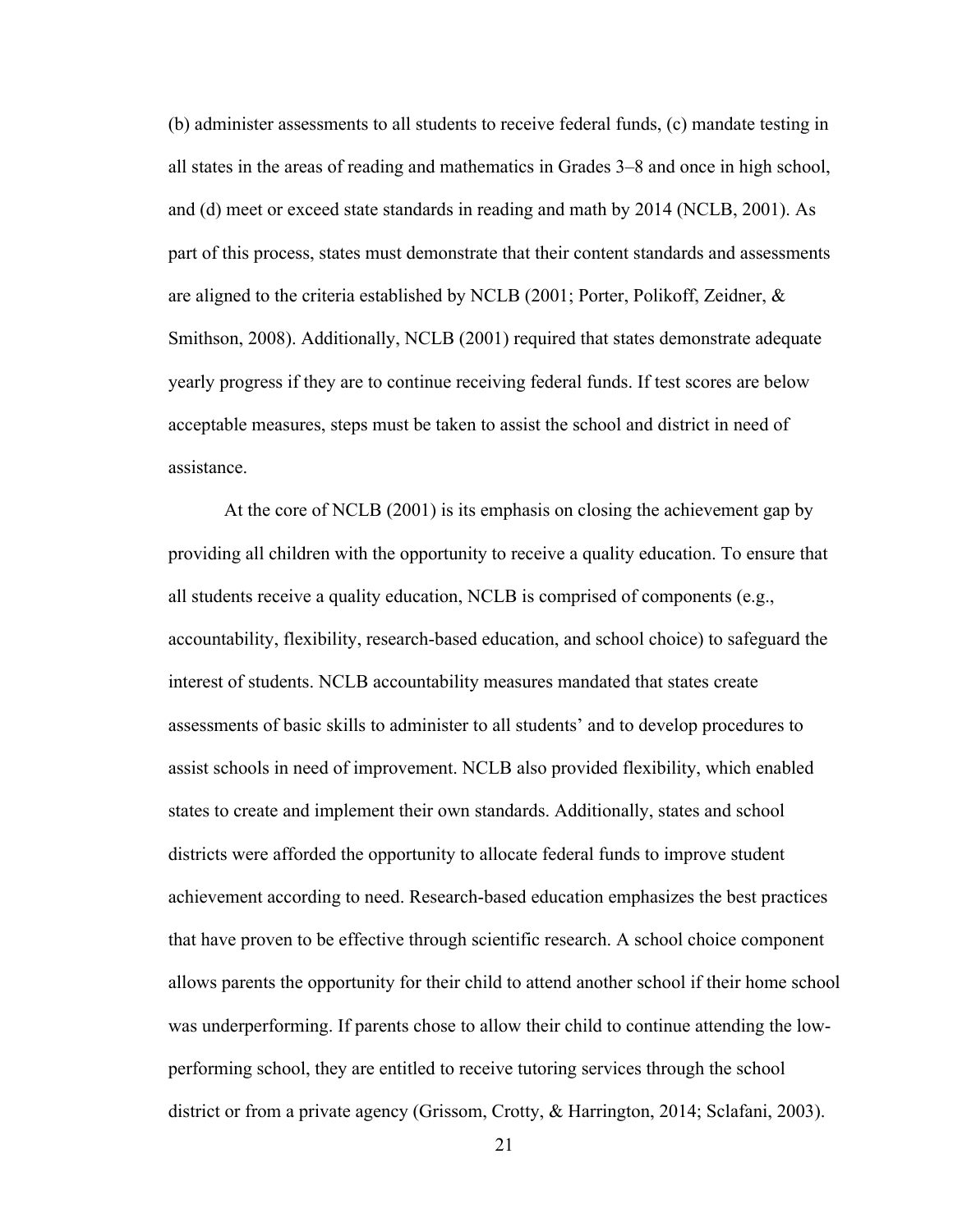NCLB (2001) has had a tremendous impact on teacher evaluation. One of the basic tenets of NCLB is to increase the effectiveness of teachers and principals. To ensure accountability, NCLB called for states and divisions to develop and implement teacher and principal evaluation systems. In addition, NCLB established guidelines for teacher evaluation systems so that evaluations would be determined by multiple measures, acknowledge success, provide feedback, and inform staff development and staffing decisions (US DOE, 2009). Part of this process was to identify effective teachers and effective principals on the premise of student growth and other factors. Furthermore, evaluation systems were to facilitate professional development that would help teachers and principals improve student learning.

#### **Race to the Top**

In 2009, President Obama challenged the Nation to provide a high quality education for every child in the Nation. Stakeholders (e.g., governors, school boards, principals, teachers, businesses, nonprofits, parents, and students) were challenged to meet higher standards and to be assessed on more rigorous standards. Additionally, the challenge included placing exceptional teachers in each and every classroom. This challenge was part of the Race to the Top (US DOE, 2010) grant funding, in which states could compete to receive a portion of the monumental \$4.35 billion investment in education. This funding was a part of ARRA (2009) enacted by Congress. To receive funding from the Race to the Top (US DOE, 2010), states had to create rigorous plans that included (a) preparing students for success in college and the workplace; (b) building data systems that measure student growth and inform instruction; and (c) recruiting, developing, rewarding, and retaining effective teachers and principals (US DOE, 2012). Race to the Top (US DOE, 2010) has been instrumental in recent reform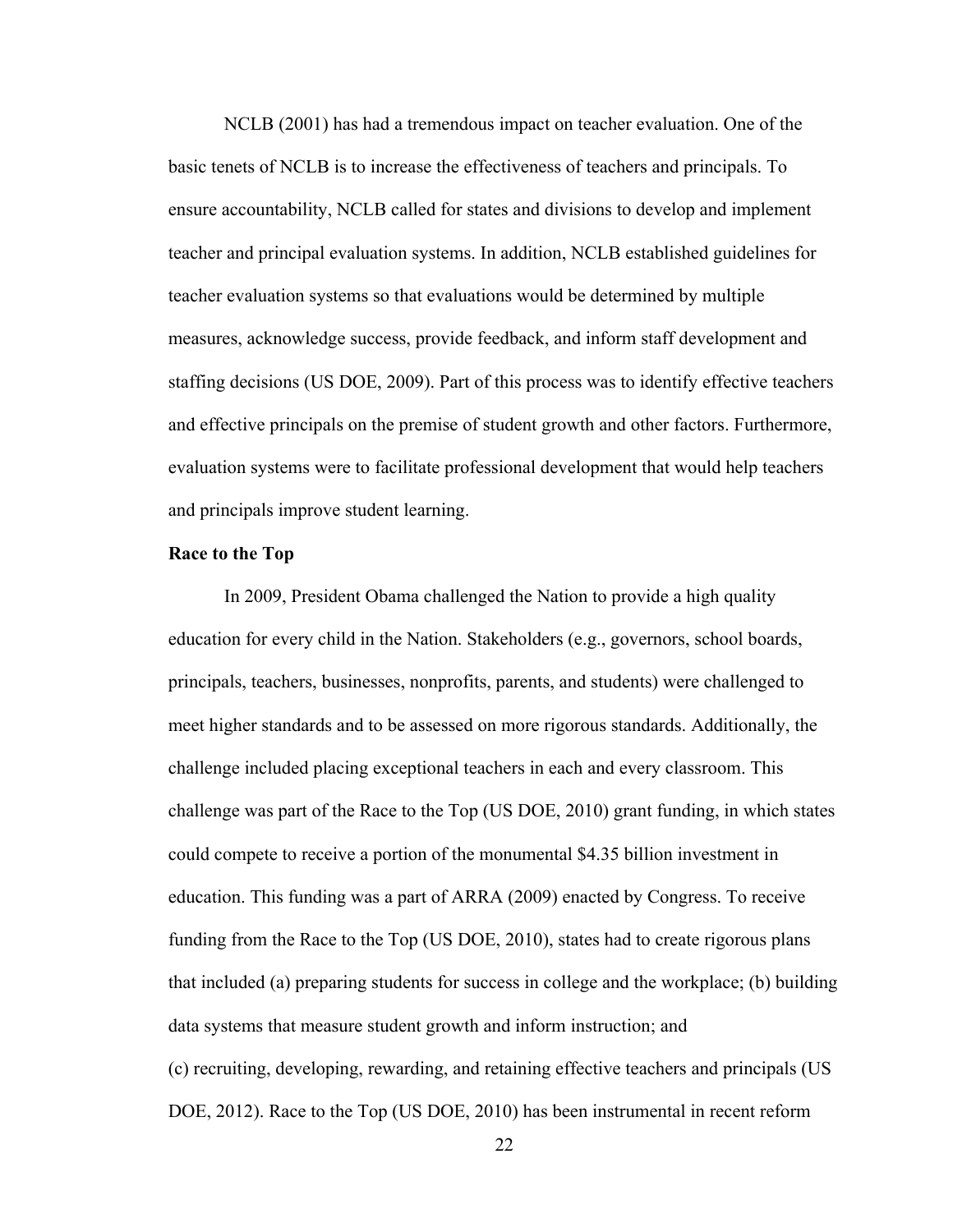efforts pertaining to teacher evaluation, including (a) using teacher evaluation to provide professional development for teachers and principals, (b) informing the level of compensation received by highly effective teachers and principals, and (c) granting tenure based on rigorous standards and removing ineffective teachers and principals tenured and untenured (p. 19504).

Without a doubt, current teacher evaluation practice reflects the undeniable impact of the previously discussed educational initiatives. From Gardner's (1983) *A Nation At Risk* to Race to the Top (US DOE, 2010), the noteworthy influences have been reflected in teacher evaluation, including (a) using standards-based testing to correlate the relationship that exists between student achievement and teacher quality,

(b) implementing teacher evaluation systems that measure teacher effectiveness by using multiple measures, (c) identifying effective teachers by using student growth and other factors, (d) using the outcomes of teacher evaluation to provide professional development, and (e) using rigorous standards for granting tenure and removing ineffective teachers. Regardless of the initiative, teacher evaluation now reflects an increasing level of accountability. As time has progressed, educational research demonstrates the impact and influence of a multitude of measures that have been used to promote and improve student success. At this time, teacher evaluation is used not only to identify effective teachers, but also to identify effective instructional strategies and practices. Therefore, the feedback gathered from teacher evaluation provides the data to guide professional development for teachers. The emphasis of the professional development is to provide teachers with the necessary resources to improve and accelerate their instructional delivery, which might result in increased student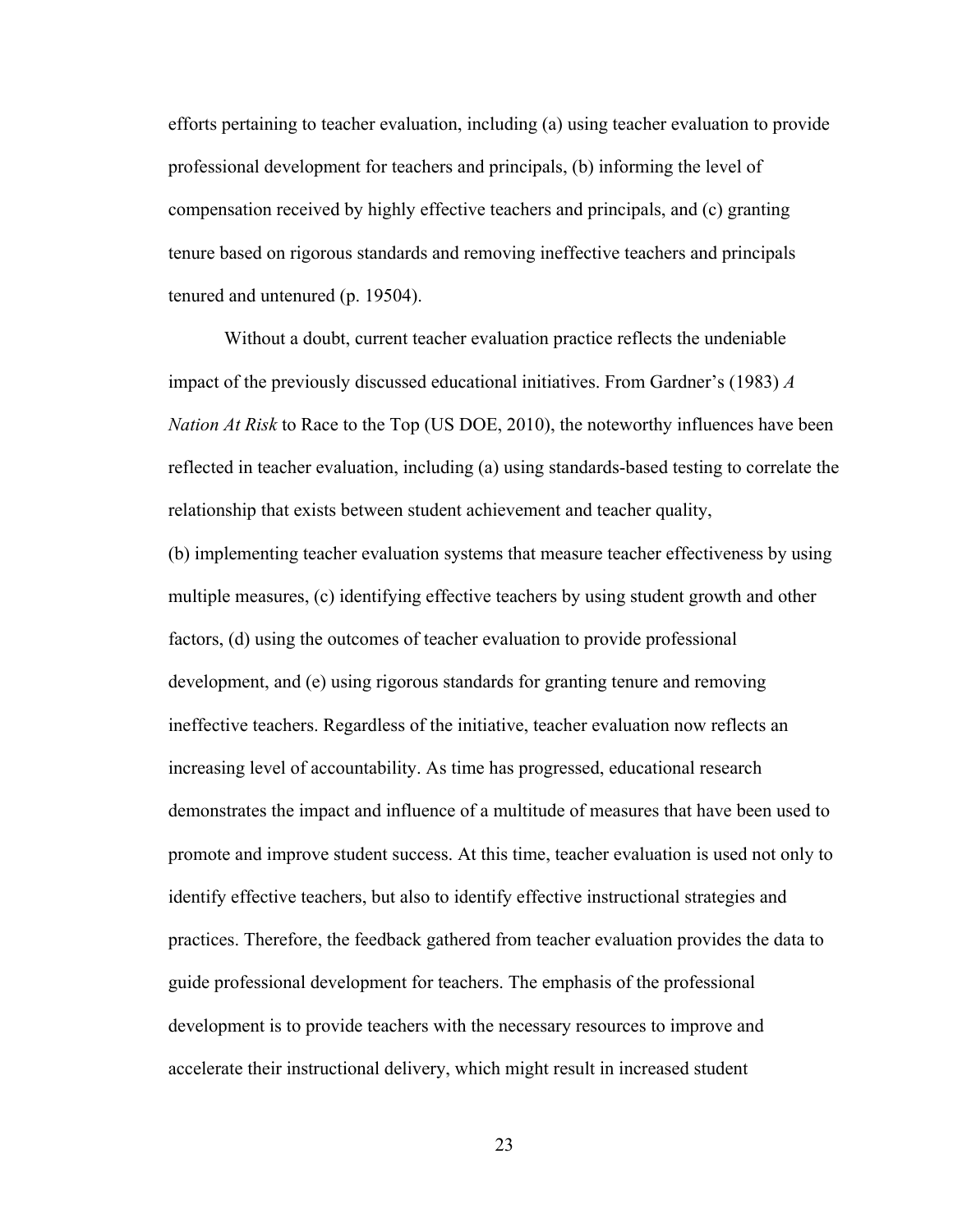achievement. Currently, teacher evaluation is the instrument being used to improve student success and achievement.

#### **Contemporary Teacher Evaluation Systems**

Since the inception of formal education in the United States, the role of teacher evaluation has gradually evolved (Marzano, 2012). Thus, teacher evaluation has been influenced by a variety of factors, including the industrialization of the United States, research conducted by various educators, and reform initiatives (Strunk, Weinstein, Makkonen, & Furedi, 2012). Consequently, no definitive meaning exists for the term "evaluation," for its meaning varies according to the evaluator. However, many evaluators agree that evaluation is a systemic process that is a planned and purposeful activity of collecting data. Evaluation is an essential tool that provides insightful data into the daily practices of educators, and that is used to make decisions. The data collected is influenced by the context of culture, society, and the work environment (Preskill  $\&$ Catsambas, 2006).

# **Purposes of Teacher Evaluation**

Researchers have stated that the two main purposes of teacher evaluation are to assess how effectively teachers are doing their jobs, and to provide data to guide the professional growth that should result in increased teacher effectiveness. To improve instructional practices, teacher evaluation systems are used either as a measuring tool to assess performance, or as a professional development tool to guide staff developmental needs (Marzano, 2012; Papay, 2012).

As a measurement tool, evaluators use either a standards-based or a value-added model (Papay, 2012). In a standards-based model, evaluation is based on rigorous and data-driven classroom observations conducted by expert evaluators. Evaluators must be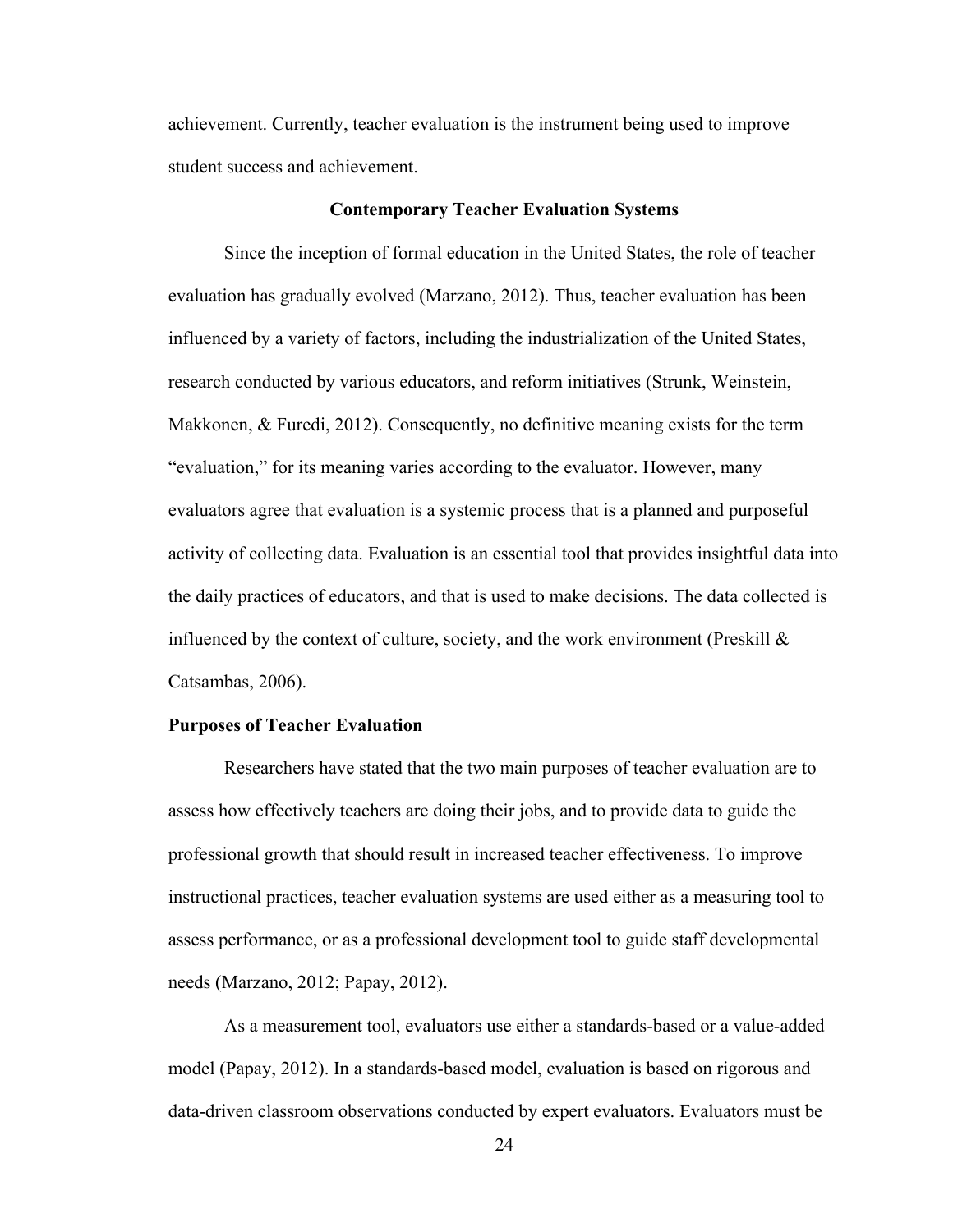well-trained, knowledgeable of teaching practices described in the standards, and possess the ability to analyze observations to determine how well teachers are meeting the standards (Sinnema & Robinson, 2007). An effective evaluator must be able to provide meaningful feedback to the teacher according to their practice. Additionally, a standardsbased model typically contains rubrics that define success on the standards. A standardsbased model will not be the same in every division, and must be customized to meet the specific needs of a division.

A value-added model of teacher evaluation measures the teacher's contribution in a given year by statistically determining the impact of multiple factors on an outcome measure, such as student achievement on a standardized test (Everson, Feinauer, & Sudweeks, 2013). Value-added models take in to account how the roles of student, classroom, and school characteristics influence educational outcomes (Martineau, 2010). Meanwhile, school district officials must make decisions with an understanding of how the ratings will affect teachers and alter the types of incentives received by teachers. To ensure the fidelity of the data collected from value-added models, school districts must invest in costly data collection systems that are current and accurate (Zatynski, 2012). Furthermore, it is imperative that school districts provide personnel to help teachers comprehend how to implement the data to improve their instructional practice.

As a professional development tool, teacher evaluation should be assessed on its ability to raise instructional proficiency and student learning (Muijis, 2006). A school administrator can use evaluation data as a professional development tool by identifying areas of instructional strengths and weaknesses in the school to target resources appropriately. In addition, the administrator can develop professional learning communities in which teachers will be afforded the opportunity to share their knowledge.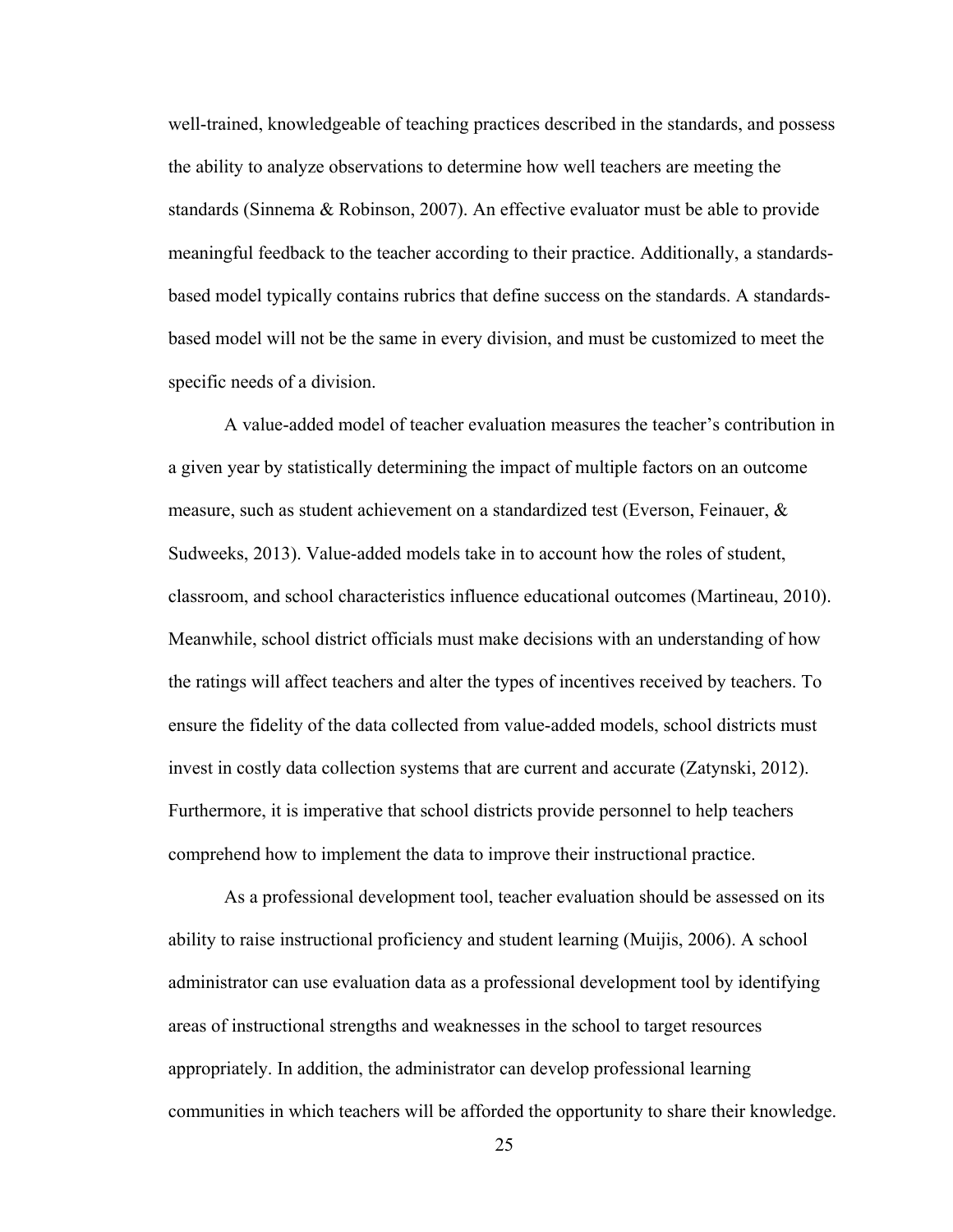Therefore, teacher evaluation as a professional development tool has the ability to increase organizational capacity. Evaluation is a means to strengthen professional development (Sanders, 2000). Evaluation that leads to professional growth requires that teachers acknowledge their strengths and weaknesses (Howard & McCloskey, 2001).

Although teacher evaluation data can be used as a tool to guide professional development, the most critical role of teacher evaluation is to provide feedback to teachers about their instructional strengths and weaknesses by emphasizing areas of improvement and continued growth. Additionally, teacher evaluation can serve as the link between teacher and school performance. If schools are to meet the challenges of high-stakes accountability, principals must incorporate teacher evaluation into the school's strategy for continuous growth and improvement.

#### **Applications of Teacher Evaluation**

Teacher evaluation is comprised of various applications (e.g., formative evaluation, summative evaluation, and, although somewhat overlapping, performance evaluation). Formative evaluation is an on-going process that takes place during the design, development, and implementation stages to improve quality of the training or intervention (Chevalier, 2004). The purpose of formative evaluation is to create a helping process which can provide data to teachers for making decisions about how they can best improve their own teaching techniques, styles, or strategies (Gullatt & Ballard, 1998).

Summative evaluation occurs during and after training, or any other performance improvement intervention (Chevalier, 2004). Summative evaluation is a judgmental decision of the quality and worth of an individual teacher over a specific period of time (Gullatt & Ballard, 1998). Additionally, summative evaluation is used for accountability purposes, and to determine whether a teacher meets minimum standards (Daley & Orso,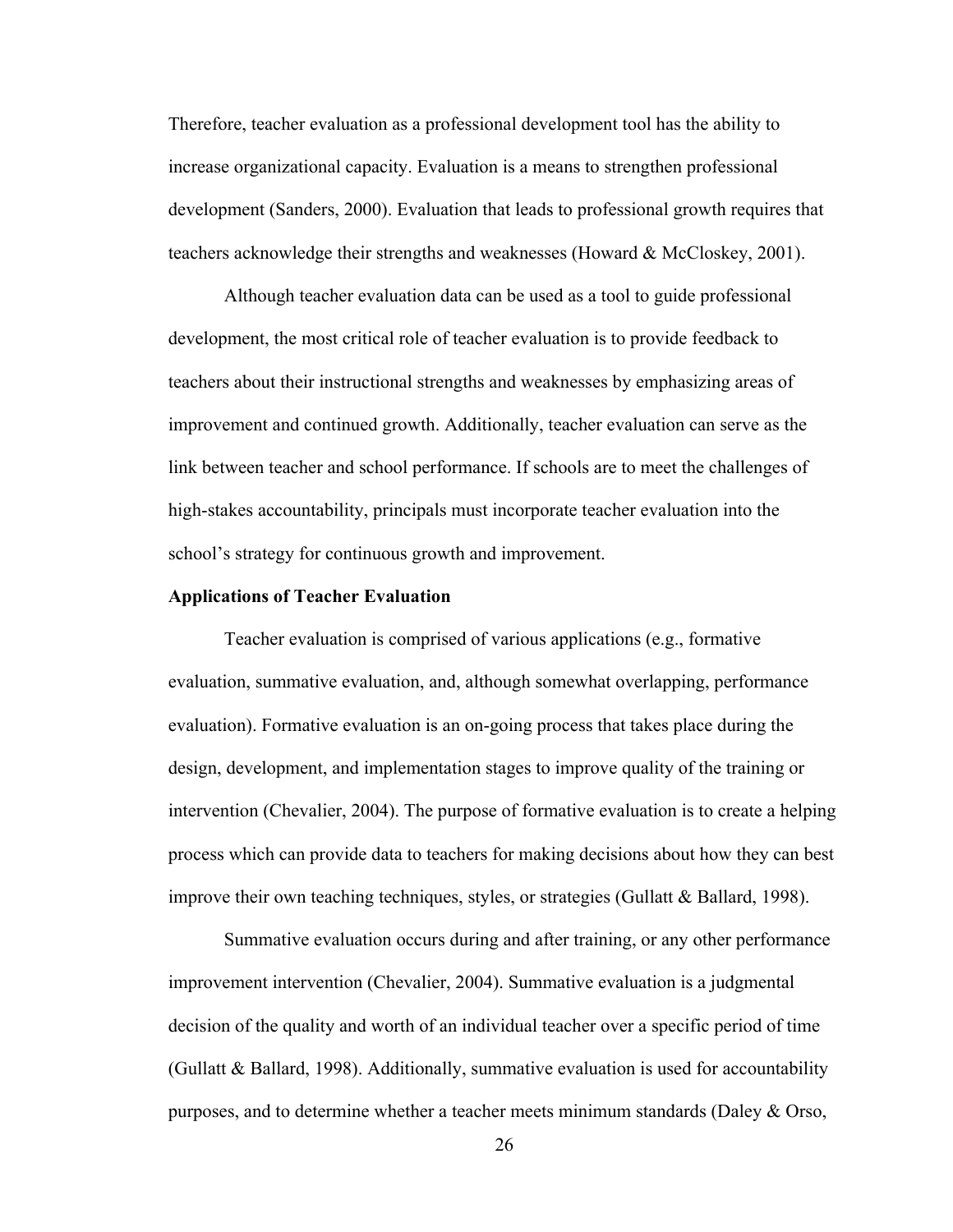1991). The primary function of this type of evaluation is associated with dismissing teachers, granting tenure, granting merit pay, and placing teachers on probation.

Performance evaluation encompasses all aspects of formative and summative evaluation. The purpose of performance evaluation is to ensure the quality of instruction and to promote professional growth. To warrant accountability and improvement, documentation for teacher evaluation includes formal and informal observations, portfolios of teacher created artifacts, and teacher reflection in the form of a selfevaluation (Danielson, 2001).

#### **Teacher Evaluation in Virginia**

The influence of the federal government on education has been undeniable. Reform efforts initiated by the federal government have compelled states to adopt new laws, policies, and procedures to adhere to mandatory guidelines established because of federal legislation.

#### **Historical Context of Teacher Evaluation in Virginia**

The Commonwealth of Virginia has not been exempt from the influences of federal legislation on education. As the level of accountability increased, the legislative body of the Commonwealth of Virginia had to revise the Code of Virginia (2012) to meet the requirements mandated by federal legislation or current trends or influences that affect education at a given period.

The Code of Virginia (2012) provided teacher evaluation directives according to which school districts must abide. For example, the Code of Virginia (2012b, § 22.1– 295) specified regulations regarding the employment of teachers. Key aspects of the code include: (a) that school boards must establish procedures for the division superintendent and building administrators to evaluate teachers; (b) that teacher evaluations are to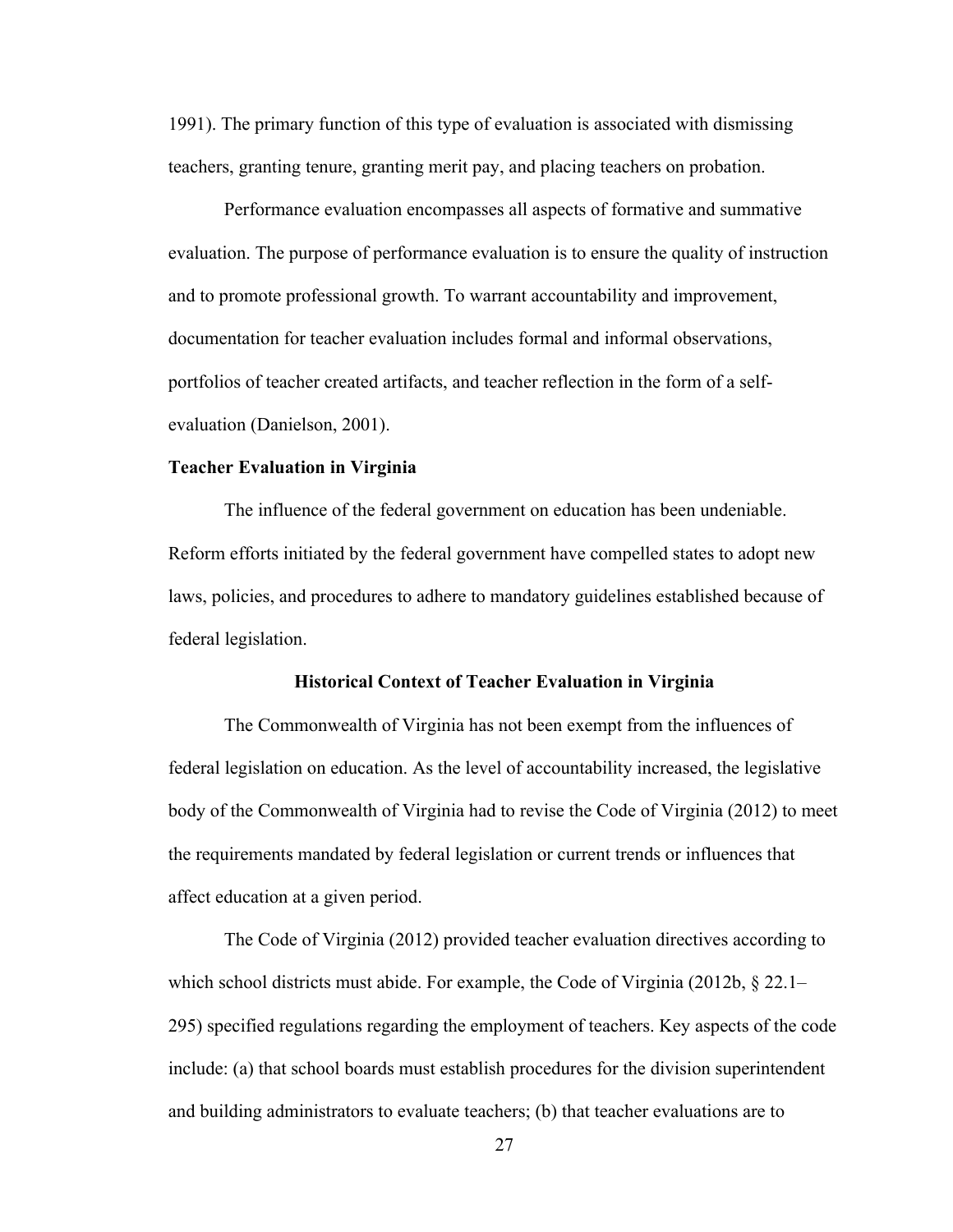address student academic progress, instructional methodology, classroom management, and subject matter knowledge; and (c) that teachers are to be formally evaluated every 3 years. Additionally, the Code of Virginia (2012b, §22.1–253.13:5) described the mandates regarding the quality of classroom instruction and educational leadership. Major facets that comprise the code are (a) that the evaluations of teachers, principals, and superintendents "are to be based on the performance standards outlined in the *Guidelines for Uniform Performance Standards and Evaluation Criteria for Teachers, Principals, and Superintendents" (Guidelines for Teachers,* VDOE, 2011, p.4); (b) evaluations are to include student academic progress as a significant component; (c) teacher evaluation must consist of observations which illustrate evidence of the alignment of instructional standards with the school's curriculum; (d) evaluations are to include a summative rating for the overall evaluation; and (e) teacher evaluations are to indicate areas of strength, weakness, and recommendations.

In the Commonwealth of Virginia, the role of teacher evaluation has evolved over time. The evolution of teacher evaluation in Virginia can be traced to the Education Accountability and Quality Enhancement Act of 1999. This legislative act has greatly influenced teacher evaluation in the past and its impact is reflected in current teacher evaluation practices and procedures used in the Commonwealth of Virginia. Key components of this legislation in line with the *Guidelines for Teachers, Administrators, and Superintendents* (VDOE, 2000) included (a) school boards are required to develop procedures for principals, and superintendents to evaluate instructional personnel; (b) evaluation criteria must include instructional methodology, classroom management, and subject matter knowledge; and (c) evaluation criteria must include student academic progress.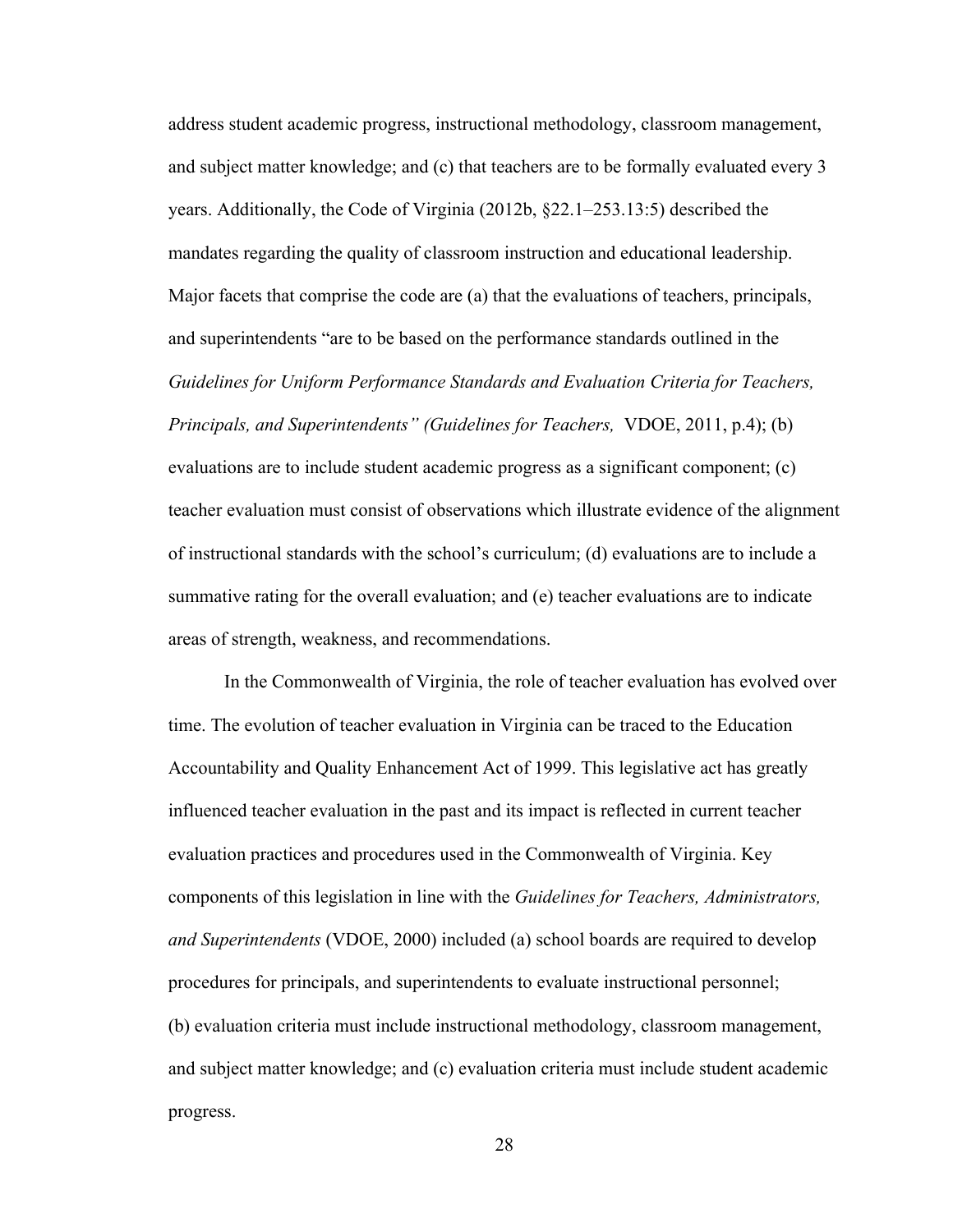To comply with the mandated changes, the VDOE enlisted the services of consultants from The College of William and Mary and the University of Virginia to facilitate revisions for teacher evaluation practices and procedures for the Commonwealth of Virginia. The university consultants provided background information and research based strategies related to teacher evaluation. In addition, an Advisory Committee was created to assist with the revision process. Members of the Advisory Committee included district superintendents, teachers, and principals, professors of education, community members, and members of professional organizations that possessed a degree of expertise in teacher evaluation.

The Advisory Committee met during the summer and fall of 1999 to develop evaluation criteria by collaborating with the VDOE (2000) to revise teacher evaluation practices and procedures in Virginia. The product of the Advisory Committee was called *Guidelines for Teachers, Administrators, and Superintendents* (VDOE, 2000), and these guidelines were adopted in January 2000.

The *Guidelines for Teachers, Administrators and Superintendents* (VDOE, 2000) were divided into five major categories which are as follows: (a) planning and assessment, (b) instruction, (c) safety and learning environment, (d) communication and community relations, and (e) professionalism. Furthermore, each category contains evaluation criteria according to role and responsibility. Teacher evaluation criteria are described in Appendix C corresponding to each major category.

Also, each major category has indicators which describe teacher behaviors if they are adhering to the revised teacher evaluation criteria stated in the *Guidelines for Teachers, Administrators, and Superintendents* (VDOE, 2000). Sample Indicators are described in Table 2.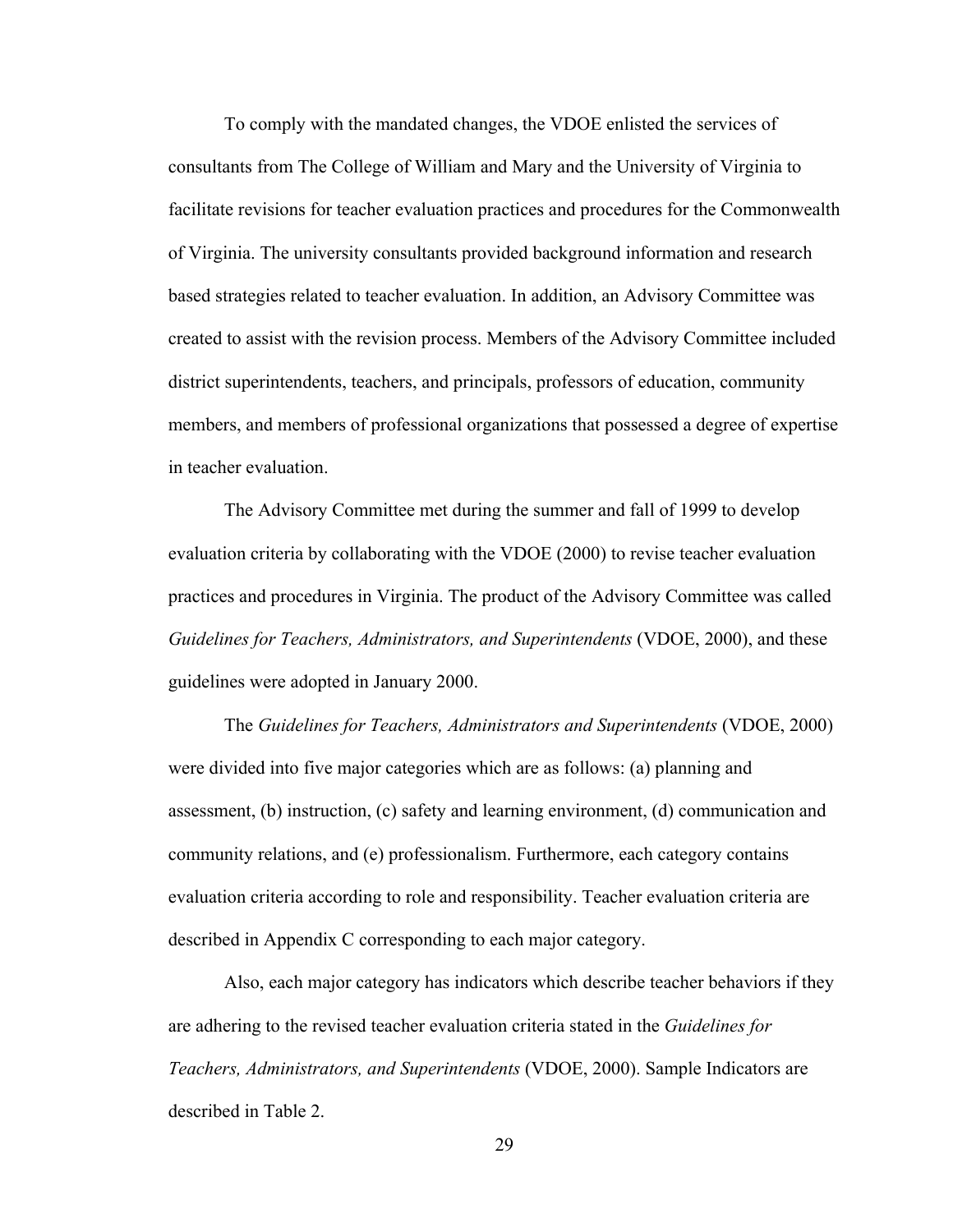Table 2

*Sample Indicators*

| Evaluation criteria | Sample indicators |
|---------------------|-------------------|
|                     |                   |

Planning and assessment

The teacher designs coherent instruction based upon knowledge of subject matter, students, the community, and curriculum goals. The teacher…

- **Bases instruction on goals that reflect high** expectations, conceptual understanding of the subject, and the importance of learning.
- ! Matches content/skills taught to overall curriculum scope and sequence.
- ! Uses assessment feedback to monitor and adjust instruction.
- Links objectives for instruction to prior student learning.
- ! Reflects the goals and needs of the school and community in planning.
- ! Uses available resources to link student learning to the community

The teacher…

- Selects appropriate student objectives for lessons consistent with division guidelines and the Virginia Standards of learning
- ! Designs appropriate learning activities that are clearly connected to instructional objectives
- ! Develops lesson plans that are clear, logical, and sequential.

The teacher diagnoses individual, group, and program needs and selects appropriate materials and resources to match the abilities and needs of all students.

The teacher plans instruction to achieve desired objectives that reflect the Virginia standards of learning and division curriculum

guidelines.

The teacher…

- Plans instruction appropriate to the developmental level and needs of students.
- ! Demonstrates knowledge of resources and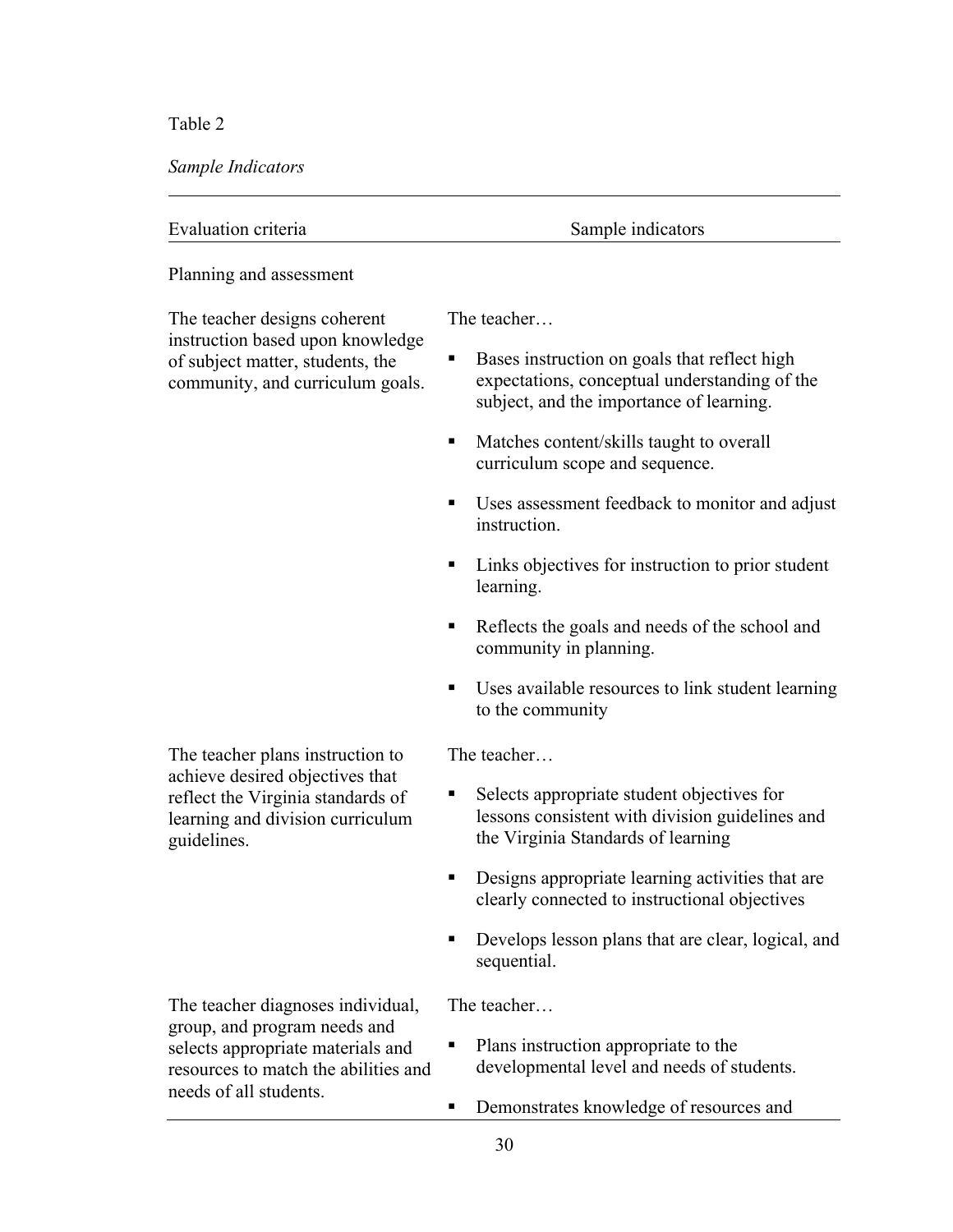| Evaluation criteria                                                                                                                               | Sample indicators                                                                                                                             |
|---------------------------------------------------------------------------------------------------------------------------------------------------|-----------------------------------------------------------------------------------------------------------------------------------------------|
|                                                                                                                                                   | methods appropriate to serving students with<br>special learning needs.                                                                       |
|                                                                                                                                                   | Arranges/adapts classroom setting to<br>ш<br>accommodate individual and group learning<br>needs.                                              |
|                                                                                                                                                   | Assist students in planning, organizing, and<br>٠<br>preparing for assignments, long-range projects,<br>and tests.                            |
|                                                                                                                                                   | Is sensitive and responsive to the diversity of<br>п<br>individuals and groups within the classroom.                                          |
| The teacher uses a variety of                                                                                                                     | The teacher                                                                                                                                   |
| assessment strategies and<br>instruments to make both short-<br>term and long-range instructional                                                 | Monitors student understanding on an ongoing<br>п<br>basis and adjusts teaching when necessary.                                               |
| decisions to improve student<br>learning.                                                                                                         | Uses multiple assessment practices congruent<br>٠<br>with instructional goals both in content and<br>process.                                 |
|                                                                                                                                                   | Effectively uses both teacher-made and<br>п<br>standardized tests as appropriate.                                                             |
|                                                                                                                                                   | Uses student products as a source for<br>п<br>assessment and instructional decisions.                                                         |
|                                                                                                                                                   | Demonstrates competence in the use of<br>٠<br>acceptable grading/ranking/scoring practices in<br>recording and reporting student achievement. |
|                                                                                                                                                   | Maintains and uses organized records of student<br>progress for instructional decisions.                                                      |
| The teacher identifies and                                                                                                                        | The teacher                                                                                                                                   |
| communicates specific student<br>performance expectations and<br>documents student learning gains<br>using appropriate assessment<br>instruments. | Communicates clear expectations for learning<br>п<br>and behavior to students and parents.                                                    |
|                                                                                                                                                   | Uses preassessment data in developing<br>٠<br>expectations for students and as a basis for<br>documenting learning gains.                     |
|                                                                                                                                                   | Provides prompt and meaningful feedback to                                                                                                    |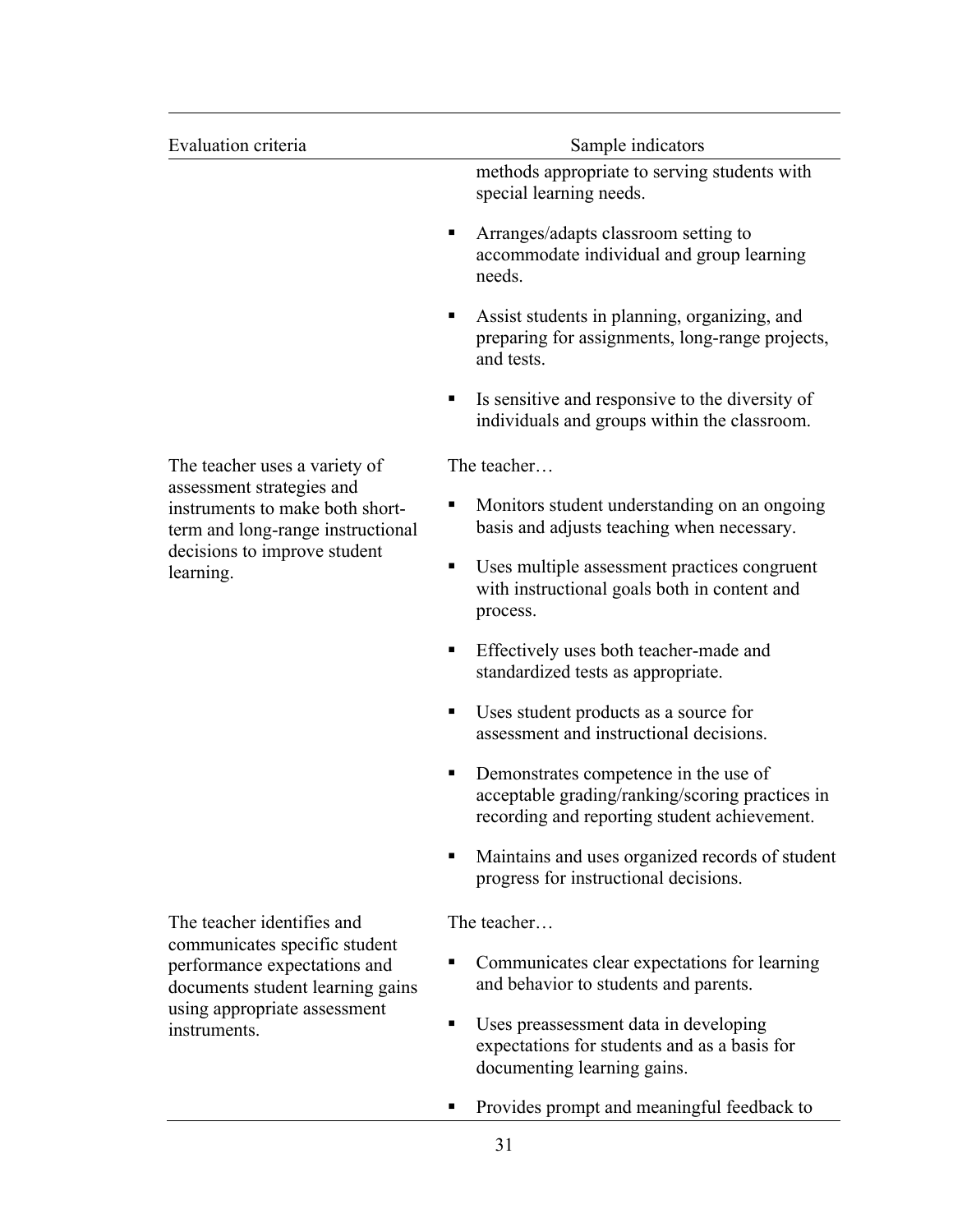| Evaluation criteria                                                                                       | Sample indicators                                                                                                         |
|-----------------------------------------------------------------------------------------------------------|---------------------------------------------------------------------------------------------------------------------------|
|                                                                                                           | students about performance and progress.                                                                                  |
|                                                                                                           | Prepares tests that reflect the academic content<br>٠<br>studied.                                                         |
|                                                                                                           | Provides opportunities for students to contribute<br>п<br>to the development of criteria and standards as<br>appropriate. |
|                                                                                                           | Incorporates strategies to prepare students for<br>٠<br>SOL and standardized testing.                                     |
| Instruction                                                                                               |                                                                                                                           |
| The teacher understands the central                                                                       | The teacher                                                                                                               |
| concepts, tools of inquiry, and<br>structures of the discipline he or<br>she teaches and creates learning | Communicates a belief that all students can<br>п<br>learn.                                                                |
| experiences that make the subject<br>matter meaningful for all students.                                  | Exhibits an understanding of the facility in<br>п<br>explaining the subject area(s) taught.                               |
|                                                                                                           | Uses appropriate literature and current resources<br>٠<br>and materials in the subject area(s).                           |
|                                                                                                           | Encourages the academic curiosity and critical<br>п<br>thinking of students.                                              |
|                                                                                                           | Modifies instruction to make topics relevant to<br>п<br>students' lives and experiences.                                  |
|                                                                                                           | Demonstrates ability to engage and maintain<br>п<br>students' attention and to recapture or refocus it<br>as necessary.   |
|                                                                                                           | Provides clear and concise explanations.<br>п                                                                             |
|                                                                                                           | Checks for understanding with questions,<br>п<br>review activities, and various assessment<br>strategies.                 |
| The teacher understands how                                                                               | The teacher                                                                                                               |
| students differ in their approaches<br>to learning and is able to                                         | Selects materials and media that match learning<br>п                                                                      |

**EXECUTE:** Selects materials and media that match learning styles of individual students.

differentiate instruction to meet

diverse student needs.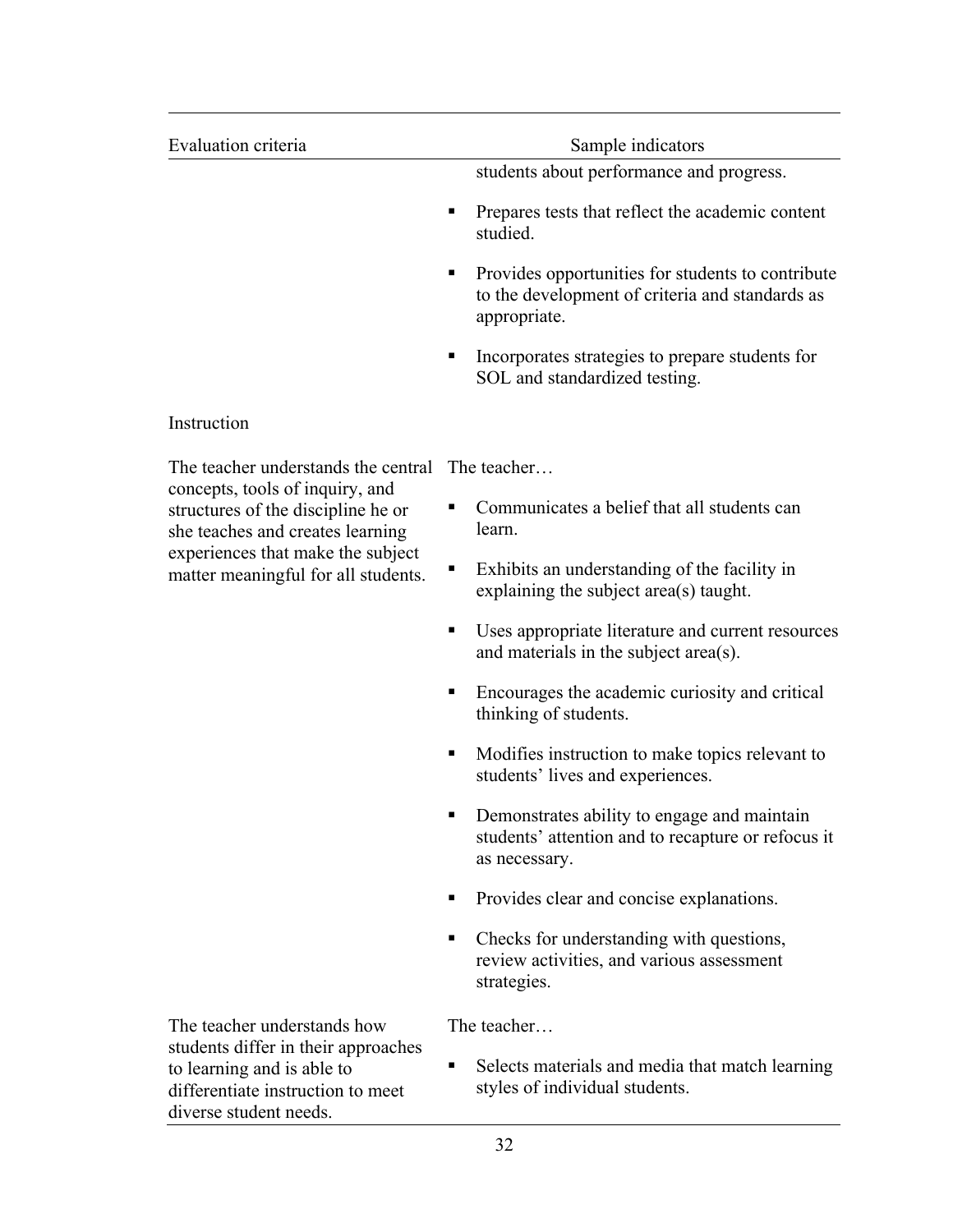| Evaluation criteria                                                                                                                          | Sample indicators                                                                                                                                                                                                                   |
|----------------------------------------------------------------------------------------------------------------------------------------------|-------------------------------------------------------------------------------------------------------------------------------------------------------------------------------------------------------------------------------------|
|                                                                                                                                              | Provides for the instructional needs of all<br>п<br>students, including remedial and<br>enrichment/extension activities as necessary.                                                                                               |
|                                                                                                                                              | Uses flexible grouping practices to respond to<br>п<br>the diverse learning needs of all students.                                                                                                                                  |
|                                                                                                                                              | Collaborates with resource teachers in the<br>٠<br>development activities for students with special<br>learning needs.                                                                                                              |
|                                                                                                                                              | Encourages students to build on strengths while<br>п<br>developing all areas of competence.                                                                                                                                         |
|                                                                                                                                              | Paces instruction appropriately with adequate<br>٠<br>preview and review of instructional<br>components.                                                                                                                            |
|                                                                                                                                              | Uses a variety of teaching strategies, including<br>٠<br>cooperative, peer, and project-based learning,<br>audiovisual presentations, lecture, discussions<br>and inquiry, practice and application, and the<br>teaching of others. |
|                                                                                                                                              | Demonstrates respect for individual, cultural,<br>п<br>religious, and racial differences of individuals<br>and groups within the classroom.                                                                                         |
| The teacher uses comprehensive                                                                                                               | The teacher                                                                                                                                                                                                                         |
| materials, technology, and<br>resources that promote the<br>development of critical thinking,<br>problem solving, and performance<br>skills. | Evaluates curricular materials for accuracy,<br>п<br>currency, and student interest.                                                                                                                                                |
|                                                                                                                                              | Provides students with materials and media that<br>$\blacksquare$<br>are appropriate and challenging for their<br>instructional level.                                                                                              |
|                                                                                                                                              | Encourages and guides the development of<br>п<br>problem-solving skills and independent thinking<br>in students.                                                                                                                    |
|                                                                                                                                              | Uses available technological materials and<br>п<br>resources effectively to engage students in                                                                                                                                      |

33

varied learning experiences.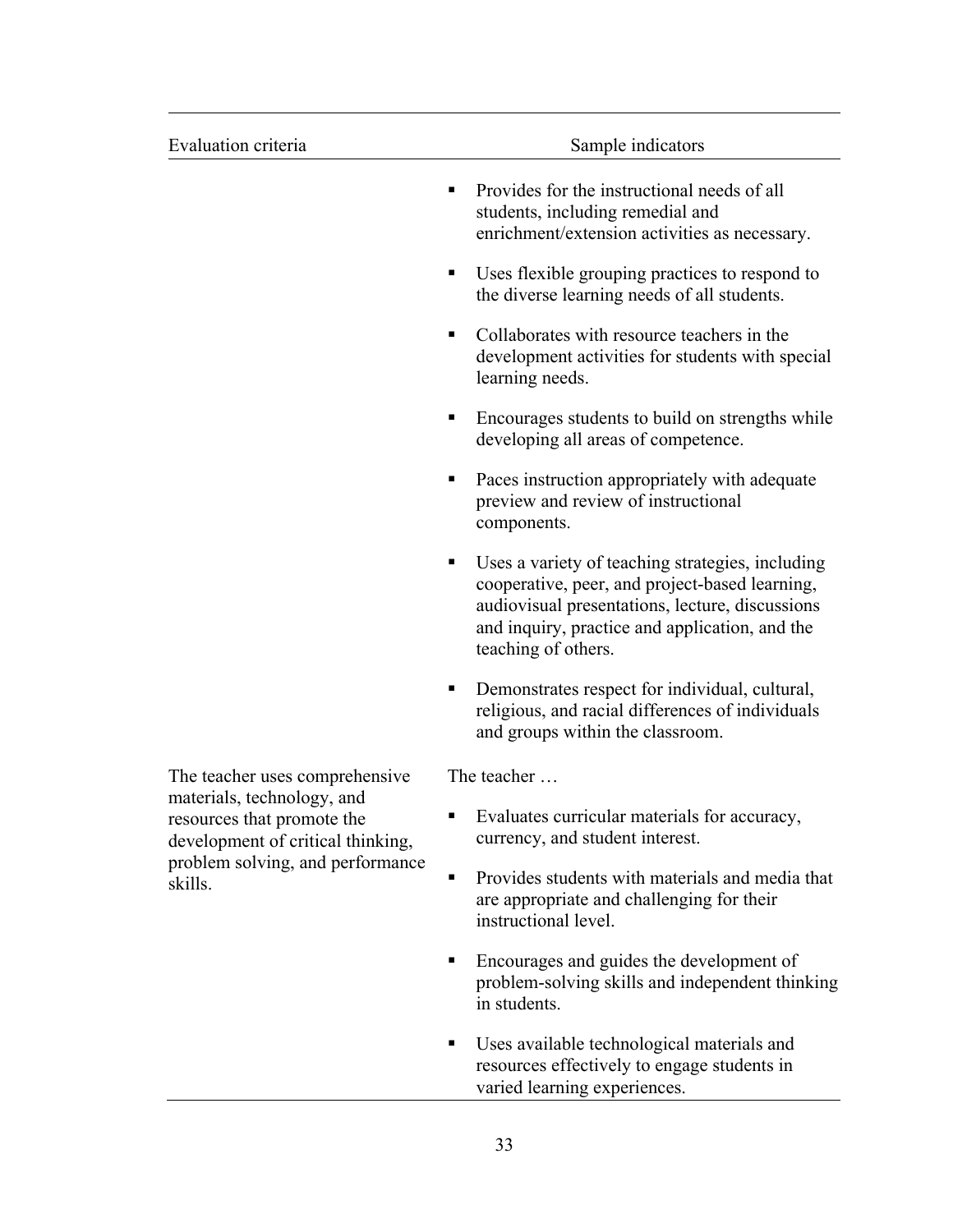| Evaluation criteria                                                                                                               | Sample indicators                                                                                                                            |
|-----------------------------------------------------------------------------------------------------------------------------------|----------------------------------------------------------------------------------------------------------------------------------------------|
|                                                                                                                                   | Provides opportunities for guided practice and<br>٠<br>hands-on technology application.                                                      |
|                                                                                                                                   | Demonstrates competence in the Technology<br>Standards for Instructional Personnel.                                                          |
| The teacher selects, evaluates, and                                                                                               | The teacher                                                                                                                                  |
| refines a variety of teaching<br>methods and instructional<br>strategies for the active<br>engagement of students and             | Solicits comments, questions, examples, and<br>٠<br>other contributions from students throughout<br>lessons.                                 |
| improvement of student learning.                                                                                                  | Uses questioning strategies effectively.<br>п                                                                                                |
|                                                                                                                                   | Provides opportunities for guided and<br>■<br>independent practice.                                                                          |
|                                                                                                                                   | Responds positively to student questions and<br>٠<br>active engagement.                                                                      |
|                                                                                                                                   | Implements instructional opportunities in which<br>п<br>students are interacting with ideas, materials,<br>teachers, and one another.        |
|                                                                                                                                   | Reteaches material and accelerates instruction<br>٠<br>based on assessment to pace instruction<br>appropriately for interest and engagement. |
|                                                                                                                                   | Implements curriculum experiences to<br>encourage students to reflect on and take<br>increasing responsibility for their own learning.       |
| Safety and learning environment                                                                                                   |                                                                                                                                              |
| The teacher actively implements a<br>discipline policy that fosters a safe<br>and positive environment for<br>students and staff. | The teacher<br>Establishes effective classroom rules and<br>٠<br>procedures.                                                                 |
|                                                                                                                                   | Communicates clear expectations about<br>٠<br>behavior to students and parents.                                                              |

**Implements and enforces students in developing** self-discipline and conflict resolution skills.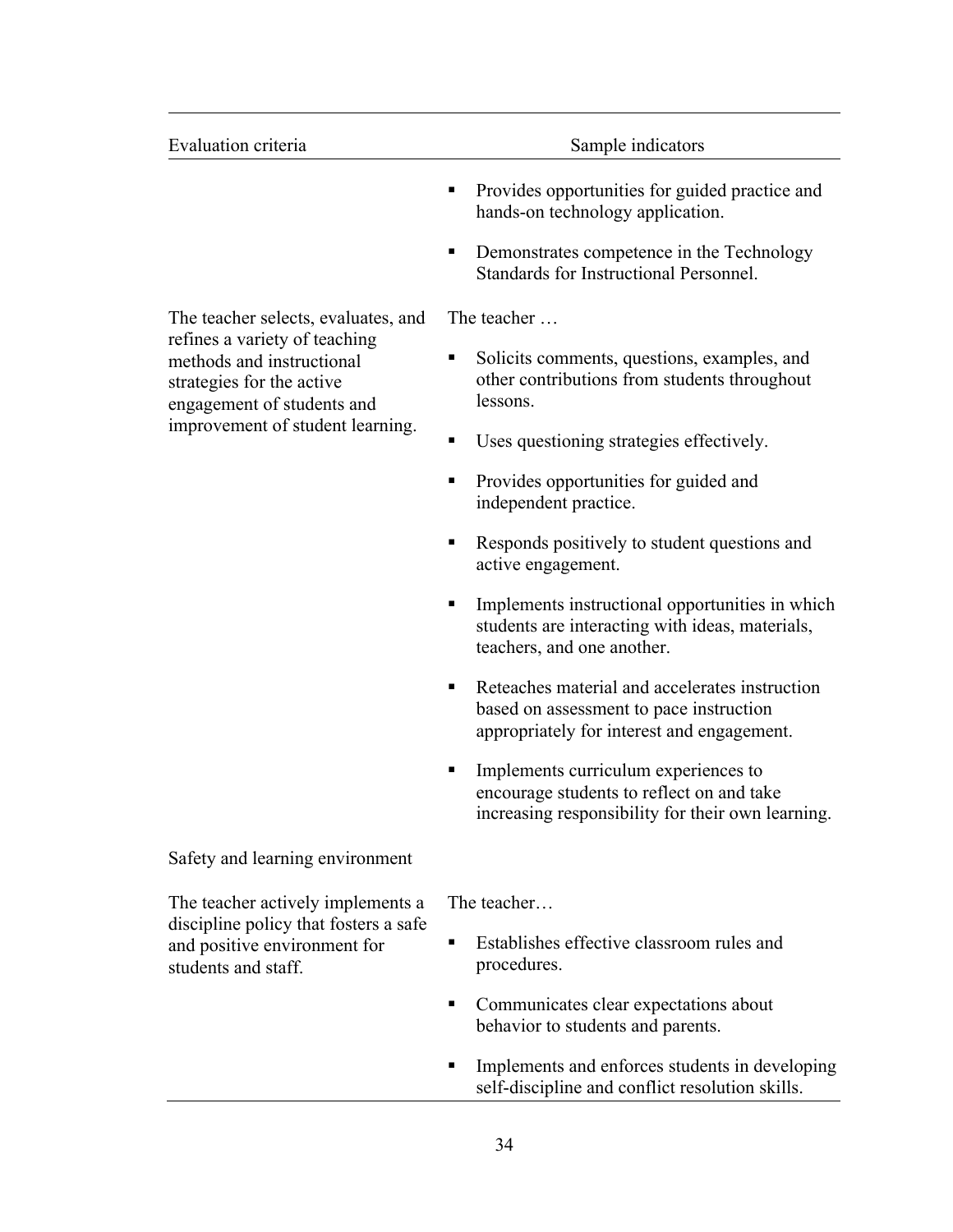| Evaluation criteria                               | Sample indicators                                                                                                                                                         |
|---------------------------------------------------|---------------------------------------------------------------------------------------------------------------------------------------------------------------------------|
|                                                   | Recognizes and celebrates the achievements of<br>■<br>students and staff.                                                                                                 |
|                                                   | Is knowledgeable of and complies with local,<br>٠<br>state, and federal safety regulations.                                                                               |
|                                                   | Manages emergency situations as they occur.                                                                                                                               |
| The teacher manages classroom                     | The teacher                                                                                                                                                               |
| procedures to maximize academic<br>learning time. | Plans purposeful assignments for teacher<br>٠<br>assistants, substitute teachers, student teachers,<br>and others to ensure continuous student<br>engagement in learning. |
|                                                   | Structures transitions in an efficient and<br>٠<br>constructive manner.                                                                                                   |
|                                                   | Creates and maintains a physical setting that<br>minimizes disruption and promotes learning and<br>safety.                                                                |
|                                                   | Handles administrative routines quickly and<br>п<br>efficiently.                                                                                                          |
|                                                   | Has all material readily available to allow for<br>ш<br>the smooth flow of instruction.                                                                                   |
| The teacher establishes and                       | The teacher                                                                                                                                                               |
| maintains rapport with students.                  | Treats students with respect.<br>٠                                                                                                                                        |
|                                                   | Communicates personal enthusiasm for<br>learning.                                                                                                                         |
|                                                   | Models caring, fairness, humor, courtesy,<br>respect, and active listening.                                                                                               |
|                                                   | Demonstrates concern for students 'emotional<br>٠<br>and physical well-being.                                                                                             |
|                                                   | Seeks and uses information about student<br>interests and opinions.                                                                                                       |
|                                                   | Develops and maintains positive interactions                                                                                                                              |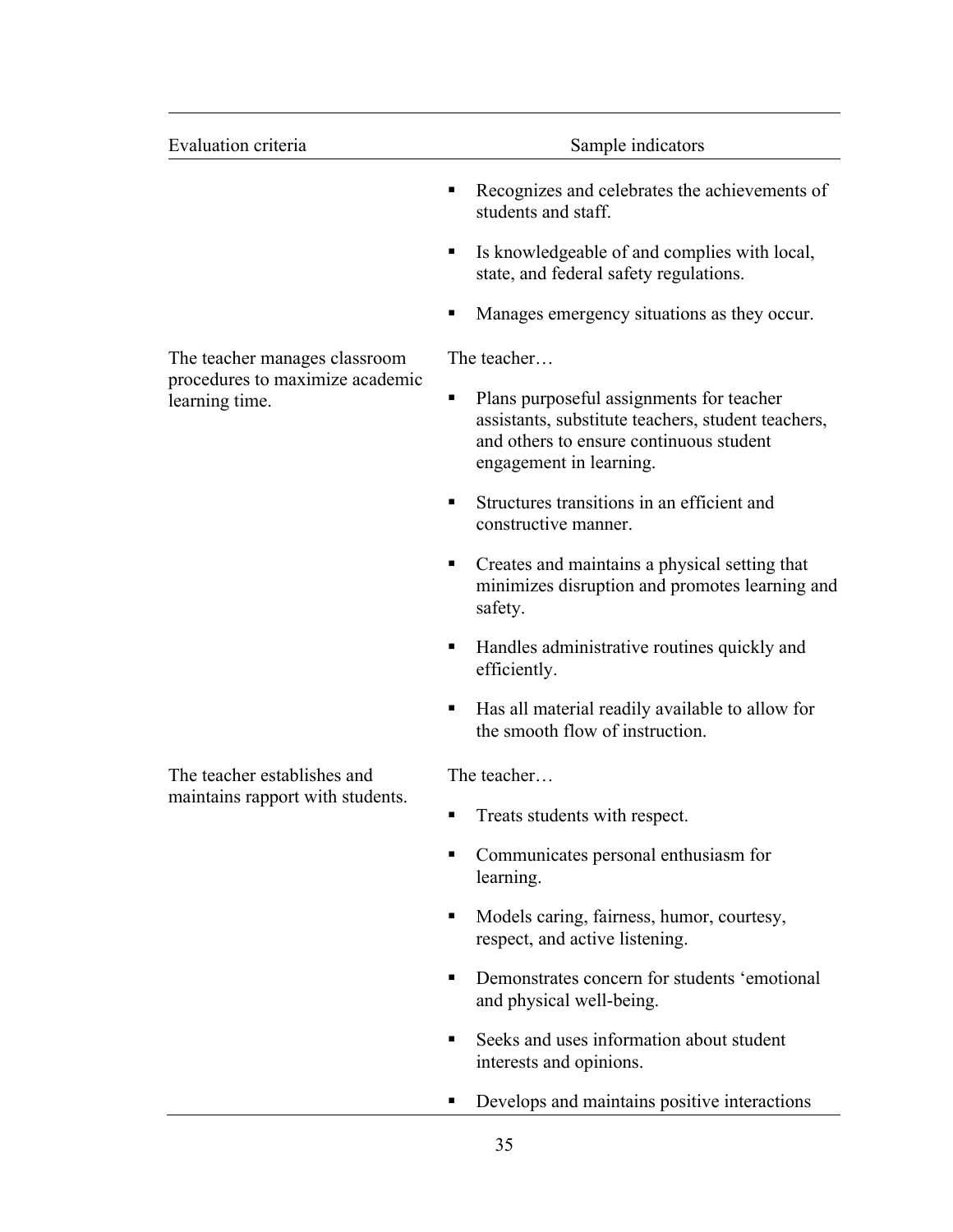| Evaluation criteria                                                                                                                                                        | Sample indicators                                                                                                        |
|----------------------------------------------------------------------------------------------------------------------------------------------------------------------------|--------------------------------------------------------------------------------------------------------------------------|
|                                                                                                                                                                            | with students in all school settings.                                                                                    |
| The teacher creates a supportive<br>learning environment for all<br>students that encourages social<br>interaction, active engagement in<br>learning, and self-motivation. | The teacher                                                                                                              |
|                                                                                                                                                                            | Encourages students to respect themselves and<br>п<br>others.                                                            |
|                                                                                                                                                                            | Communicates clear expectations for<br>٠<br>appropriate interactions among students.                                     |
|                                                                                                                                                                            | Models enthusiasm for and engagement in<br>п<br>learning.                                                                |
|                                                                                                                                                                            | Encourages students to take pride in good work.<br>ш                                                                     |
|                                                                                                                                                                            | Enhances students' feelings of self-worth.<br>٠                                                                          |
|                                                                                                                                                                            | Incorporates principles of equal opportunity and<br>٠<br>nondiscrimination into classroom management.                    |
|                                                                                                                                                                            | Provides equitable opportunities for student<br>п<br>learning.                                                           |
|                                                                                                                                                                            | Promotes multicultural awareness, gender<br>٠<br>sensitivity, and the appreciation of diversity<br>within the classroom. |
| Communications and community<br>relations                                                                                                                                  |                                                                                                                          |
| The teacher uses effective verbal,<br>nonverbal, and media<br>communication techniques to<br>foster positive interactions in the<br>classroom.                             | The teacher<br>ш                                                                                                         |
|                                                                                                                                                                            | Uses precise language, correct vocabulary and<br>grammar, and acceptable forms of oral and<br>written expression.        |
|                                                                                                                                                                            | Articulates clear learning goals and instructional<br>٠<br>procedures to students.                                       |
|                                                                                                                                                                            | Gives directions that are clear and reasonable<br>٠<br>and contain an appropriate level of detail.                       |

- ! Uses a variety of media communication tools to enrich learning opportunities.
- ! Models effective communication strategies in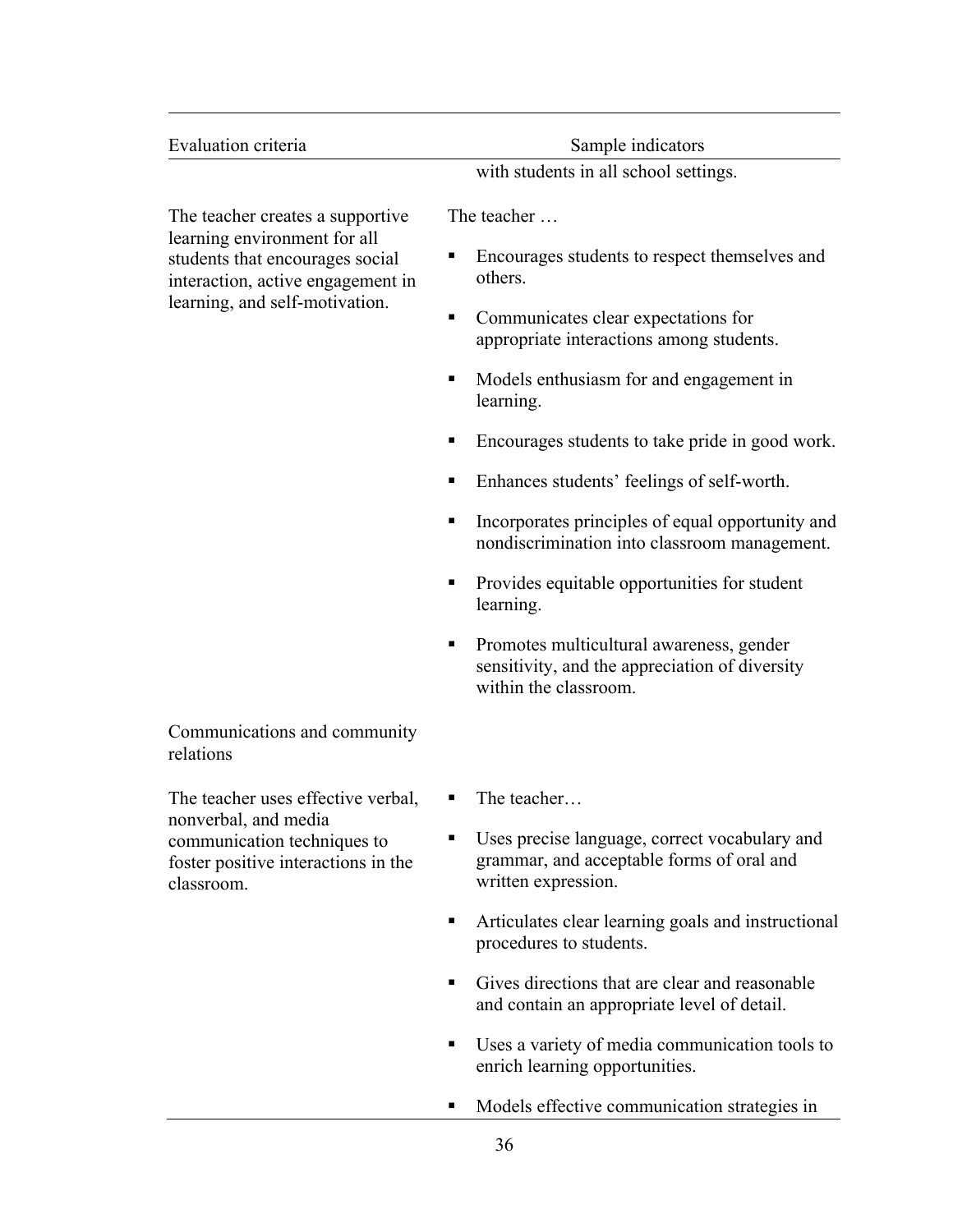| Evaluation criteria                                                                                         | Sample indicators                                                                                                                                    |
|-------------------------------------------------------------------------------------------------------------|------------------------------------------------------------------------------------------------------------------------------------------------------|
|                                                                                                             | conveying ideas and information.                                                                                                                     |
|                                                                                                             | Provides support for student expression in<br>Е<br>speaking, writing, and other media.                                                               |
| The teacher forges partnerships                                                                             | The teacher                                                                                                                                          |
| with families to promote student<br>learning at home and in the school.                                     | Responds promptly to parental concerns.<br>п                                                                                                         |
|                                                                                                             | Demonstrates flexibility in planning meetings<br>٠<br>with parents.                                                                                  |
|                                                                                                             | Promotes parental involvement in the classroom<br>п<br>and school.                                                                                   |
|                                                                                                             | Shares major instructional goals for the year<br>п<br>with parents.                                                                                  |
|                                                                                                             | Initiates communication with parents or<br>п<br>guardians concerning student progress or<br>problems in a timely manner.                             |
|                                                                                                             | Establishes regular channels of communication<br>п<br>between school and home.                                                                       |
|                                                                                                             | Offers strategies for parents to assist in their<br>п<br>children's education.                                                                       |
| The teacher works collaboratively                                                                           | The teacher                                                                                                                                          |
| with staff, families, and community<br>resources to support the success of<br>a diverse student population. | Is sensitive to the social and cultural<br>background of students and parents.                                                                       |
|                                                                                                             | Uses multiple modes of communication to<br>п<br>provide information to parents.                                                                      |
|                                                                                                             | Encourages parent and community involvement<br>п<br>in classroom activities.                                                                         |
|                                                                                                             | Collaborates with staff, families, and<br>٠<br>community members to respond to identified<br>needs of individual students and groups of<br>students. |
|                                                                                                             | Promotes the value of understanding and<br>ш<br>celebrating school/community cultures.                                                               |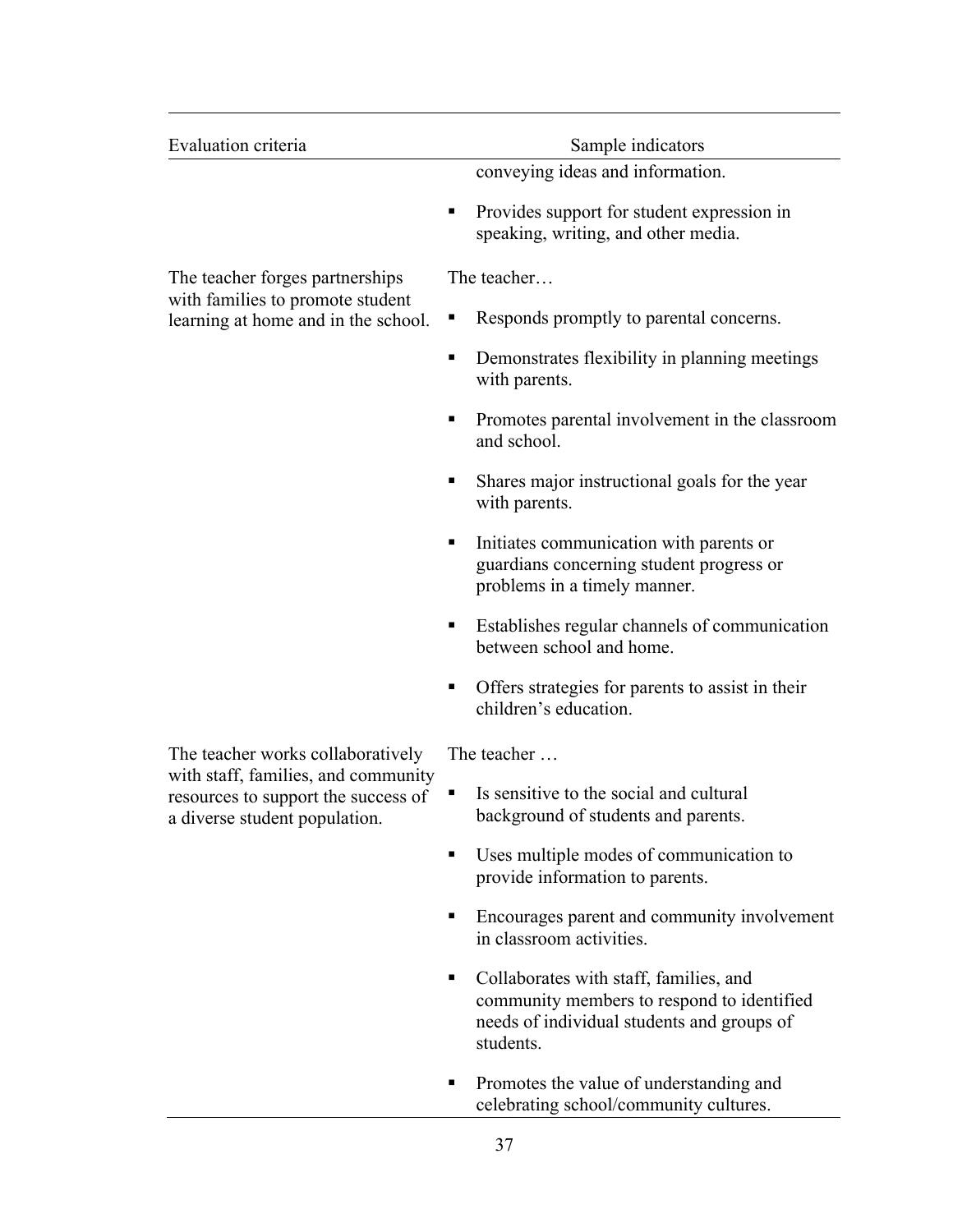| Evaluation criteria                                                                                                                                  | Sample indicators                                                                                                                                                                                         |
|------------------------------------------------------------------------------------------------------------------------------------------------------|-----------------------------------------------------------------------------------------------------------------------------------------------------------------------------------------------------------|
|                                                                                                                                                      | Supports community partnerships and uses<br>community resources to enhance learning.                                                                                                                      |
|                                                                                                                                                      | Works with community members in carrying<br>٠<br>out school and community-sponsored functions.                                                                                                            |
| Professionalism                                                                                                                                      |                                                                                                                                                                                                           |
| The teacher models professional,                                                                                                                     | The teacher                                                                                                                                                                                               |
| moral, and ethical standards as well<br>as personal integrity in all<br>interactions.                                                                | Relates to colleagues, parents, and others in an<br>п<br>ethical and professional manner.                                                                                                                 |
|                                                                                                                                                      | Represents the school/program favorably in the<br>school district/community.                                                                                                                              |
|                                                                                                                                                      | Uses acceptable written and oral language.                                                                                                                                                                |
|                                                                                                                                                      | Resolves concerns and problems in constructive<br>٠<br>manner.                                                                                                                                            |
|                                                                                                                                                      | Maintains confidentiality appropriate to<br>teaching assignment.                                                                                                                                          |
|                                                                                                                                                      | Maintains a professional demeanor and<br>ш<br>appearance.                                                                                                                                                 |
|                                                                                                                                                      | Works in the best interest of the students, the<br>school, and the community.                                                                                                                             |
| The teacher takes responsibility for The teacher                                                                                                     |                                                                                                                                                                                                           |
| and participates in a meaningful<br>and continuous process of<br>professional development that<br>results in the enhancement of<br>student learning. | Participates in professional growth activities<br>including conferences, workshops, coursework,<br>and /or membership in professional<br>organizations at the district, state, and /or<br>national level. |
|                                                                                                                                                      | Evaluates and identifies areas of personal<br>strength and weakness related to professional<br>skills and their effect on student learning and set                                                        |

- goals for improvement of skills and professional performance.
- ! Maintains a high level of personal knowledge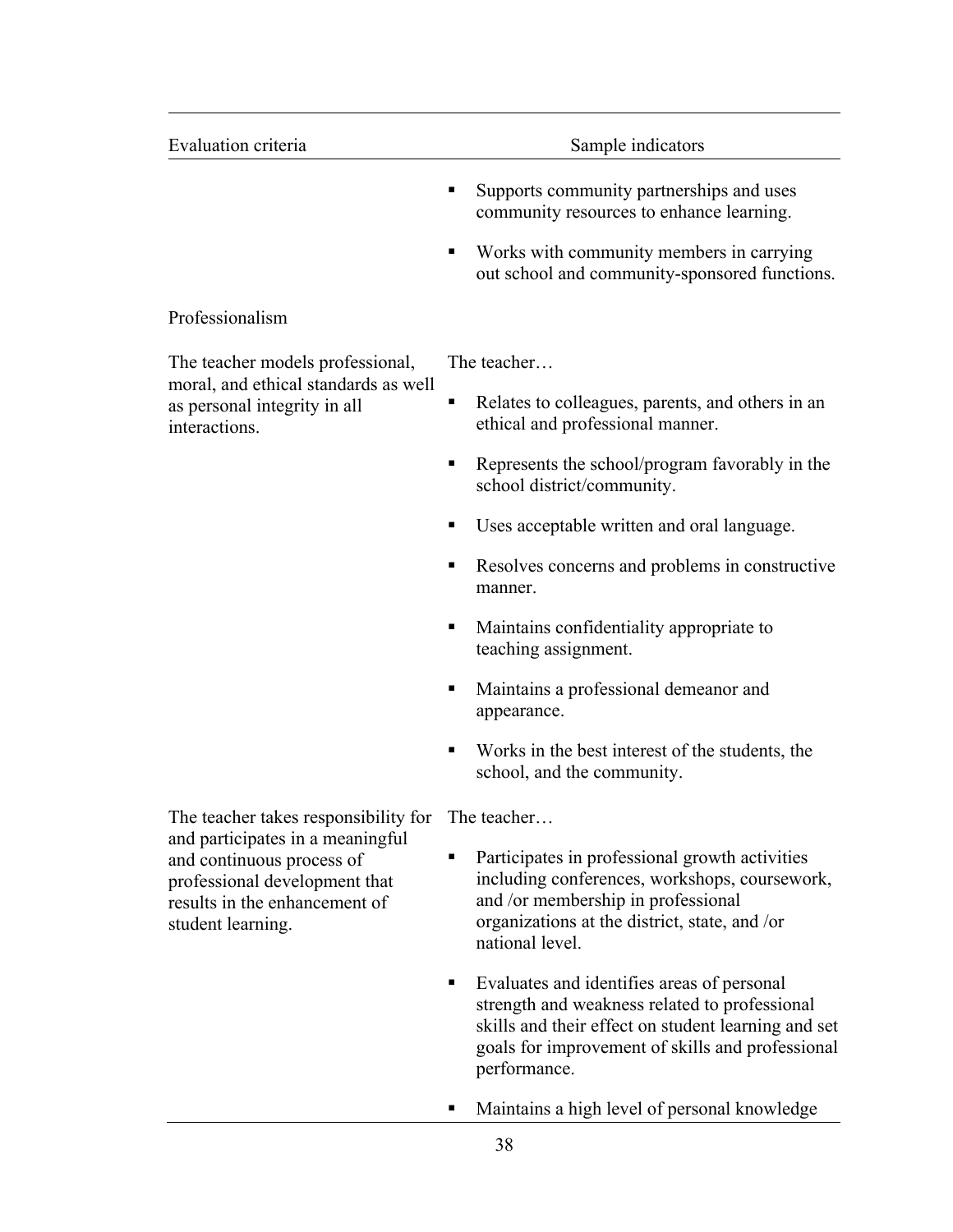| Evaluation criteria                                                                                   | Sample indicators                                                                                                                                                             |
|-------------------------------------------------------------------------------------------------------|-------------------------------------------------------------------------------------------------------------------------------------------------------------------------------|
|                                                                                                       | regarding new developments and techniques,<br>including technology, in the field of<br>professional specialization.                                                           |
|                                                                                                       | Comprehends and applies current literature that<br>٠<br>enhances knowledge of educational issues,<br>trends, and practices.                                                   |
|                                                                                                       | Collaborates with colleagues to improve and<br>٠<br>enhance instructional knowledge and skills.                                                                               |
|                                                                                                       | Maintains proper licensure and certification.<br>п                                                                                                                            |
| The teacher works in a collegial                                                                      | The teacher                                                                                                                                                                   |
| and collaborative manner with<br>peers, school personnel, and the<br>community to promote and support | Demonstrates flexibility and a collaborative<br>п<br>attitude in supporting coworkers and work team.                                                                          |
| student learning.                                                                                     | Maintains effective working relationships with<br>٠<br>other teachers.                                                                                                        |
|                                                                                                       | Works collaboratively with other staff members<br>٠<br>to plan for individual student learning and<br>alignment of goals and standards across<br>classrooms and grade levels. |
|                                                                                                       | Makes a positive contribution to the overall<br>climate of the school and the division.                                                                                       |
|                                                                                                       | Supports school and division-wide programs<br>п<br>and activities.                                                                                                            |
|                                                                                                       | Considers the interests and needs of other<br>teachers and community stakeholders in<br>promoting and supporting district goals and<br>services.                              |
|                                                                                                       | Shares ideas and information with other<br>٠<br>teachers, school personnel, and community<br>stakeholders.                                                                    |
| The teacher provides service to the                                                                   | The teacher                                                                                                                                                                   |
| profession, the division, and the<br>community.                                                       | Serves on school, division, state, and /or<br>п<br>national committees.                                                                                                       |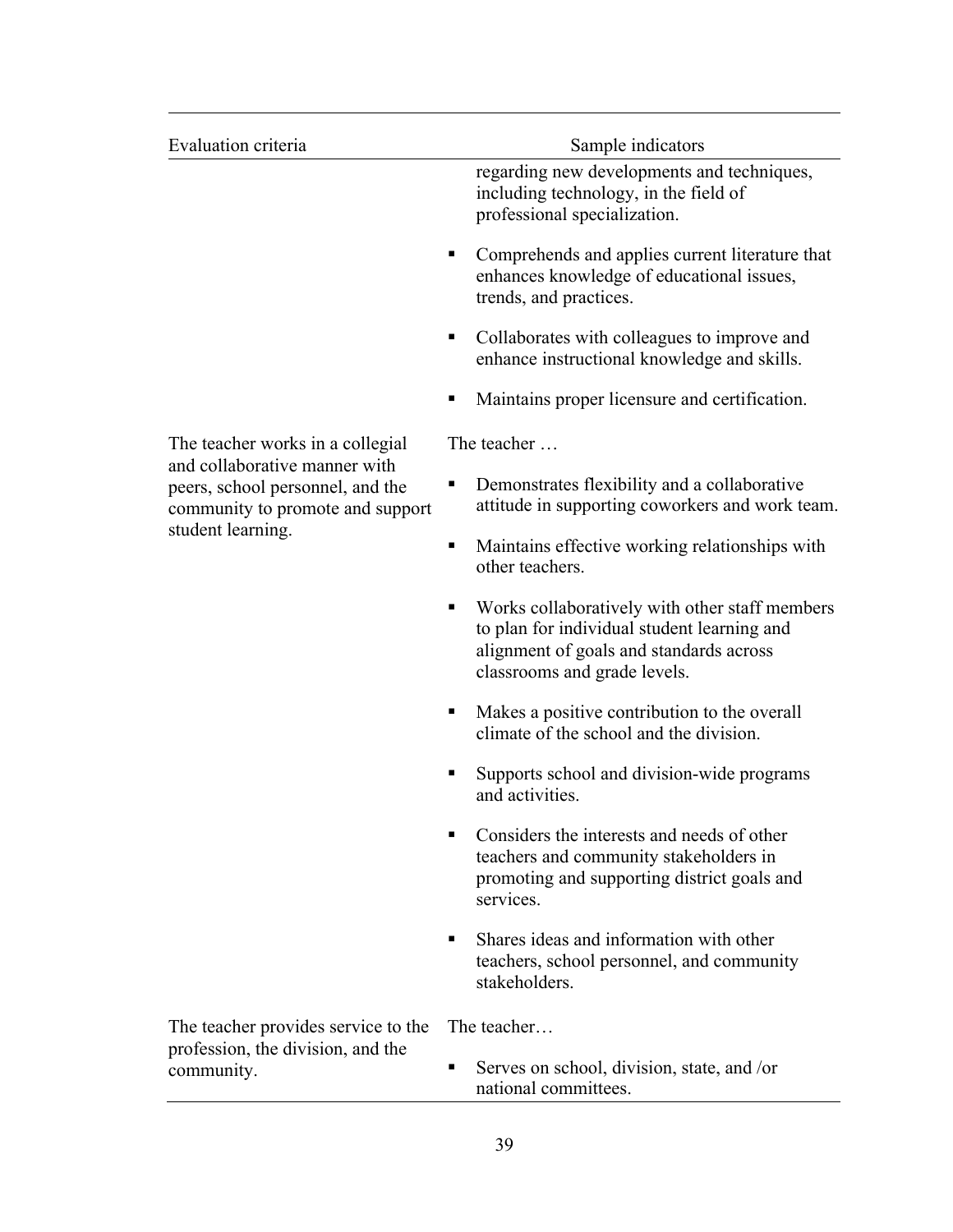| Evaluation criteria | Sample indicators                                                                                                                                        |
|---------------------|----------------------------------------------------------------------------------------------------------------------------------------------------------|
|                     | Maintains an active role in professional and<br>٠<br>community organizations.                                                                            |
|                     | Explore, disseminates, and applies knowledge<br>٠<br>and information about new or improved<br>methods of instruction and related issues.                 |
|                     | Contributes to and supports the development of<br>the profession by serving as an instructor,<br>mentor, coach, presenter, researcher, or<br>supervisor. |
|                     | Organizes, facilitates, and presents at local,<br>٠<br>state, and/or national conferences.                                                               |
|                     | Supports and participates in efforts to align<br>ш<br>school and division goals and activities with<br>community endeavors.                              |

*Note*. SOL = Standards of Learning. From Virginia Department of Education, 2000, *Guidelines for Uniform Performance Standards and Evaluation Criteria for Teachers, Administrators, and Superintendents*, Richmond, VA: Author.

Additional components of the document *Guidelines for Teachers, Administrators, and Superintendents* (VDOE, 2000) contained recommendations for implementation of the standards which provided guidance as school districts implemented the standards. Recommendations were also provided to illustrate how student learning was integrated into teacher evaluation.

As the era of increased accountability continues, teacher evaluation has moved to the forefront as a tool used to improve the quality of instruction received by students. In the Commonwealth of Virginia, the VBOE (2011) used the services of the Virginia Teacher Evaluation Work Group (VTEWG) to develop a teacher evaluation tool. Members of the VTEWG included teachers, administrators, professional organization representatives, consultants, and Department of Education personnel. The VTEWG was tasked with revising the standards for teacher evaluation in the Commonwealth of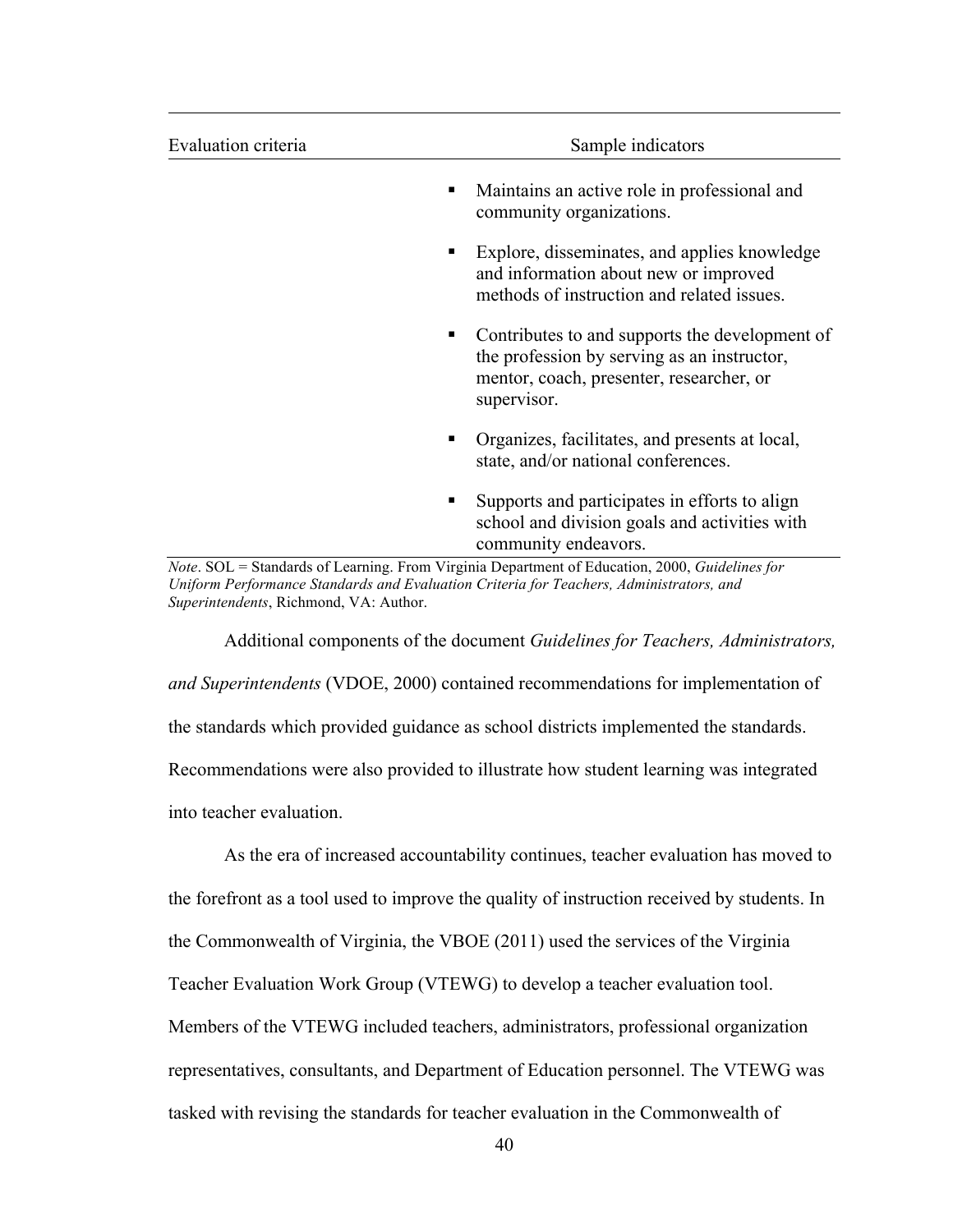Virginia to improve teacher evaluation procedures and practices. This group of professionals collaborated to revise the *Guidelines for Teachers*; these guidelines were approved by the VBOE in 2011 and became effective in 2012. The *Guidelines for Teachers* consist of seven research-based performance standards those school districts use when implementing an evaluation system. Additionally, the *Guidelines for Teachers* provide school districts with templates and samples of forms that may be used in evaluations. Although school districts are not required to use these, the Board of Education recommends using them to enhance local teacher evaluations.

In the Commonwealth of Virginia, the Code of Virginia (2012) mandated that evaluations of teachers, administrators and superintendents be based on the *Guidelines for Teachers, Principals, and Superintendents* (VDOE, 2000). In addition, student academic progress is monitored as a part of the evaluation process. The Code of Virginia (2012b, §22.1–253.13:5) stated that teacher evaluation in Virginia is based on the seven performance standards that comprise the *Guidelines for Teachers* (VDOE, 2011). To ensure that the standards have been employed, evidence is documented through classroom observations, and by monitoring instruction to determine its alignment with the school's curriculum. The feedback received as a part of the evaluation process identifies areas of strengths and weaknesses for teachers. By analyzing the data collected, recommendations for professional development activities are provided to address the areas in need of improvement or reinforcement. In addition, the Code of Virginia (2012, §22.1–295) required that school boards across the commonwealth create and implement procedures for superintendents and building administrators to evaluate teachers.

The VBOE (2011) and the legislators of the Commonwealth of Virginia have a vested interest in the academic progress and success of Virginia students. Their actions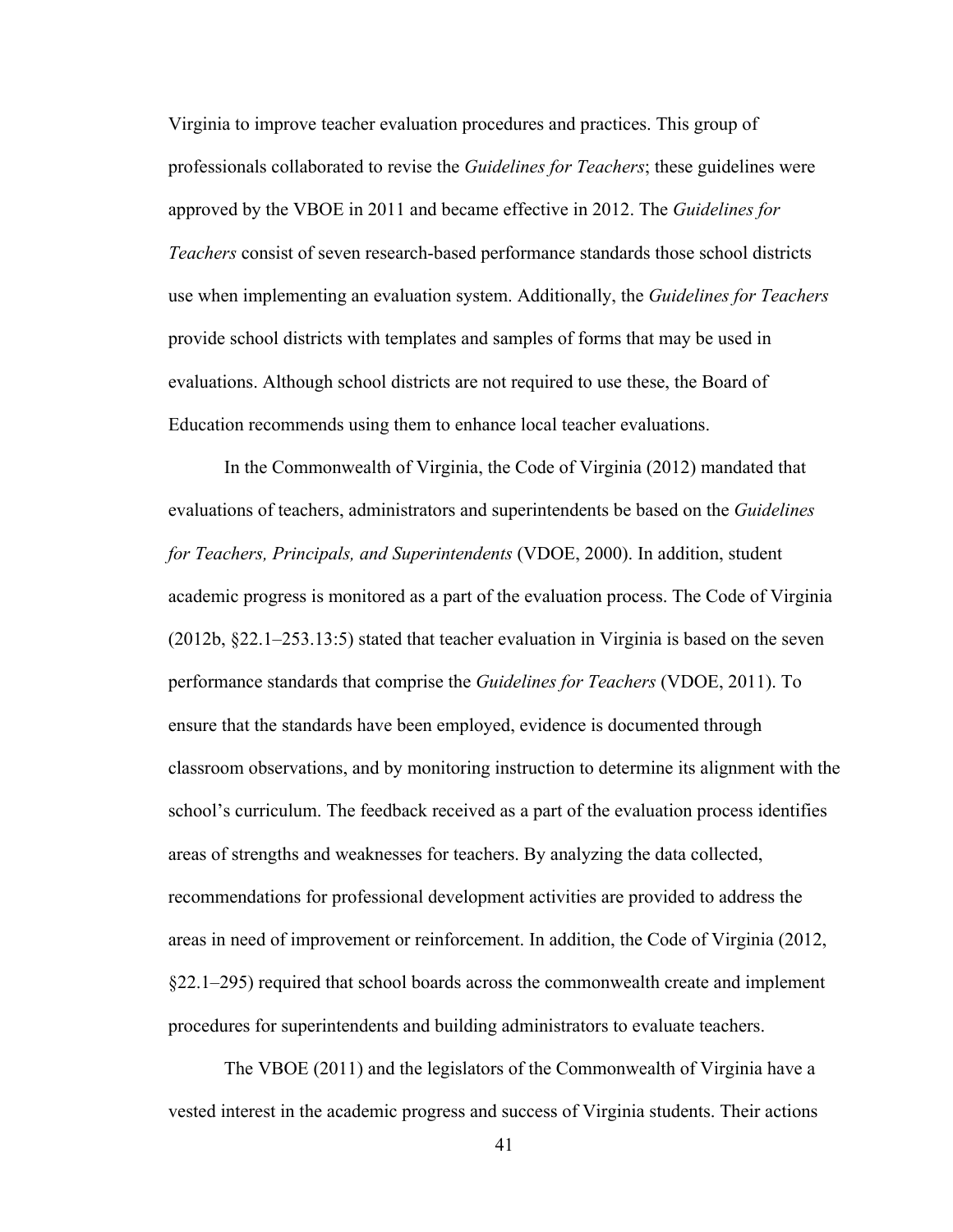reflect steps taken by other states across the Nation to help improve the quality of education. For example as of September 2013, 35 states included student achievement as a significant component of teacher evaluation (NCTQ, 2013). This trend is in response to states competing for Race to the Top (US DOE, 2010) funds and waivers from NCLB (2001)*.* Although the VDOE (2011) did not compete for Race to the Top (US DOE, 2010) funding, it has applied and received NCLB (2001) waivers from the US DOE (VDOE, 2012). To receive the waivers from NCLB (2001), the VDOE (2011) implemented educational reforms, including (a) the Virginia College and Career Readiness Initiative that focuses on establishing standards in reading and mathematics that will enable students to demonstrate mastery on more challenging standards and assessments with more rigors; (b) the Virginia Accountability system that established annual measurable objectives to increase student achievement in lower performing schools; (c) Virginia's Teacher and Principal Evaluation System that requires that school districts implement the performance and evaluation standards approved by the VBOE (2012) and (d) school report cards that display the progress of all students, proficiency gap groups, and individual subgroups with an aim toward closing proficiency gaps in reading, mathematics, and graduation index (VDOE, 2012).

#### **Purposes of Teacher Evaluation in Virginia**

The purposes of teacher evaluation in Virginia are to develop strategies to improve the quality of instruction, to implement a performance evaluation system, and "to focus on the relationship between teacher performance, and student growth" (VDOE*,* 2011, p. 3). The actions taken by the VDOE (2011), regarding teacher evaluation, reflect a movement that has been gaining momentum. A policy shift started in the 1980s in which the focus of teacher evaluation shifted from local division policies that evaluated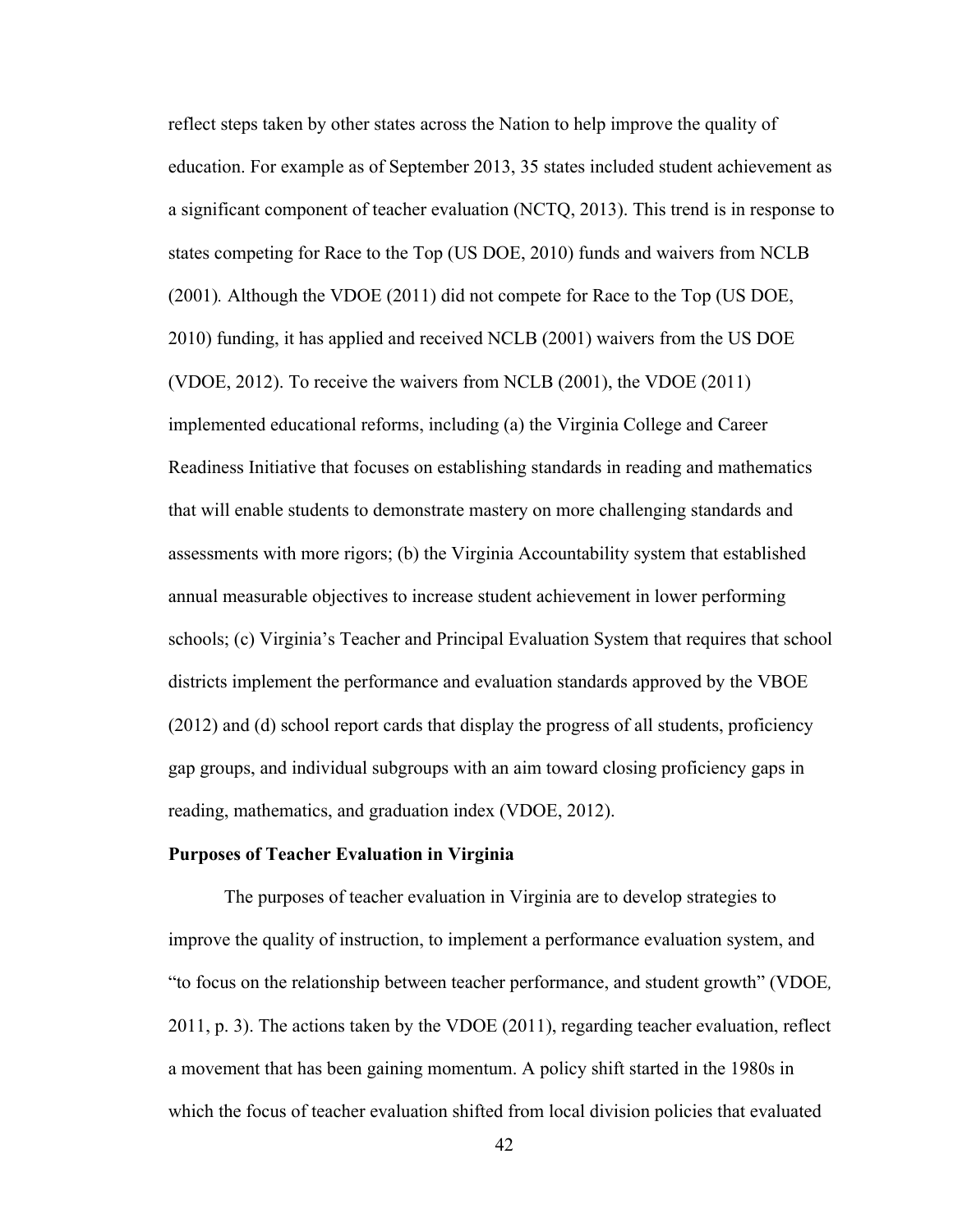teachers as employees to state-mandated, on-the-job assessments, and evaluation of teaching for licensure (Ellett & Teddlie, 2003). This shift was in response to mistrust of the content and job-related validity of paper-and-pencil tests, and a lack of evidence of how such measures were linked to student outcomes (Ellett & Teddlie, 2003). By judging teachers on student outcomes, teachers will be distinguished not by the highest degree they have earned or number of years of experience they have, but rather by how effective they are in the classroom (Porter-Magee, 2004).

To determine their effectiveness, administrators observe teachers informally and formally and provide feedback. In the Commonwealth of Virginia, teacher evaluation is based on the seven performance standards identified in the *Guidelines for Teachers.*

*Guidelines for Teachers***.** The VDOE (2010) began the process of revising the *Guidelines for Teachers, Principals Superintendents* (VDOE, 2000). The VDOE (2011) adopted and revised the *Guidelines for Teachers* and the Virginia *Standards for the Professional Practice of Teachers* in April 2011. The guidelines and standards became effective July 1, 2012. Consequently, as required by the Code of Virginia (2012), teachers, principals, and superintendent evaluations are to be consistent with the performance standards, but the VDOE (2010) does allow local school boards to develop and implement procedures for evaluating instructional personnel according to student academic progress.

The *Guidelines for Teachers* (VDOE, 2011) are based on seven standards, as shown in Table 3: professional knowledge, instructional planning, instructional delivery, and assessment of and for student learning, learning environment, professionalism, and student academic progress. Each standard accounts for 10% of the evaluation and performance rating within the model, with the exception of student academic progress,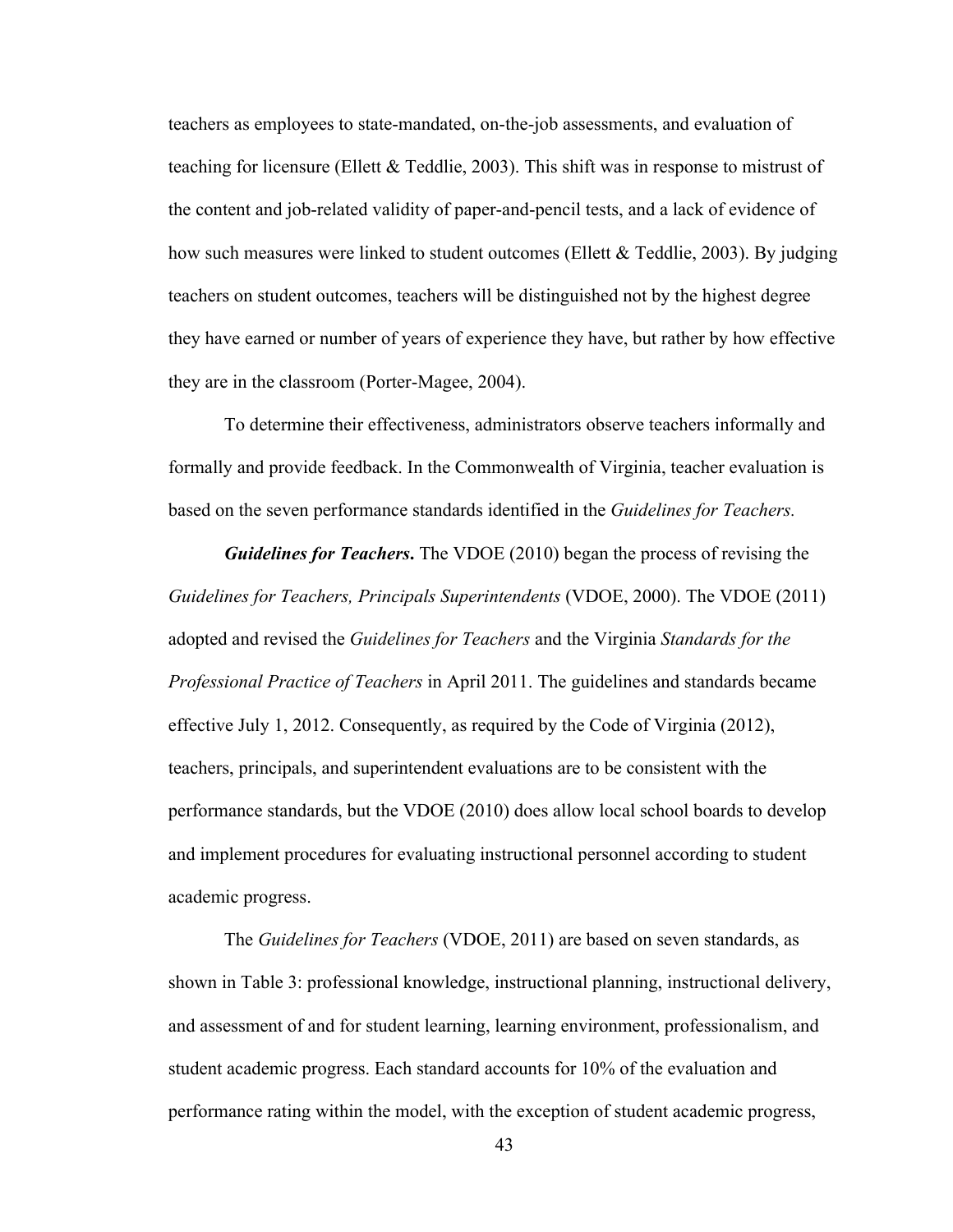which accounts for 40% (VDOE, 2011). The weighted components determine the overall

rating that a teacher receives on his or her summative evaluation.

Table 3

*Performance Standards*

| Performance standard                         | Description                                                                                                                                                                                                                                                       |
|----------------------------------------------|-------------------------------------------------------------------------------------------------------------------------------------------------------------------------------------------------------------------------------------------------------------------|
| 1. Professional knowledge                    | The teacher demonstrates an understanding of the<br>curriculum, subject content, and the developmental<br>needs of students by providing relevant learning<br>experiences.                                                                                        |
| 2. Instructional planning                    | The teacher plans using the Virginia SOL, the<br>school's curriculum, effective strategies,<br>resources, and data to meet the needs of all<br>students.                                                                                                          |
| 3. Instructional delivery                    | The teacher effectively engages students in<br>learning by using a variety of instructional<br>strategies to meet individual learning needs.                                                                                                                      |
| 4. Assessment of and for student<br>learning | The teacher systematically gathers, analyzes, and<br>uses all relevant data to measure student academic<br>progress, guide instructional content and delivery<br>methods, and provide timely feedback to both<br>students and parents throughout the school year. |
| 5. Learning environment                      | The teacher uses resources, routines, and<br>procedures to provide a respectful, positive, safe,<br>student-centered environment that is conducive to<br>learning.                                                                                                |
| 6. Professionalism                           | The teacher maintains a commitment to<br>professional ethics, communicates effectively, and<br>takes responsibility for and participates in<br>professional growth that results in enhanced<br>student learning.                                                  |
| 7. Student academic progress                 | The work of the teacher results in acceptable,<br>measurable, and appropriate student academic<br>progress.                                                                                                                                                       |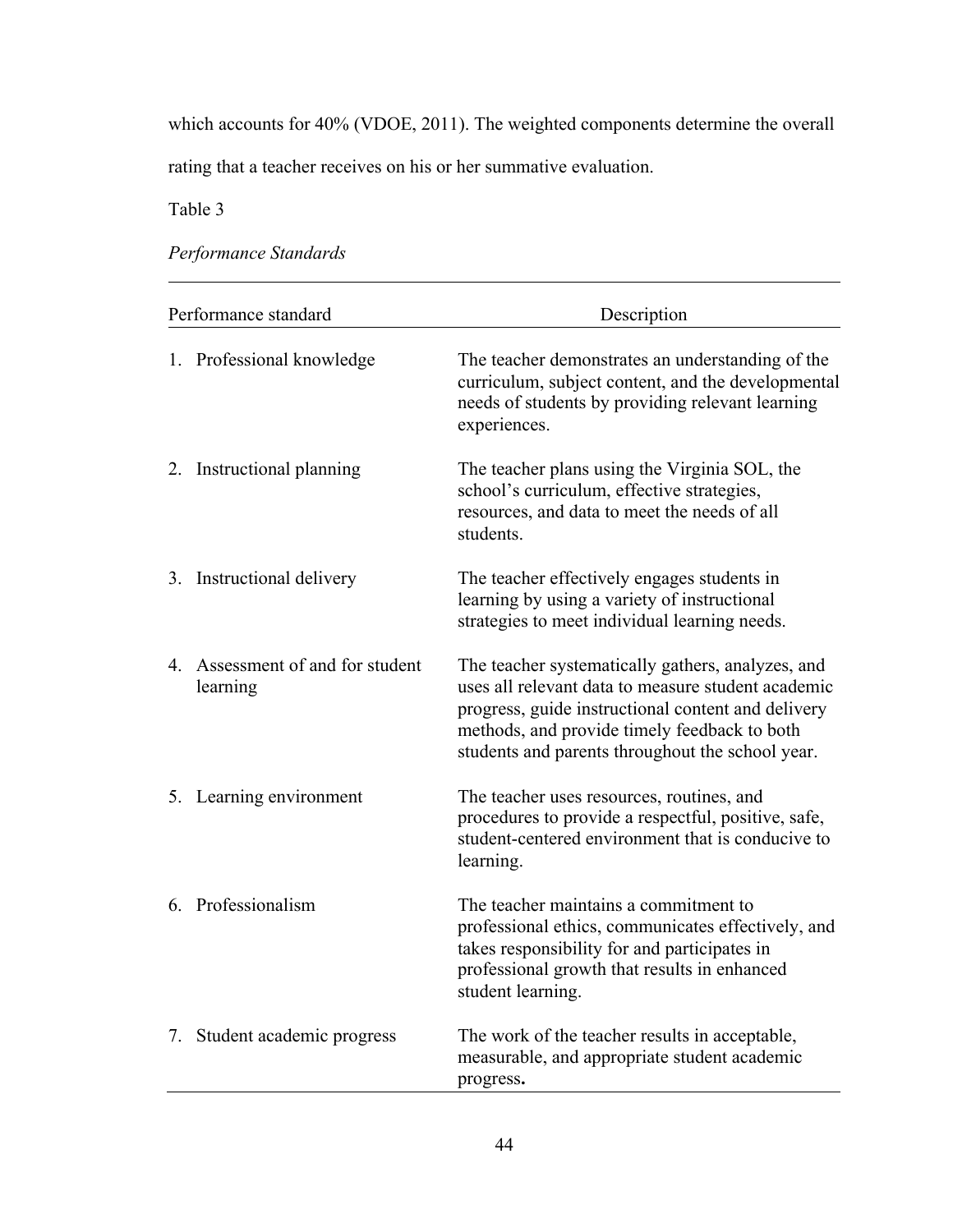*Note*. SOL = Standards of Learning. From Virginia Department of Education, 2011, *Virginia Guidelines for Uniform Performance Standards and Evaluation*, Richmond, VA: Author.

**Uniform performance standards for teachers***.* The seven performance standards are used "to collect and present data to document the performance that is based on well-defined job expectations" (VDOE, 2011, p. 7). The performance standards provide the framework and establish expectations that result in effective instructional practices. The main goal of the uniform performance standards is to monitor, analyze, and apply the data collected to provide teachers with meaningful feedback to facilitate continued growth and development as an educator.

Documenting teacher performance. Suggested methods to document the performance of teachers according to the *Guidelines for Teachers* (VDOE, 2011) include formal observations, informal observations, student surveys, portfolios and document logs, and self-evaluation. When formal observations are conducted, emphasis is placed on the seven performance standards in the classroom, and might include reviewing teacher artifacts and student data. Informal observations provide evidence of work in both classroom and nonclassroom settings and occur more frequently to document performance. Teachers create and administer student surveys to acquire information regarding their job performance according to the students' perceptions. Survey findings are included in the teacher's portfolio as evidence related to his or her job performance. Portfolios and document logs are evidence provided by the teacher to demonstrate their performance on each of the seven standards. Lastly, self-evaluations are used to assist teachers in identifying factors pertaining to their job performance to ensure that quality instruction is being providing to his or her students.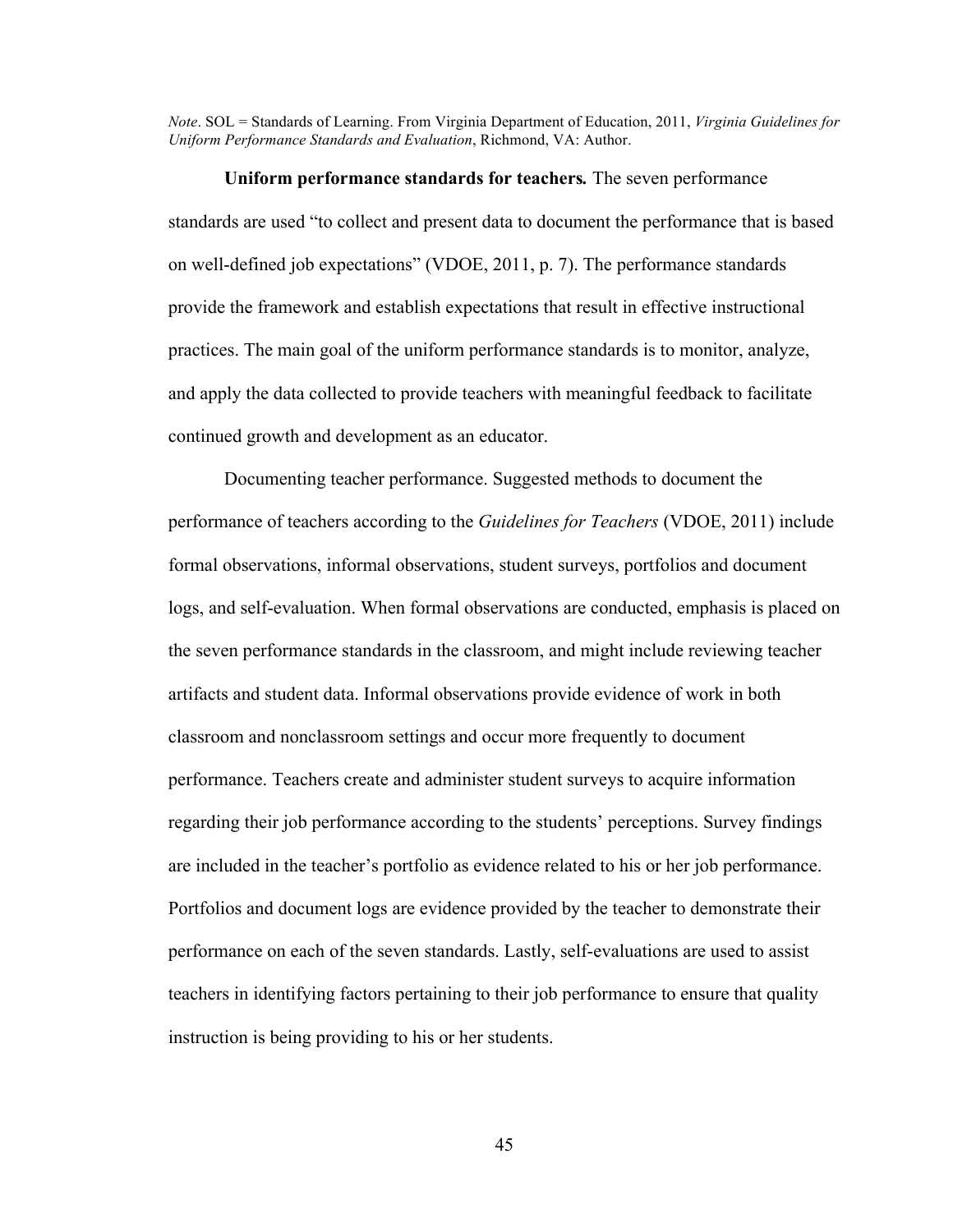# **Performance Indicators**

Another aspect of the recently implemented teacher evaluation system is the performance indicators that accompany each standard. Performance indicators are observable, tangible behaviors that indicate the degree to which teachers are meeting each standard and the type of performance that will occur if a standard is being fulfilled (VDOE, 2011, p. 8). Appendix D describes the performance indicators that accompany each standard.

### **Performance Ratings**

The ratings of teacher performance are "exemplary," which describes a teacher whose behavior surpasses the established standard; "proficient," which describes a teacher whose behavior meets the standard; "needs improvement," which indicates that a teacher is performing below the established standard; and "unacceptable," which describes a teacher whose performance does not meet the required standard. Teachers with two or more "needs improvement" ratings on two or more standards or one or more rating of "unacceptable" on the standards, or as an overall rating will be placed on a performance improvement plan. Additionally, if a teacher receives an overall "unacceptable" rating, he or she might be recommended for nonhire (VDOE, 2011). Table 4 provides the definitions of the performance ratings scale.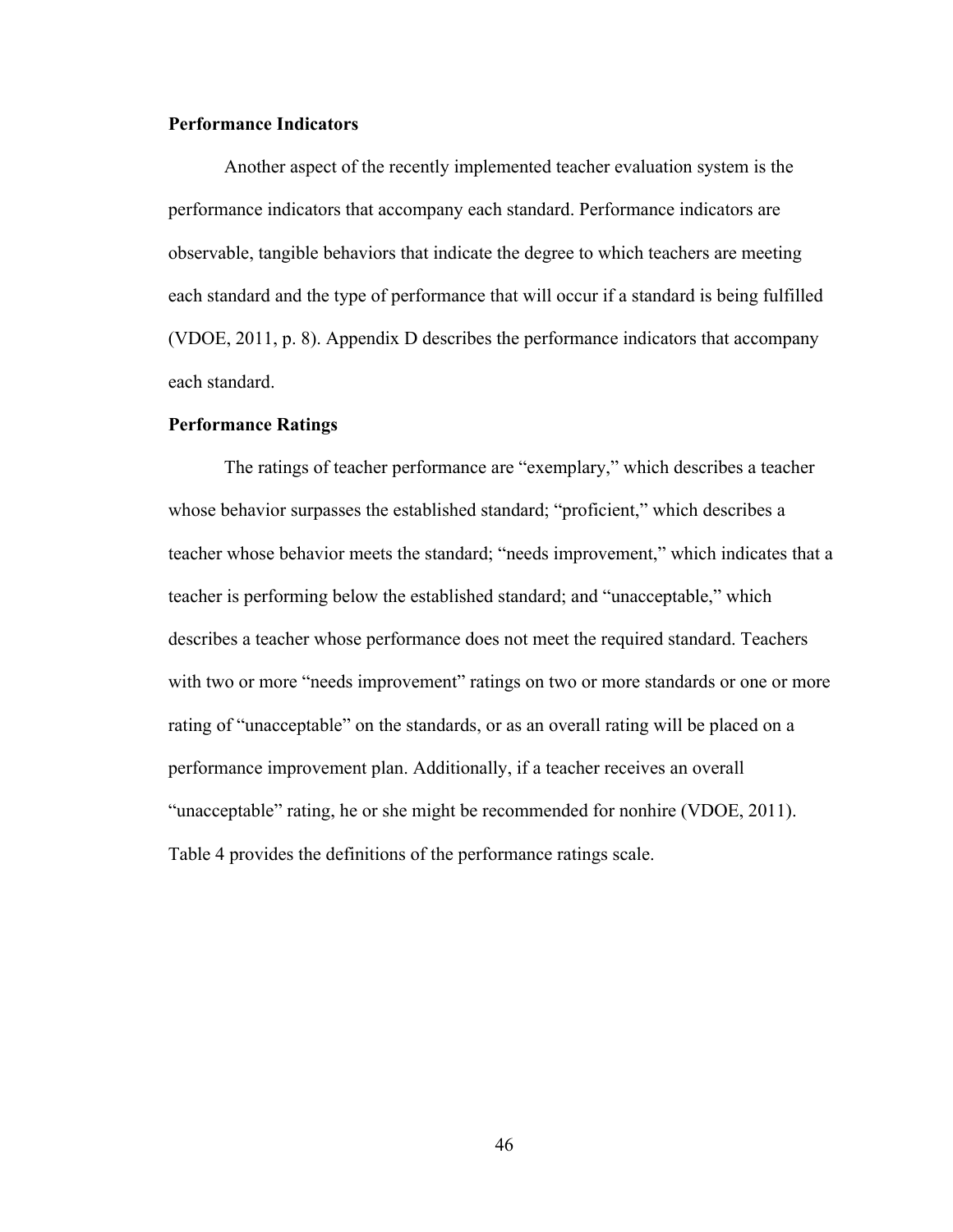# Table 4

|  | Definitions of Terms Used in Rating Scale |  |  |
|--|-------------------------------------------|--|--|
|  |                                           |  |  |

| Rating               | Description                                                                                                                                                                                                                                                                                                                      | Definition                                                                                                                                                                                                                                                                                                |
|----------------------|----------------------------------------------------------------------------------------------------------------------------------------------------------------------------------------------------------------------------------------------------------------------------------------------------------------------------------|-----------------------------------------------------------------------------------------------------------------------------------------------------------------------------------------------------------------------------------------------------------------------------------------------------------|
| Exemplary            | The teacher performing at this<br>level maintains performance,<br>accomplishments, and behaviors<br>that consistently and considerably<br>surpass the established standard.<br>This rating is reserved for<br>performance that is truly<br>exemplary and done in a manner<br>that exemplifies the school's<br>mission and goals. | Exceptional performance:<br>Consistently exhibits<br>٠<br>behaviors that have a strong<br>positive impact on learners and<br>the school climate<br>Serves as a role model to<br>٠<br>others<br>Sustains high performance<br>over a period of time                                                         |
| Proficient           | The teacher meets the standard in<br>a manner that is consistent with<br>the school's mission and goals.                                                                                                                                                                                                                         | Effective performance:<br>Meets the requirements<br>п<br>contained in the job<br>description as expressed in the<br>evaluation criteria<br>Demonstrates willingness to<br>٠<br>learn and apply new skills<br>Exhibits behaviors that have a<br>٠<br>positive impact on learners<br>and the school climate |
| Needs<br>improvement | The teacher often performs below<br>the established standard or in a<br>manner that is inconsistent with<br>the school's mission and goals.                                                                                                                                                                                      | Ineffective performance:<br>Requires support in meeting<br>the standards<br>Results in less than quality<br>work performance<br>Leads to areas for teacher<br>٠<br>improvement being jointly<br>identified and planned between<br>the teacher and evaluator                                               |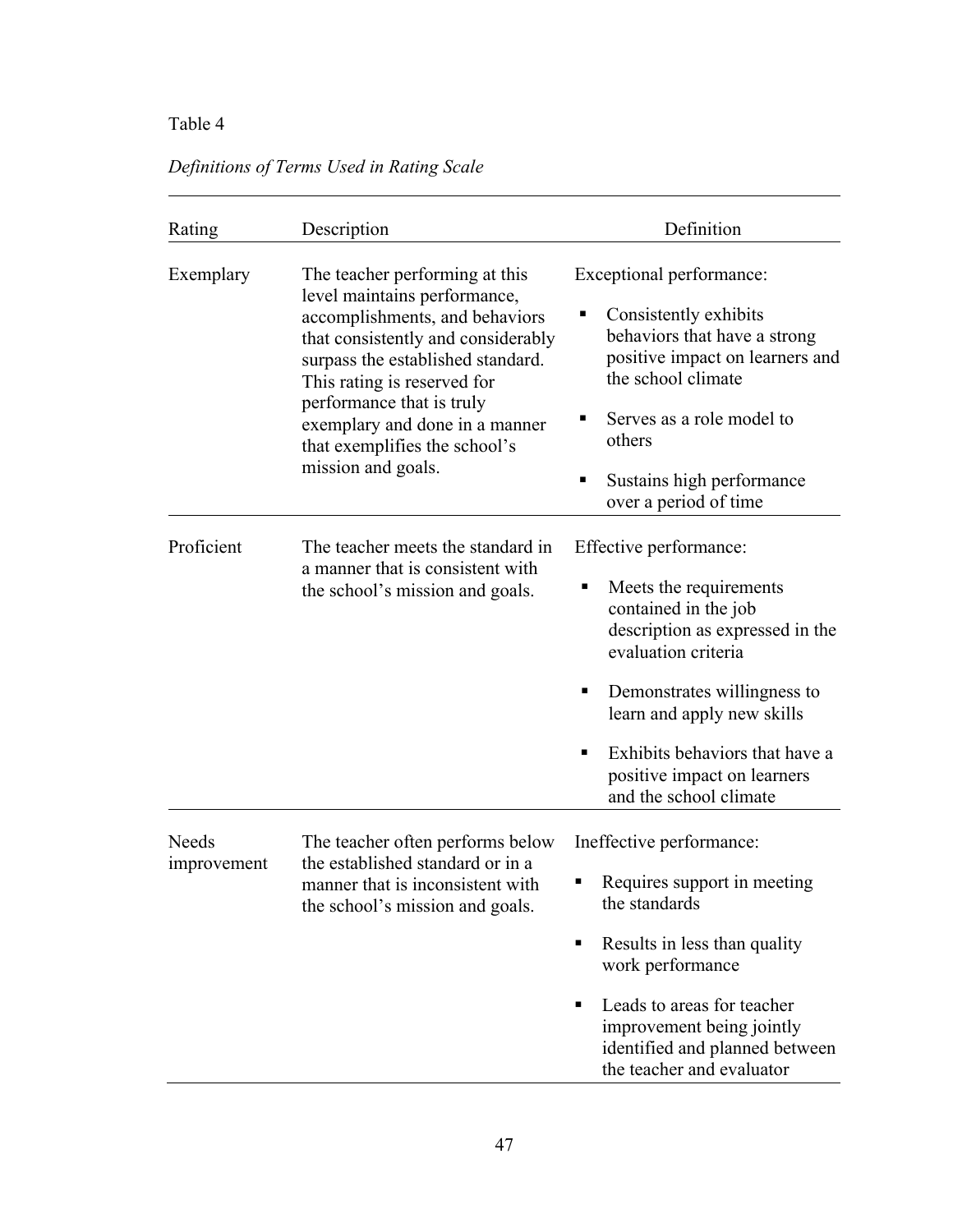| Rating       | Description                                                                 | Definition                                                                                                             |
|--------------|-----------------------------------------------------------------------------|------------------------------------------------------------------------------------------------------------------------|
| Unacceptable | The teacher consistently performs<br>below the established standard or      | Poor-quality performance:                                                                                              |
|              | in a manner that is inconsistent<br>with the school's mission and<br>goals. | Does not meet the<br>п.<br>requirements contained in the<br>job description as expressed in<br>the evaluation criteria |
|              |                                                                             | May result in the employee not<br>п<br>being recommended for<br>continued employment                                   |

*Note*. From Virginia Department of Education, 2011, *Guidelines for Uniform Performance Standards and Evaluation Criteria for Teachers*, Richmond, VA: Author.

# **Performance Rubric**

A performance rubric is a "behavioral summary scale which describes acceptable performance levels for each of the seven performance standards" (VDOE, 2011, p. 59). The performance rubric specifies the performance level, and includes a description of each rating. The performance rubric is used in conjunction with the previously mentioned indicators to determine the level of performance for each standard. The expected level of performance for each standard is proficient, as shown in Table 5. This summary scale is used when finalizing the summative evaluation. The scale helps to determine the overall rating for a teacher on their summative evaluation. Lastly, the performance rubric provides reliability among evaluators to assist teachers with improving their teaching practices (VDOE, 2011).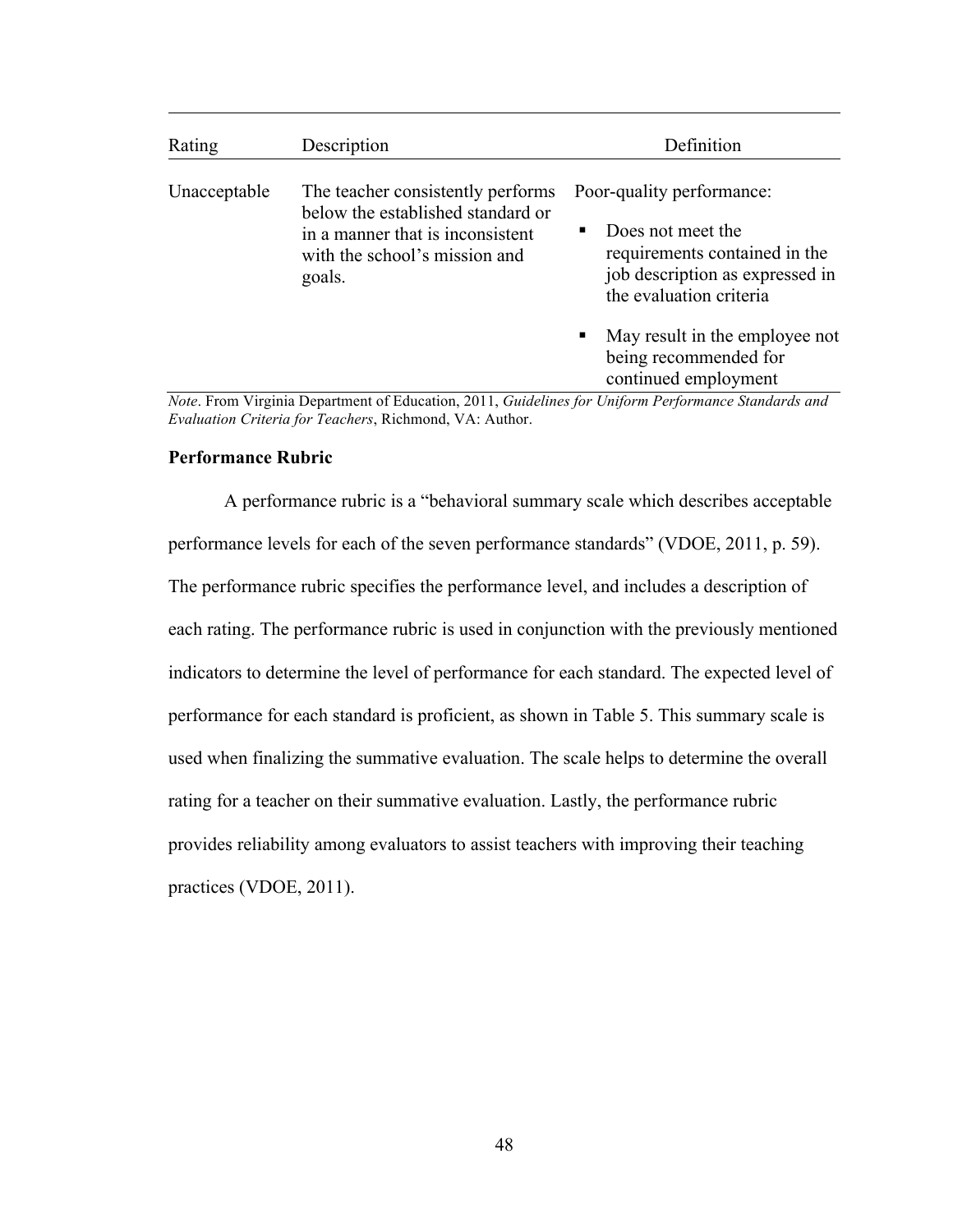# Table 5

| Performance<br>standard      | Exemplary                                                                                                                                                                                                               | Proficient and<br>expected                                                                                                                                                                                             | Developing and<br>needs<br>improvement                                                                                                                                                                 | Unacceptable                                                                                                                                                                    |
|------------------------------|-------------------------------------------------------------------------------------------------------------------------------------------------------------------------------------------------------------------------|------------------------------------------------------------------------------------------------------------------------------------------------------------------------------------------------------------------------|--------------------------------------------------------------------------------------------------------------------------------------------------------------------------------------------------------|---------------------------------------------------------------------------------------------------------------------------------------------------------------------------------|
| 1. Professional<br>knowledge | In addition to<br>meeting the<br>standard, the<br>teacher<br>consistently<br>demonstrates<br>extensive<br>knowledge of<br>the subject<br>matter and<br>continually<br>enriches the<br>curriculum.                       | The teacher<br>demonstrates<br>an<br>understanding<br>of the<br>curriculum,<br>subject<br>content, and<br>the<br>developmental<br>needs of<br>students by<br>providing<br>relevant<br>learning<br>experiences.         | The teacher<br>inconsistently<br>demonstrates<br>understanding<br>of the<br>curriculum,<br>content, and<br>student<br>development<br>or lacks<br>fluidity in<br>using the<br>knowledge in<br>practice. | The teacher<br>bases<br>instruction on<br>material that is<br>inaccurate or<br>out-of-date<br>and/or<br>inadequately<br>addresses the<br>developmental<br>needs of<br>students. |
| 2. Instructional<br>planning | In addition to<br>meeting the<br>standard, the<br>teacher<br>actively seeks<br>and uses<br>alternative data<br>and resources<br>and<br>consistently<br>differentiates<br>plans to meet<br>the needs of all<br>students. | The teacher<br>plans using the<br>Virginia<br>standards of<br>learning, the<br>school's<br>curriculum,<br>effective<br>strategies,<br>resources, and<br>data to meet<br>the needs of all of all students.<br>students. | The teacher<br>inconsistently<br>uses the<br>school's<br>curriculum,<br>effective<br>strategies,<br>resources, and<br>data in<br>planning to<br>meet the needs                                         | The teacher<br>does not plan,<br>or plans<br>without<br>adequately<br>using the<br>school's<br>curriculum,<br>effective<br>strategies,<br>resources, and<br>data.               |
| 3. Instructional<br>delivery | In addition to<br>meeting the<br>standard, the<br>teacher<br>optimizes                                                                                                                                                  | The teacher<br>effectively<br>engages<br>students in<br>learning by                                                                                                                                                    | The teacher<br>inconsistently<br>uses<br>instructional<br>strategies that                                                                                                                              | The teacher's<br>instruction<br>inadequately<br>addresses<br>students'                                                                                                          |

# *Performance Rubric for Performance Standards*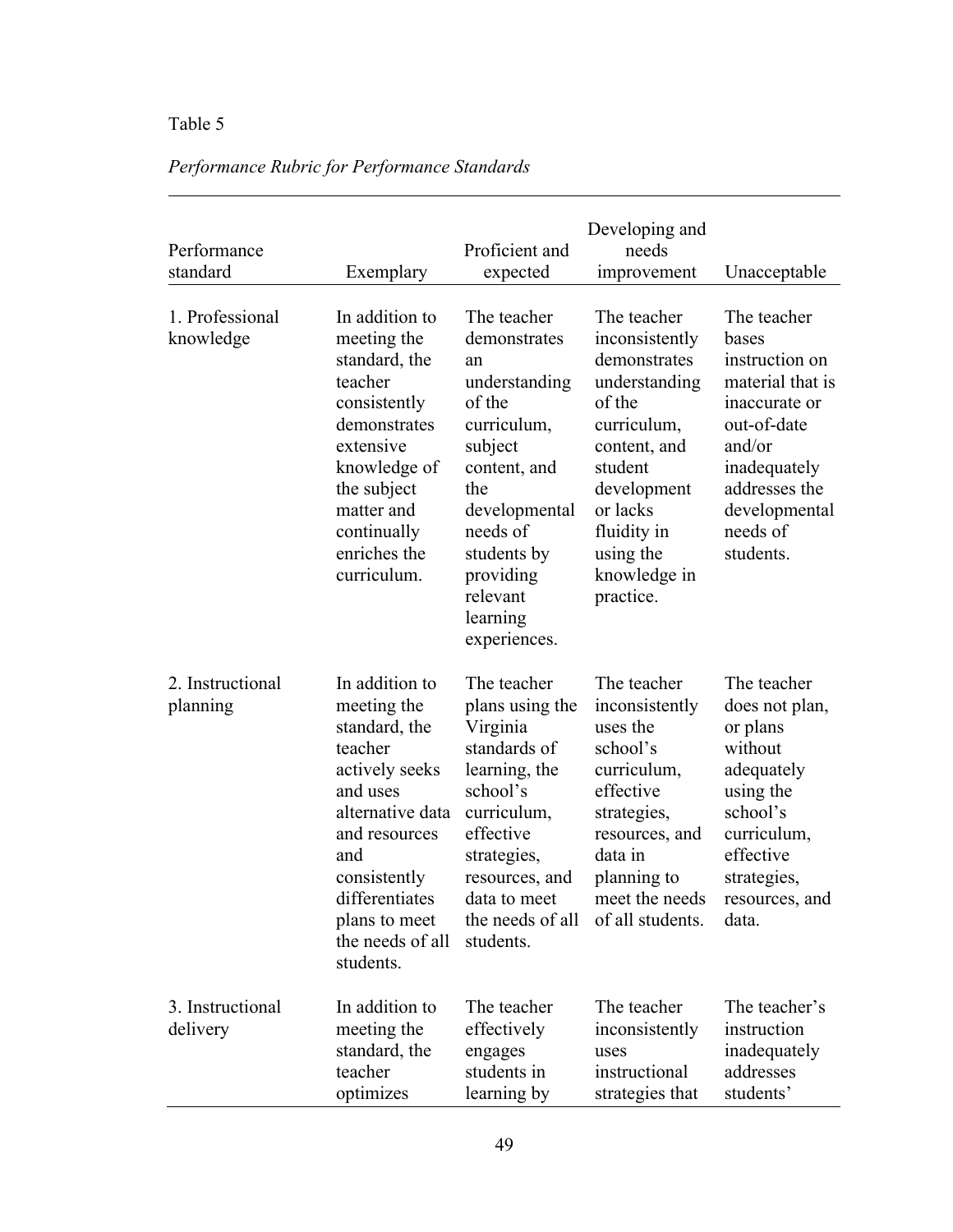| Performance<br>standard                         | Exemplary<br>students'<br>opportunity to<br>learn by<br>engaging them<br>in higher order<br>thinking and/or<br>enhanced<br>performance<br>skills.                                                                                                                                           | Proficient and<br>expected<br>using a variety<br>of instructional<br>strategies to<br>meet<br>individual<br>learning needs.                                                                                                                                                                                    | Developing and<br>needs<br>improvement<br>meet<br>individual<br>learning needs.                                                                                                                                                    | Unacceptable<br>learning needs.                                                                                                                                                                                                                                                              |
|-------------------------------------------------|---------------------------------------------------------------------------------------------------------------------------------------------------------------------------------------------------------------------------------------------------------------------------------------------|----------------------------------------------------------------------------------------------------------------------------------------------------------------------------------------------------------------------------------------------------------------------------------------------------------------|------------------------------------------------------------------------------------------------------------------------------------------------------------------------------------------------------------------------------------|----------------------------------------------------------------------------------------------------------------------------------------------------------------------------------------------------------------------------------------------------------------------------------------------|
| 4. Assessment of<br>and for student<br>learning | In addition to<br>meeting the<br>standard, the<br>teacher uses a<br>variety of<br>informal and<br>formal<br>assessments<br>based on<br>intended<br>learning<br>outcomes to<br>assess student<br>learning and<br>teaches<br>students how<br>to monitor<br>their own<br>academic<br>progress. | The teacher<br>systematically<br>gathers,<br>analyzes, and<br>uses all<br>relevant data to<br>measure<br>student<br>academic<br>progress, guide<br>instructional<br>content and<br>delivery<br>methods, and<br>provide timely<br>feedback to<br>both students<br>and parents<br>throughout the<br>school year. | The teacher<br>uses a limited<br>selection of<br>assessment<br>strategies,<br>inconsistently<br>links<br>assessment to<br>intended<br>learning<br>outcomes,<br>and/or does not<br>use assessment<br>to plan/modify<br>instruction. | The teacher<br>uses an<br>inadequate<br>variety of<br>assessment<br>sources,<br>assesses<br>infrequently,<br>does not use<br>baseline or<br>feedback data<br>to make<br>instructional<br>decisions<br>and/or does not<br>report on<br>student<br>academic<br>progress in a<br>timely manner. |
| 5. Learning<br>environment                      | In addition to<br>meeting the<br>standard, the<br>teacher creates<br>a dynamic<br>learning<br>environment<br>that maximizes<br>learning<br>opportunities<br>and minimizes                                                                                                                   | The teacher<br>uses resources,<br>routines, and<br>procedures to<br>provide a<br>respectful,<br>positive, safe,<br>student-<br>centered<br>environment<br>that is                                                                                                                                              | The teacher is<br>inconsistent in<br>using<br>resources,<br>routines, and<br>procedures and<br>in providing a<br>respectful,<br>positive, safe,<br>student-<br>centered                                                            | The teacher<br>inadequately<br>addresses<br>student<br>behavior,<br>displays a<br>harmful<br>attitude with<br>students,<br>and/or ignores<br>safety                                                                                                                                          |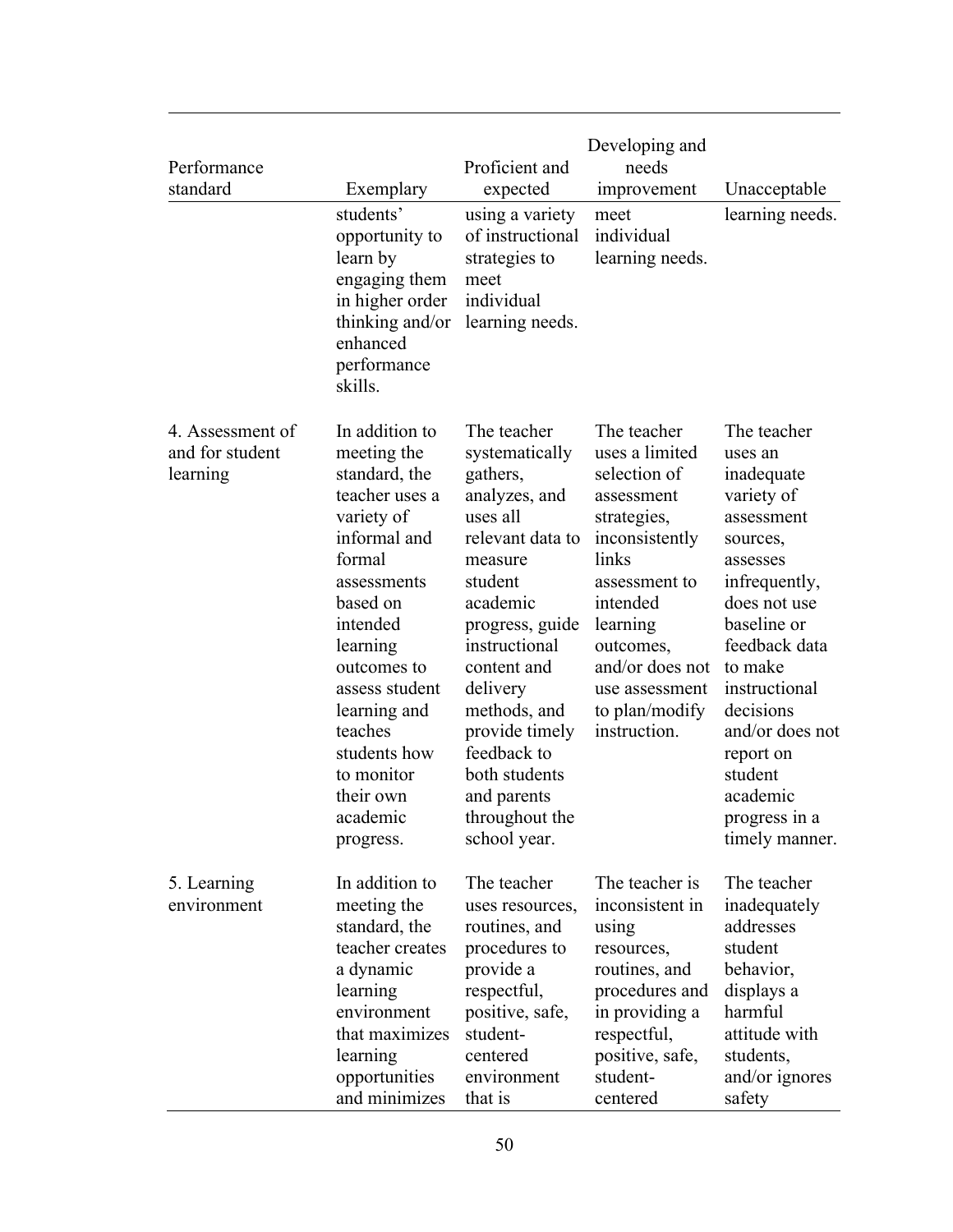| Performance<br>standard         | Exemplary                                                                                                                                                                                                                                                                  | Proficient and<br>expected                                                                                                                                                                                                                           | Developing and<br>needs<br>improvement                                                                                                                                                                             | Unacceptable                                                                                                                                                                                     |
|---------------------------------|----------------------------------------------------------------------------------------------------------------------------------------------------------------------------------------------------------------------------------------------------------------------------|------------------------------------------------------------------------------------------------------------------------------------------------------------------------------------------------------------------------------------------------------|--------------------------------------------------------------------------------------------------------------------------------------------------------------------------------------------------------------------|--------------------------------------------------------------------------------------------------------------------------------------------------------------------------------------------------|
|                                 | disruptions<br>within an<br>environment in<br>which<br>student's self-<br>monitor<br>behavior.                                                                                                                                                                             | conducive to<br>learning.                                                                                                                                                                                                                            | environment.                                                                                                                                                                                                       | standards.                                                                                                                                                                                       |
| 6. Professionalism              | In addition to<br>meeting the<br>standard, the<br>teacher<br>continually<br>engages in<br>high level<br>personal/profes<br>sional growth<br>and application<br>of skills, and<br>contributes to<br>the<br>development<br>of others and<br>the well-being<br>of the school. | The teacher<br>maintains a<br>commitment to<br>professional<br>ethics,<br>communicates<br>effectively,<br>and takes<br>responsibility<br>for and<br>participates in<br>professional<br>growth that<br>results in<br>enhanced<br>student<br>learning. | The teacher<br>inconsistently<br>practices or<br>attends<br>professional<br>growth<br>opportunities<br>with<br>occasional<br>application in<br>the classroom.                                                      | The teacher<br>demonstrates<br>inflexibility, a<br>reluctance<br>and/or<br>disregard<br>toward school<br>policy, and<br>rarely takes<br>advantage of<br>professional<br>growth<br>opportunities. |
| 7. Student academic<br>progress | In addition to<br>meeting the<br>standard, the<br>work of the<br>teacher results<br>in a high level<br>of student<br>achievement<br>with all<br>populations of<br>learners.                                                                                                | The work of<br>the teacher<br>results in<br>acceptable,<br>measurable,<br>and<br>appropriate<br>student<br>academic<br>progress.                                                                                                                     | The work of<br>the teacher<br>results in<br>student<br>academic<br>progress that<br>does not meet<br>the established<br>standard and/or<br>is not achieved<br>with all<br>populations<br>taught by the<br>teacher. | The work of<br>the teacher<br>does not<br>achieve<br>acceptable<br>student<br>academic<br>progress.                                                                                              |

*Note*. From Virginia Department of Education, 2011, *Virginia Guidelines for Uniform Performance Standards and Evaluation Criteria for Teachers*, Richmond, VA: Author.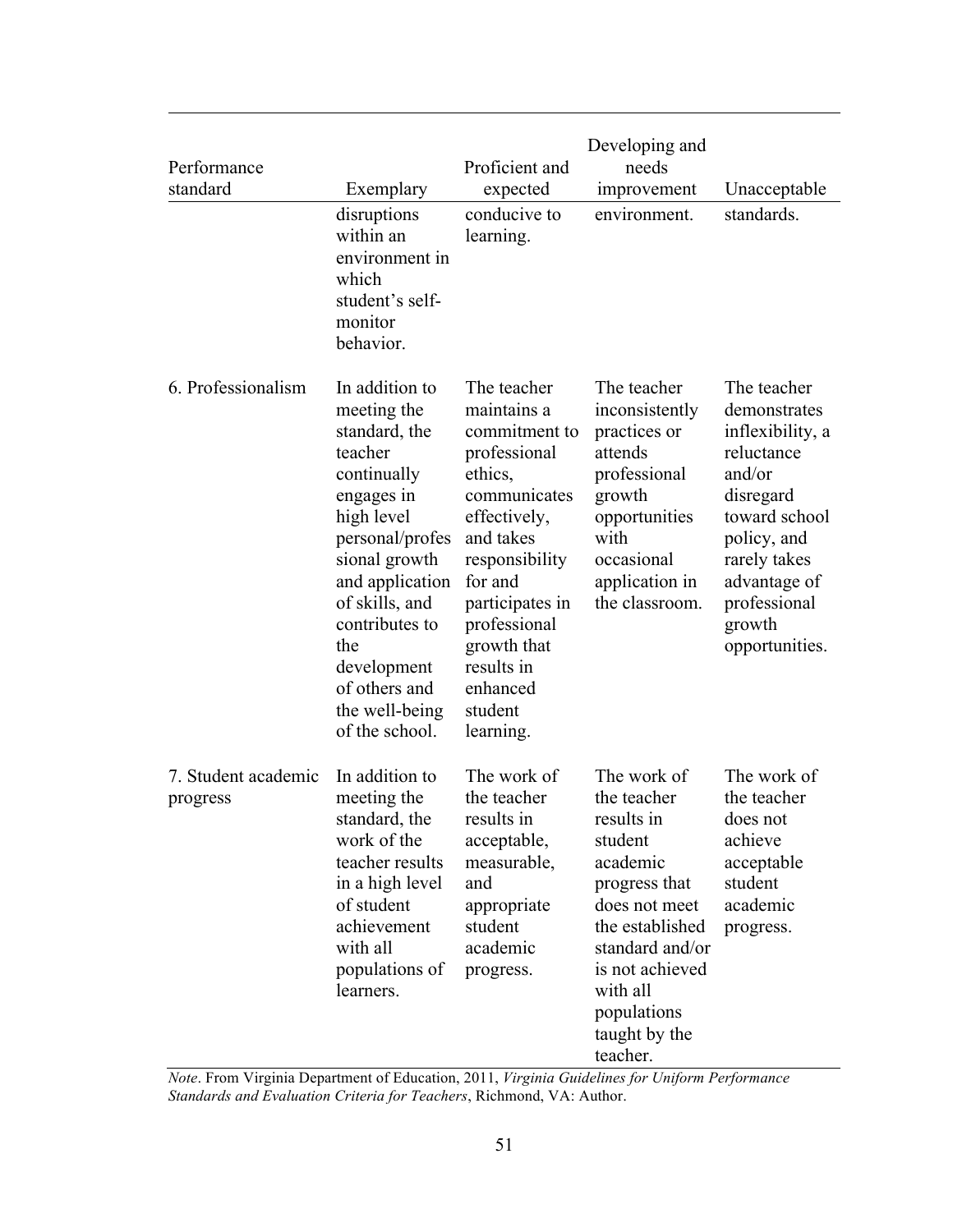# **Performance Rubric and Summative Evaluation**

After data are collected on the seven performance standards, an evaluator is able to make a determination regarding the overall rating of a teacher's summative evaluation. Standards 1–6 account for 10% each, and Standard 7, student academic progress, accounts for 40% of the evaluation. To determine the rating, an evaluator uses a fourlevel rating scale to evaluate a teacher's performance on all teacher expectations for the summative evaluation (VDOE, 2011). The final summative evaluation is determined using the following method, "1) Apply numbers one (unacceptable) through four (exemplary) to the rating scale, (2) Calculate the weighted contribution to achieve each standard to the summative evaluation; (3) Add the weighted contribution to achieve the final summative evaluation." (VDOE, 2011, p. 67). In Table 6, an example of the weighted calculations for teacher performance is described.

# Table 6

| Teacher<br>performance<br>standard | Performance<br>rating | Quantified<br>performance<br>rating | Percentage<br>contribution to<br>the summative<br>rating | Weighted<br>$contribution =$<br>(quantified)<br>performance<br>rating $*$<br>percentage<br>contribution) |
|------------------------------------|-----------------------|-------------------------------------|----------------------------------------------------------|----------------------------------------------------------------------------------------------------------|
| Standard 1                         | Proficient            | 3                                   | 10%                                                      | 0.3                                                                                                      |
| Standard 2                         | Proficient            | 3                                   | 10%                                                      | 0.3                                                                                                      |
| Standard 3                         | Proficient            | 3                                   | 10%                                                      | 0.3                                                                                                      |
| Standard 4                         | Proficient            | 3                                   | 10%                                                      | 0.3                                                                                                      |
| Standard 5                         | Proficient            | 3                                   | 10%                                                      | 0.3                                                                                                      |

# *Example of Weighted Calculations for Teacher Performance Evaluation*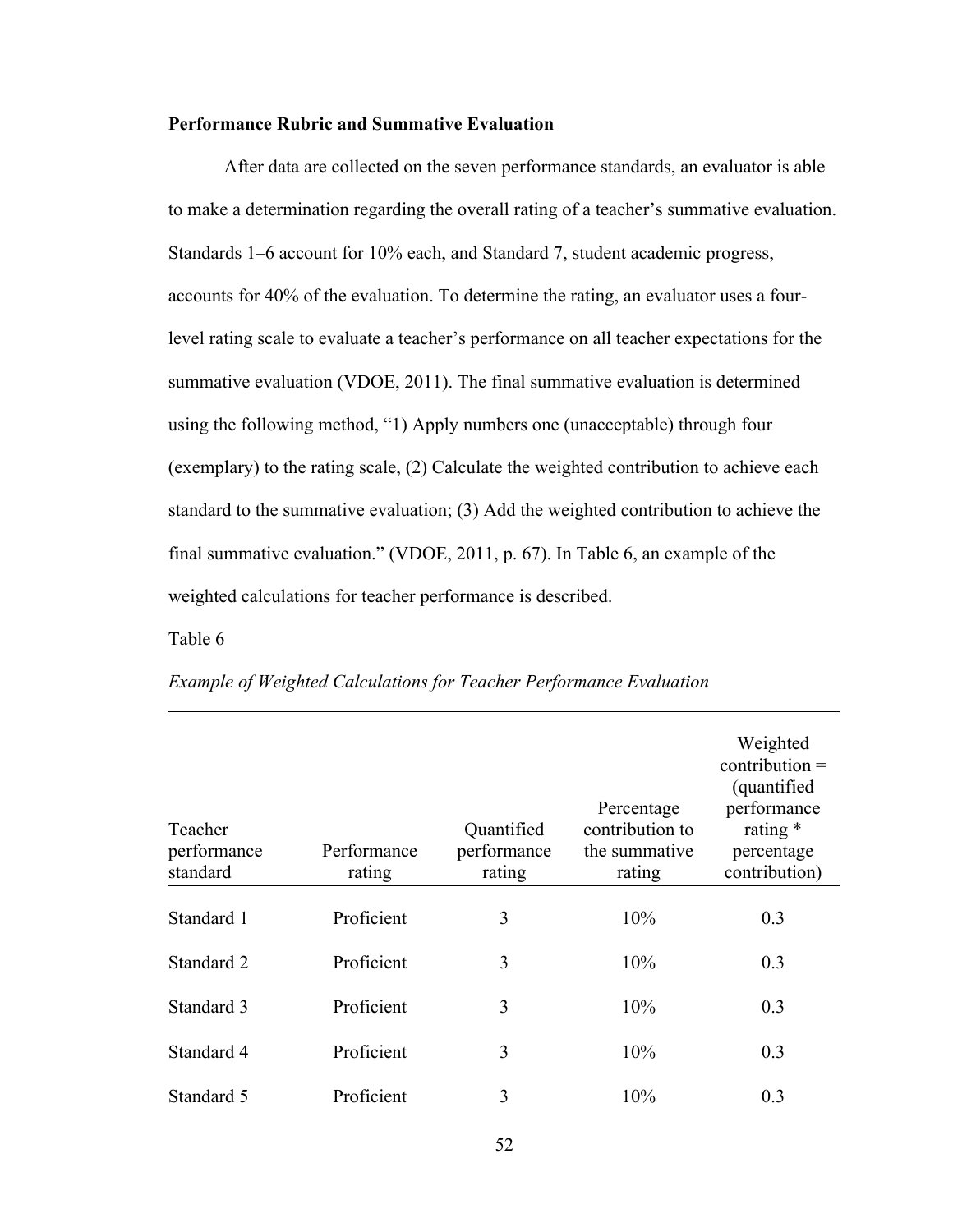| Teacher<br>performance<br>standard | Performance<br>rating | Quantified<br>performance<br>rating | Percentage<br>contribution to<br>the summative<br>rating | Weighted<br>$contribution =$<br>(quantified)<br>performance<br>rating $*$<br>percentage<br>contribution) |
|------------------------------------|-----------------------|-------------------------------------|----------------------------------------------------------|----------------------------------------------------------------------------------------------------------|
| Standard 6                         | Exemplary             | 4                                   | 10%                                                      | 0.4                                                                                                      |
| Standard 7                         | Proficient            | 3                                   | 40%                                                      | 1.2                                                                                                      |

*Note*. Sum of weighted contributions = 3.1. From Virginia Department of Education, 2011, *Guidelines for Uniform Performance Standards and Evaluation Criteria for Teachers*, Richmond, VA: Author.

#### **Summary of Virginia Teacher Evaluation System**

Presently, the teacher evaluation process in Virginia reflects the collaborative efforts of members of the VTEWG. This varied group of educators was commissioned to facilitate the revision of procedures and practices regarding teacher evaluation in Virginia in 2010. Their efforts are documented in the *Guidelines for Teachers* (VDOE, 2011), which became effective in 2012. This document is comprised of seven research performance standards to be used by school districts in Virginia to evaluate teachers. The performance standards include professional knowledge, instructional planning, instructional delivery, and assessment of and for student learning, learning environment, professionalism, and student academic progress. According the Code of Virginia (2012), each standard accounts for 10% of a teacher's evaluation with the exception of student academic progress, which accounts for 40% of the evaluation.

Teacher evaluation is emerging as a tool used to improve student academic achievement; Virginia's teacher evaluation system is in line with this movement. The Code of Virginia (2012) mandated that the evaluation of teachers, administrators, and superintendents must be based on the *Guidelines for Teachers*. The law also requires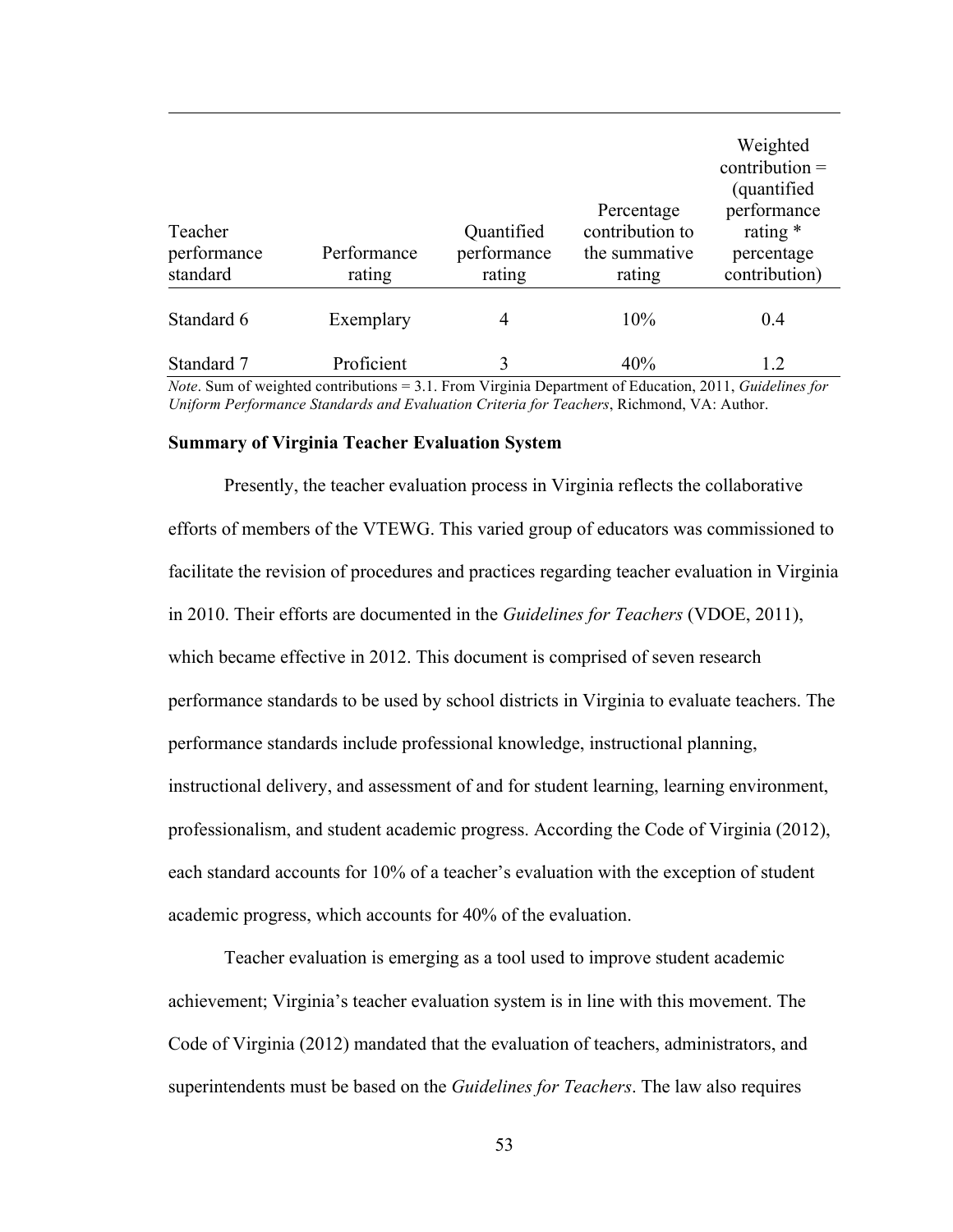provisions for school boards to create and implement procedures to be used by superintendents and building administrators.

# **Teacher Perceptions of Teacher Evaluation Systems**

Teacher evaluation systems vary by Nation, state, and locality. Therefore, teacher perceptions of evaluation systems might be affected by a variety of factors. The successful implementation of a new evaluation system is dependent on the buy-in of the teachers (Stronge, 2006). Teacher buy-in is evident in their knowledge of the system, skill level, and attitude as it relates to their job performance (van den Berg et al., 1999). Consequently, during an examination of teacher perception, it is critical to ascertain how teacher perception affects the recipients (teachers and students) of a recently implemented teacher evaluation system (Charalambous, Komitis, Papacharalambous, & Stefanou, 2014). When teachers are involved in the evaluation process, they have a greater appreciation of the teacher evaluation process, resulting in higher quality evaluation and the use of feedback (Peterson & Peterson, 2006). Researchers must clearly understand the importance of teacher perception because teachers develop an individual meaning of the evaluation as it relates to their job (Tuytens & Devos, 2014). A teacher evaluation system has the ability to improve teacher quality (Charalambous et al., 2014). Thus, it is vital to explore teacher perception to identify any challenges that might affect a teacher's attempt to modify his or her teaching to align with given evaluation criteria.

The perceptions of teachers might be influenced by a variety of factors. According to (Darling-Hammond, Beardsley, Haertel,& Rothstein, 2012),they might be influenced by reactions from Houston teachers who participated in the Education Value-Added Assessment System made comments such as this comment: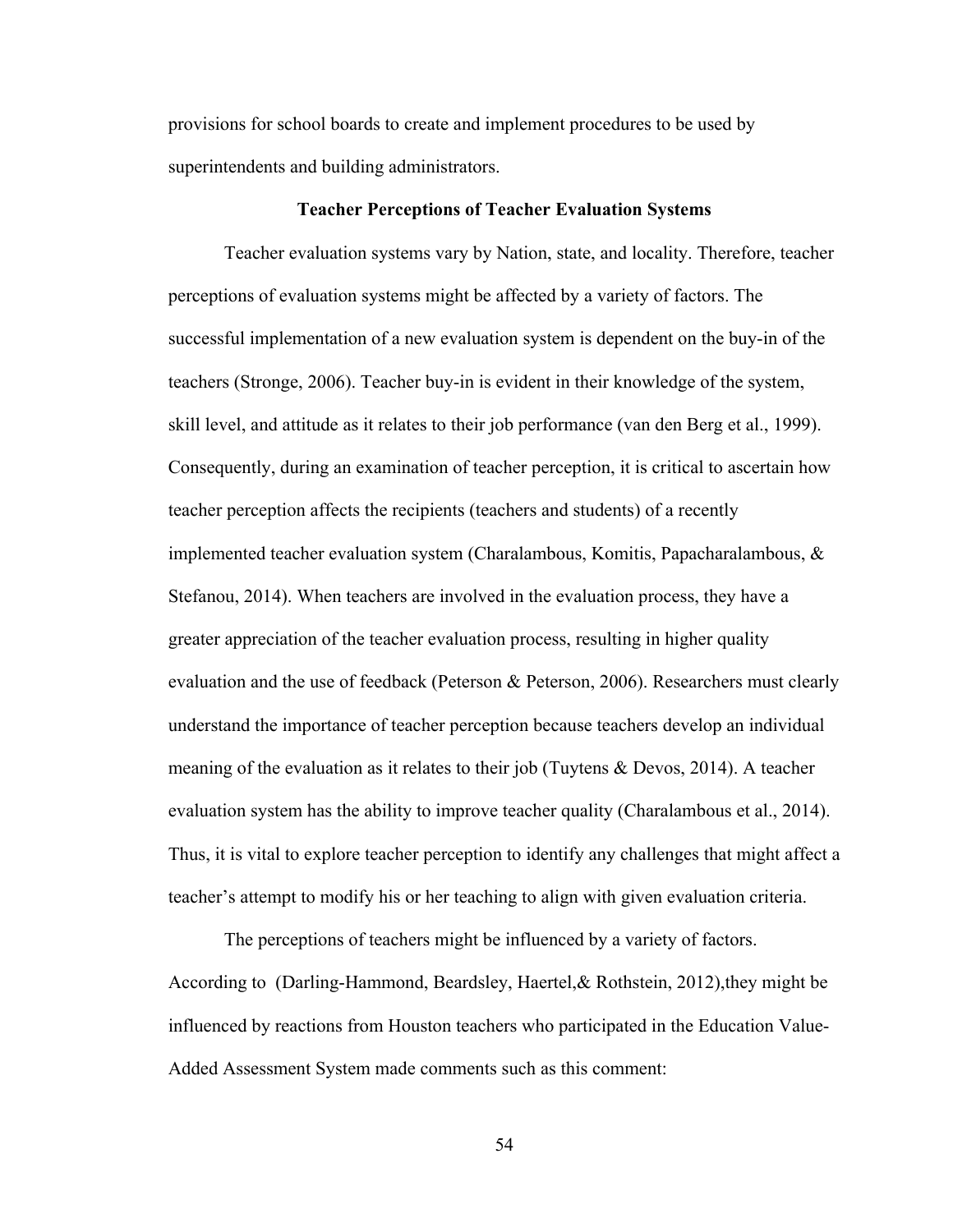I do what I do every year. I teach the way I teach every year. [My] first year got me pats on the back; [my] second year got me kicked in the backside. And for year three, my scores were off the charts. I got a huge bonus, and now I am in the top quartile of all the English teachers. What did I do differently? I have no clue. I went to a transition classroom, and now there's a red flag next to my name. I guess now I'm an ineffective teacher? I keep getting letters from the district saying, 'You've been recognized as an outstanding teacher' . . . this, this, and that. But now because I teach English language learners who 'transition in,' my scores drop? And I get a red flag next to my name for not teaching them well? (Amrein-Beardsley, A., & Collins, C.,2012, as cited in Darling-Hammond et al., 2012, p.  $11-22$ ).

Thus, the process of teacher evaluation is complicated and often leaves teachers in a state of flux.

#### **Summary**

Education has entered an on-going reform movement. Depending on the cycle of reform, emphasis will be placed on student achievement, teacher quality, or teacher evaluation. Currently, teacher evaluation is on the center stage as the catalyst that can be used to improve student learning and teaching. The many facets that make up teacher evaluation are directly affected by the most important school level factor, the teacher. Although the teacher might not recognize the power that he or she possesses, a teacher has the ability to leave a lasting positive or negative impact on a child. The influence of the teacher might also have a positive or negative impact on the implementation of a new teacher evaluation system. The tone of his or her influence will be based largely on the emotion and ownership that a teacher associates with his or her job, as well as the relationship that exists with his or her administrator.

Often, the response of a teacher is a direct relation to whether the school administrator is perceived in a negative or positive manner. However, it is vital that all stakeholders remember that schools exist to teach children so that they can learn; therefore, teacher evaluation is the catalyst that can promote improved teaching and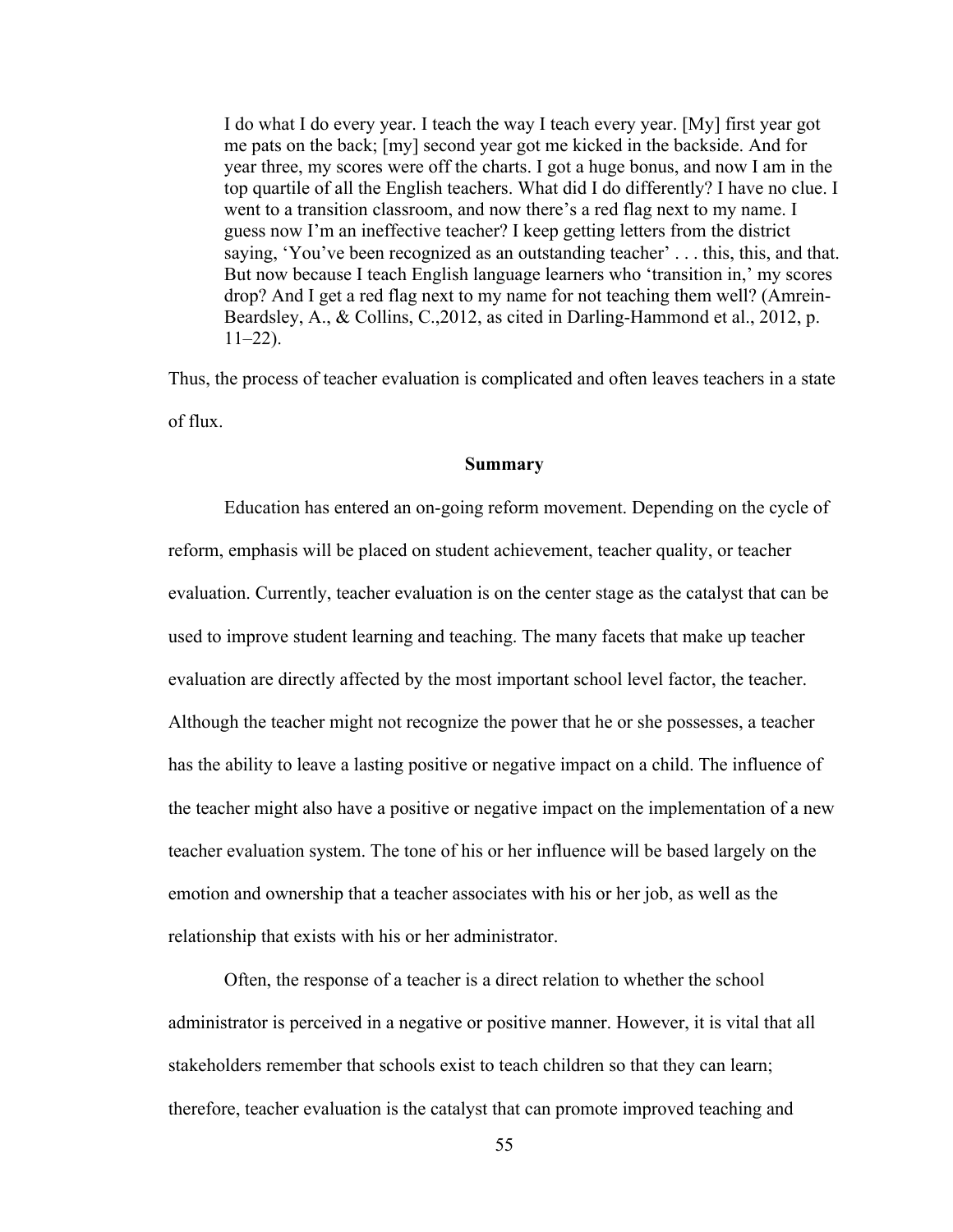learning. The majorities of teachers want to deliver high quality instruction, and they will take the necessary steps, along with their school administrator, to improve their art of teaching.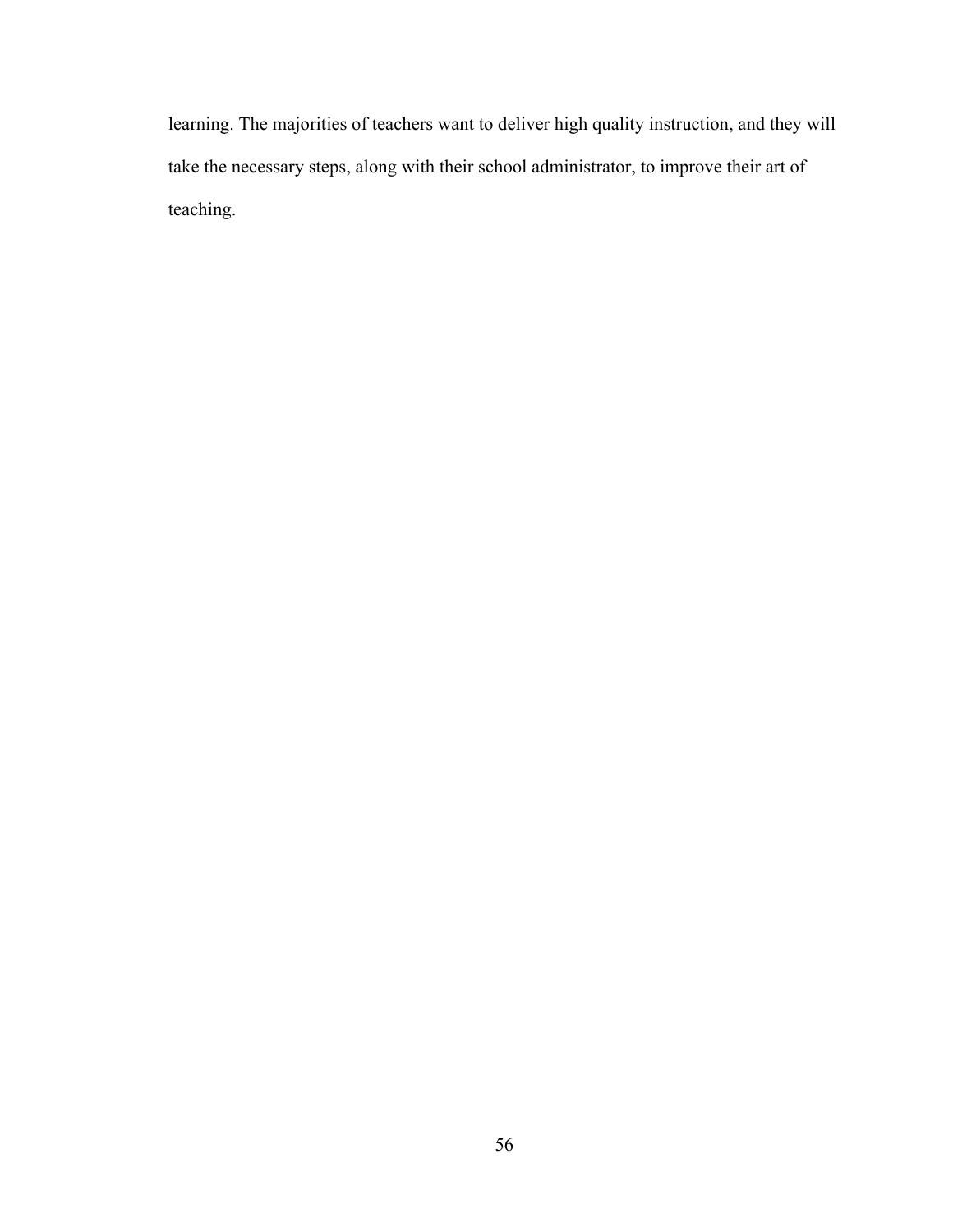### **Chapter 3: Methodology**

The success or failure of a recently implemented teacher evaluation system is dependent on whether the teacher bought in to the new system (Stronge, 2006). Currently, limited information exists regarding teacher perception of the recently implemented performance standards and teacher evaluation system in Virginia. The purpose of this study was to examine urban teacher perception of the recently implemented seven performance standards for teacher evaluation outlined in the *Guidelines for Teachers* (VDOE, 2011). In addition, I explored the impact of teacher perception on the process of teacher evaluation.

# **Research Questions**

I examined the perception of secondary teachers in an urban school district in southeastern Virginia on the seven performance standards outlined and described in the *Guidelines for Teachers* (VDOE, 2011). I investigated teacher perception of the recently implemented performance standards and their impact on teacher evaluation. The study was based on these five research questions:

- 1. What are secondary teachers' perceptions regarding the six process- based performance standards and related performance indicators?
- 2. What are secondary teachers' perceptions regarding the fact that 40% of a teacher's evaluation is based on student academic progress as outlined in the Virginia *Guidelines for Teachers*?
- 3. What are secondary teachers' perceptions regarding the implementation of the Virginia *Guidelines for Teachers* as determined by the teachers' status as effective versus less effective teachers?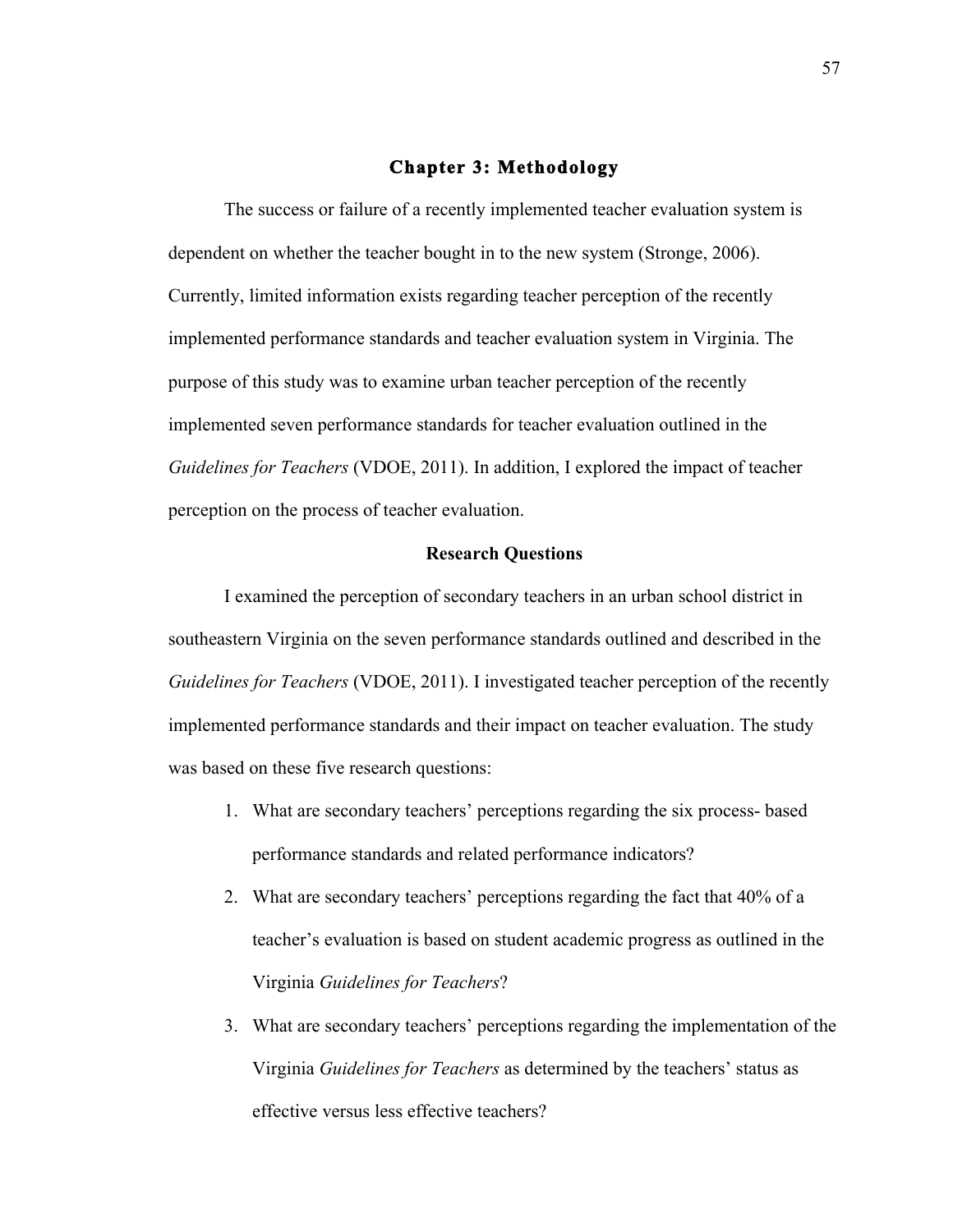- 4. What is the relationship between interviewed urban secondary teachers' perceptions regarding the implementation of the Virginia *Guidelines for Teachers* as determined by whether the teachers' work in fully accredited versus not fully accredited schools?
- 5. What is the relationship between interviewed urban secondary teachers' perceptions regarding the implementation of the Virginia *Guidelines for Teachers* as determined by whether the teachers teach in tested versus nontested grades/subjects?

### **Methods**

In this study I used a qualitative research design. Qualitative studies include four components: (a) the researcher was the key instrument in the study, (b) the researcher used multiple sources of data that included documents and interviews, (c) the setting took place in the location of the participants, and (d) the researcher focused on learning about the problem or issue from the participants (Creswell, 2009). Specifically, I used a case study method. As a type of research, a case study focuses on an individual case to provide greater understanding of an issue (Creswell, Hanson, Plano, & Morales, 2007). Furthermore, a case study features components of qualitative research to include in-depth data collection from multiple sources and interviews (Creswell et al., 2007; Yin, 2003). In this type of research, data are collected in the participant's setting and are analyzed to ascertain specific themes that emerge from the data. Therefore, the researcher interprets the meaning of the data in a given context. Data are then interpreted by examining the relationships among variables and by analyzing the data using statistical procedures (Creswell, 2009).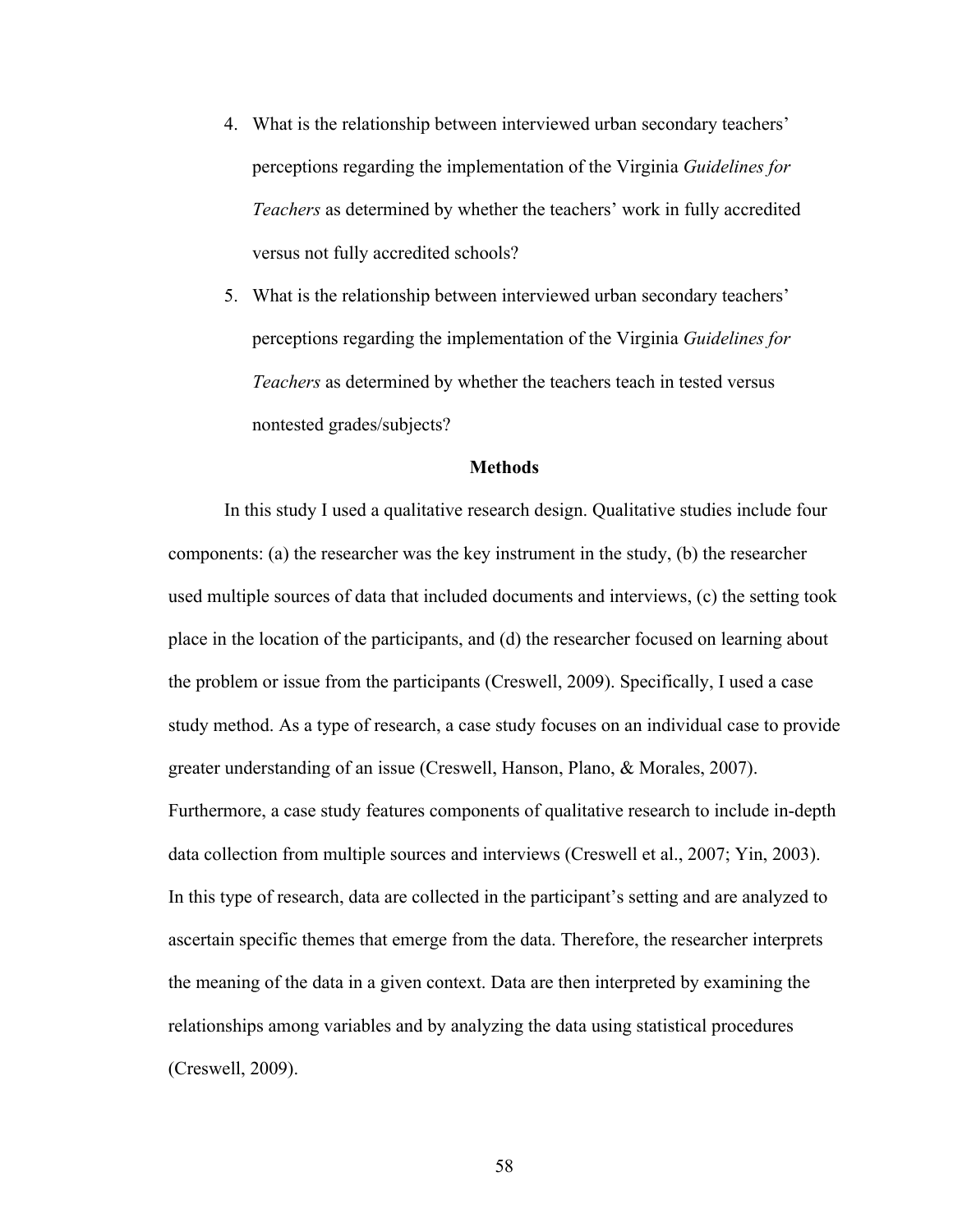In this study, the case focused on a specific group of teachers within a context, secondary teachers in CCPS. I gathered data from interviews regarding the seven performance standards outlined in the Virginia *Guidelines for Teachers* (VDOE, 2011).

Saldana (2011) ascertained that interviewing was an effective way of documenting an individual or group's perspective. The interview participants in this study included teachers who were assigned to teach at the six secondary schools in CCPS, with two teachers who were interviewed at each of the six schools. The authors of the research literature suggested that having 10–20 participants' aids in the credibility and trustworthiness of the data (Saldana, 2011). The interview participants were selected from a purposeful sample with two criteria. The interviews occurred either in person at a secondary school site, or by telephone should the teacher be unable to meet in person. The interview was semistructured; I asked each participant questions regarding the implementation of the seven performance standards described in the Virginia *Guidelines for Teachers* (VDOE, 2011).

### **Setting**

This study took place in an urban school district, CCPS, located on the Intracoastal Waterway in southeastern Virginia. This school district was made up of 13 elementary schools, three high schools, three middle schools, four pre-K centers, one alternative school, one adult learning center, and one Career and Technical Education Center. Currently, the student population of CCPS is approximately 15,000 students who are served by an instructional staff of 1,063.

# **Participants**

The participants in this study were secondary school teachers in an urban school district in the southeastern Virginia. In CCPS, secondary teachers were assigned to teach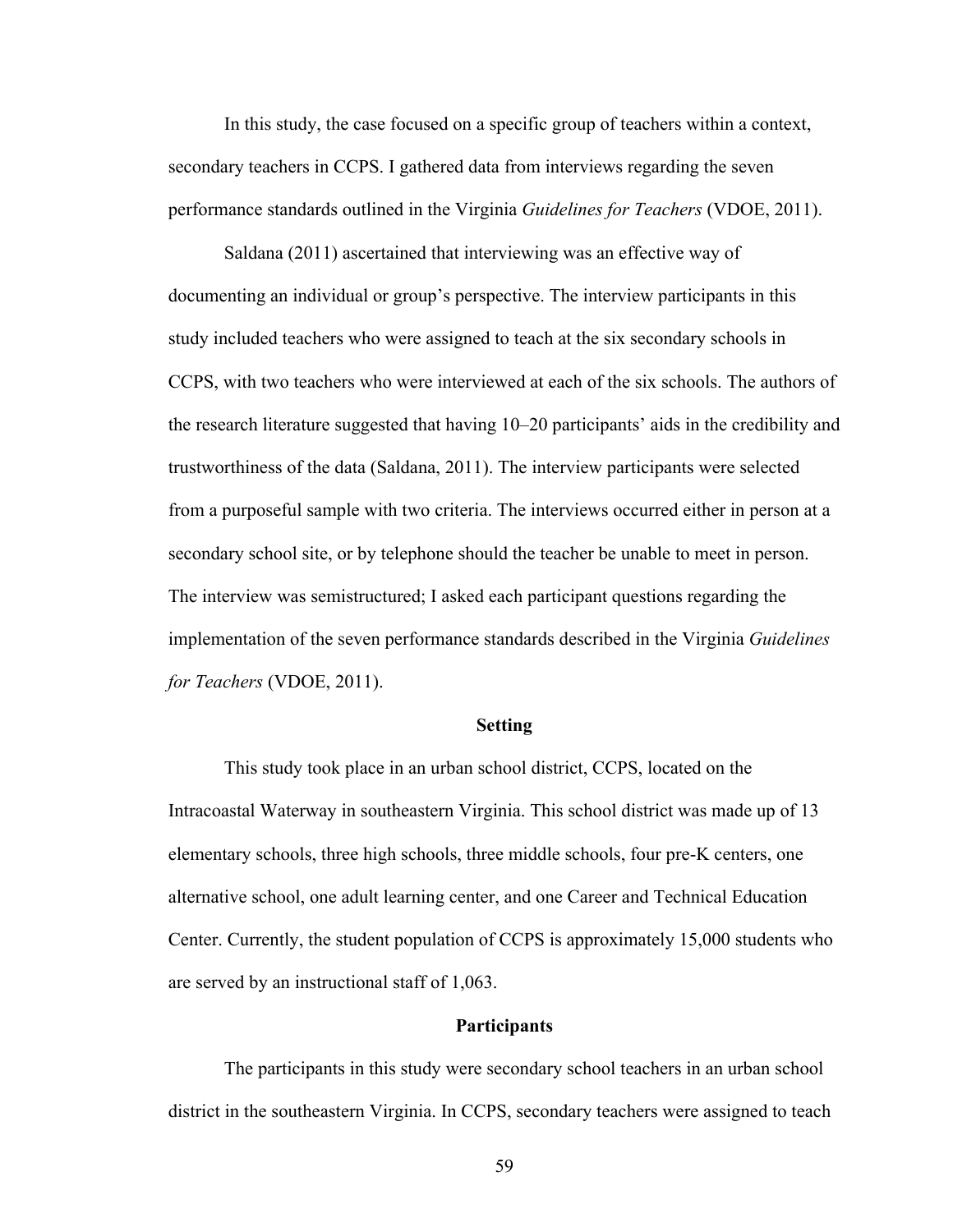students enrolled in Grades 7–12. Six schools met these criteria in CCPS: three middle schools and three high schools. In secondary schools, core teachers were assigned to teach the subjects areas of English, mathematics, science, and social studies (hereafter referred to as tested subjects). Other teachers were assigned to provide instruction in the areas of art, music, career and technical education, and foreign languages (hereafter referred to as nontested subjects). I sought the assistance of the six secondary school principals in identifying a purposeful sample of interview participants that were reflective of CCPS secondary teachers. Each secondary school principal was asked to identify two teachers per school. To aid in the selection process of potential interview participants, secondary school principals used three criteria: (a) teachers who have been evaluated in the last 2 years, (b) one teacher who had received high ratings and another who received low ratings on his or her last summative evaluation, and (c) one teacher who taught a tested subject and one who taught a nontested subject. Once the list was compiled, 12 interview participants were included in this study. To ensure accuracy of the information provided by the six secondary school principals, I verified the ratings of the potential interview participants in collaboration with the Human Resources Department personnel.

For participation in this study, the interview participants were categorized according to three characteristics: (a) effective versus less effective, (b) tested versus nontested, and (c) working in a school that was accredited versus not fully accredited. The 12 interview participants possessed more than one of the aforementioned characteristics. For example, characteristics of a potential interview participant included (a) tested, (b) effective, and (c) fully accredited. Characteristics of another potential interview participant might include (a) less effective, (b) nontested, and (c) not fully accredited. Once the list of potential interview participants was compiled according to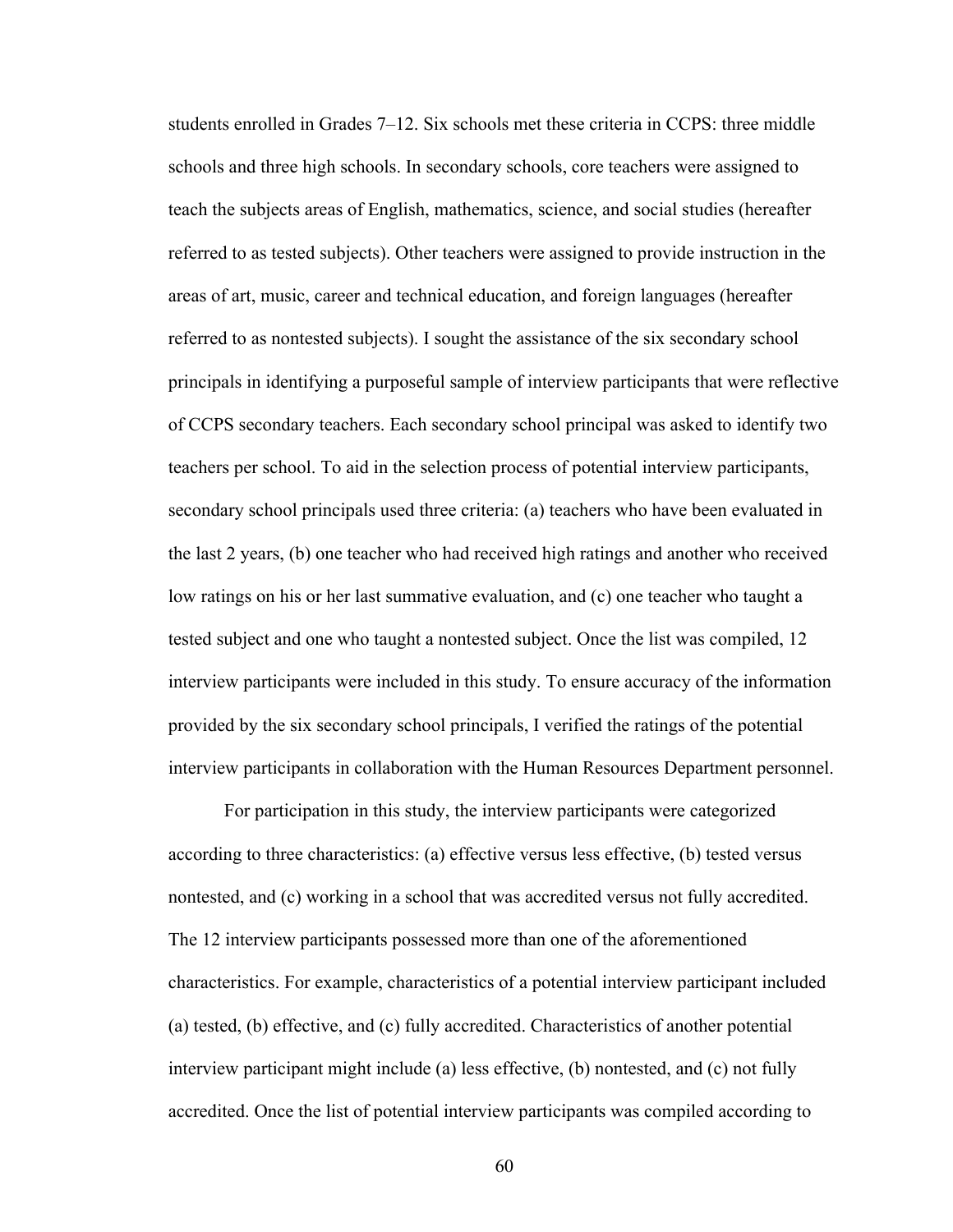secondary school location, I made contact with the potential interview participants by e-mail. In this e-mail, I described the purpose of my research study and described how their participation was of great value for the outcome of my study. Participation in this study was voluntary; therefore, the characteristics of the final interview participants were (a) at least one teacher of a tested and nontested subject was interviewed at each secondary school location, and (b) at least one teacher who had received a high rating and one teacher who had received a low rating on a summative evaluation at each secondary school location. A teacher who had received a high rating such as "exemplary" or "proficient" on a summative evaluation was characterized as effective, whereas a teacher who had received an overall rating of "needs improvement" or "unacceptable" was characterized as less effective.

In all, I interviewed 12 participants that reflected a sample of secondary teachers in CCPS. The interviews of the 12 participants were categorized according to six criteria: (a) six interview participants were characterized as less effective teachers, (b) six interview participants were characterized as effective, (c) four interview participants were assigned to fully accredited schools, (d) eight interview participants were assigned to schools that were not fully accredited, (e) six interview participants taught tested subjects, and (f) six interview participants taught nontested subjects. The demographic information compiled during the interview process is summarized in Table 7.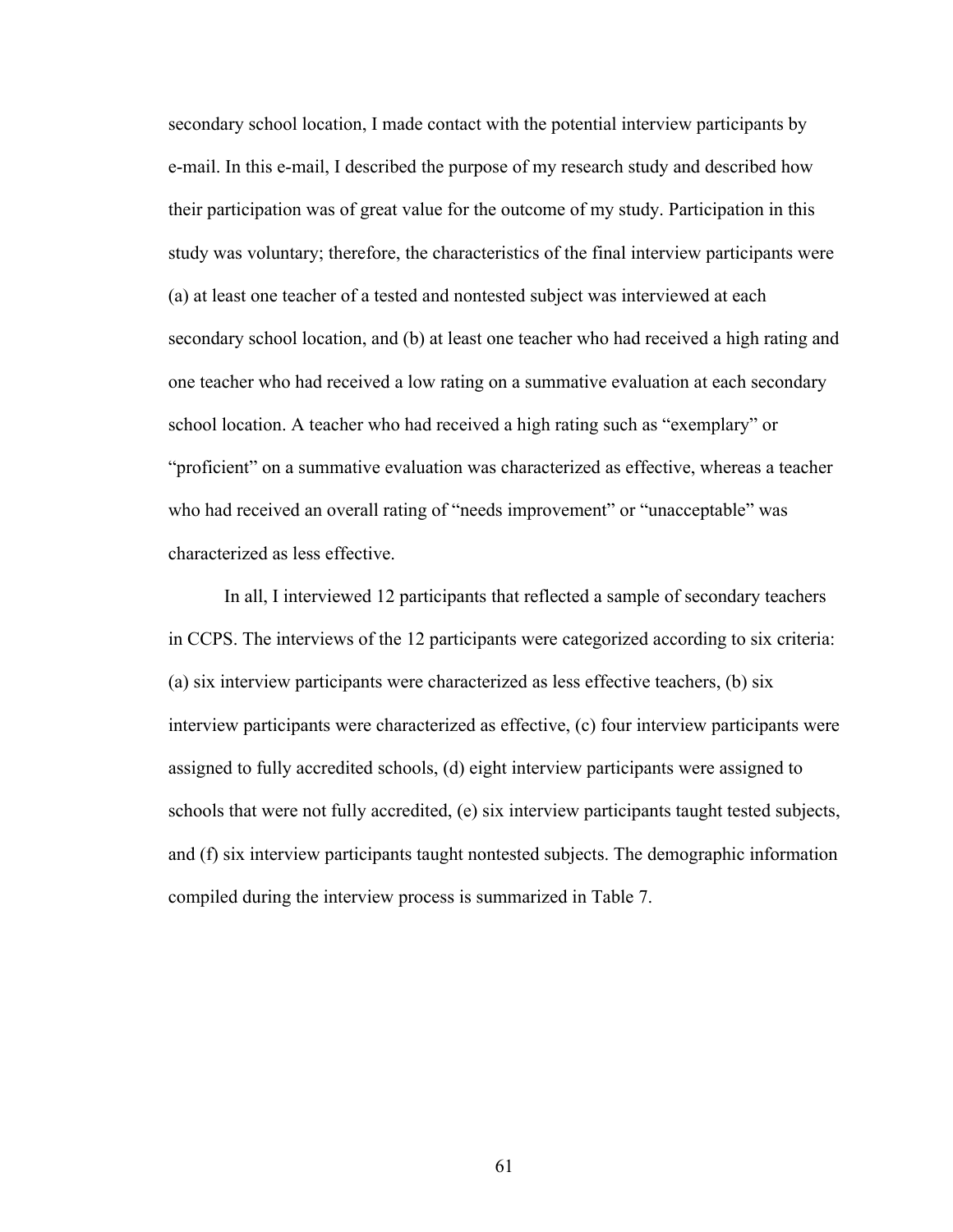# Table 7

| School     | Teacher       |               | Grade level Type of course | Rating on<br>summative<br>evaluation | Years of<br>experience |
|------------|---------------|---------------|----------------------------|--------------------------------------|------------------------|
| AG         | $\mathbf{A}$  | High school   | Nontested                  | Needs<br>improvement                 | 5                      |
| AG         | $\bf{B}$      | High school   | Tested                     | Proficient                           | 7                      |
| <b>BP</b>  | $\mathcal{C}$ | High school   | Tested                     | Needs<br>improvement                 | 8                      |
| <b>BP</b>  | D             | High school   | Nontested                  | Proficient                           | $\overline{2}$         |
| <b>CHT</b> | E             | High school   | Tested                     | Proficient                           | 16                     |
| <b>CHT</b> | $\mathbf{F}$  | High school   | Nontested                  | Proficient                           | $\mathfrak{Z}$         |
| AC         | G             | Middle school | Tested                     | Unacceptable                         | 16                     |
| AC         | H             | Middle school | Tested                     | Proficient                           | 1                      |
| BC         | I             | Middle school | Tested                     | Proficient                           | 18                     |
| BC         | $\bf J$       | Middle school | Nontested                  | Needs<br>improvement                 | $\overline{4}$         |
| <b>CT</b>  | K             | Middle school | Tested                     | Proficient                           | 6                      |
| <b>CT</b>  | L             | Middle school | Nontested                  | Proficient                           | 29                     |

# *Demographic Information of Interview Participants*

*Note*.  $N = 12.9.58$  years of average of teaching experience.

Table 8 showed the total number of secondary teachers assigned to each of the six schools and their accreditation status. Table 9 displayed characteristics possessed by the interview participants in the study.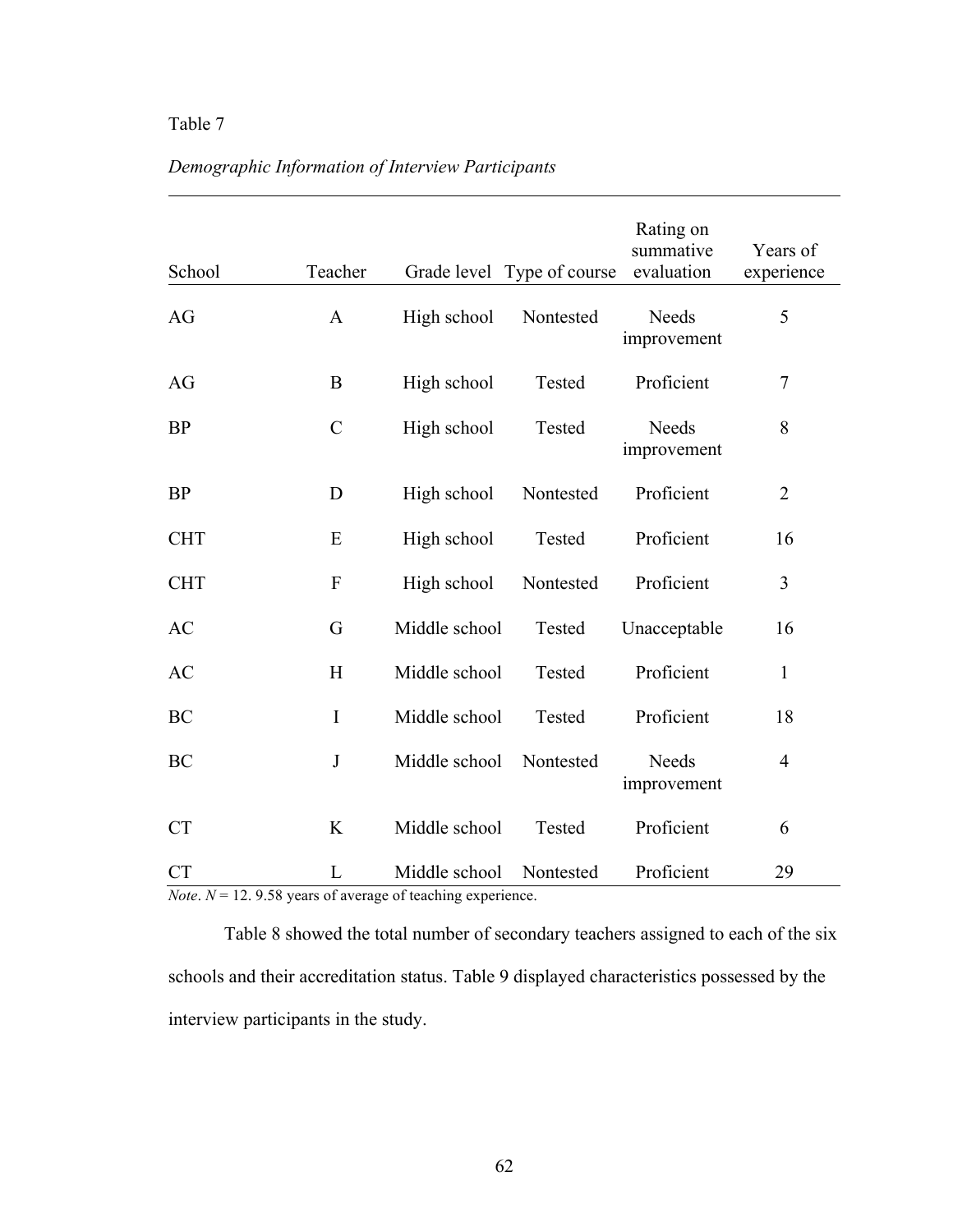#### Table 8

### *Coastal City Public Schools Secondary School Teachers*

| Secondary School | Number of teachers | <b>Accreditation status</b> |
|------------------|--------------------|-----------------------------|
| AC Middle School | 46                 | Accredited with warning     |
| BC Middle School | 47                 | Accredited with warning     |
| CT Middle School | 61                 | Accredited with warning     |
| AG High School   | 84                 | Conditionally accredited    |
| BP High School   | 102                | Fully accredited            |
| CHT High School  | 101                | Fully accredited            |

*Note*. Acronyms stand for names of secondary schools in CCPS.

Table 9

# *Characteristics of Interview Participants*

| Characteristic       | Teachers in possession of characteristic |
|----------------------|------------------------------------------|
| Effective            | 8                                        |
| Less effective       | 4                                        |
| Tested subject       | 7                                        |
| Nontested subject    | 5                                        |
| Accredited           | 4                                        |
| Not fully accredited | 8                                        |

*Note:* All principals did not adhere to the criteria that I established for being participants in this study. As a result, some participants who volunteered to participate in this study did vary from the criteria that I established. The designated criteria for the study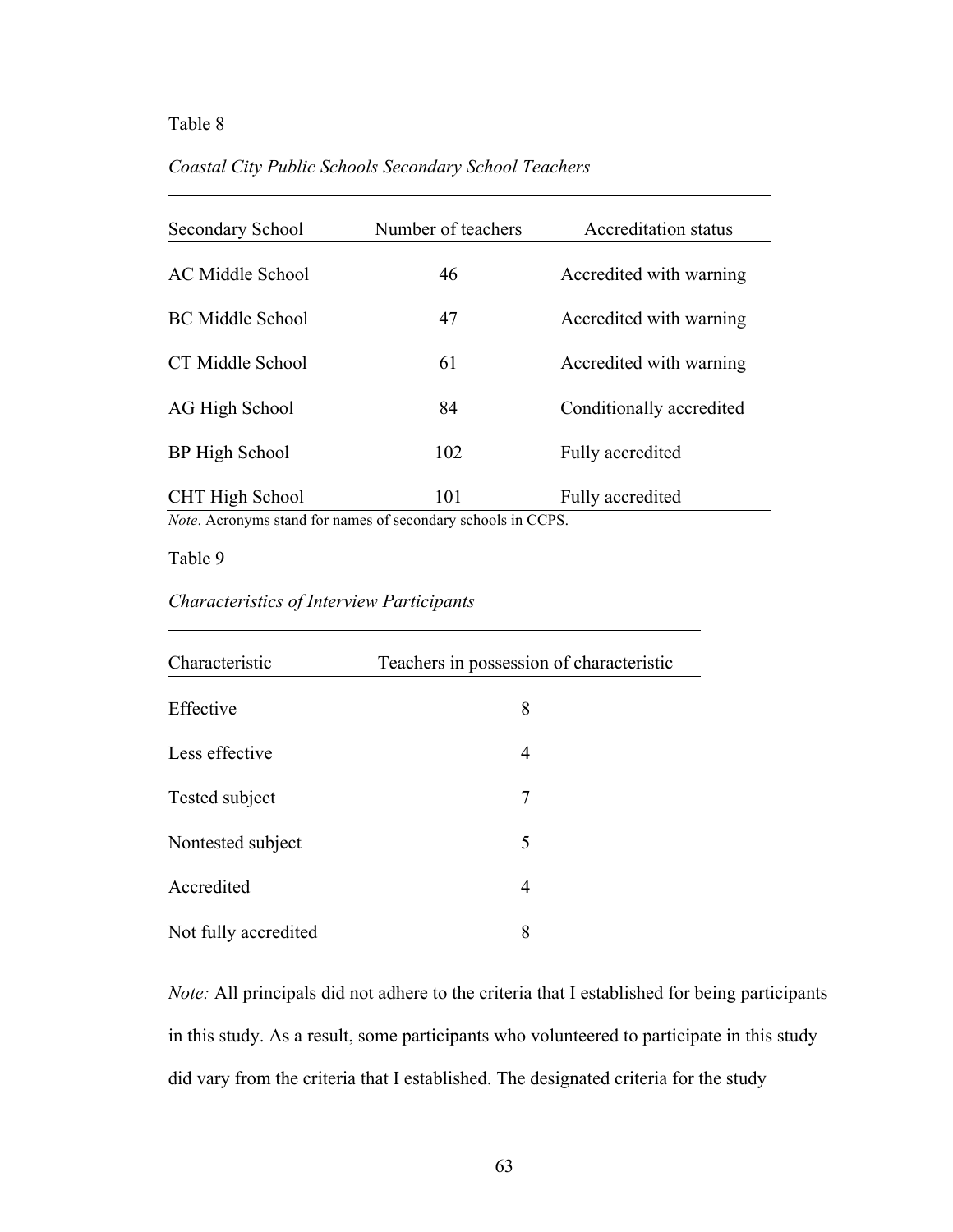encompassed the following: (a) teachers who have been evaluated in the last two years, (b) one teacher who had received a high rating and one teacher who had received a low rating on his or her last summative evaluation, and (c) one teacher who has taught a tested subject and one who has taught a nontested subject. If the established criteria had been strictly adhered to by the nominating principals, the study would have included (a) six effective teachers, (b )six less effective teachers, (c) six teachers of tested subjects, and (d) six teachers of nontested subjects. Since participants did not meet all of the established criteria, participants in the study were as follows: (a) eight effective teachers, (b) four less effective teachers, (c) seven teachers of tested subjects, and (d) five teachers of nontested tested subjects.

#### **Data Sources**

The focal point of the study was to gather data from secondary school teachers regarding their perceptions of the recently implemented *Guidelines for Teachers* (VDOE, 2011).

#### **Interview Questions**

In this study, I conducted semistructured interviews, meaning that I established the topics of discussion prior to the interview (Driver, 1995). In qualitative studies, interviews were the primary method of data collection (Saldana, 2011). Saldana (2011) ascertained that interviews were an effective way of documenting a participant's own words; provided insight into personal perceptive, and beliefs of the participants. Therefore, to gain further insight into the perceptions of teachers, I interviewed a purposeful sample of teachers who met two criteria for interview participation. The criteria established for interview participants included: (a) teachers who had a high rating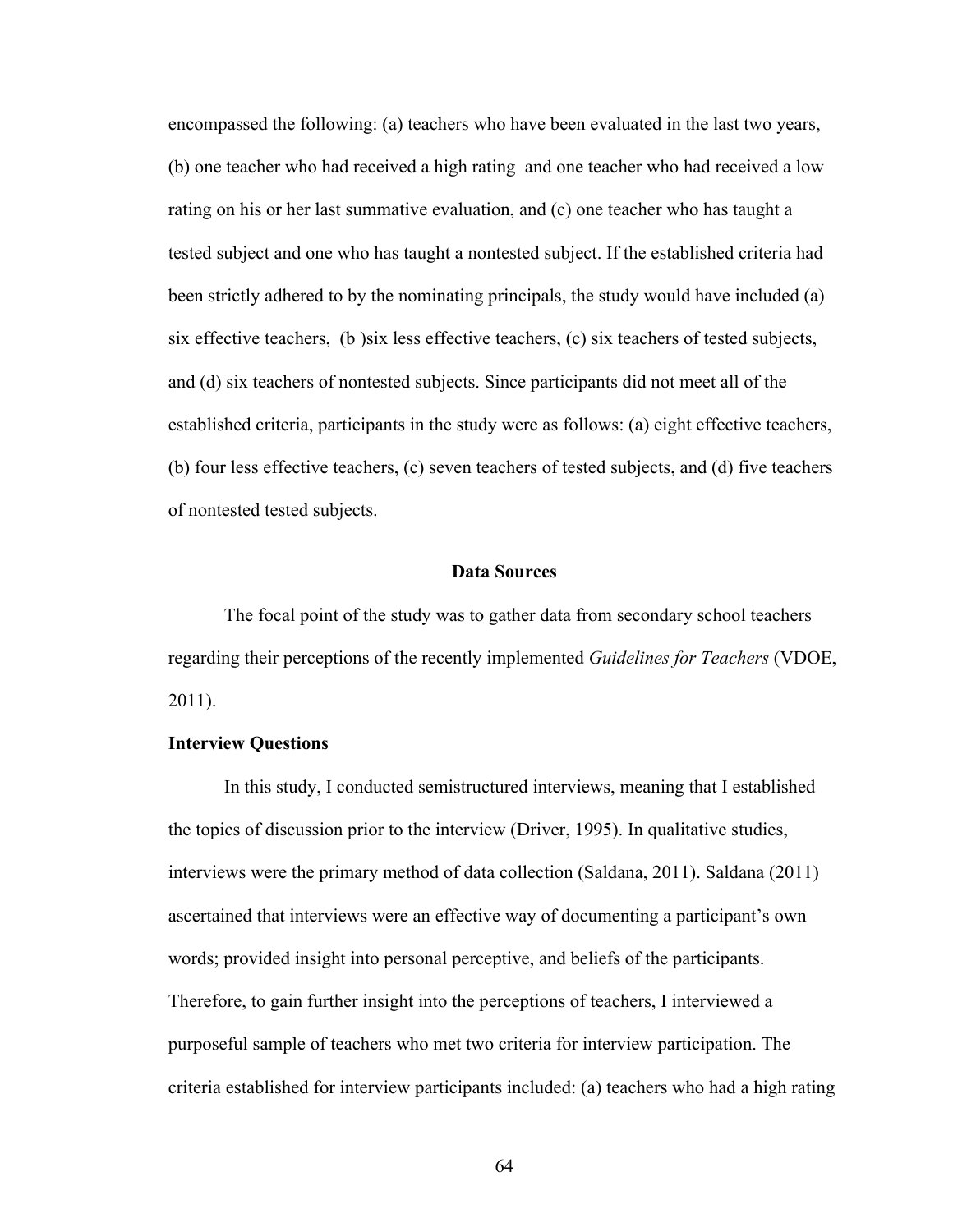and teachers who had a low rating on their summative evaluation, and (b) teachers who taught tested subjects (e.g., math, science, English, social studies) and those who taught nontested subjects (e.g., elective courses).

I developed interview questions that were used to gather data on the perception of select teachers in an urban school district regarding the implementation of the seven performance standards in our current teacher evaluation system. To aid in validity and credibility of the data collected, the interview questions were field-tested before interviews were conducted. According to the data collected through the field test, the interview questions were altered to address the factors that might negatively influence or skew the data collected during the course of the interviews. The questions were fieldtested by four secondary teachers who were not part of this study. Only one question was altered. The alteration was to change the word "practices" to "performance" in Question 1b when participants were asked their perceptions of six specific performance standards. When the word, "practices," was a part of the question, many participants needed to have the question rephrased for clarity. Otherwise, the field-test participants indicated that the questions would be reflective of the perceptions of teachers. The interview participants in the field test were not eligible for participation in the formal data collection. This step was followed to prevent any impropriety on behalf of the researcher or participant. Once the questions were revised, the interviews were conducted with the revised questions.

#### **Table of Specifications**

Table 10 provided a table of specification of the interview questions. The table provides details regarding the match between the intended research questions and the actual interview questions asked of the participants.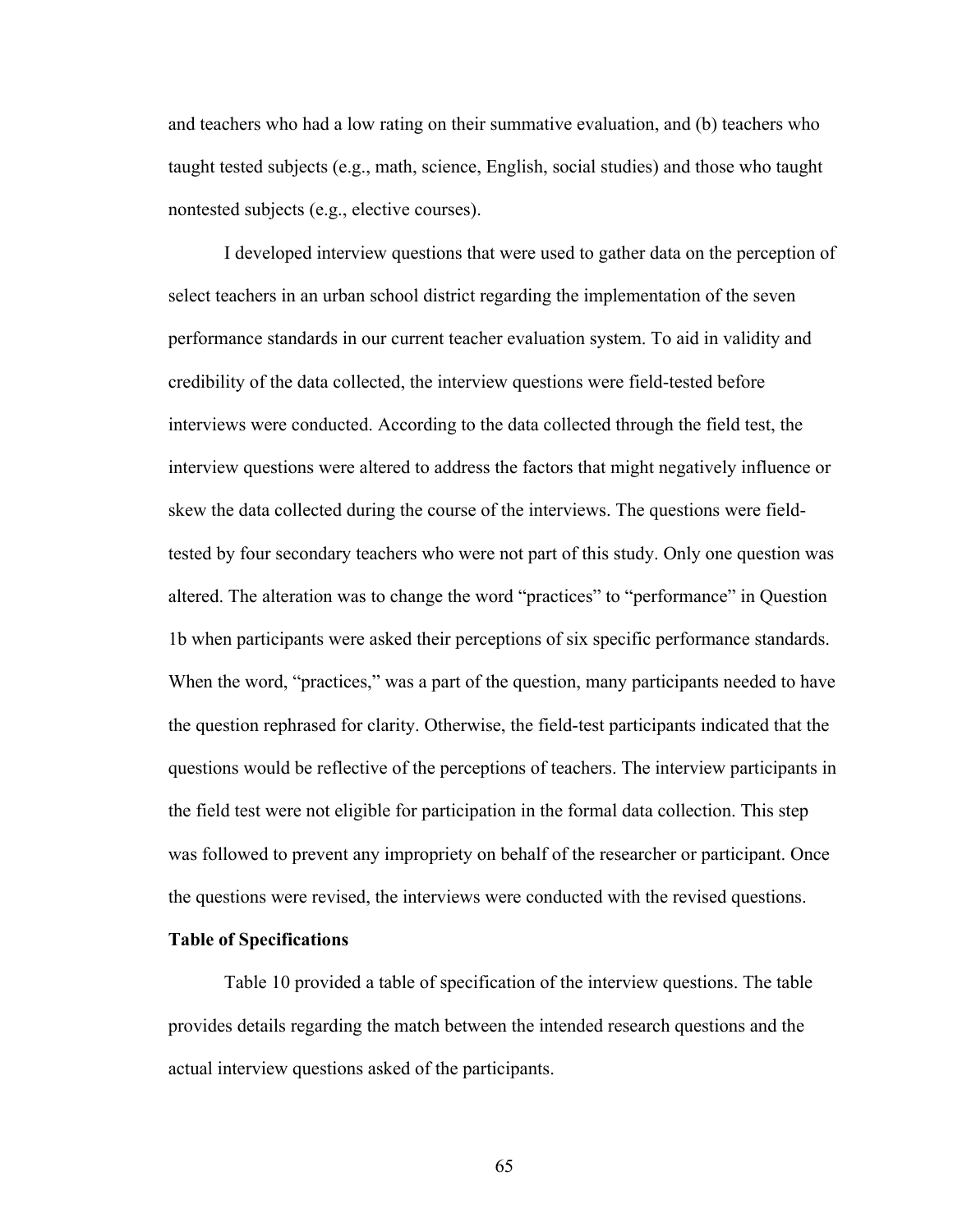# Table 10

# *Interview Questions Table of Specification*

| Interview question         | Interview item and question text                                                                                             | Research question |
|----------------------------|------------------------------------------------------------------------------------------------------------------------------|-------------------|
| Demographic items          | Years of teaching experience                                                                                                 | Q4, Q5, Q6        |
|                            | Middle/high school grade level                                                                                               |                   |
|                            | Tested/nontested subject                                                                                                     |                   |
|                            | Rating on summative evaluation                                                                                               |                   |
| Question 1a                | What are your overall perceptions of the<br>seven performance standards and indicators?                                      | Q1, Q3, Q4, Q5    |
| Question 1b                | What are your perceptions of the six teacher<br>performance standards and indicators? Ask<br>about each individual standard: |                   |
|                            | 1. Professional knowledge                                                                                                    |                   |
|                            | 2. Instructional planning                                                                                                    |                   |
|                            | Instructional delivery<br>3 <sub>1</sub>                                                                                     |                   |
|                            | 4. Assessment of/for learning                                                                                                |                   |
|                            | 5. Learning environment                                                                                                      |                   |
|                            | 6. Professionalism                                                                                                           |                   |
| Question 2a<br>Question 2b | What are your thoughts about the fact that<br>40% of your evaluation is based on student<br>progress?                        | Q2, Q3, Q4, Q5    |
|                            | Do you think teachers should be evaluated, at<br>least partially, based on student progress?<br>Why or why not?              |                   |
| Question 3a                | What are your thoughts regarding the teacher $Q1, Q3, Q4, Q5$                                                                |                   |
| Question 3b                | performance standards in the teacher<br>evaluation system?                                                                   |                   |
| Question 3c                | What are your thoughts regarding the<br>evaluation criteria in the teacher evaluation                                        |                   |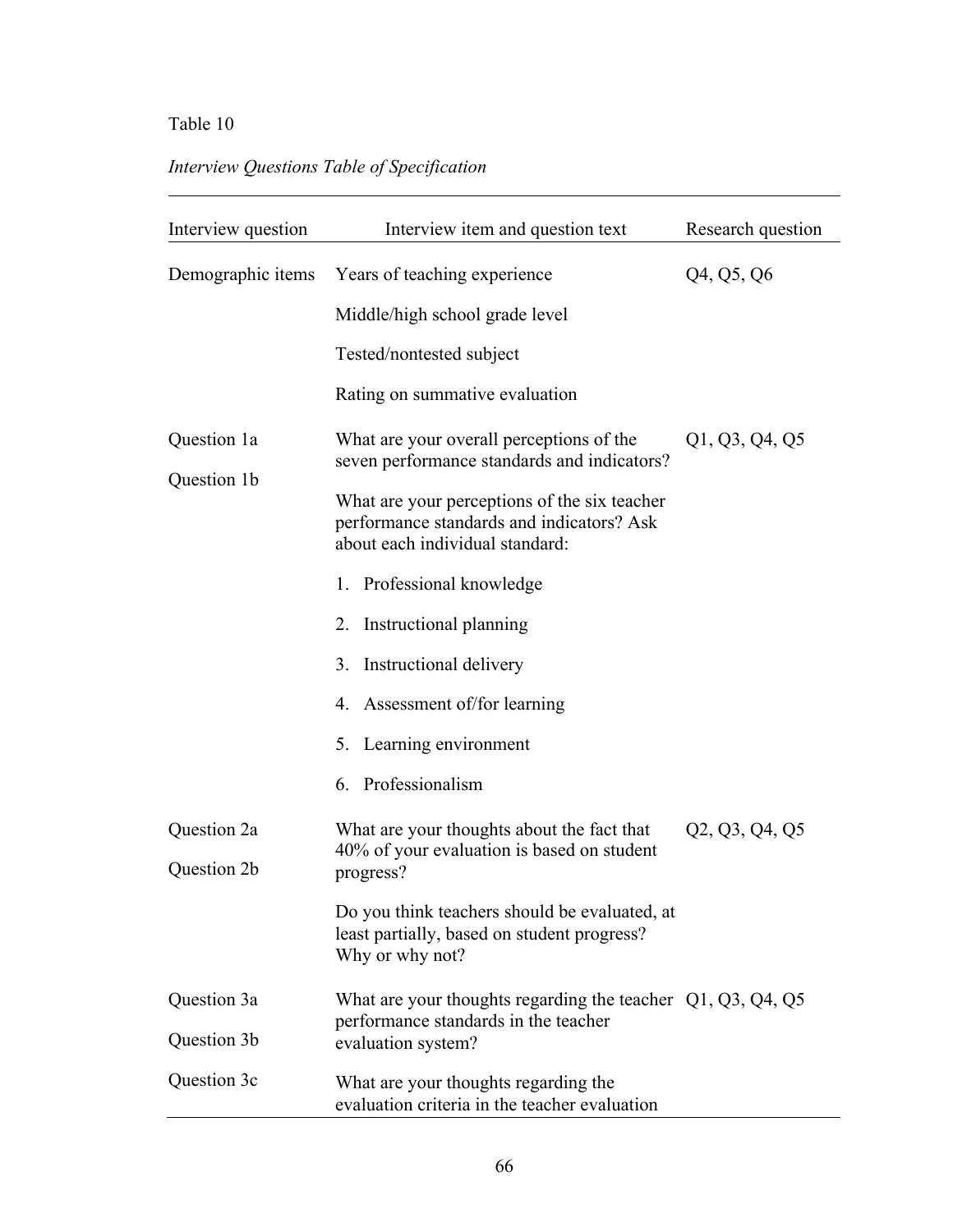| Interview question | Interview item and question text                                                                                  | Research question |
|--------------------|-------------------------------------------------------------------------------------------------------------------|-------------------|
|                    | system?                                                                                                           |                   |
|                    | What are your thoughts regarding the overall<br>summative evaluation process in the teacher<br>evaluation system? |                   |

*Note.*  $Q =$ Question.

#### **Data Collection**

The data collected in this study came from interviews. I conducted 12 semistructured interviews on-site or by telephone. To collect the data for this study, I interviewed secondary teachers who were identified by their principals according to given criteria. The criteria used to identify participants for the study included: (a) teachers have been evaluated in the last two years, (b) teachers who had a high rating and teachers who had a low rating on their summative evaluation, and (c) teachers who taught tested subjects (e.g., math, science, English, social studies) and those who taught nontested subjects (e.g., elective courses).

Potential participants were notified via e-mail and telephone of the study. I contacted potential interview participants to schedule a day and time for the interview. Contact was made by e-mail and by telephone. Once the interview was scheduled, I reminded the participant of the day, time, and location of the scheduled interview. If a participant could not meet in person, a telephone interview took place. When contact was made, I explained the purpose and processes in which I would conduct the study. Contact information was provided to address specific concerns before participating in the study.

On the day of the interview, I met the interview participant and thanked him or her for volunteering to be a part of my research. After introductions, I presented consent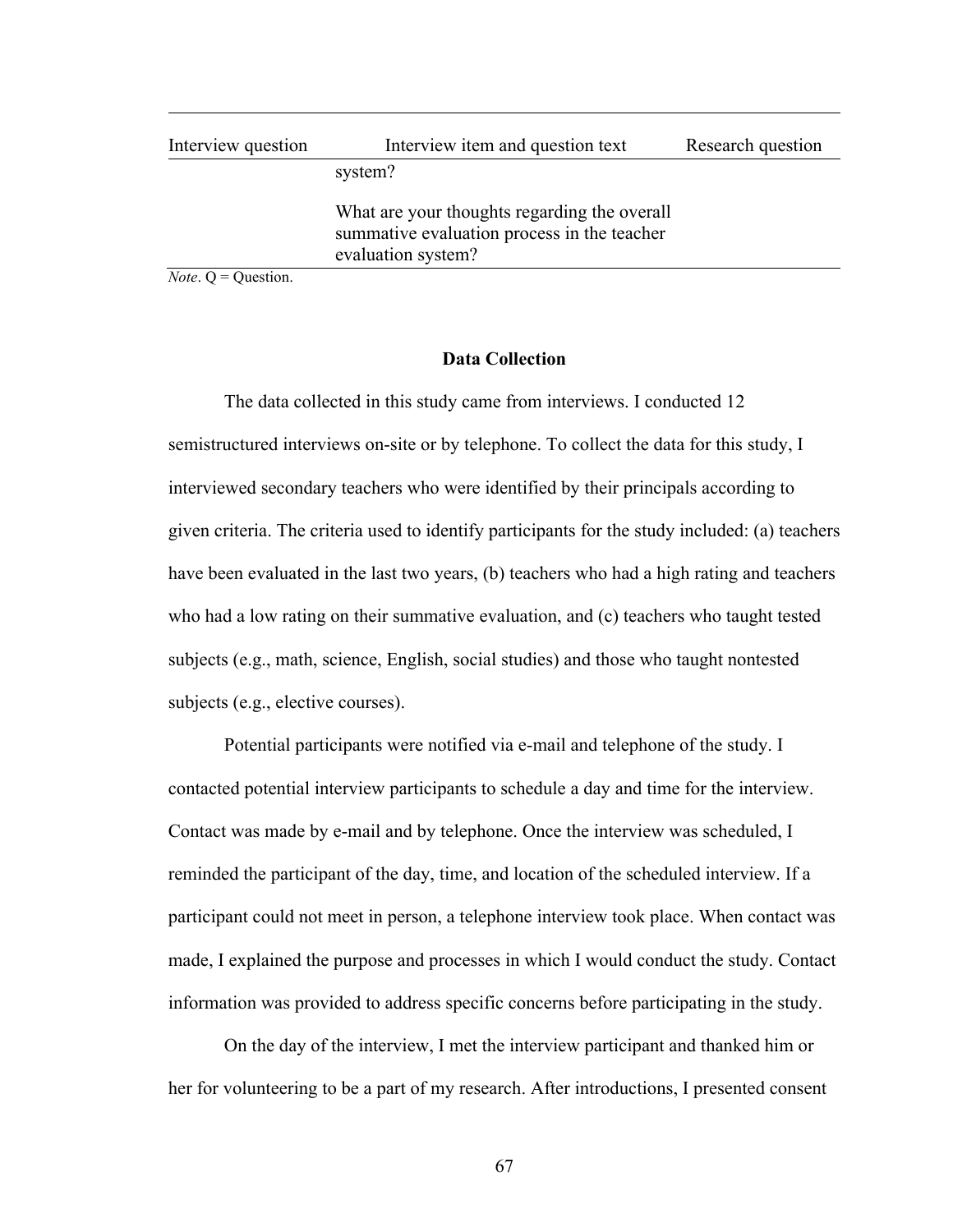forms for participation in the study, a letter describing the purpose of my research, and my contact information if he or she had questions later about the study (see Appendix for documents).

Next, I described the purpose of my research study. During the explanation of my research study, I elaborated on six aspects: (a) the process of selecting interview participants, (b) the use of the data collected in the study, (c) the method in which the data were described, (d) that the information shared in the interview would be confidential and that it would be shared in a manner in which the participant would not identified, (e) the rights of the interview participant not to answer a question if he or she was uncomfortable, and (f) the estimated time frame for the interview.

Before conducting interviews, I asked permission to record the interviews. In addition, I took notes to ensure that the data recorded was accurate. To ensure accuracy of the data, once the interview had been transcribed, I forwarded a copy to the interview participant for clarification. If changes were needed, they were made according to the input provided by the interview participants. The data collected from the interviews was transcribed, and coded to determine the emerging themes once the interview data had been analyzed. The interviews took place at each secondary school site unless a participant requested to meet at another location. I gathered the data from the interviews with the teachers who were identified by their principal according to established criteria.

The interviews were conducted adhering to established interview protocols (Creswell, 2009 & Driver, 1995). The data gathered were based on a specific set of interview questions related to the five research questions of this study.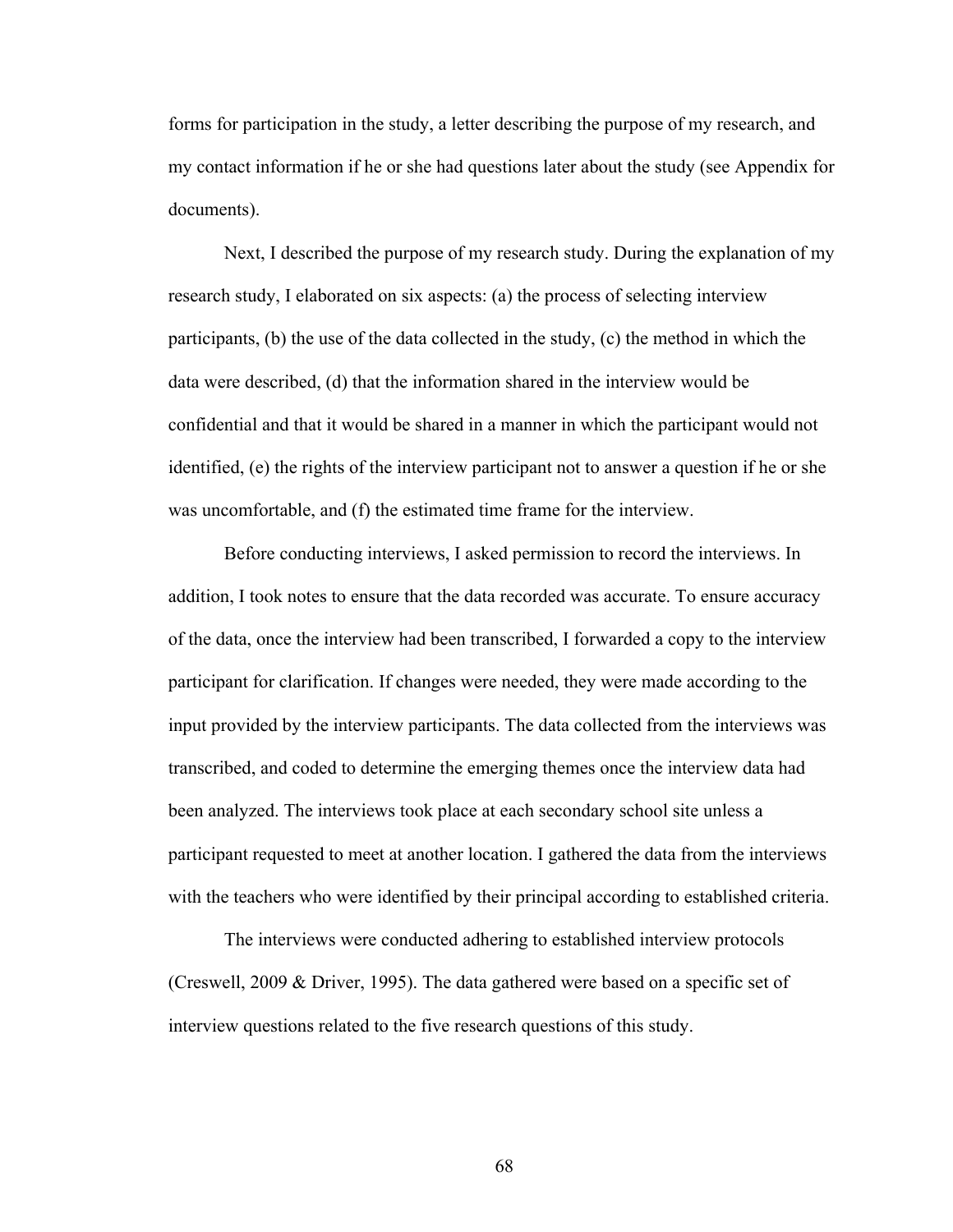## **Data Analysis**

The interview data were analyzed to determine which factors impact teachers' perception of the recently implemented *Guidelines for Teachers*. The research questions were answered by using data gathered from the interviews conducted. Data collected were transcribed, coded, and analyzed to determine emerging themes from the responses provided by the participants. As I examined the data, I analyzed the data to determine whether a relationship existed with the factors that affect teacher perception. Table 11 showed the data sources for each research question.

Table 11

#### *Data Sources and Data Analysis*

| Research question                                                                                                                                                                                                                                                                             | Data sources                      | Data analysis                                                                                                                                                  |  |
|-----------------------------------------------------------------------------------------------------------------------------------------------------------------------------------------------------------------------------------------------------------------------------------------------|-----------------------------------|----------------------------------------------------------------------------------------------------------------------------------------------------------------|--|
| Q1. What are secondary teachers'<br>perceptions regarding the six<br>process-based performance<br>standards and related<br>performance indicators?                                                                                                                                            | Interview questions<br>Q1, Q2, Q4 | Descriptive statistics                                                                                                                                         |  |
| Q2. What are secondary teachers'<br>perceptions regarding the fact<br>that 40% of a teacher's<br>evaluation is based on student<br>academic progress as outlined<br>in the Virginia Guidelines for<br><b>Uniform Performance</b><br><b>Standards and Evaluation</b><br>Criteria for teachers? | Interview questions<br>Q2, Q3     | Descriptive statistics<br>Transcribing of data<br>Coding of data<br>Describing emerging<br>themes and patterns<br>Interpreting emerging<br>themes and patterns |  |
| Q3. What are secondary teachers'<br>perceptions regarding the<br>implementation of the<br>Virginia Guidelines for<br><b>Uniform Performance</b><br>Standards and Evaluation                                                                                                                   | Q2, Q3, Q4,<br>demographic data   | Descriptive statistics<br>Transcribing of data<br>Coding of data                                                                                               |  |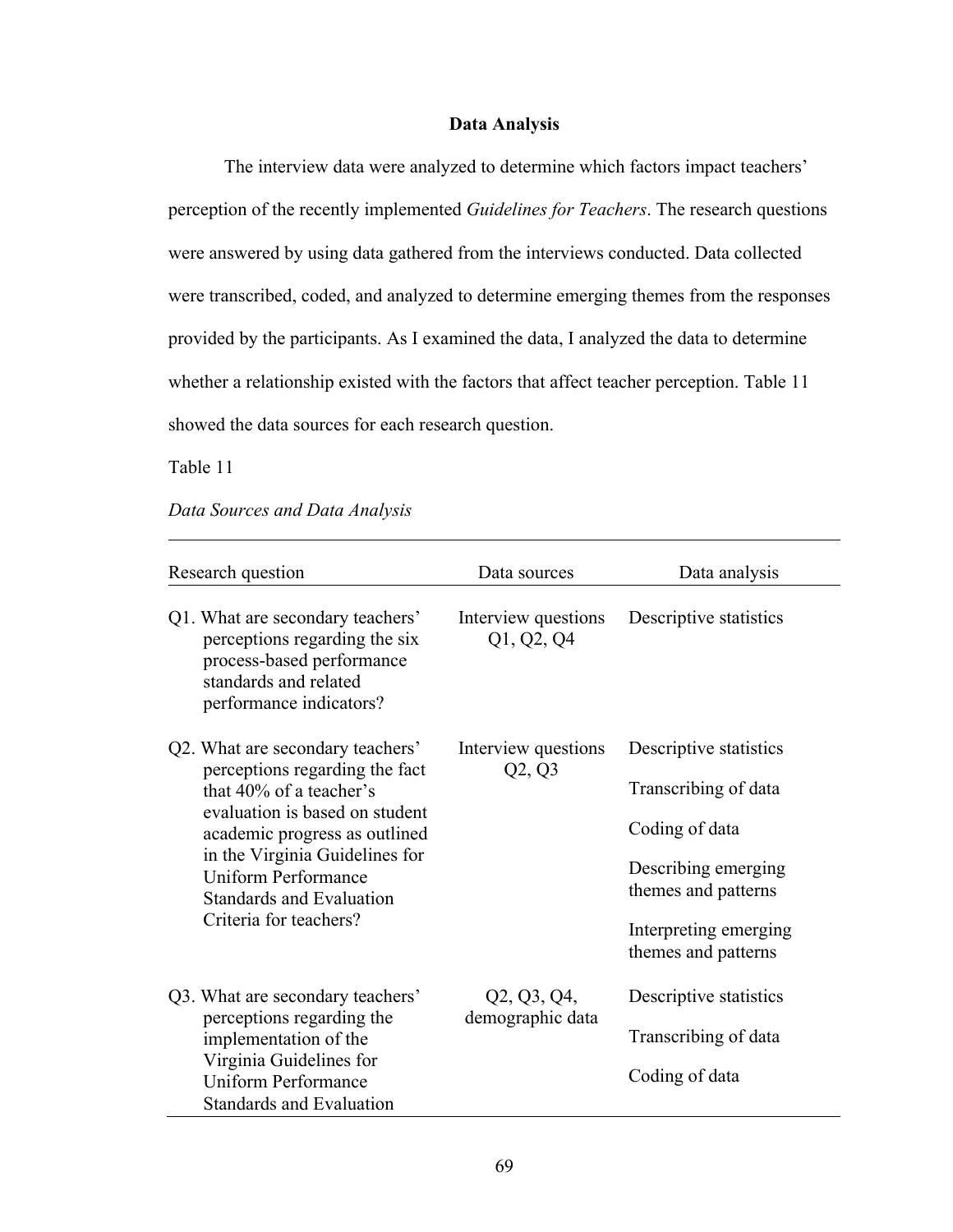| Research question                                                                                                                                                                                                                                                                                                                                                           | Data sources   | Data analysis                                                                                                                                                  |  |
|-----------------------------------------------------------------------------------------------------------------------------------------------------------------------------------------------------------------------------------------------------------------------------------------------------------------------------------------------------------------------------|----------------|----------------------------------------------------------------------------------------------------------------------------------------------------------------|--|
| Criteria as determined by the<br>teachers' status as effective<br>versus less effective?                                                                                                                                                                                                                                                                                    |                | Describing emerging<br>themes and patterns<br>Interpreting emerging<br>themes and patterns                                                                     |  |
| Q4. What is the relationship<br>between interviewed urban<br>secondary teachers'<br>perceptions regarding the<br>implementation of The<br>Virginia Guidelines for<br><b>Uniform Performance</b><br><b>Standards and Evaluation</b><br>Criteria for Teachers as<br>determined by whether the<br>teachers work in fully<br>accredited versus not fully<br>accredited schools? | Q2, Q3, Q4, Q5 | Descriptive statistics<br>Transcribing of data<br>Coding of data<br>Describing emerging<br>themes and patterns<br>Interpreting emerging<br>themes and patterns |  |
| Q5. What is the relationship<br>between interviewed urban<br>secondary teachers'<br>perceptions regarding the<br>implementation of The<br>Virginia Guidelines for<br><b>Uniform Performance</b><br><b>Standards and Evaluation</b><br>Criteria for Teachers as<br>determined by whether the<br>teachers teach in tested versus<br>nontested grades/subjects?                | Q3, Q4, Q5,    | Descriptive statistics<br>Transcribing of data<br>Coding of data<br>Describing emerging<br>themes and patterns<br>Interpreting emerging<br>themes and patterns |  |

*Note*. Q = Question.

# **Ethical Considerations**

To protect participant rights, I sought and received permission from the William and Mary College Education Institutional Review Board. Additionally, I used pseudonyms for the name of the school district, staff, and any other identifying factors to protect the identity of persons affiliated with the division. I also sought and received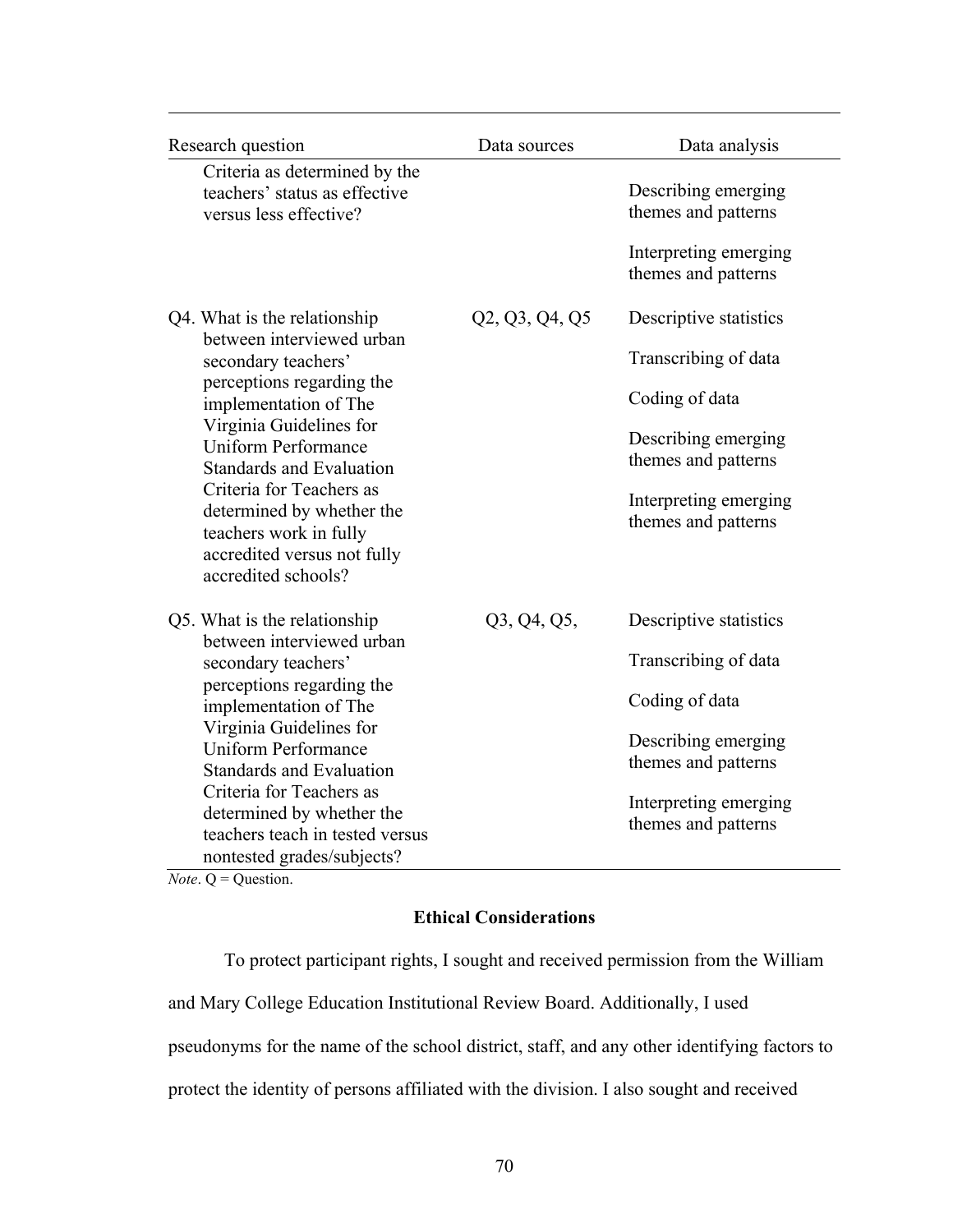permission to use the Coastal City Public School district as my laboratory of practice from the division's director of research and the division's superintendent.

#### **Assumptions, Limitations, and Delimitations**

#### **Assumptions**

I assumed that the interviewed teachers participated openly and fully with me. Additionally, the interviewed teachers reflected secondary teachers employed in CCPS. I assumed that most teachers possessed perceptions that encompassed only a partial understanding of the seven performance standards and indicators. In my interactions with teachers, many focused solely on one aspect of the performance standards. Their level of awareness was greater pertaining to the component of student academic progress in a teacher's evaluation than it was of the other six performance standards. Their views were influenced by the fact that 40% of their evaluation was based on the inclusion of student academic progress. This aspect of teacher evaluation has caused a degree of anxiety for some teachers if students do not meet established benchmarks. Many of their thoughts are focused on the possibility of losing their jobs. Consequently, their perceptions may be influenced more by one component of the teacher evaluation system instead of all of its components.

#### **Limitations**

Participants were asked to volunteer to be a part of the study. However, some potential participants were reluctant to devote the time or effort to actively take part in the interview. When this occurred, other teachers were invited to take their place in the interview pool. Also, I considered as a limitation that some teachers were not as forthcoming in their responses with an administrator. Although I was not involved in the teacher evaluation process for any participant in this study, some teachers did not provide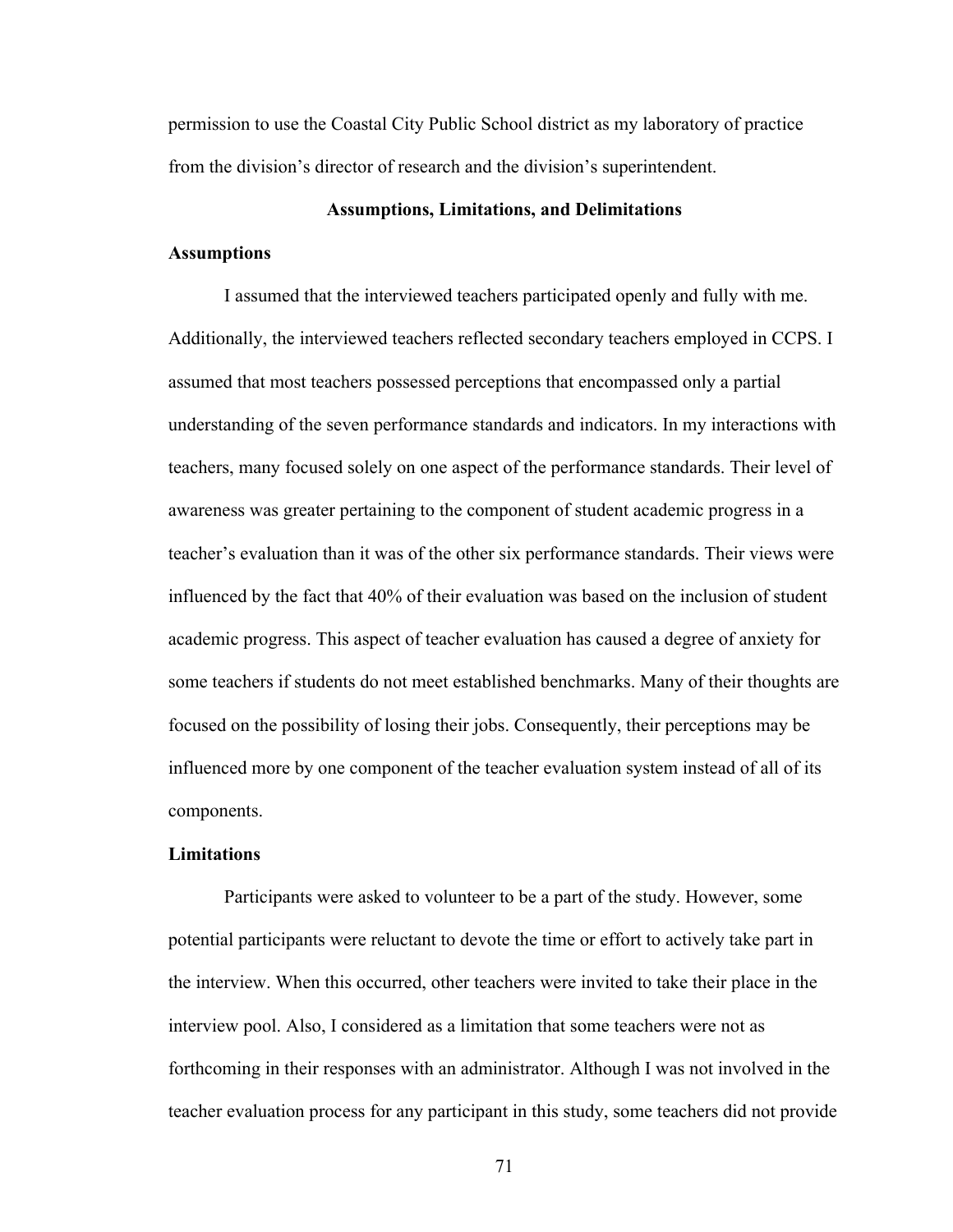detailed responses to some questions. Perhaps, the teachers were fearful of reprisals if their assigned administrator became aware of their perceptions. Additionally, I used the assistance of building principals to identify participants in this study; therefore, the principals' interaction with me was another limitation of this study. Their timeliness in responding to my e-mail request for names of potential participants in the study affected my ability to contact participants to seek their consent to be a part of my study. There might also have been a selection bias among these principals regarding the teachers whom they nominated for the study.

#### **Delimitations**

This research involved teachers from only six schools of a small, urban school district in southeastern Virginia. The *Guidelines for Teachers* (VDOE, 2011) were a part of the evaluation process for administrators, and elementary level teachers currently in CCPS. Administrators and elementary level teachers were not included in the study; thus, their perceptions may vary from those of secondary level teachers.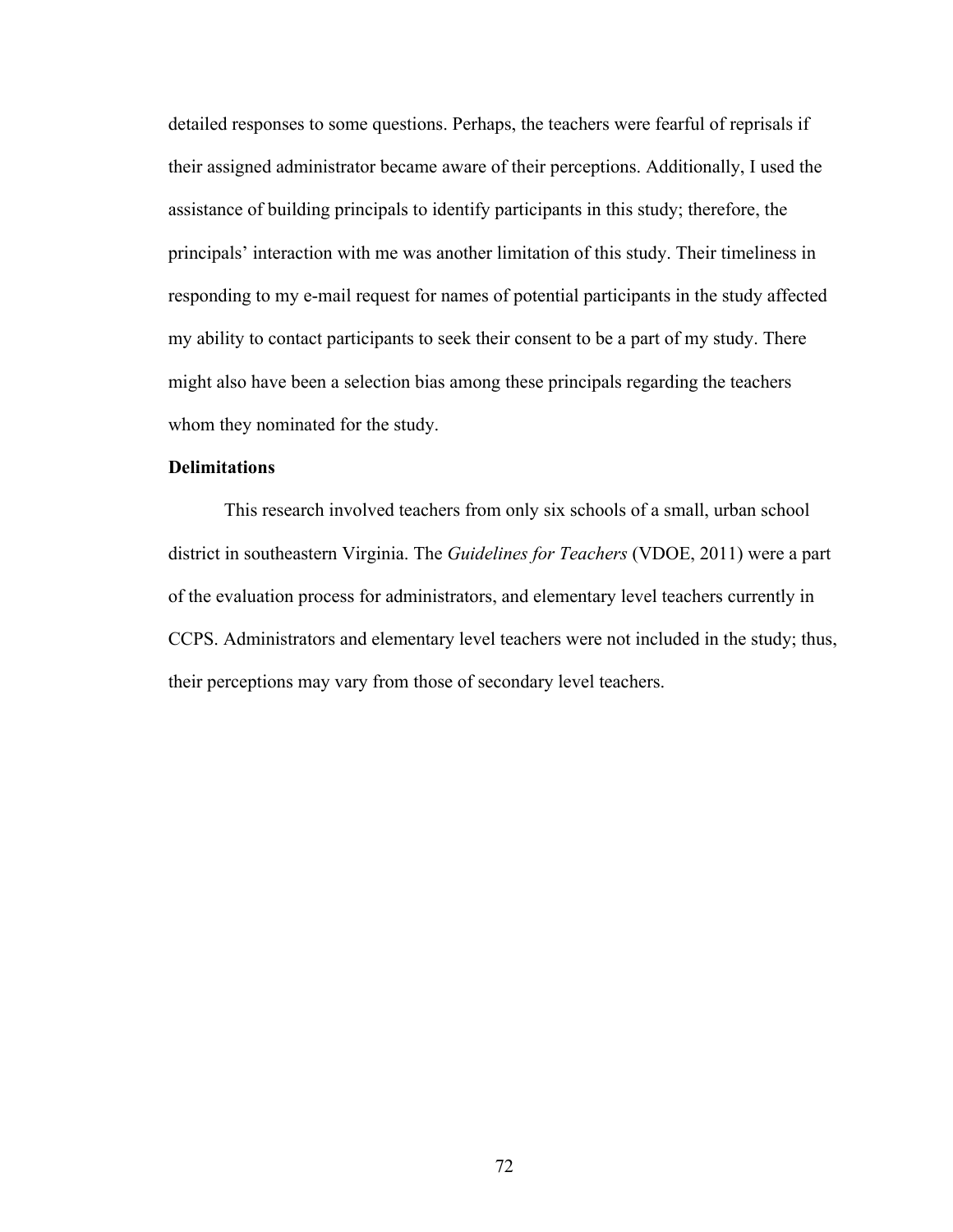#### **Chapter 4: Results of the Study**

The purpose of this study was to investigate urban secondary teachers' perceptions of the revised performance standards implemented in 2012 (VDOE, 2011) that make up the teacher evaluation system in Virginia. In this study, I focused on a sample of secondary teachers in an urban district in southeastern Virginia to gather their perceptions of the seven performance standards: professional knowledge, instructional planning, and instructional delivery, assessment of and for student learning, learning environment, professionalism, and student academic progress. In this qualitative study, I used documents and interviews as sources of data, and used the interview participants' assigned schools as the setting for the interviews conducted.

Interviews were conducted to examine the influence of perceptions of the seven performance standards. Responses varied and were categorized according to commonalities. For example, two teachers felt that the performance standards were fair and two teachers felt that the performance standards were a good tool. The remaining teachers had a perception that reflected their encounters or experiences with teacher evaluation. The majority of the teachers did not possess a shared perception.

A synthesis of teacher responses and a summary that reflects the nuanced range of perceptions of the performance standards is outlined in Table 12. The synthesis is drawn from demographic data and the five research questions used to examine participant perceptions of the performance standards that reflect the findings of the study.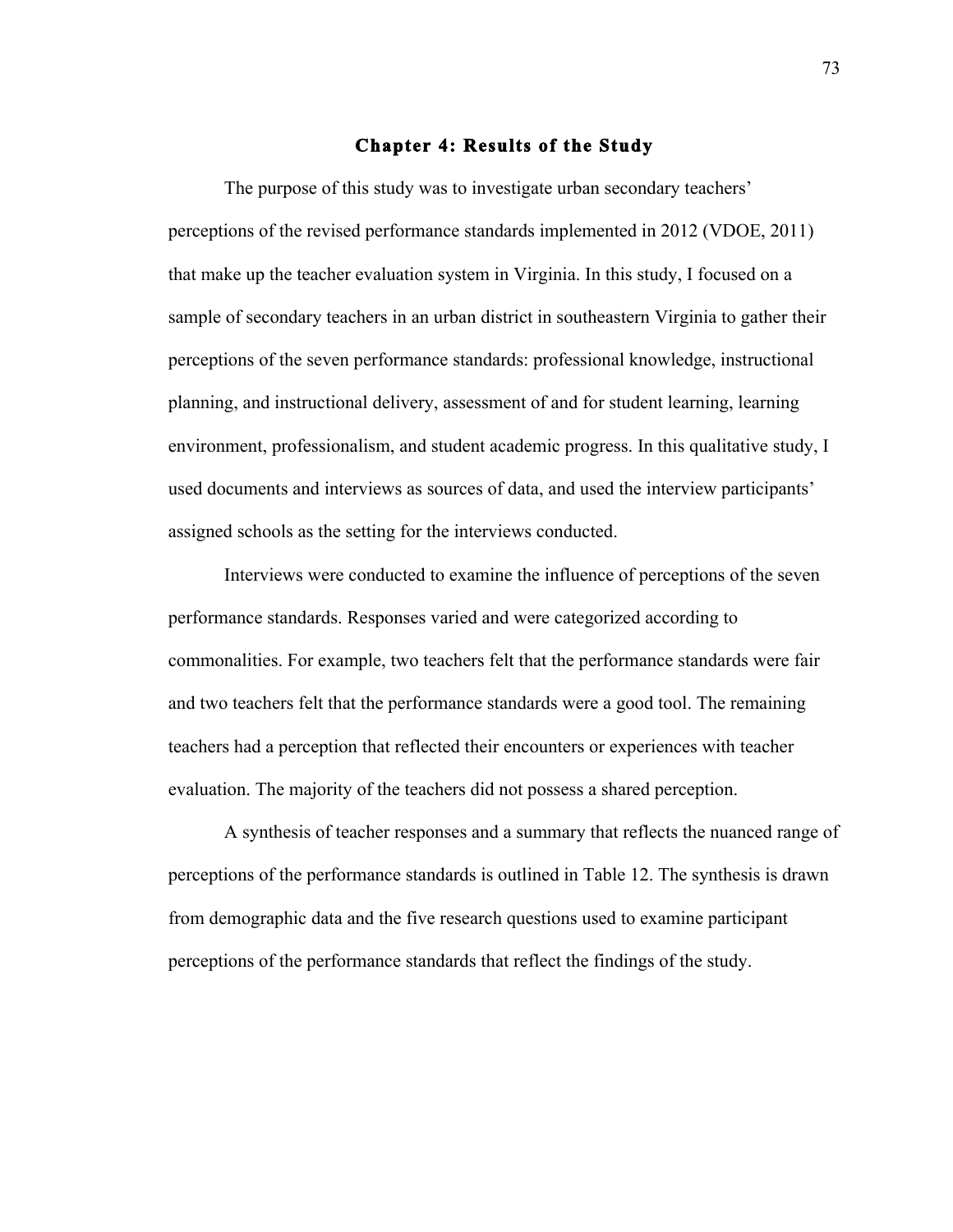# Table 12

# *Summary of Themes*

accredited schools?

| Research question                                                                                                                                                                                                                                                    | Emerging themes                                                                                                                                                                                                                                                                                                                     |
|----------------------------------------------------------------------------------------------------------------------------------------------------------------------------------------------------------------------------------------------------------------------|-------------------------------------------------------------------------------------------------------------------------------------------------------------------------------------------------------------------------------------------------------------------------------------------------------------------------------------|
| RQ1. What are secondary teachers'<br>perceptions regarding the six<br>process-based performance<br>standards and related indicators?                                                                                                                                 | Perceptions of the six performance standards<br>included positive and negative.<br>Perceptions of individual performance<br>٠<br>standards encompassed professional development,<br>accountability, and experiences related to teacher<br>evaluation.                                                                               |
|                                                                                                                                                                                                                                                                      | Teacher responses were paired with a specific<br>indicator to indicate how the standard was being<br>met.                                                                                                                                                                                                                           |
| RQ2. What are secondary teachers'<br>perceptions regarding the fact that<br>40% of a teacher's evaluation is<br>determined by student academic<br>progress as outlined in the<br>Guidelines for Teachers (VDOE,<br>$2011$ ?                                          | Perceptions regarding the 40% inclusion of<br>student academic progress included fair, unfair,<br>and challenges described by teachers.<br>Perceptions reflected partial inclusion of<br>student academic progress was acceptable for<br>some participants, but not all.                                                            |
| RQ3. What are secondary teachers'<br>perceptions regarding the<br>implementation of the Guidelines<br>for Teachers (VDOE, 2011) as<br>determined by the teachers' status<br>as effective versus less effective<br>teachers?                                          | Eight teachers were identified as effective.<br>Their perceptions reflected that there was a need<br>for the performance standards.<br>Four teachers were identified as less effective.<br>Their perceptions reflected that the performance<br>standards afforded accountability and provided<br>expectations for teachers to meet. |
| RQ4. What is the relationship<br>between interviewed urban<br>secondary teachers' perceptions<br>regarding the implementation of<br>the Guidelines for Teachers<br>(VDOE, 2011) as determined by<br>whether the teachers work in fully<br>accredited versus nonfully | Four schools were not fully accredited and<br>two schools were fully accredited. Teacher<br>perceptions were not influenced by the<br>accreditation status of the school, but by their<br>experiences with teacher evaluation.                                                                                                      |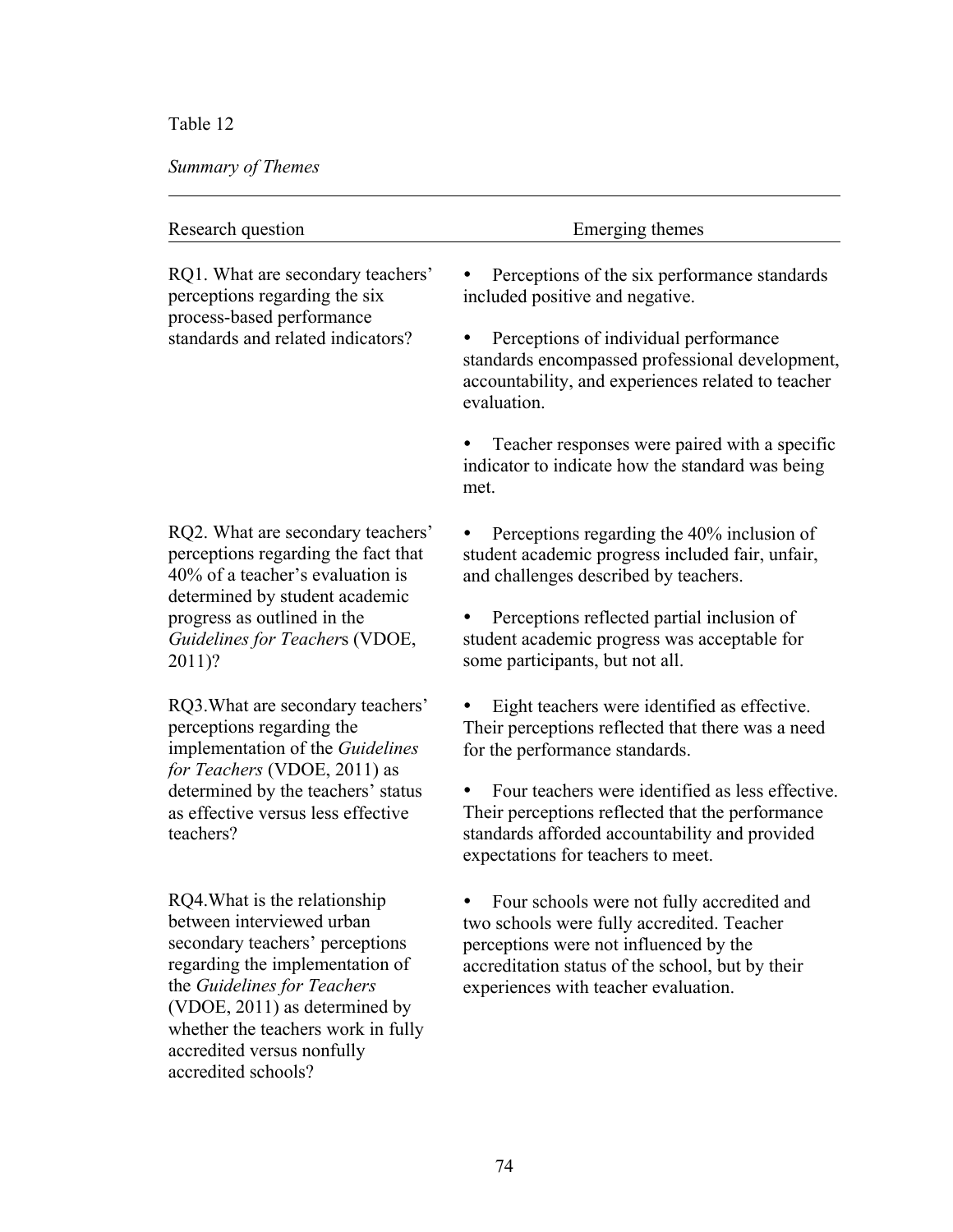| • Seven teachers taught tested subjects. Their   |
|--------------------------------------------------|
| perceptions of the performance standards         |
| indicated that they help teachers to grow and    |
| improve professionally.                          |
|                                                  |
| • Five teachers taught nontested subjects. Their |
| perceptions reflected that the performance       |
| standards were needed and they were a way to     |
| help teachers improve.                           |
|                                                  |

*Note*. RQ = Research Question; VDOE = Virginia Department of Education.

#### **Demographic Information**

The sample of secondary teachers who were interviewed answered four demographic questions regarding years of teaching experience, grade level of subject, tested or nontested subject, and overall rating on their last summative evaluation. The 12 interview participants were grouped according to their assigned high school or middle school. The group had an average of 9.5 years of teaching experience, ranging from one to 29 years. Seven of the 12 interview participants taught tested subjects and five taught nontested subjects. On their 2013–2014 summative evaluation, eight were rated as effective and four were rated as less effective. Effective teachers received ratings of "exemplary" or "proficient" on their last summative evaluation. Less effective teachers received a rating of "needs improvement" or "unacceptable" on their last summative evaluation.

#### **Research Question 1: Teacher Perceptions of the Overall Set of Six Process-based**

#### **Performance Standards**

What are secondary teachers' perceptions regarding the six process-based performance standards and related performance indicators?

The responses provided by the 12 interview participants reflect their perceptions of the implementation of the *Guidelines for Teachers* (VDOE, 2011)*.* The perceptions of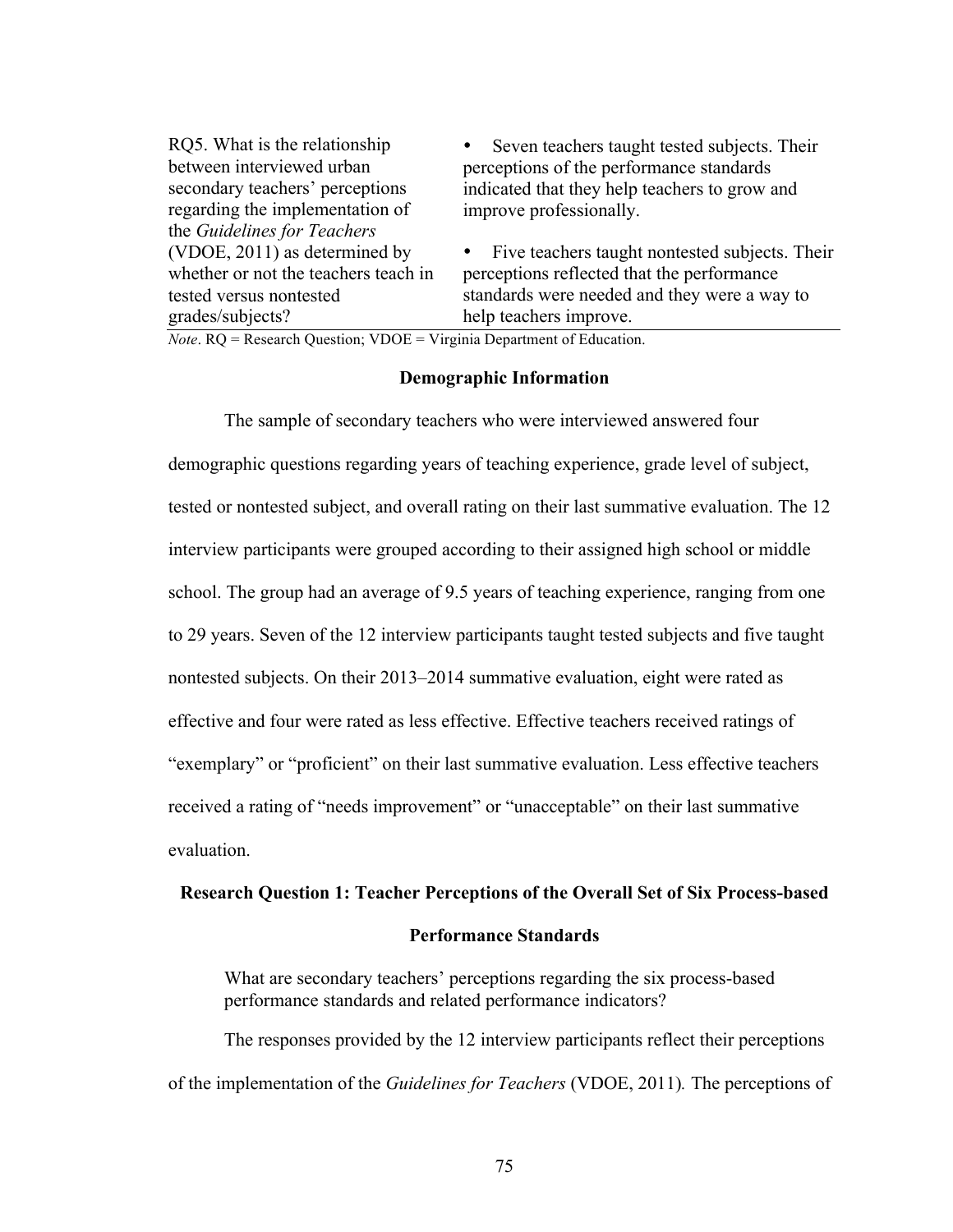the teachers were influenced by factors such as the type of course taught, years of experience, personal encounters, and ratings on evaluations. The initial response offered by many participants alluded to the impact of one or more of the aforementioned factors. The influence of these factors, such as type of course taught, years of experience, personal encounters, and ratings on evaluations, are reflected in the perceptions of participants in this sample. As they were questioned about the six process-based performance standards, their perceptions of the standards began to emerge. As previously mentioned, teachers in this sample taught nontested subjects (e.g., Electives) and tested subjects (e.g., English, math, science, social studies). The influence of the type of subject taught was reflected in the perceptions shared by teachers regarding the six process-based performance standards. Teachers of nontested subjects do not appear to feel as compelled to encourage students to perform to a certain level of proficiency. However, teachers of tested subjects expressed concerns regarding the various factors that may impact student learning. Teachers in this sample had varying years of experience which are revealed in their responses regarding the six process-based performance standards. Years of experience ranged from one year to twenty or more years of experience. The amount of teaching experience of the participants may have had an impact on their perceptions of the six process-based performance standards. Teachers with more teaching experience have had more encounters with teacher evaluation and their knowledge base may be greater than a teacher with less experience. Additionally, their personal encounters with teacher evaluation, whether positive or negative, were expressed. In their responses, teachers shared their viewpoints as it related to their experiences with teacher evaluation. In addition, ratings on evaluations are indicative of the level of effectiveness of a teacher. The ratings on a teacher's evaluation are based on the level of proficiency exhibited by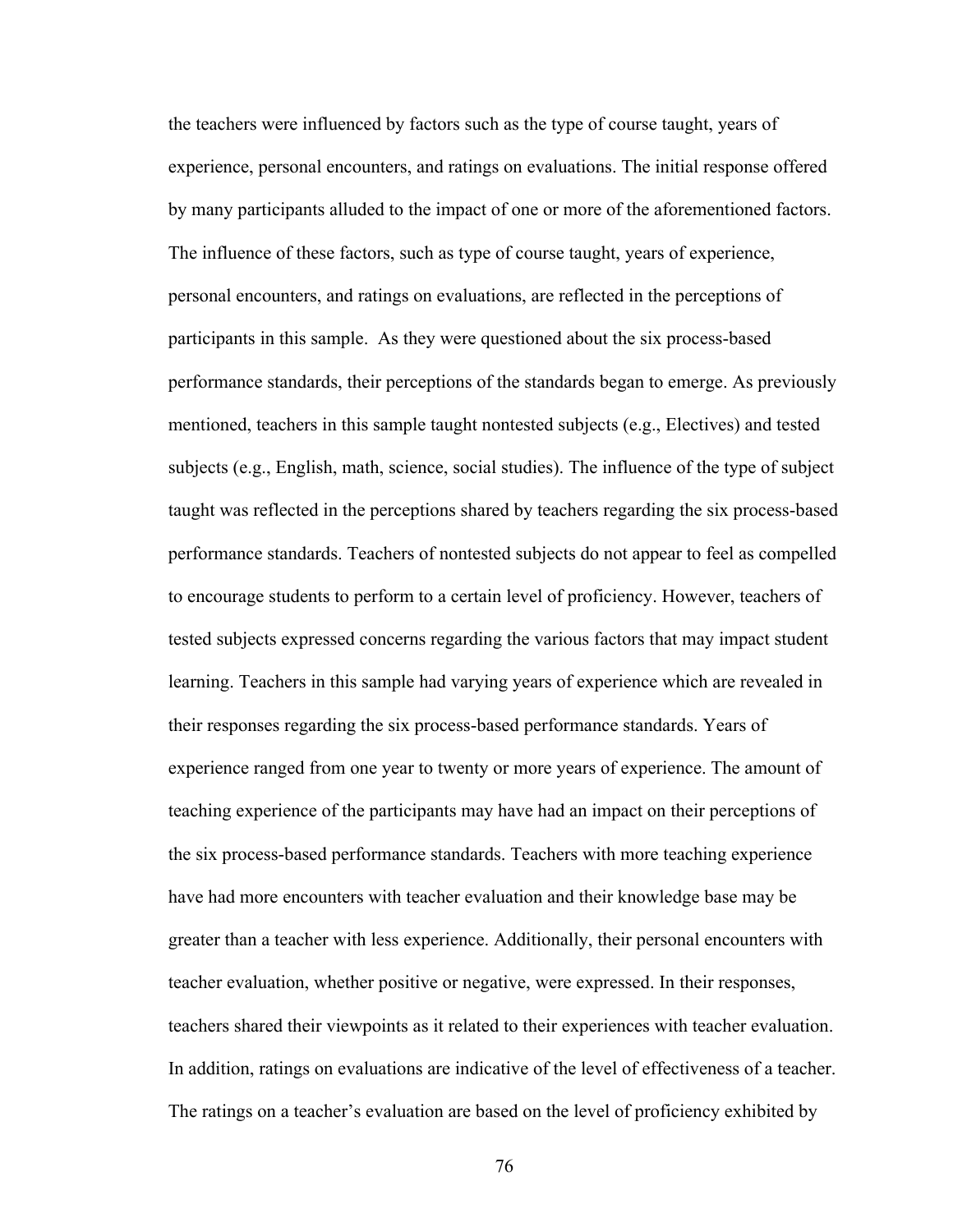each teacher for each of the performance standards. The ratings that teachers received on their 2013-2014 summative evaluations were used to identify teachers as effective or less effective. Regardless of level of effectiveness, teachers in this sample voiced similar perceptions.

When asked about their perceptions of the performance standards, seven of 12 teachers felt the standards were a good tool for teachers. A synthesis of the responses provided by the participants with a positive perception of the performance standards included (a) agreeing with the standards, (b) a great tool to evaluate teachers, (c) performance standards are clear and concise (d) fair, and (e) liking the standards because of the positive/constructive feedback provided. Teacher H expressed:

The standards are a good tool to help me figure out what is expected of me as an educator. It serves as a checks and balances. If there are certain areas that I need more improvement, it enables me to better myself professionally.

As stated by Teacher H, the performance standards are a beneficial tool because they provide teachers with guidelines regarding their performance. The structure of the performance standards has included components that support growth for teachers if improvement is needed. When teachers are offered and given assistance and resources as needed, they are inclined to respond in a positive manner. As a result, the teacher's level of proficiency and effectiveness increases. By increasing proficiency and effectiveness, teachers are able to provide students with quality instruction.

As previously mentioned, the revised performance standards have provided the framework for teacher evaluation in Virginia. With the established criteria, teachers are aware of what is needed to meet the standards. With this knowledge, teachers are able to make adjustments as needed to meet and or exceed the standards. As Teacher H has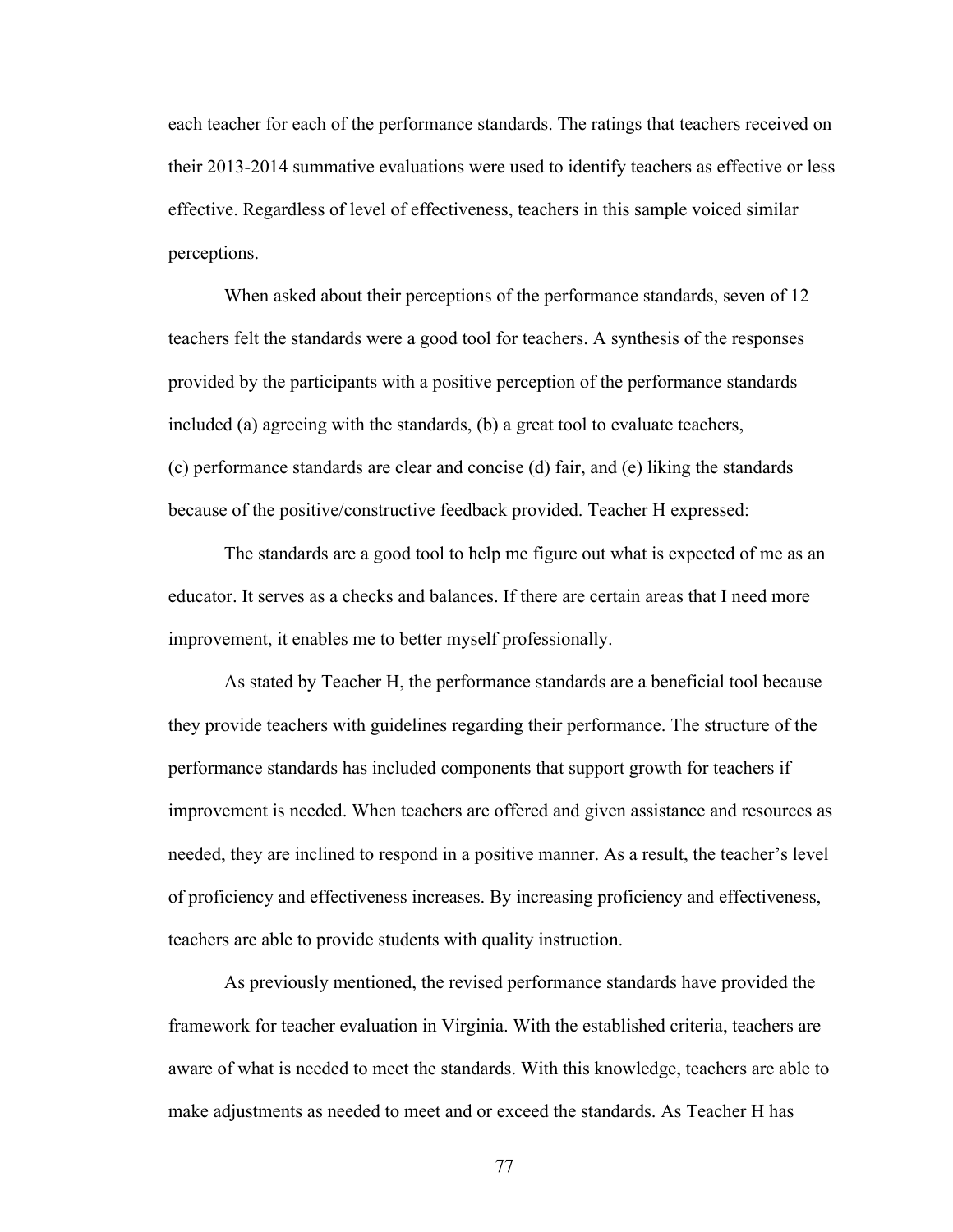indicated, the purpose of the standards is to assist teachers in refining their craft, not to punish or penalize them if improvement is needed. Teacher J expressed that the standards are fair, but teachers have not been given enough assistance to be evaluated on some of the standards

Two participants in the study perceived the standards negatively**,** including Teacher I, who indicated that the performance standards were unfair to teachers who taught courses that require SOL tests. Teacher I further explained that teachers have no control over the type of student they are assigned to teach. The participant suggested that the performance standards and indicators do not take into account factors such as socioeconomic status of the students, the locality in which the student resides, resources allocated by the district, and the type of school that the student attends. Similar to Teacher I, Teacher K expressed that the standards do not consider the demographics of all student types, and they are too general and should be revisited. Many of the concerns of these two teachers were focused on the inequities that may exist between geographic regions, school districts, schools, and resources. Many variables might affect the achievement level of a student; therefore, teachers have suggested that the VDOE (2011) has not considered the influence of various factors that might impede a student's progress.

Since the revised standards were implemented in 2012, teacher evaluation has acquired a new meaning for teachers. Depending on the grade level and type of course taught, teachers have expressed concerns regarding the inclusion of student progress in a teacher's evaluation. Although the VDOE (2011) has stated that student progress includes more than standardized test scores, teachers are apprehensive regarding this component of their evaluation. To alleviate the fear and level of apprehension that the teachers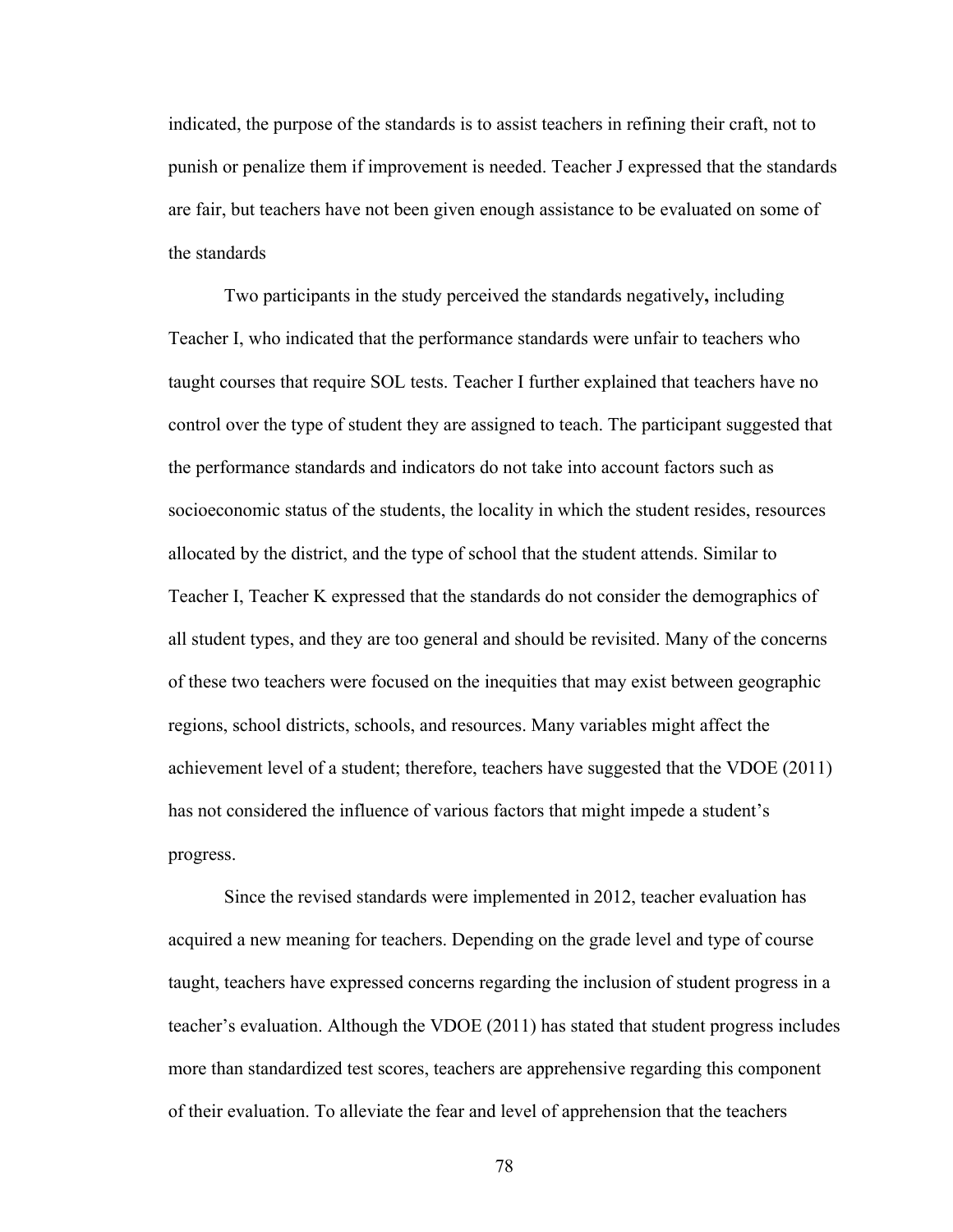expressed, the VDOE (2011) has provided school districts with a framework that is adaptable to meet the needs of their district. Additionally, schools districts have provided central office, building-based administrators, and teachers with professional development to aid with the implementation process.

According to the data collected, the teacher perceptions were influenced by three factors: (a) the use of the performance standards as a tool to assist teachers, (b) the amount of professional development provided to teachers, and (c) teaching a classes with an SOL test attached. Additionally, some teachers alluded to the influence of other factors such as support provided and types of students as factors that influence their perceptions of the performance standards. Teachers in this sample expressed that the performance standards were a tool to assist teachers because they provided the framework for teacher evaluation. They also shared that it was important that teachers were aware of the criteria regarding teacher evaluation. Teachers in this sample conveyed that it was important for them to know what they were being held accountable for regarding teacher evaluation. In their responses, teachers suggested that the performance standards helped them to become better teachers. This level of awareness has enabled teachers to take measures to ensure their professional growth. To continue their professional growth, teachers in the sample suggested that on-going professional development is needed for all teachers. The training would enable teachers to stay abreast of current trends and changing methodologies in order to meet the diverse needs of students in the  $21<sup>st</sup>$  century.

Teaching a class with an attached SOL test caused some teachers to be apprehensive of the evaluation process. Their level of apprehension is related to the inclusion of student academic progress in a teacher's evaluation. Teacher B suggested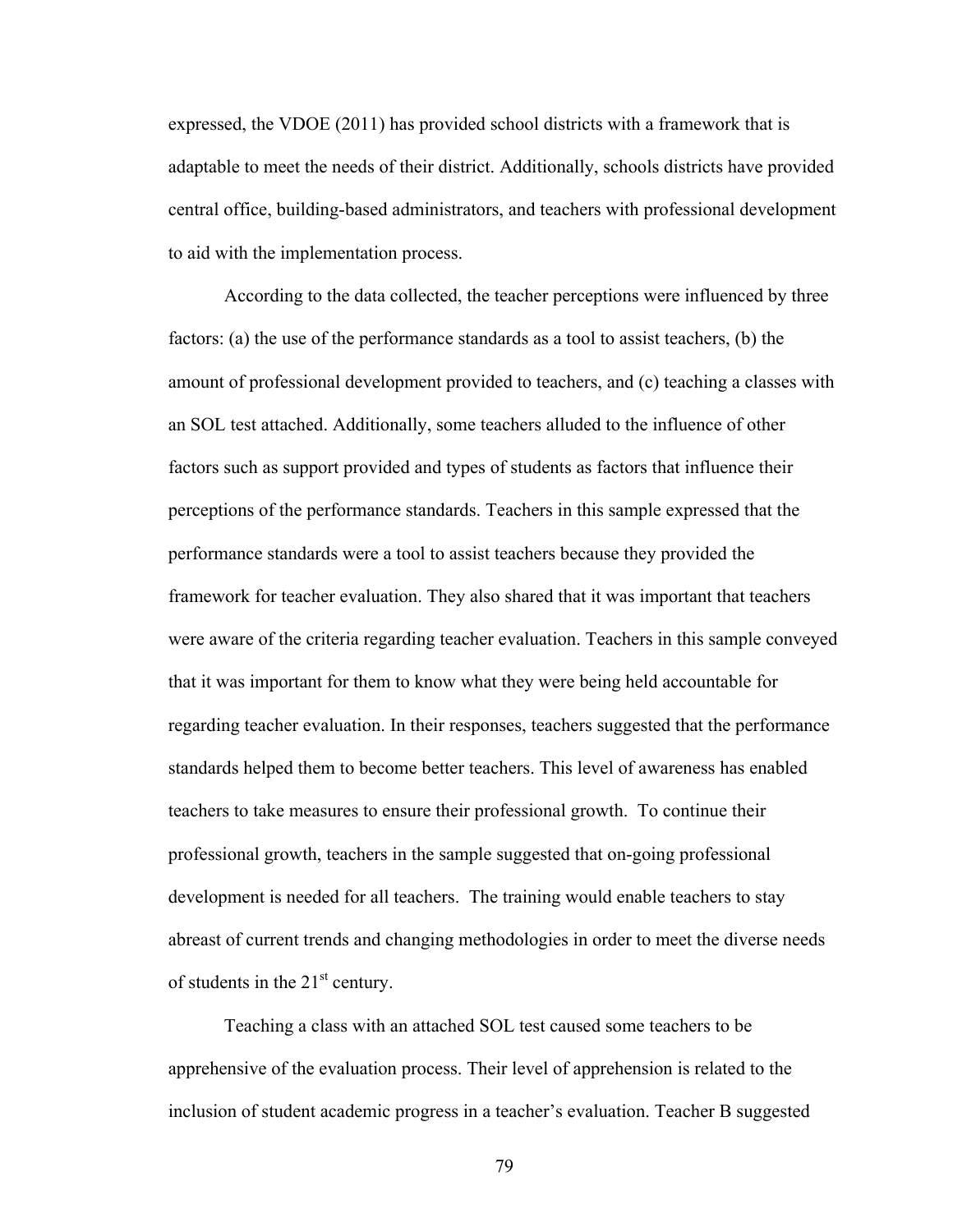that this aspect of teacher evaluation may deter some teachers from teaching tested subjects. He expressed that teachers do not want to be identified as ineffective if their students do not meet established benchmarks. Other teachers of tested subjects voiced that the performance standards did not take into consideration the many factors that influence student learning. Consequently, student data collected may not be an accurate representation of the actual student learning that occurred in a teacher's classroom. Overall, teachers had favorable perceptions of the performance standards, but they do not necessaryingly agree with the inclusion of student academic progress in a teacher's evaluation.

As reported, when the interview participants were asked their perceptions related to the six overall performance standards, their responses were categorized according to three overall themes: nine (75%) were positive, two (16.7%) were negative, and one (8.3%) was neutral. The overall perceptions had subthemes that reflected the teacher's personal connection to the performance standards based on their experiences, including fair (positive), unfair (negative), and build relationships (neutral).

# **Research Question 1a: Teacher Perceptions of Each Individual Performance**

#### **Standard**

What are secondary teachers' perceptions regarding the six performance standards and related performance indicators?

Teacher understanding of the individual performance standards (professional knowledge, instructional planning, and assessment of and for student learning, learning environment, and professionalism) might have had an impact on their perceptions of the performance standards. Each of the previously mentioned standards account for 10% of a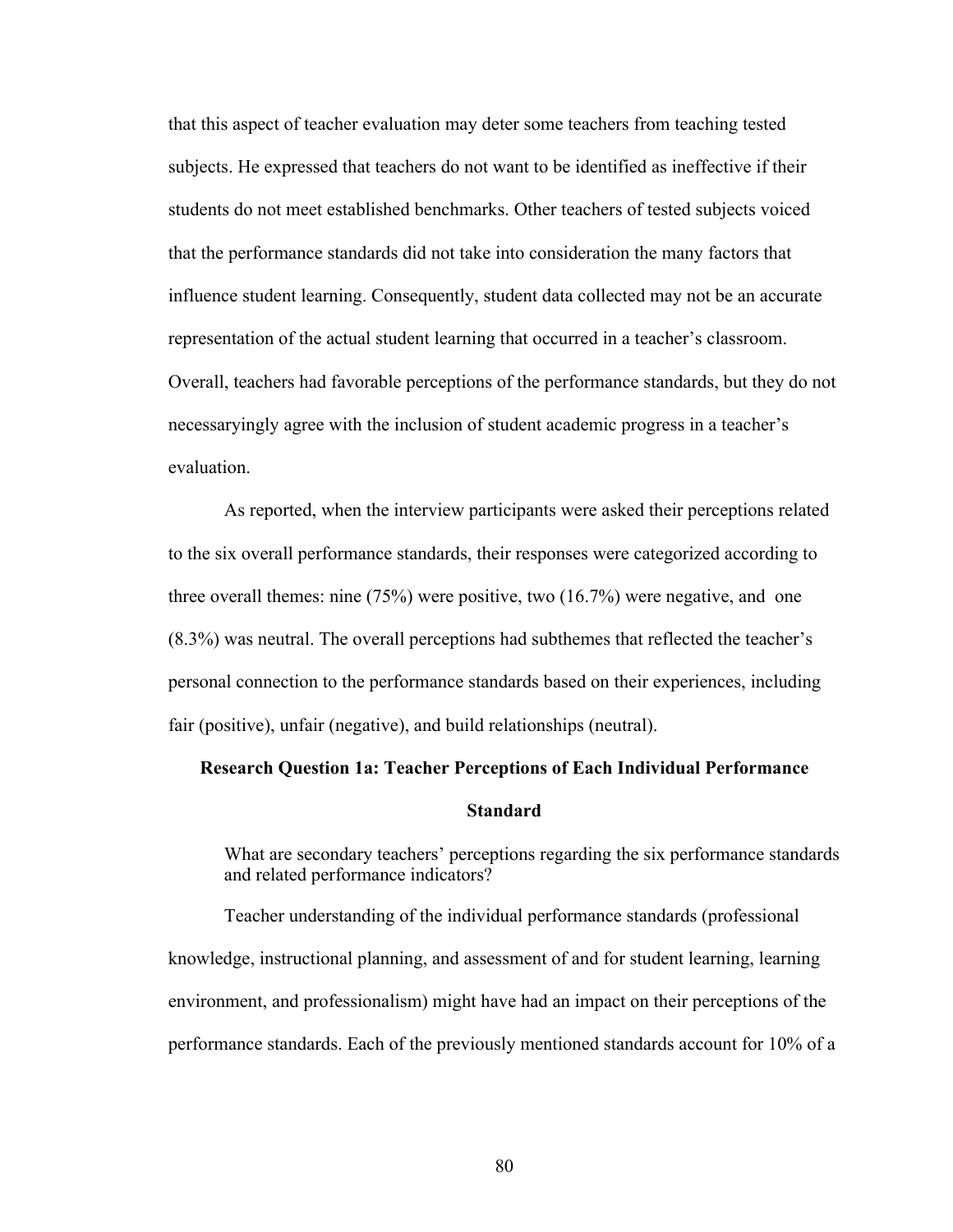teacher's evaluation. Teacher perceptions of each standard are categorized by the similarity of the responses.

#### **Standard 1: Professional Knowledge**

To demonstrate professional knowledge, teachers must possess knowledge of the content, curriculum, and needs of students to provide students with relevant learning experiences. When asked about professional knowledge, participant responses reflected a need for content knowledge, professional development, or training and accountability as related to the performance standard.

**Content knowledge.** When describing the need for professional knowledge, participants expressed that this standard was an important standard. Five of 12 interviewed participants indicated that knowledge of the content was a necessary component of professional knowledge. Teachers' responses suggested that it is important to possess professional knowledge in order to provide students with quality instruction. As Teacher C said, "I think it's very important for teachers to come in with the knowledge necessary to be able to spark student achievement." To engage students in learning, teachers must know how to make the subject matter relevant to students. Teachers must demonstrate how the subject matter is applied to real world applications. By doing so, students will be able to connect their current learning to prior experiences, and apply it to their future learning as well.

**Professional development.** Five participants expressed that professional development was needed so that teachers could possess the skills necessary to be knowledgeable in their content areas. Their perceptions included the need for on-going professional development, opportunities to grow professionally, and ways to obtain new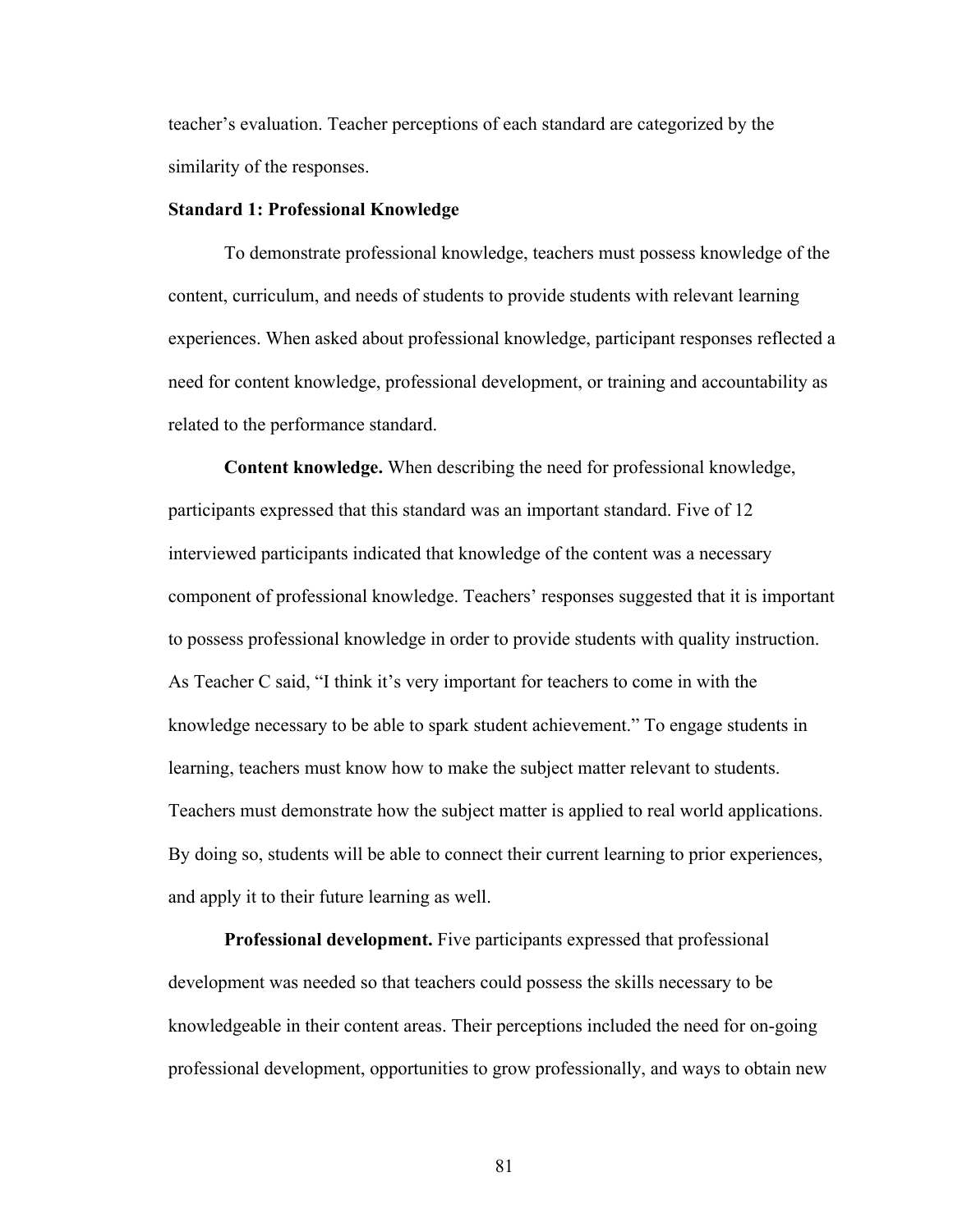knowledge through such means as webinars, seminars, and professional learning communities. As Teacher K expressed:

I see that a lot of times we have teachers that have been in the field for a long time, and their professional knowledge is kind of antiquated. I do believe that professional learning communities should be a mandate for every teacher regardless of stage or content. Just as the world is evolving, our methodologies should be evolving as well.

To meet the needs of the 21st century learner, teachers must make adaptations to address the ever-changing needs of students. The influence of technology and social media have altered various aspects of our society, including schools. To stay abreast of current pedagogical applications, teachers must adapt their methodologies to meet students' current learning styles, which have been altered because of the influx of technology and social media.

**Accountability.** Two of the 12 participants referenced the need for teacher and administrator accountability. The participants suggested that more accountability is needed regarding teachers receiving training to increase their professional learning. In their responses, it was recommended that more mandated training is needed if teacher growth was to continue. They suggested that administrators need to promote and facilitate the implementation of Professional Learning Communities in schools. As a result, teachers would be able to collaborate and share learning experiences which would result in students receiving quality instruction. This stance would support the data collected that teachers expressed a desire to participate in on-going professional development or training to improve their knowledge base so that students would be provided instruction that would result in increased achievement. The responses of the teachers in this sample have suggested that teachers desire to stay abreast of current trends in education that have an impact on their job performance. They believe in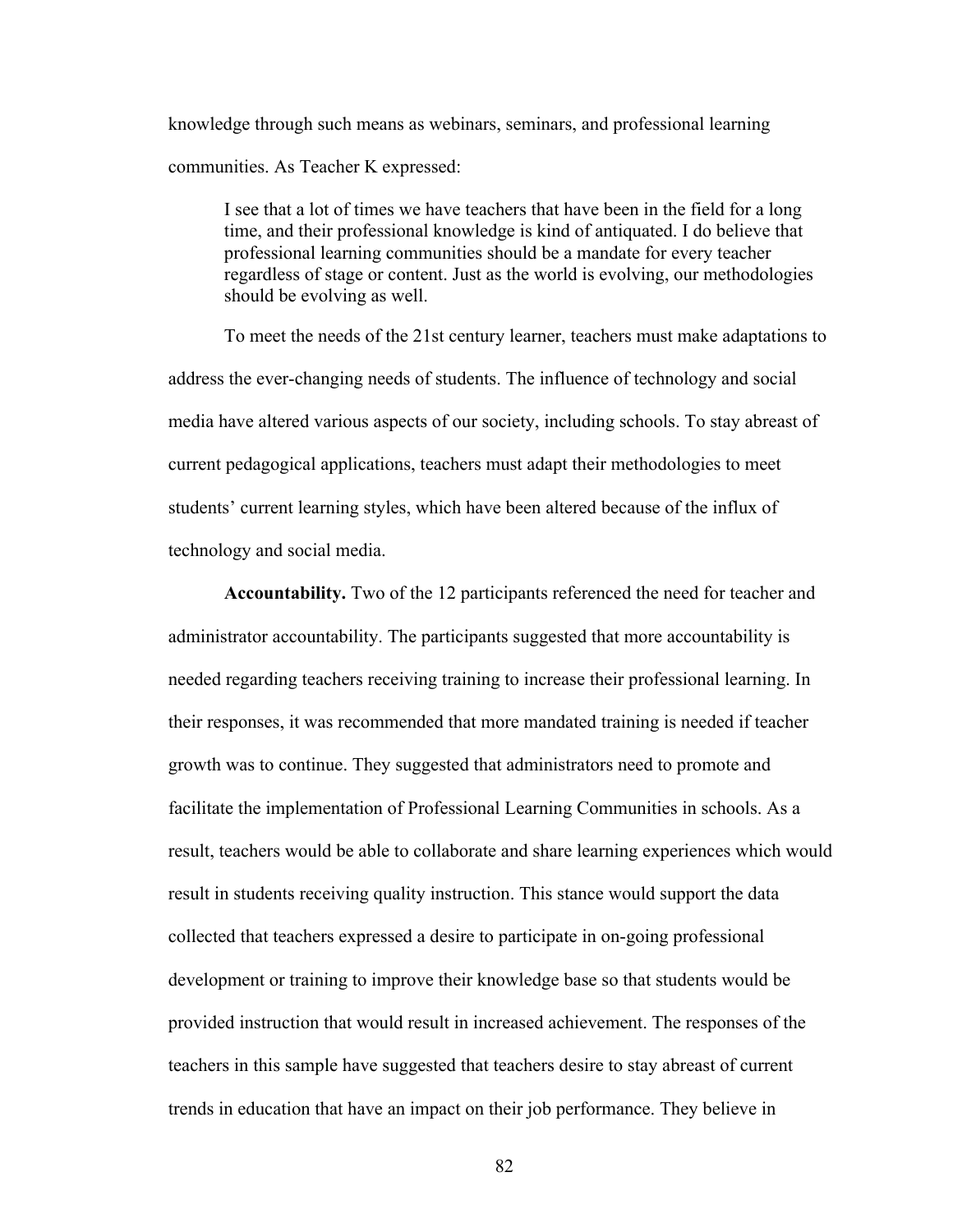continuing to improve and refine their craft to provide quality instruction for students. In order to ensure accountability, documentation of the on-going professional development would need to be documented in the school's professional development plan and its school improvement plan.

The participants' overall perceptions related to the standard professional knowledge were placed into three categories: five teachers (41.7%) made comments related to content knowledge, five teachers (41.7%) spoke about the need for professional development, and two teachers (16.6%) had a discussed accountability. When comparing responses, most high school teachers discussed the need for being knowledgeable of content, while middle school teachers were more likely to discuss the need for or impact of professional development. Clearly, factors such as grade level had an impact on teacher perception regarding the standard professional knowledge.

#### **Standard 2: Instructional Planning**

Teacher perceptions of the performance standard instructional planning were categorized into four themes: (a) a tool to implement instruction, (b) collaboration, (c) administrators' role, and (d) overall perception of the standard. Responses implied that instructional planning is a tool to deliver instruction which uses a variety of methodologies, and an adaptable guide to meet the needs of students by incorporating different content areas.

**A tool to implement instruction.** A synthesis of the responses provided by the participants suggested that lesson planning was a guide to deliver instruction to students with emphasis being placed on the need for flexibility in meeting the diverse learning needs of students. Six of the 12 participants suggested that instructional planning was as a tool to implement instruction. As a performance standard, the core of instructional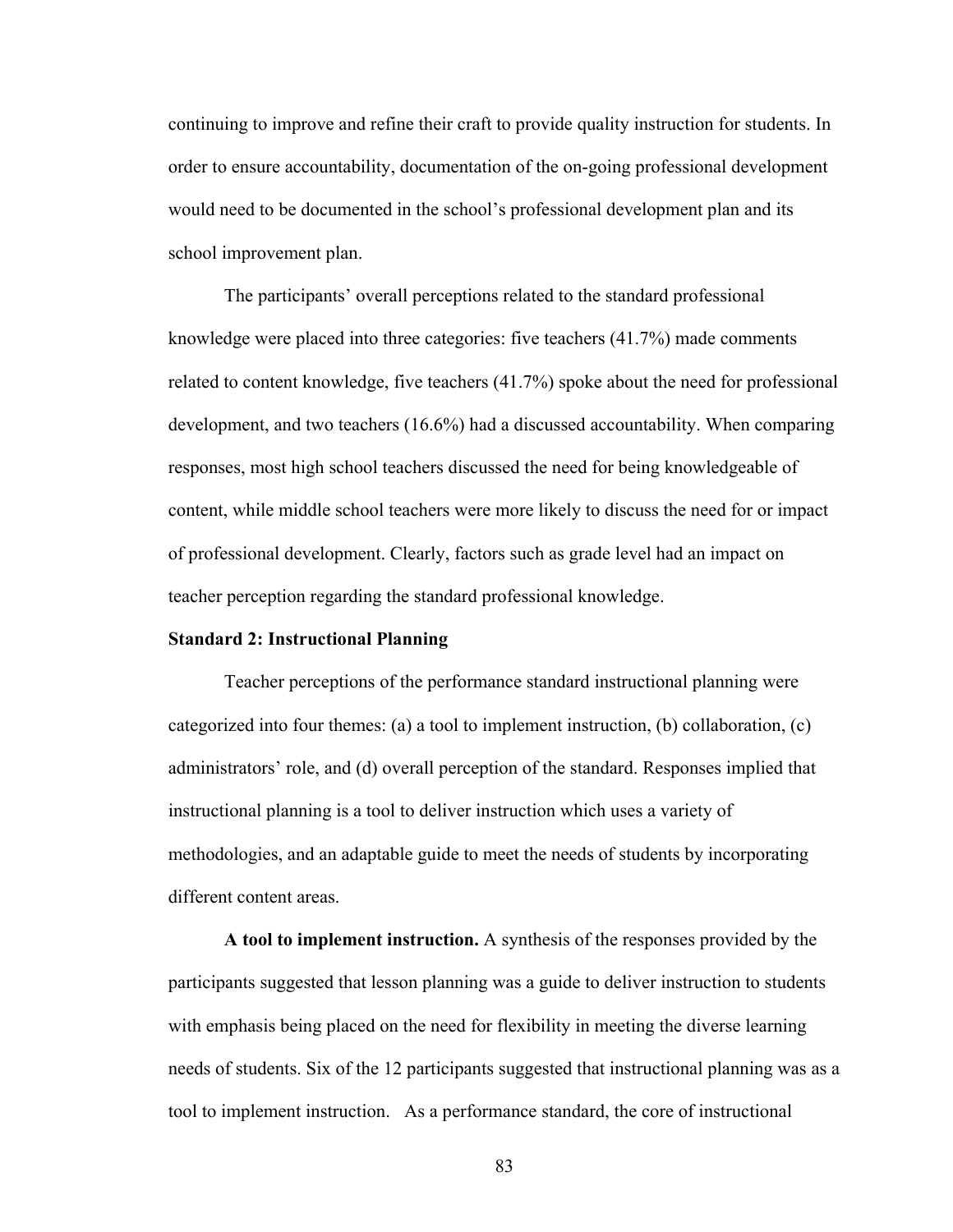planning is based on the Standards of Learning for the grade level/subject and the district's curriculum. By using effective instructional strategies, resources, and student data, teachers are able to create and to implement lesson plans which include methods to differentiate instruction in their classrooms. As a result of being evaluated on this process, teachers have had to devote an immense amount of time and effort when creating plans to meet the diverse needs of their students. This process is monitored by an administrator who provides teachers with feedback regarding their plans. At this time, reviewing and providing teachers feedback regarding their lesson plans is a commonly used practice to ensure accountability during the lesson planning process. When teachers use the feedback provided to make needed changes, their actions reflect that they have a responsibility to deliver quality instruction. Consequently, teachers have striven to create and to implement lesson plans in a timely manner and reflecting the diverse learning styles and needs of their students. Teacher K said:

We don't teach to paper. We teach to students. And whereas I believe that instructional planning should be used as a guide, I don't feel that so much time should be spent on instructional planning or that the material put in instructional planning should be final. We get kind of rigid when it comes to instructional planning. And it kind of overlooks the need of the student.

To ensure student achievement, instructional planning has a pivotal role in this process. It forms the foundation for teachers to deliver instruction to meet the diverse learning styles and needs of students. When it becomes apparent that the plan did not meet the needs of students, it is altered to include the components needed to address areas of concern. This process has allowed a teacher to make the necessary adjustments to ensure student success. For that reason, instructional planning has been key to teacher and student success.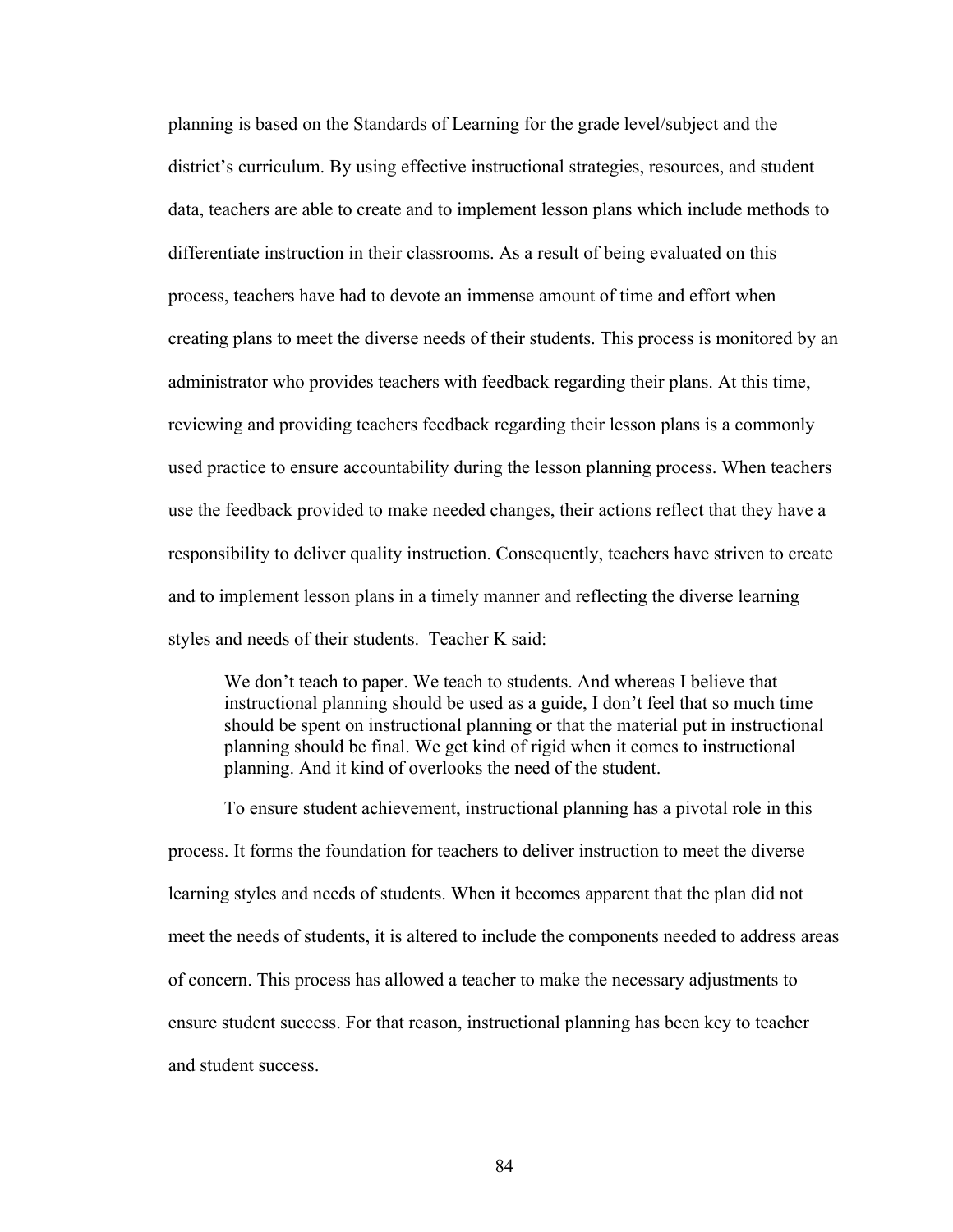**Collaboration.** A synthesis of the responses provided by the participants suggested that common planning time, meeting as a team to plan, and meeting as a team to discuss student needs fosters their students' success. Three of the 12 participants responded that collaborating during instructional planning enables them to meet the diverse needs of students. Newly hired teachers must become acquainted with the curriculum, SOLs, and expectations regarding instructional planning. This process is simplified when new teachers are able to collaborate with veteran teachers to create plans, and to learn the practices and procedures associated with instructional planning. Teacher H expressed, "It has been helpful to have common planning because it gives us new ideas. As a new teacher, it has been insightful to get input from seasoned educators." Teacher H expressed the importance of experience and she has indicated that the instructional platform of a veteran teacher will contain an array of strategies and suggestions for creating lesson plans to meet the diverse needs of students. By being mentors for a newly hired teacher, veteran teachers are able to model effective strategies and procedures. This process has provided guidance that is essential to the development of a new teacher. Through collaboration, new teachers are afforded the opportunity to learn the practices and procedures related to instructional planning. When a higher level of collaboration and support existed among peers, the instructional planning process was more efficient and it allowed teachers to share ideas and resources that benefited both teacher and student as described by Teacher H.

Depending on the course and grade level, the levels of collaboration might have varied during the instructional planning process. As previously mentioned, key components of the performance standard instructional planning have included using effective instructional strategies, resources, and data to create lesson plans to meet the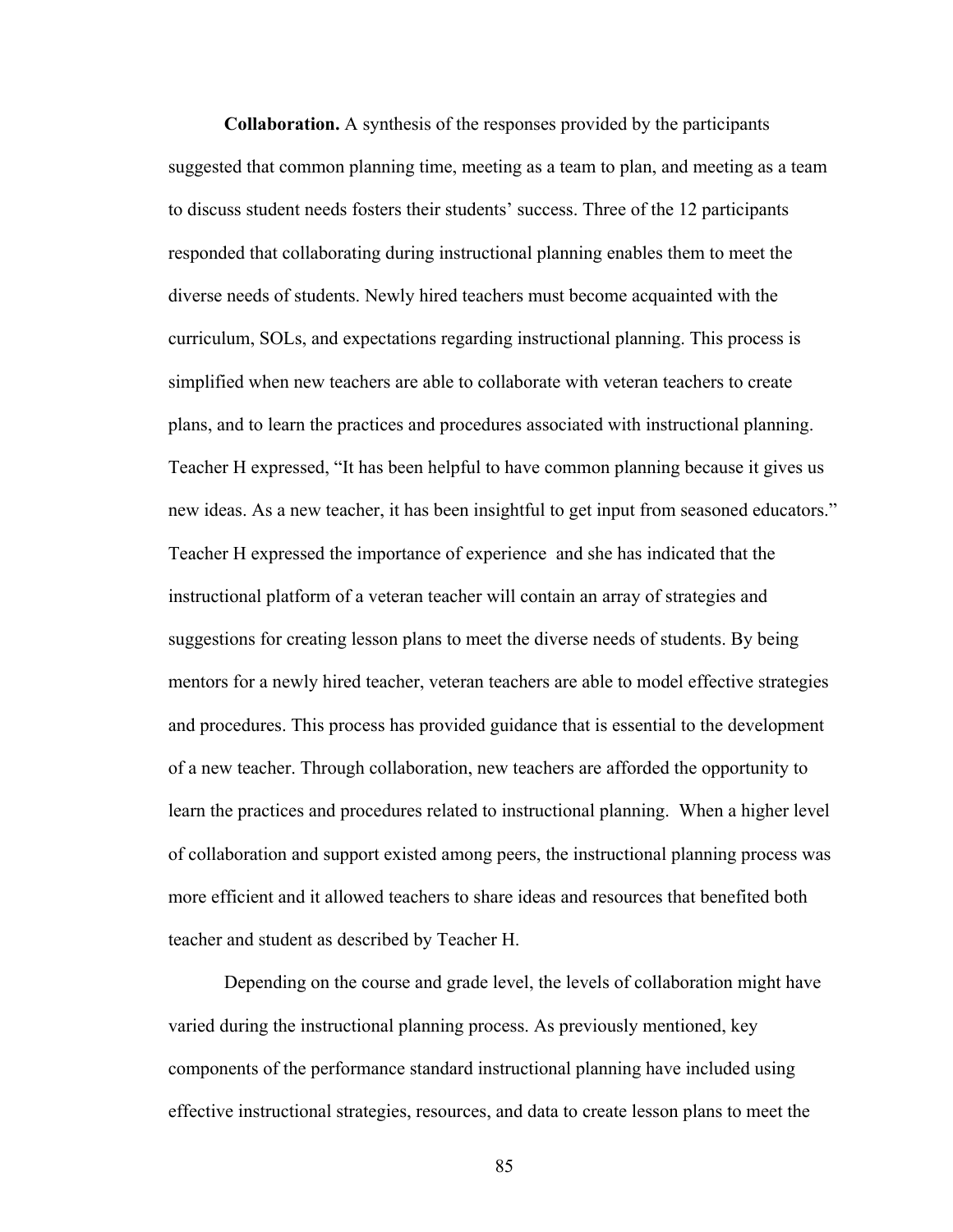diverse needs of students. By collaborating, teachers are able to discuss ways to differentiate instruction and to identify best practices that address the varied learning styles and needs of students.

**Administrators' role.** Teacher perceptions of the instructional planning performance standard were influenced by the various aspects that are associated with lesson planning, including collaborating with peers to create plans, using resources, and receiving feedback from administrators. One interview participant questioned whether an administrator who does not have content knowledge in a subject area is able to provide meaningful feedback during the instructional planning process. Depending on an administrator's training, the administrator might not be an expert in all content areas. Although the administrator might not be a content expert, the administrator is able to identify and monitor effective instruction.

**Overall perception of the standard.** Overall, the interview participants expressed positive perceptions regarding the standard instructional planning. However, two participants felt this standard had not been adequately addressed by their school administration. Two participants felt the standard was appropriate as written. Teacher I had reservations related to the content knowledge of administration reviewing plans written and submitted by teachers and the feedback provided by the administrators reviewing the plans. Teacher J implied that lesson plans were too long and not being used by teachers. This participant felt that teachers were not able to teach everything as written on the plan. As a result, the lesson plan was not being used in its entirety. At this time, lesson plans might be lengthy to address the increasing rigor that is expected so that students can learn beyond a level indicative of simple recall. Lesson plans, as a key component of effective instruction are tools that guide the delivery of instruction, but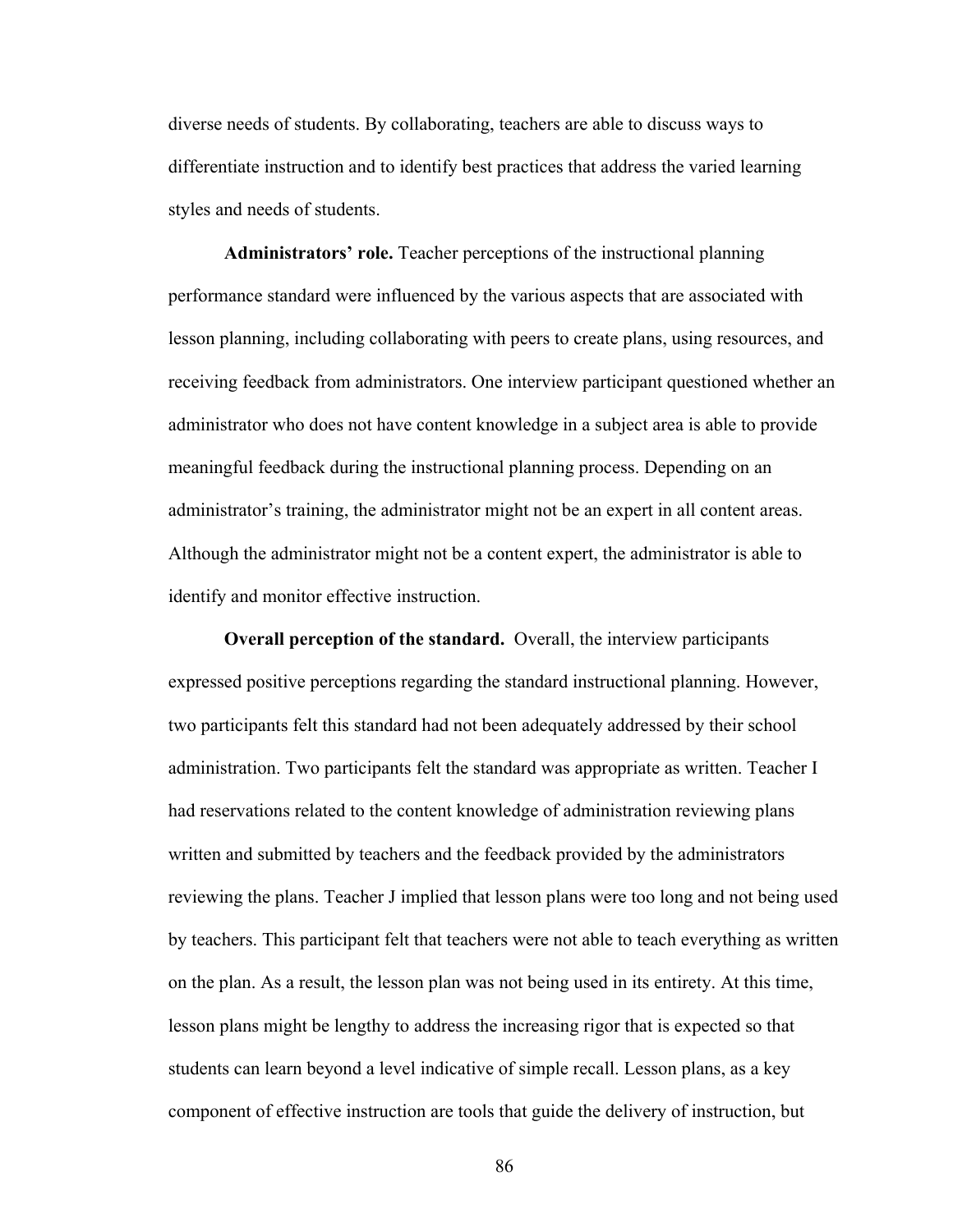they should not be viewed as tools that cannot be altered if the needs of students are not being met.

Teacher perceptions of the instructional planning performance standard were influenced by the process of lesson planning that included collaborating with peers, the length of lesson plans, the resources used in planning such as technology and blueprints, and feedback provided by administrators. Additionally, the perceptions might have been influenced by the type of course taught, grade level, and personal encounters. Teacher interaction with administrators, whether positive or negative, might influence their perceptions as well. Of the 12 interview participants, six (50%) regarded it as a tool to implement instruction, one (8.3%) had a perception related to accountability, two (16.7%) had a perception of the standard approved as created, and three (25%) had a perception related to collaboration.

#### **Standard 3: Instructional Delivery**

A synthesis of the responses that the participants provided regarding the performance standard instructional delivery described the importance of delivering instruction in a manner in which students were able to understand the content presented. Their perceptions were influenced by their desire to ensure that students were learning. Respondents expressed the importance of knowing their students. They reported that being knowledgeable of their students' fostered successful instructional delivery. The ability to differentiate instruction to address the diverse learning styles of students was accomplished by using a variety of instructional methodologies and resources, including technology. It was suggested that the delivery of instruction must be made relevant to students so that learning can occur. Also, interview participants expressed the need to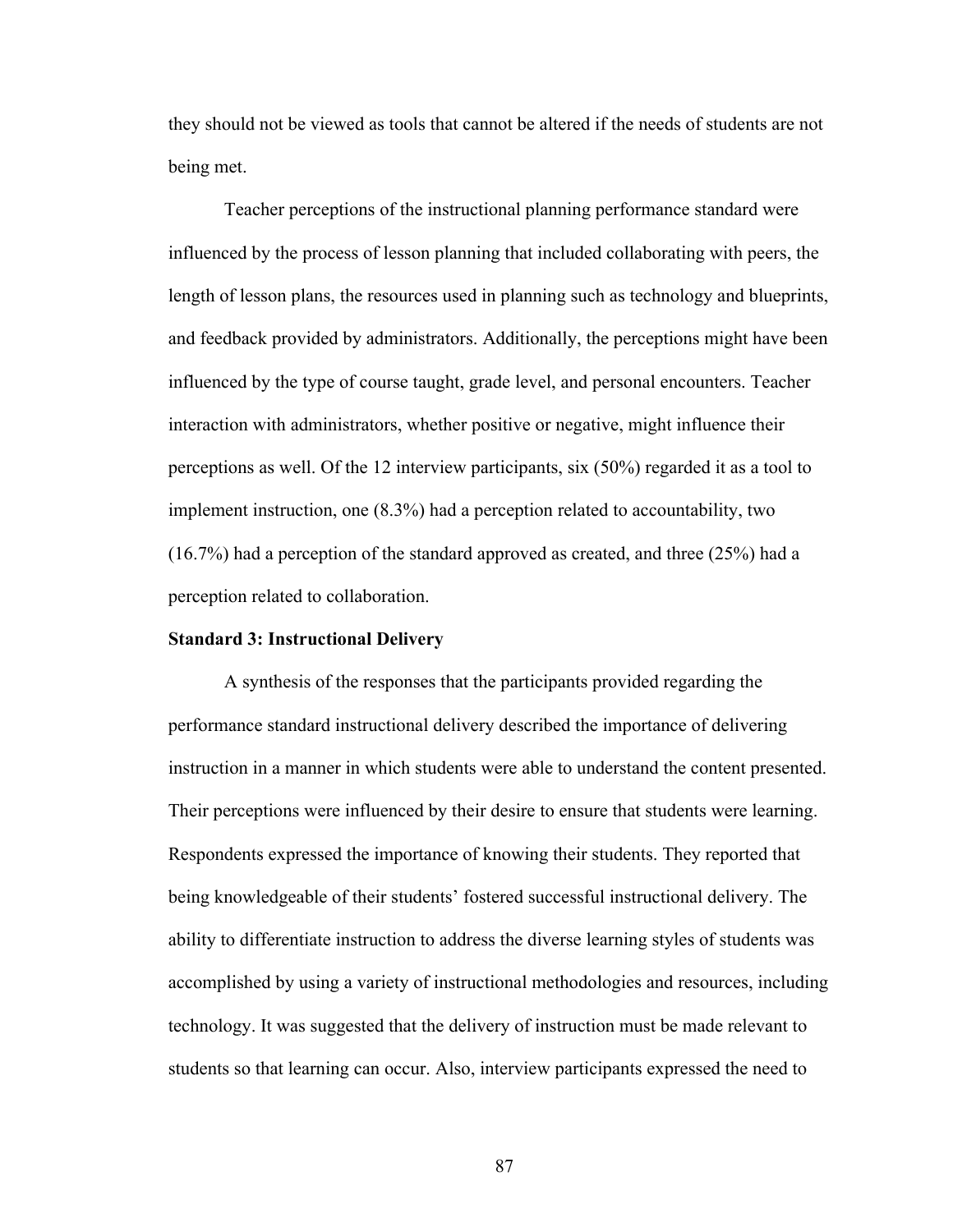make connections between the content being taught with real world applications to ensure student learning.

**Differentiating instruction**. The interview participants' perceptions of the standard that is related to differentiating instruction emphasized (a) the need to know one's students, (b) using a variety of instructional tools and resources, (c) making content relevant, and (d) connecting content to real-world applications. Eight of 12 interview participants reflected on the need to differentiate instruction. Teacher C expressed:

The best teachers sometimes are those that know how to give content to their students. How to relate it to them, how to present it so that students will have a sense of wonderment, a sense of engagement. I almost feel as if that standard should count a little more, because it's very important to be able to deliver content in a way that students can relate and learn.

To meet the diverse needs of students, successful teachers are able to differentiate instruction by using a variety of instructional strategies to address the diverse learning styles of students. By individualizing instruction, teachers facilitate the learning process for students, which allows students to apply their knowledge of the content on their achievement level. Once students have shown progression according to the individualized instruction, they will be able to demonstrate mastery of the content.

**Outcomes and feedback.** When effective instruction is provided to students, expected outcomes are a result of this process. Whether the outcome is a formal or informal assessment, students are expected to meet specific standards. To meet and or exceed the standards, teachers will provide students feedback according to the outcomes of the formal/informal assessment. Three teachers' related perceptions regarding the outcomes and feedback related to delivery of instruction. In their simple responses, the participants described the impact and outcomes of instructional delivery.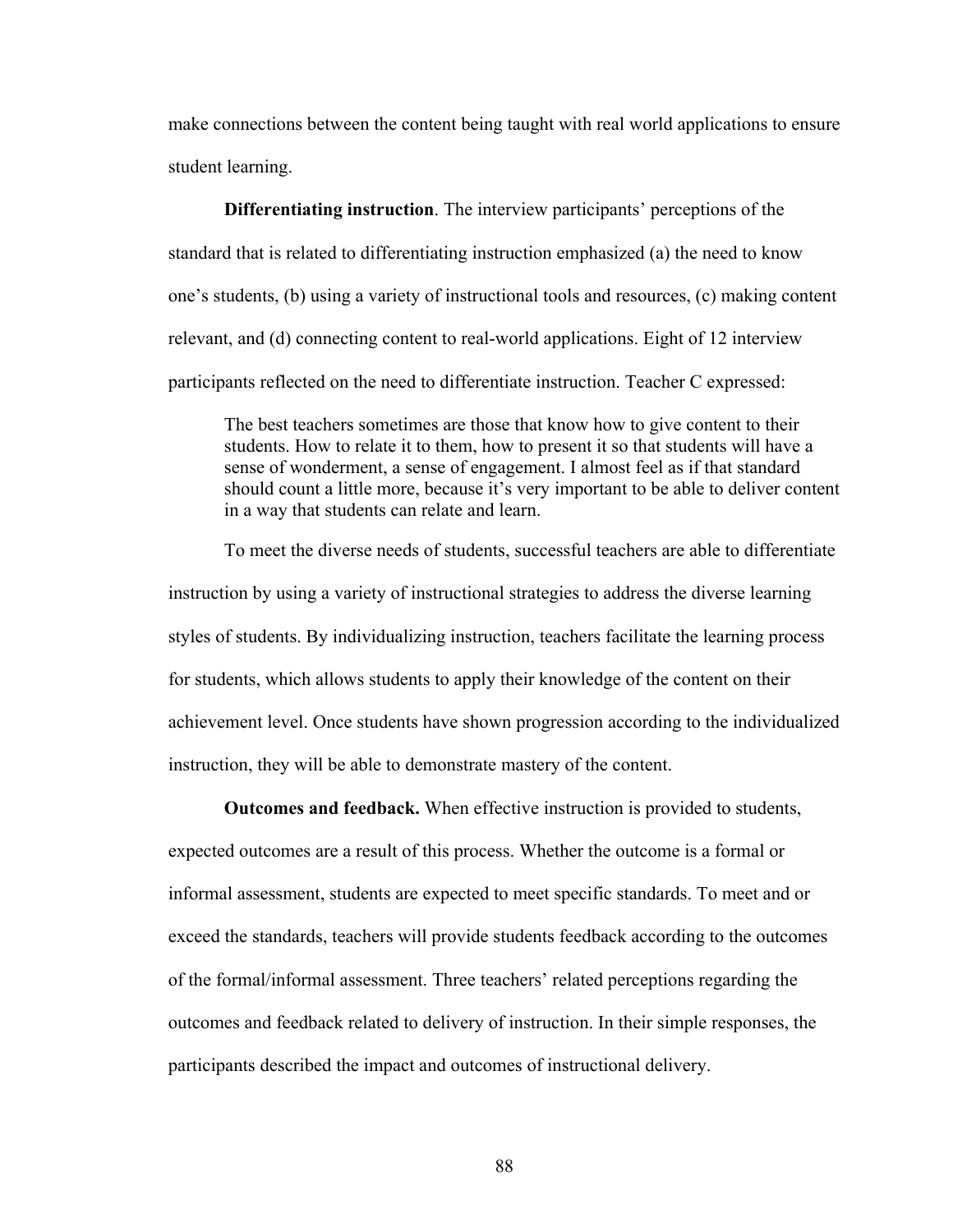The foundation of instructional delivery has been to maintain and to engage students in active learning. This is accomplished when a teacher delivers instruction which includes using a variety of instructional strategies and resources to differentiate instruction to meet student needs. Depending on his/her training, an administrator will be able to determine how well the teacher delivered instruction according to student actions. When teachers are observed during this process, an administrator is monitoring teacher/student interaction with emphasis centered on how well the teacher checks for understanding and reinforces learning goals during the lesson. Teacher I said,

Most administrators are usually not from a content-specific background in one of the core areas. I feel that most of them are not qualified to come into my classroom and determine that I'm actually instructing my students in the way that I should be.

Although an administrator might not be a content expert, he/she may be able to monitor how well students are able to communicate what they are learning.

**Overall perception of standard.** In review, the responses of the teachers in this sample have suggested that instructional delivery was an essential component needed to provide students quality instruction. Many of their responses reflected the need to differentiate instruction to address the various learning styles and needs of students. Teacher perceptions of the standard instructional delivery were placed into two categories according to themes that emerged from their responses: (a) eight (66.7%) had a perception related to differentiating instruction, and (b) three (25%) had a perception related to the outcomes and feedback. Although administrators received training on how to monitor instruction, they are not content experts in all core subjects. Their training might not be equivalent to that of the content area teacher.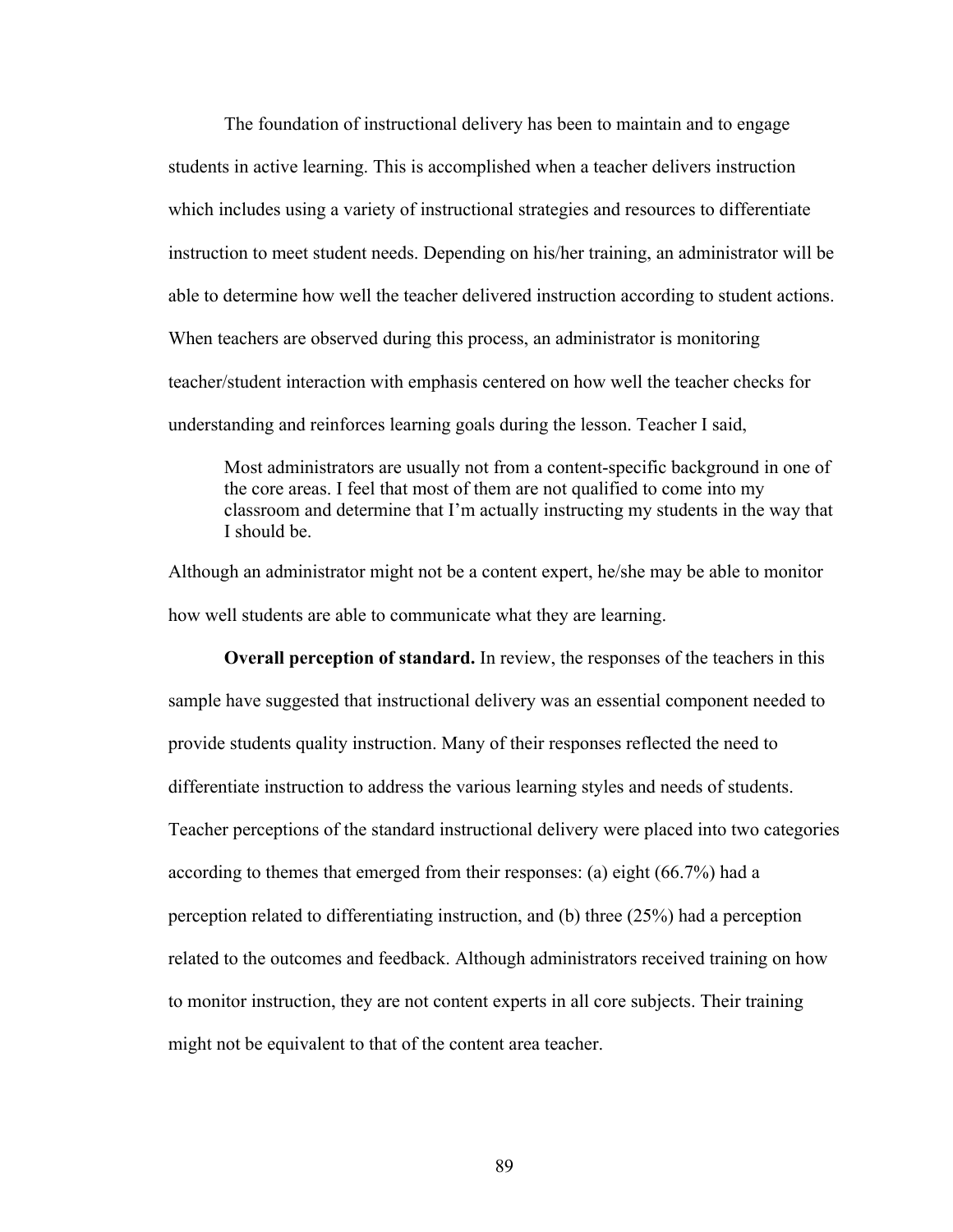#### **Standard 4: Assessment of and for Student Learning**

A synthesis of the responses provided by the participants suggested that perceptions of assessment of and for student learning are influenced by teachers' use or knowledge of assessments. This was evident in the array of responses provided by the interview participants. The responses of the participants included using a variety of assessments to determine learning, including formative and summative assessments, alternative assessments such as portfolios, and projects to assess student learning. Participant responses suggested that assessments provided measurable data that was used to determine the needs of students and to provide instruction to meet those needs.

The alignment of the written, taught, and tested curriculum with assessments was a concern for one participant, Teacher I. Another participant, Teacher K, suggested that students were overly assessed and that using assessments caused too much pressure for students and teachers. Using assessments and their impact on daily instruction have altered classroom instruction. Assessments have become a daily component of instruction, whether formal or informal. Their influence on instruction has caused frustrations for teachers and students as they strive to meet the required standards. It does not matter whether or not an individual is a student or teacher. Success on assessments is used to determine the next step which might be positive or negative and the impact is long lasting for both. In recent years, states including Virginia have begun to examine the use of assessments. States are also taking steps to minimize the use of assessments and their impact on student achievement.

**Impact on students.** Teachers expressed in their responses how assessments impact student learning. Key aspects described in their responses included using formative and summative assessments and how assessments have affected the daily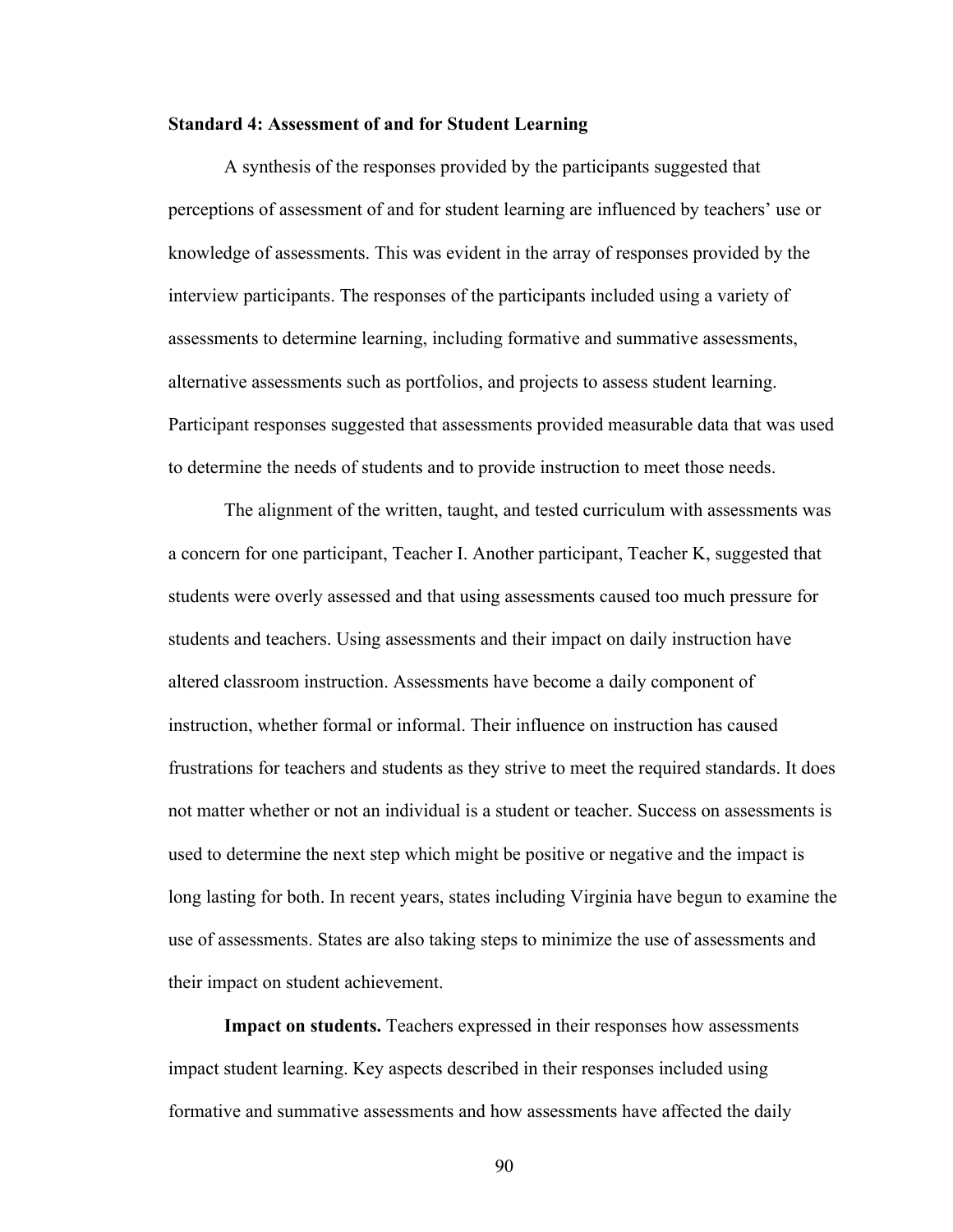instruction provided to students. Eight of 12 interview participants had perceptions in which they expressed that assessments helped them to create lesson plans to meet the needs of their students.

The basis of the performance standard assessment of and for student learning is centered on teachers' use of relevant data to monitor student progress to guide instructional content and delivery of instruction. This process will ensure that instruction is differentiated to meet the varied learning styles and needs of students. By providing students with feedback, teachers are able to assist students with establishing learning goals in which they can monitor their own progress. To assist students in monitoring their own progress, teachers are using a variety of assessment tools that are appropriate for meeting the needs of students. The results of assessments have provided data used in the decision making process to guide instructional content and delivery. As a result of this progress, the inclusion of student progress in a teacher's evaluation has altered instruction provided to students. Currently, assessments are considered to be essential components of instruction and indicators of student progress as well in a teacher's evaluation.

**Teacher frustrations.** Teacher G expressed displeasure with assessments and alluded to the unfair treatment of teachers because of assessments. At this time, the use and results of assessments are having a great impact on the perceptions of teachers. Regardless of teaching a tested or nontested subject, daily instruction has been altered by using of high stakes assessments. Using assessments has increased teacher frustrations because they must meet certain criteria in spite of the obstacles that they might encounter. To lessen the impact of assessments, the states are taking steps to minimize the influence of assessments on students and teachers to decrease the level of frustration that teachers and students express.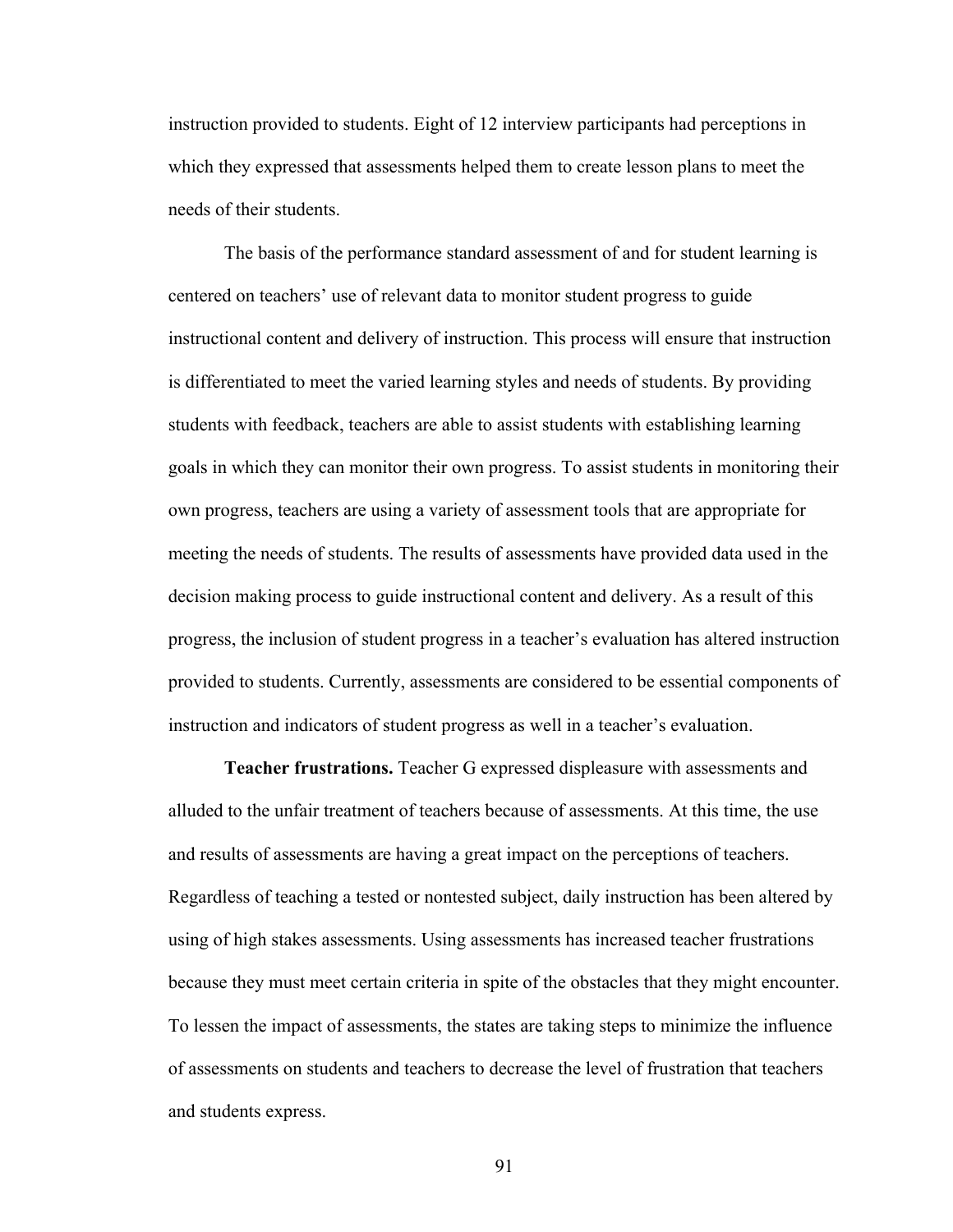**Overall perception of standard.** Of the 12 participants interviewed, only one participant (Teacher J) suggested that student assessments should not be a part of teacher evaluation. When asked about the performance standard assessment of and for student learning, teachers in this sample provided responses that encompassed various aspects related to the use of assessments and their impact on student achievement. Some responses referred to types of assessments, kinds of software, and uses of data from assessments. According to the responses provided by the interview participants, three overall themes emerged regarding their perceptions of the performance standard assessment of and for student learning: eight (66.7%) related to the impact on students, two (16.7%) related to teacher frustrations, and two (16.6%) had an overall perception of the standard that they agreed with it as written.

#### **Standard 5: Learning Environment**

A synthesis of the responses provided by the participants described the actions taking place in the classroom which determine the learning environment. The actions reflect the level of student engagement in an atmosphere that is conducive to learning. Participant responses reflected their perceptions of the impact that student behaviors have on student learning in the classroom environment.

**Classroom disruptions.** The responses of the participants reflected how difficult it was to maintain an environment that was conducive to learning if students were displaying disruptive behaviors in class. Four of 12 interview participants expressed that disruptive behaviors and distractions in the classroom prevented learning from occurring. As Teacher A expressed, "if you have bad learning environment, you're not going to learn anything." Additionally, their responses suggested that emphasis was placed on managing behaviors instead of providing quality instruction. For students to learn, a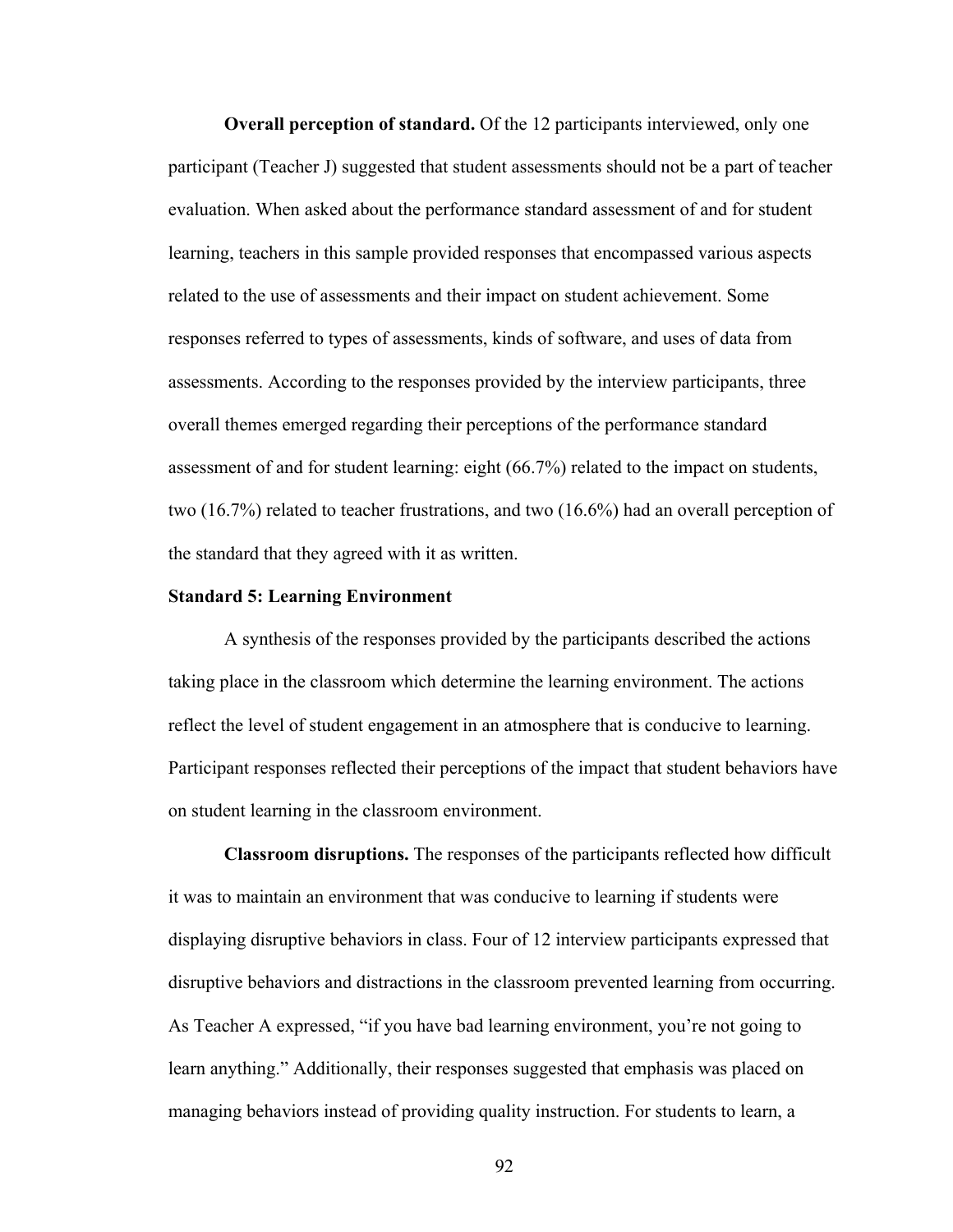classroom must have as few disruptions as possible. A conducive classroom environment is engaging and students are learning. This becomes evident when a teacher quickly addresses inappropriate behavior to keep students on task and focused on learning.

**Classroom management.** The participants expressed that effective classroom management was critical to maintaining a classroom environment that is conducive to learning. Five of the 12 teachers expressed a perception that was related to classroom management and expectations for learning and their impact on student learning. The participants described the following as vital components of classroom management: (a) providing expectations for student behavior and learning, (b) organizing the classroom to assist students with learning, and (c) fostering and maintaining an environment conducive to learning. Teacher B explained "if you don't have great classroom management, then kids aren't going to learn." When classroom rules and expectations are in place, students are aware of expectations for exhibiting appropriate behavior. This level of awareness enables students to display appropriate behaviors and make adjustments if needed. This process enables students to manage their own behavior before consequences ensue because of their noncompliance regarding the established expectations for displaying appropriate behavior in an environment conducive to learning.

**Student safety.** Two of the 12 interviewed teachers referenced student safety as a component of the learning environment. To maintain and foster an atmosphere that is conducive to learning, Teachers C and E stressed that students must feel safe to learn. Their responses suggested that students must feel safe to learn without repercussions and also feel that the classroom environment supports learning by being free of any factors that might have a negative impact on learning. Teacher C stated: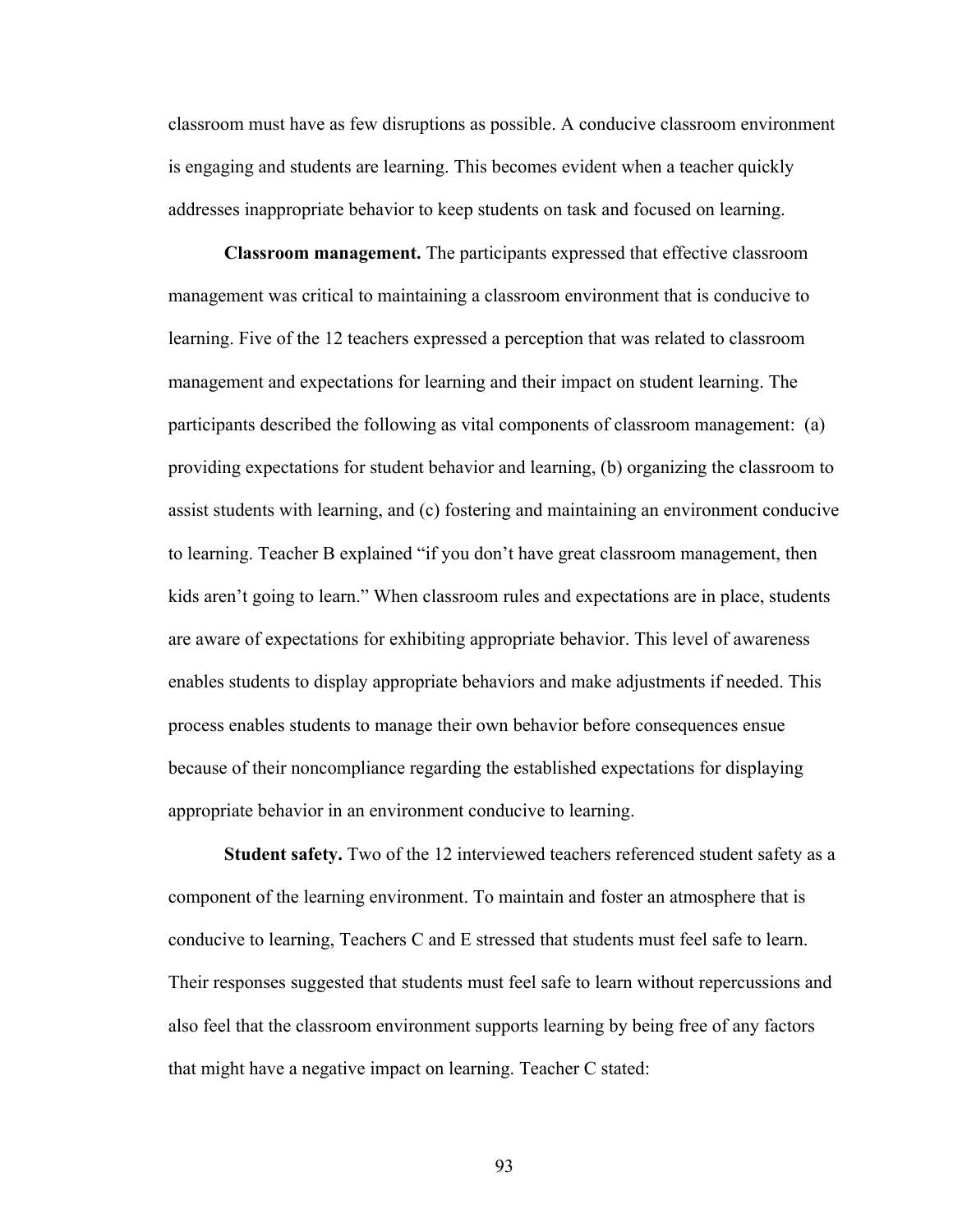One important piece is to make sure that the environment is a safe place for students to learn and that they want to actually be there. That they don't feel intimidated or don't feel as if their contributions don't matter. I feel like all of that is part of the learning environment. A poor learning environment is very difficult to get any student to learn what they need to learn.

Student safety is essential to a conducive learning environment. By eliminating fear that they will be harmed, students are able to achieve their academic goals in an environment that is conducive to learning.

In review, the performance standard learning environment is based on teachers using routines and procedures to create an environment that is conducive to learning. This is accomplished when a teacher has defined expectations and rules for student behavior and learning in an environment that maximizes instructional time, but minimizes disruptions to student learning.

To ensure student learning, teachers in this study described the significance of having a conducive leaning environment. In their responses, teachers in this sample have suggested that students must have an environment that is safe and conducive to learning to achieve academic success. However, some of their responses expressed that a conducive learning environment might be impeded upon by the disruptive actions of students. Despite the detrimental influence of disruptive students on student learning, teachers implied that it was critical to address any factor which altered the learning environment for students. Three overall themes emerged regarding the teachers' perceptions of the performance standard learning environment: four teachers (33.3%) discussed classroom disruptions, five teachers (41.7%) talked about classroom management, and two teachers (16.7%) discussed student safety. When comparing the responses by grade level, most middle school teachers talked about disruptive behaviors of students and classroom management, while high school teachers reflected upon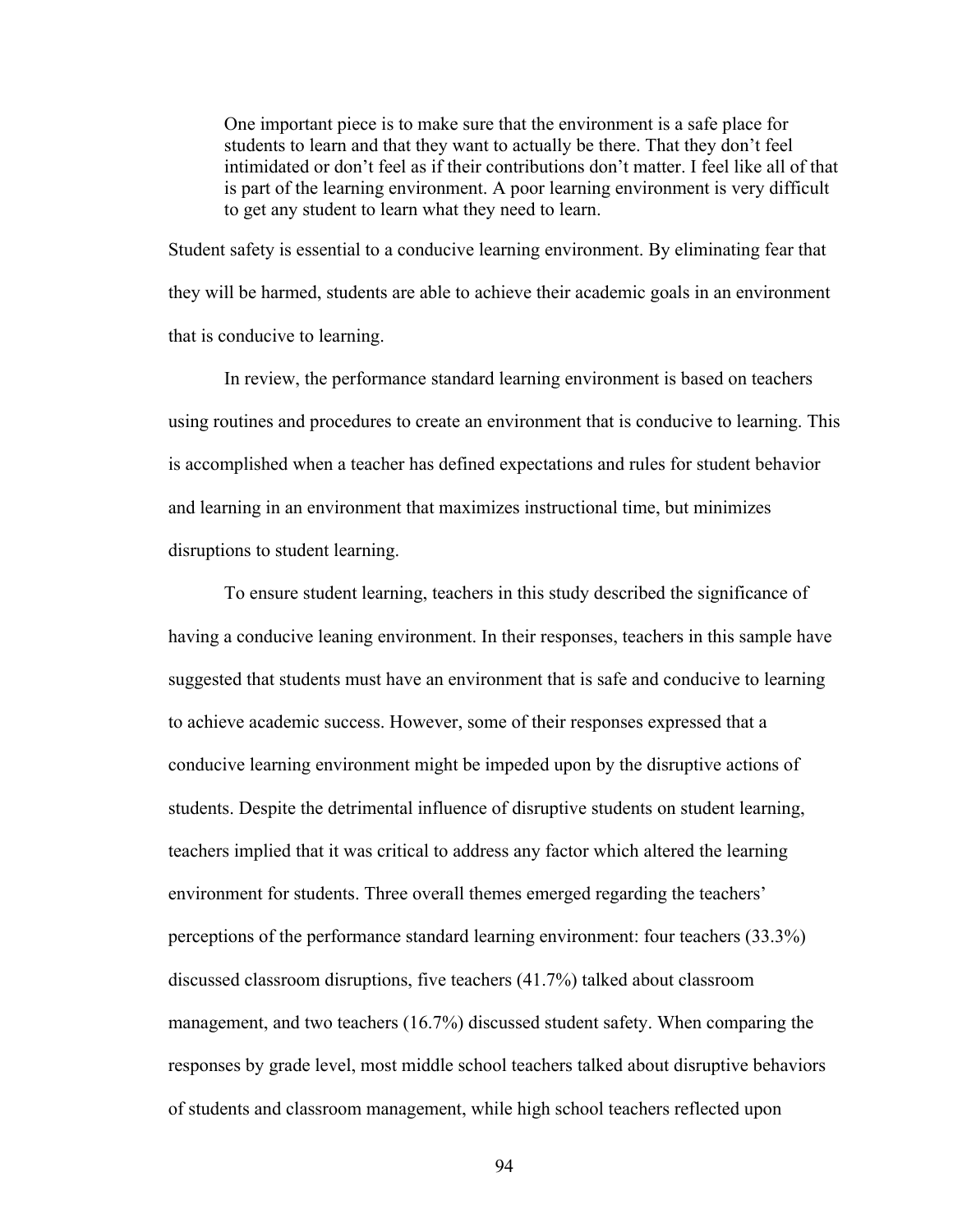classroom management and student safety. Clearly, the grade level of teachers' students influenced their perception regarding the learning environment of their students. I was able to surmise that teacher perceptions of the standard learning environment were influenced by factors that included their experiences with disruptive students, student safety, grade level of students, and classroom management as factors that might affect a teacher's ability to provide and maintain a classroom environment conducive to learning.

#### **Standard 6: Professionalism**

The interview participants' perceptions of Standard 6, Professionalism, yielded an array of responses. Their perceptions of professionalism reflected their experiences and the ownership that they associate with their job performance. Participant responses were grouped into the following categories: (a) respecting students, (b) professional behaviors, and (c) climate and culture.

**Respecting students.** The participants described the importance of respecting students and modeling appropriate behavior for students to emulate as being an important part of their professionalism. Four of 12 interview participants provided responses that included respecting students. The responses of the interview participants alluded to the impact of displaying professional behaviors and their impact on students and their learning. Teacher F expressed, "Students can sense if you're genuine. Be a leader in the classroom. Set an example." Successful teachers give and receive respect from students. This relationship ensures that there is mutual respect and it conveys that the teacher actually cares. If students feel that you care, they will strive to meet or exceed the established standards. The support and encouragement given by a teacher might be the motivating factor needed by a student to achieve his or her goals.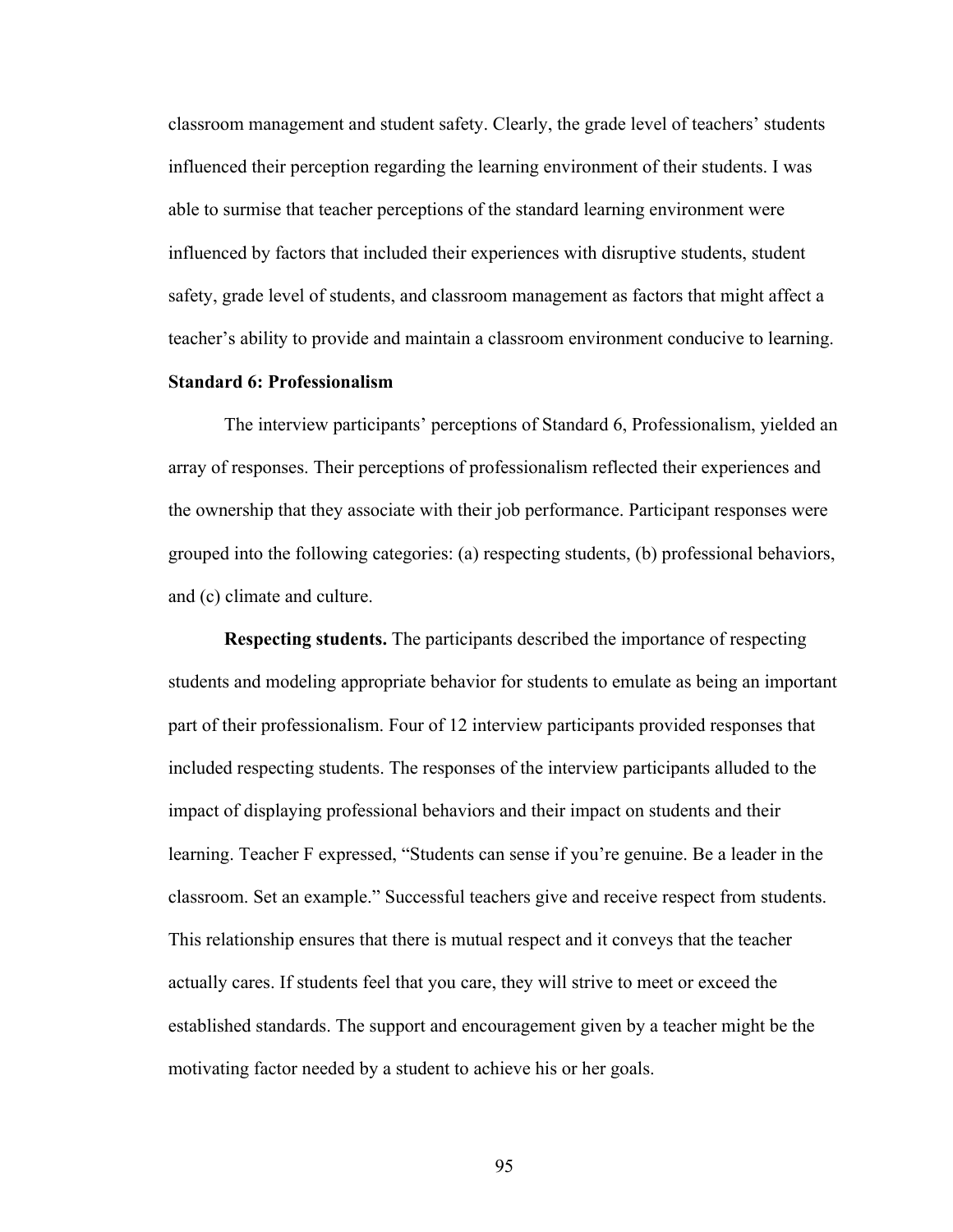**Professional behaviors.** The responses of the participants suggested that it was important to display professional behaviors and to interact with stakeholders in a professional manner, regardless of role and responsibilities. Four of 12 participants alluded to the possession of a skill or setting a standard as a part of their perception related to professionalism. Teacher J expressed, "Teachers have to talk to parents, peers, students. They have to be professional; have to set a certain standard." Like other professionals, teachers are expected to display appropriate behaviors when interacting with their various stakeholders. By adhering to established expectations and guidelines, teachers are expected to model behaviors that students would emulate.

**Climate and culture**. The participant perceptions alluded to the influence of their own cultural backgrounds and the impact that it has on their level of professionalism. Responses provided by the interview participants reflected the influence of the work environment in which they were assigned. Their responses regarding professionalism reflected interacting with various stakeholders and possessing a level of ownership as related to roles and responsibilities associated with teaching. Three of 12 interview participants possessed this type of perception. Teacher I expressed:

We all come from different cultural backgrounds. We hold strong beliefs of how we should or should not do certain things. And depending on the administrator and even their rapport with the teacher, that may be not quite fair in terms of the assessment given by the administrator.

The influence of climate and culture might have a positive or negative impact on teachers. Depending on their experiences, teachers and or administrators might display behaviors perceived to be unprofessional in a given context. Therefore, it is critical that teachers and administrators interact with one another in an objective manner that is free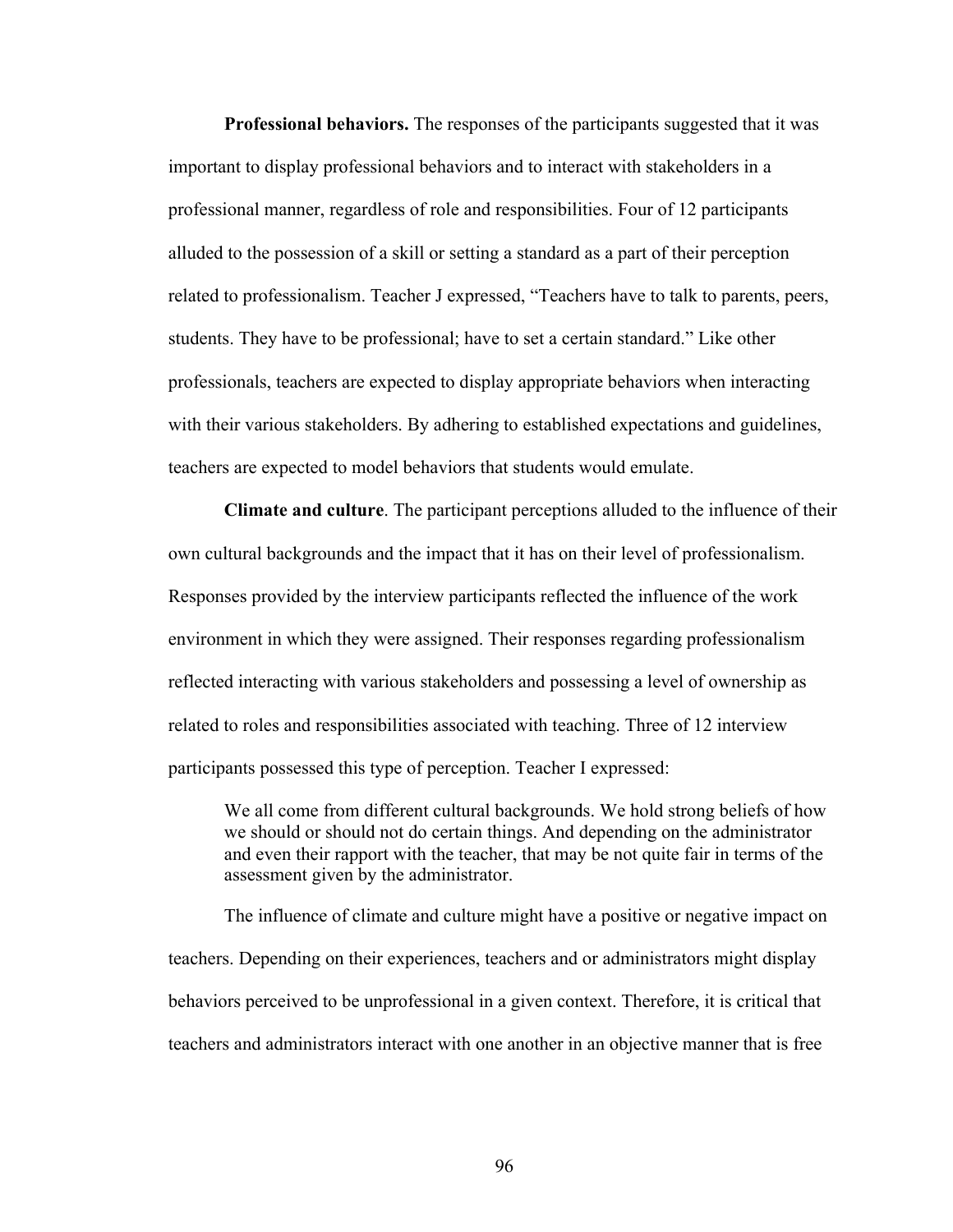of bias. Regardless of personal opinions or biases, both parties must display professional behaviors and eliminate behaviors deemed inappropriate in a professional setting.

As reported, the responses of teachers in this sample suggested that the performance standard professionalism encompassed a variety of components. According to the responses of the interview participants, professionalism was comprised of establishing relationships with stakeholders, demonstrating appropriate behavior, and examining the influence of climate and culture on professionalism. In the responses provided by the interview participants, four themes emerged to categorize their overall perceptions: four (33.3%) had a perception related to respecting students, four (33.3%) had a perception regarding professional behaviors, and three (25%) had a perception related to climate and culture.

#### **Summary of Perceptions of Performance Standards**

Teachers' perceptions were influenced significantly by their experiences with the performance standards and indicators that are components of the summative evaluation of the teacher evaluation system implemented in 2012. The responses provided by the participants yielded an array of perceptions regarding the performance standards and indicators. Partial responses of their perceptions included good tool, fair, and unfair. The participants' responses reflected perceptions that are both positive and negative, depending on the experience of the interview participant.

## **Research Question 1b: Teacher Perceptions of Performance Indicators That Fall**

## **Underneath the Six Process-based Performance Standards**

What are secondary teachers' perceptions regarding the six performance standards and related performance indicators?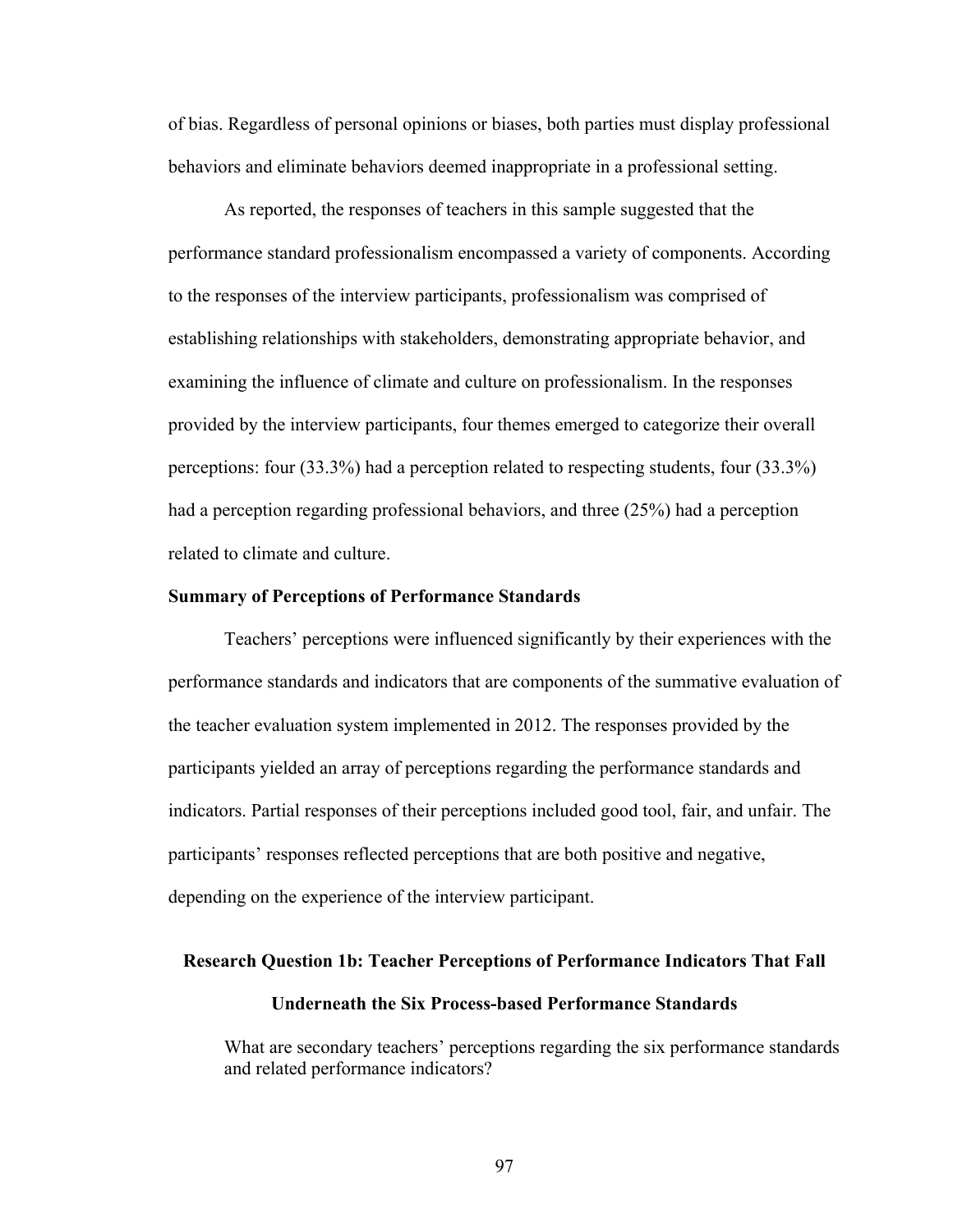"Indicators are best described as observable, tangible behaviors that indicate the degree to which teachers are meeting each standard and the type of performance that will occur if a standard is being fulfilled" (VDOE, 2011, p. 8). In the process of observing and evaluating teachers, indicators are "look-fors" in the performance of teachers to determine whether or not the performance of the teacher has met the standard. The number of indicators varies for each performance standard. Most participant responses did not specifically use the term "indicator." Some of their responses were applicable to indicators related to a specific standard. Table 13 outlines sample participant responses paired with indicators that are related to the performance standards of professional knowledge, instructional planning, and instructional delivery, assessment of and for student learning, learning environment, and professionalism.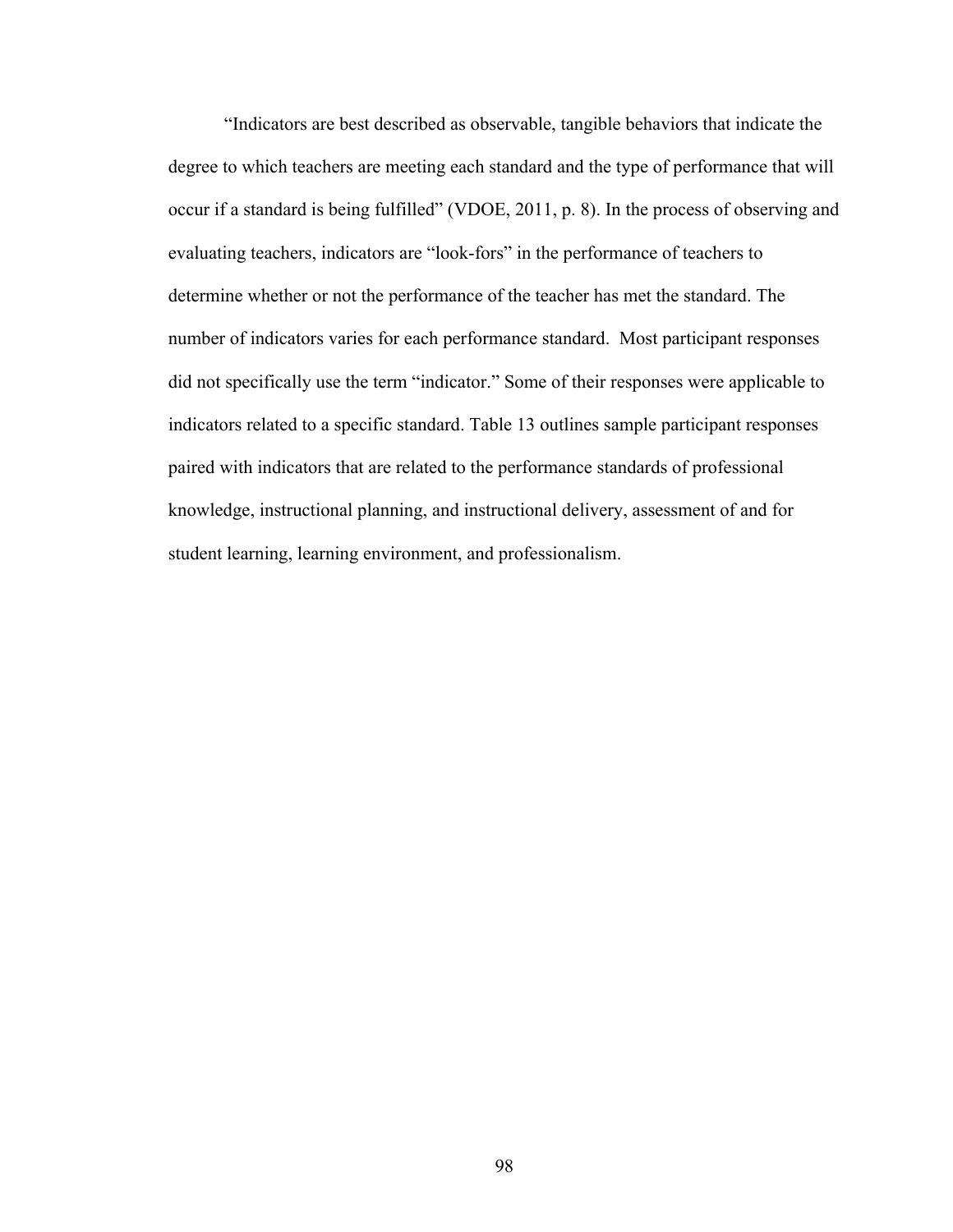## Table 13

| Performance standard      | Indicator                                                                                                                                                                                                      | <b>Teacher Perception</b>                                                                                                                                                                                                                                                                                                                                                                      |
|---------------------------|----------------------------------------------------------------------------------------------------------------------------------------------------------------------------------------------------------------|------------------------------------------------------------------------------------------------------------------------------------------------------------------------------------------------------------------------------------------------------------------------------------------------------------------------------------------------------------------------------------------------|
| Professional<br>knowledge | 1.4 Demonstrates an accurate<br>knowledge of subject matter.                                                                                                                                                   | Teacher B: I think in order to<br>put a teacher in the classroom;<br>they need to be knowledgeable<br>of their content area. I think<br>that's a great standard to have.<br>You don't want to put a teacher<br>in math classroom that doesn't<br>know math. I think that's<br>something we all should be<br>judged on.                                                                         |
|                           | Instructional planning 2.4 Aligns lesson objectives to<br>the school's curriculum and<br>student learning needs.                                                                                               | Teacher G: Teachers must have<br>knowledge of student<br>blueprints, pacing guides, and<br>curriculum guides.                                                                                                                                                                                                                                                                                  |
| Instructional delivery    | 3.2 Builds upon students'<br>existing knowledge and skills.                                                                                                                                                    | Teacher H: I try my best to<br>reach kids at exactly their level<br>and pull them up. Try to find<br>different several different<br>ways to make it relevant to<br>students. Making sure, they<br>understand the correlations<br>among the objects and<br>incorporate technology, games,<br>and whatever it takes.                                                                             |
| student leaning           | Assessment of and for 4.5 Uses assessment tools for<br>both formative and summative<br>purposes and uses grading<br>practices that report final<br>mastery in relationship to<br>content goals and objectives. | Teacher L: I do at least two<br>grades a week. I try to vary it<br>from tests, which are things<br>they put on a memory stick. I<br>go very little paper. I walk<br>around with a million different<br>memory sticks, and each one<br>representing a different<br>activity. And the students have<br>their own memory stick where<br>they are responsible for<br>keeping all of their work. So |

## *Teachers' Perceptions of Indicators*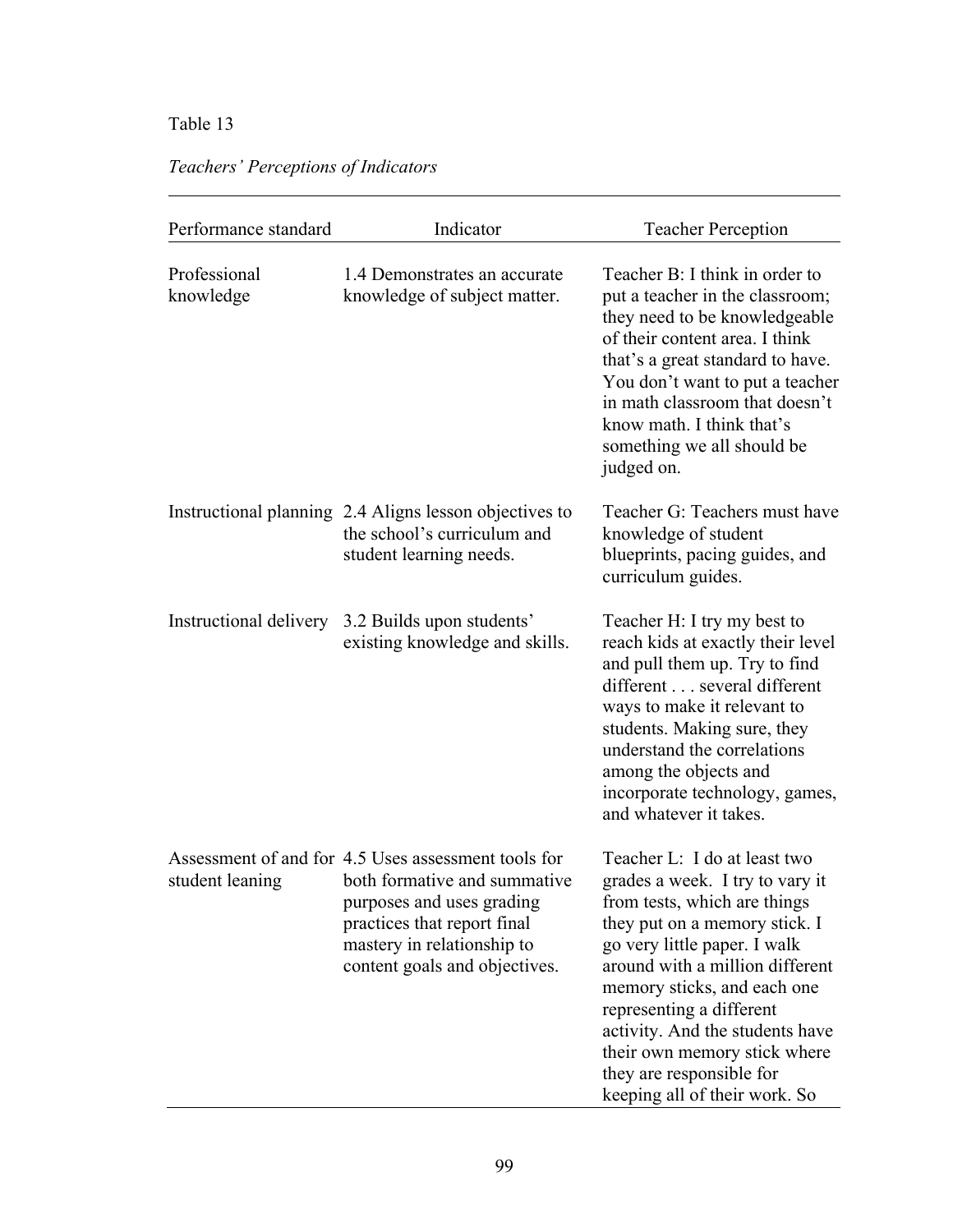| Performance standard                       | Indicator                                                                                                                                             | <b>Teacher Perception</b>                                                                                                                                                                                                                                                             |
|--------------------------------------------|-------------------------------------------------------------------------------------------------------------------------------------------------------|---------------------------------------------------------------------------------------------------------------------------------------------------------------------------------------------------------------------------------------------------------------------------------------|
|                                            |                                                                                                                                                       | they put them on, and they<br>know that those are documents<br>that I grade. I also do<br>participation. That means that<br>they're working, that they're<br>continuing to work. And then I<br>do a keyboarding where they<br>just type. So they've got three<br>areas that I assess. |
| Learning environment 5.2 Establishes clear | expectations, with student input,<br>for classroom rules and<br>procedures early in the school<br>year, and enforces them<br>consistently and fairly. | Teacher F: Classroom<br>management. To provide<br>students with expectations<br>from day one, to be fair, across<br>the board. Students are to<br>remain on task until they are<br>completed with assignments.                                                                        |
| Professionalism                            | 6.6 Works in a collegial and<br>collaborative manner with<br>administrators, other school<br>personnel, and the community.                            | Teacher C Professionalism<br>another piece, that's very<br>important. We have<br>obligations, to our students, to<br>our building. Holistically to<br>our community. To have<br>professionalism, it comes to<br>seeking out knowledge and<br>attending professional<br>development.   |

In summary, indicators are quantifiable actions that signify the level in which a teacher has met the performance standard and the ensuing results if the standard has been met. This is accomplished by observing and evaluating teachers on the performance standards. Each performance standard has a varied number of indicators which are "look-fors" in the execution of instruction by teachers that reveal if the teacher has met the standard.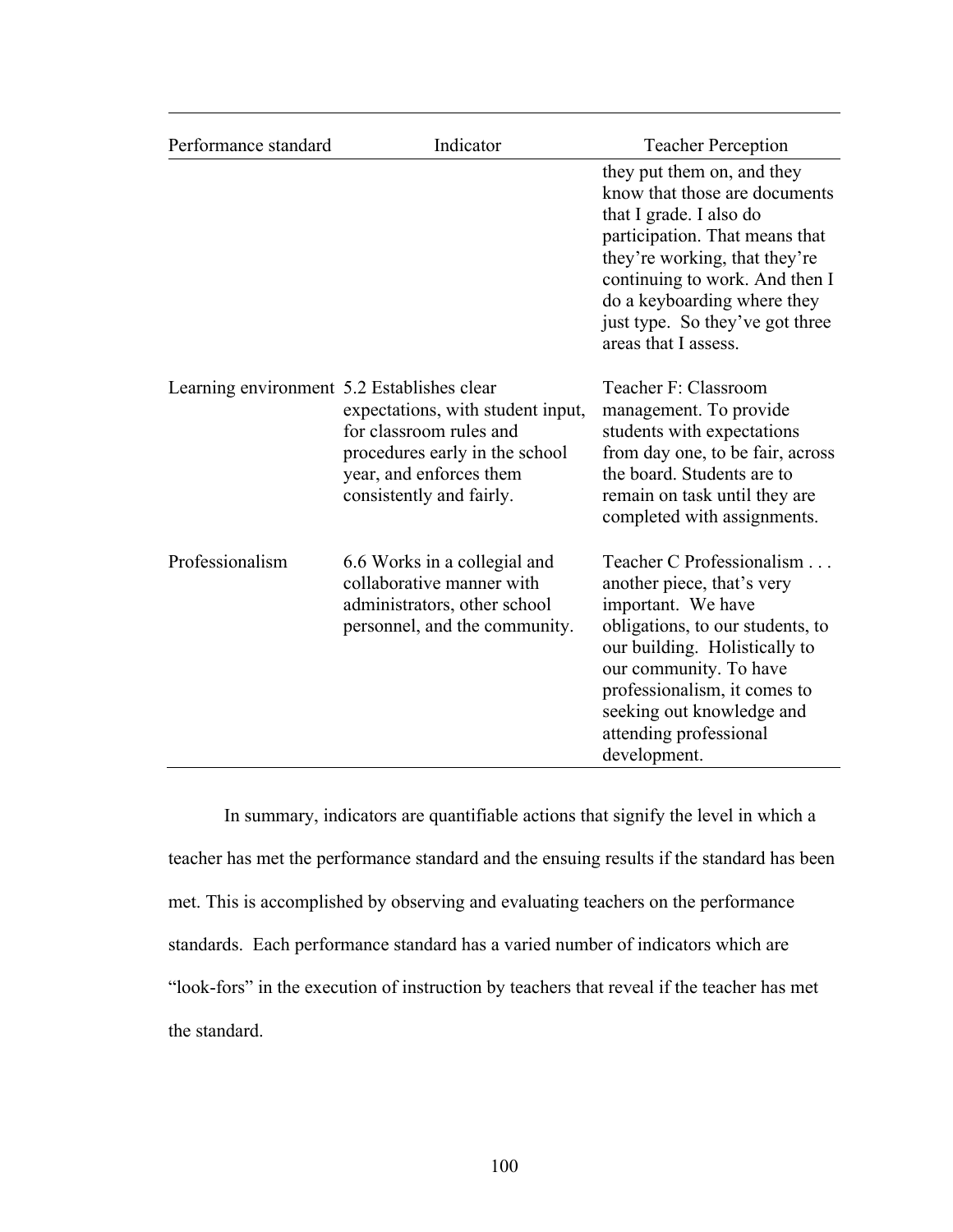### **Research Question 2: Whether 40 Percent of a Teacher's Evaluation Should Be**

#### **Based on Student Progress**

What are secondary teachers' perceptions regarding the fact that 40% of a teacher's evaluation is based on student academic progress as outlined in the Guidelines for Teachers (VDOE, 2011)?

The interview participants were questioned regarding their perceptions of 40% of their evaluation being based on student progress. The responses provided by the sample of secondary teachers implied that teacher perceptions vary on this aspect of teacher evaluation.

As the responses were reviewed, I found that one of 12 interview participants indicated that it was fair to include student progress in teacher evaluation. Teacher F expressed that teachers are responsible for ensuring that students are knowledgeable of the content because teachers are held accountable for student learning. "At the end of the day, teachers must ensure that students are knowledgeable of the content." Teachers are tasked with delivering instruction in a manner to meet the diverse needs of students. This is accomplished by differentiating instruction to address the diverse learning styles and needs of students. This process ensures that the needs of students are being met with the end result being an increase in student achievement.

The remaining 11 participants suggested that 40% was a high number, and it was unfair and disliked by teachers. Eight of 12 participants indicated that they felt displeasure regarding the 40% inclusion of student progress as being a part of their evaluation. Participants' negative perceptions regarding the 40% inclusion of student progress in a teacher's evaluation were based on factors such as: (a) lack of control regarding students assigned to teach, (b) lack of significant progress shown by students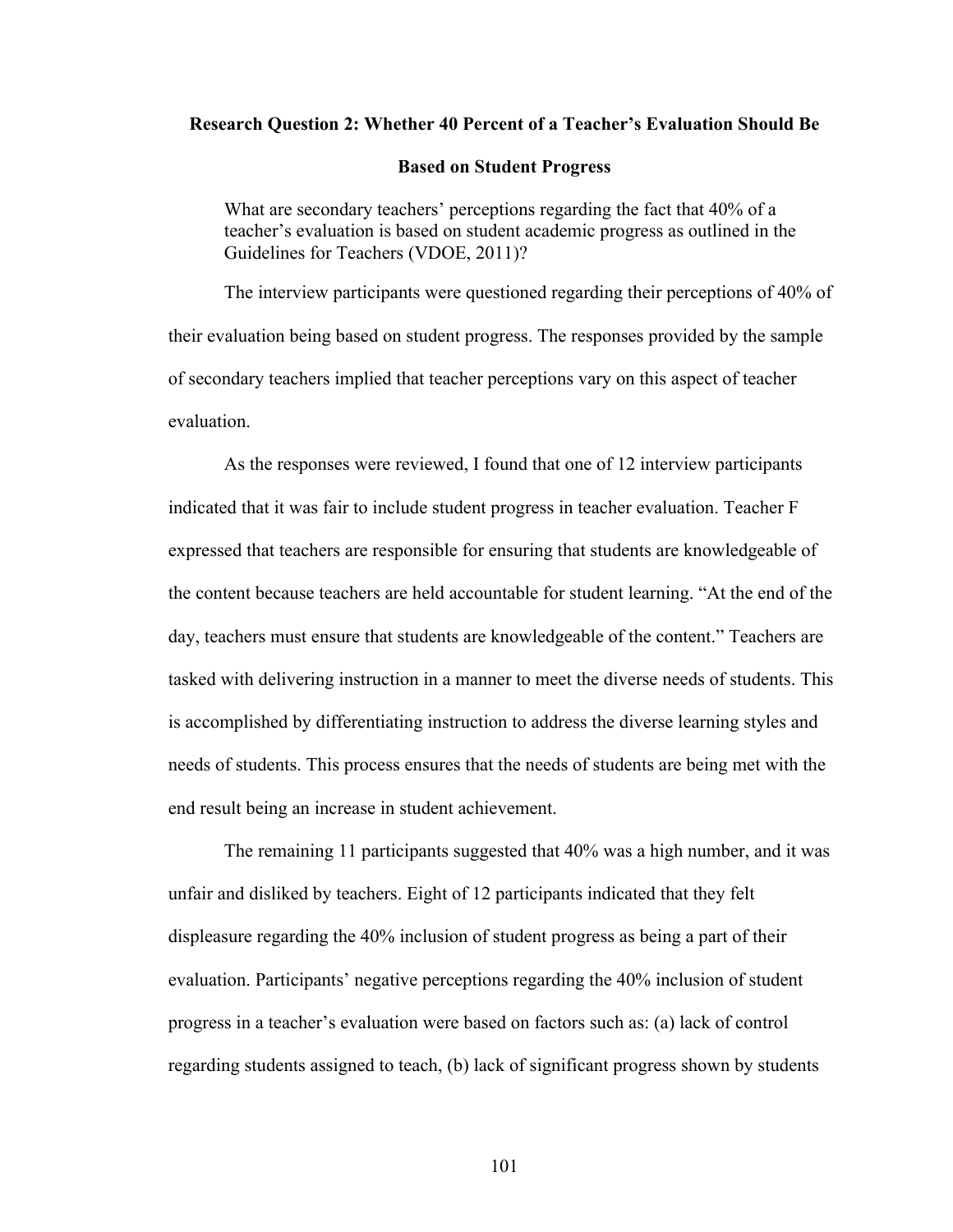on assessments, and (c) the influence of factors that affect learning beyond the teacher's control.

The atmosphere of the school might be full of fear and trepidation while anticipating the results of the standardized test. The fear of students not performing to expected levels has caused teachers to feel stressed and uncertain of their futures. This level of fear and anxiety has caused teachers to speculate whether or not their jobs were in jeopardy. The thought of losing their jobs has caused many teachers to express how the inclusion of student academic progress is creating even more unwanted stress for teachers.

The inclusion of student academic progress in a teacher's evaluation has caused teachers to express their dismay regarding this process. Their apprehensions have centered on the differences associated with teaching a tested/nontested subject. The challenges expressed by the participants included (a) ability levels of students, (b) lack of control over factors which influence learning such as attendance and student effort, (c) lack of resources, and (d) use of test scores. The inclusion of student academic progress as a part of a teacher's evaluation has caused many teachers to feel stressed. The process of preparing students for SOL tests and the ensuing results have led many teachers to feel unsure and anxious of themselves and their students. Three teachers expressed that 40% of a teacher's evaluation being tied to student progress created challenges for core teachers who taught classes with an SOL test. Teacher L expressed:

I think it's especially difficult for core area teachers, because you know they have the SOL standard. And they're given a specific test. I think that this causes core teacher's undue stress. In review, the data collected indicated that only one teacher (8.3%) felt that it was fair to include student progress in teacher evaluation. Eight teachers (61.7%)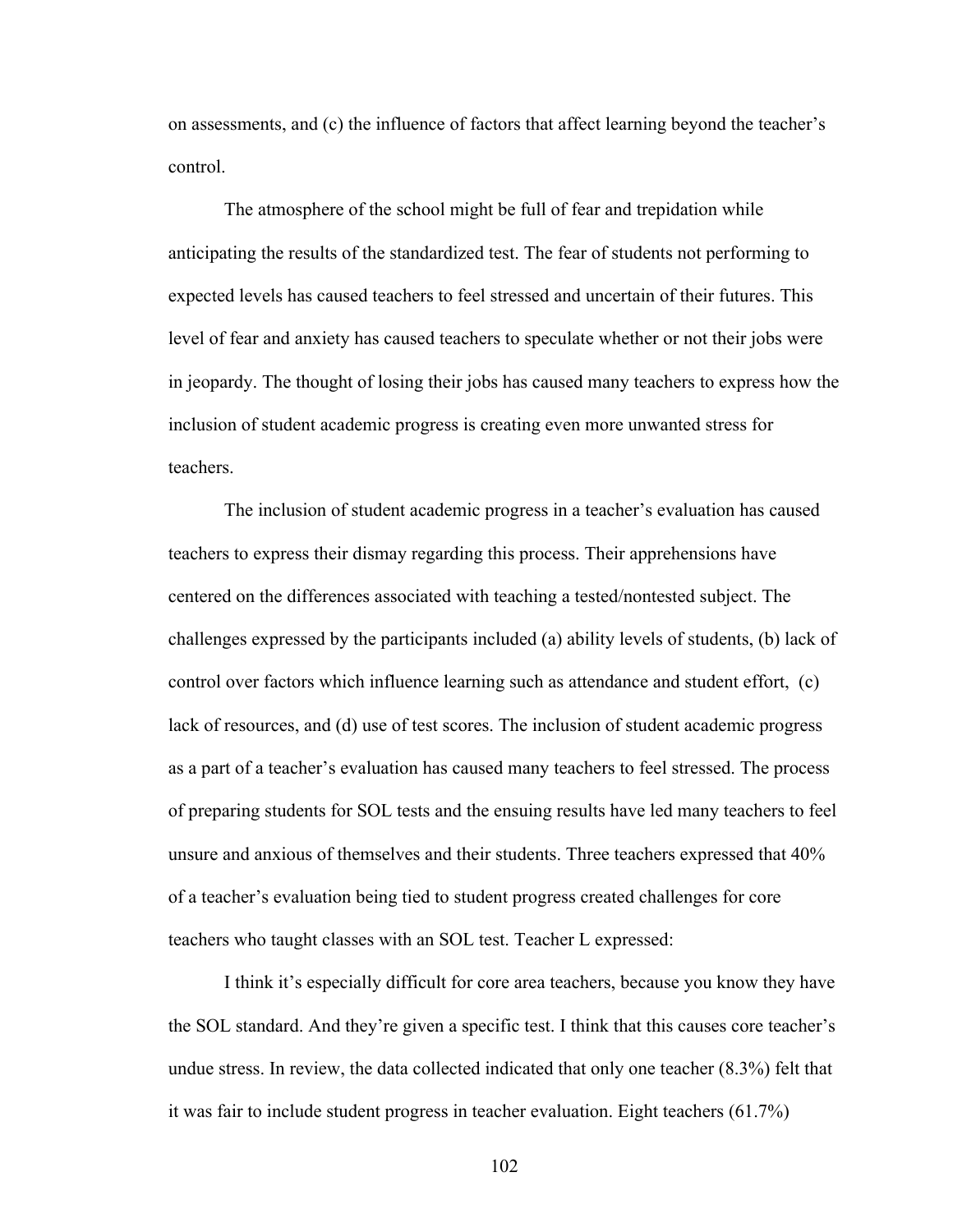indicated that they had a problem with the inclusion of student progress in a teacher's evaluation. Their overall perceptions were perceived to be negative. Three participants' (25.0%) perceptions were based on factors other than the ones previously mentioned. In the responses provided, some teachers indicated that their perceptions were influenced by four factors: (a) using data from student SOL tests, (b) being held responsible for student learning, (c) stressing that 40% is too much, and (d) being frustrated because they as teachers cannot control their students. Clearly, the perceptions of teachers in the sample were influenced by their experiences with teacher evaluation. As evident in the responses provided by the interview participants, their perceptions had three themes to emerge: (a) one (8.3%) had an overall perception perceived as positive, (b) eight (61.7%) had an overall perception perceived as negative, and (c) three (25.0%) had an overall perception perceived as creating challenges for teachers.

As the data indicates, teacher perceptions regarding the inclusion of student progress was influenced by factors that are not necessarily interconnected. Although the majority of the responses were not similar, only one teacher stated specifically that the inclusion of student progress was unfair. Consequently, the concerns suggested by teachers in the sample indicated that it was about more than the level of fairness. Their responses have alluded to the need to examine the amount tied to student progress in teacher evaluation and how teachers are held accountable for student progress. Some responses have indicated that the challenges that teachers incur should also be considered as well when tying student progress to teacher evaluation.

The perceptions of teachers reflected that they do not have a problem with student progress being a part of their evaluation, but the discord arises regarding the percentage of the evaluation that is based on student progress. According to their responses, the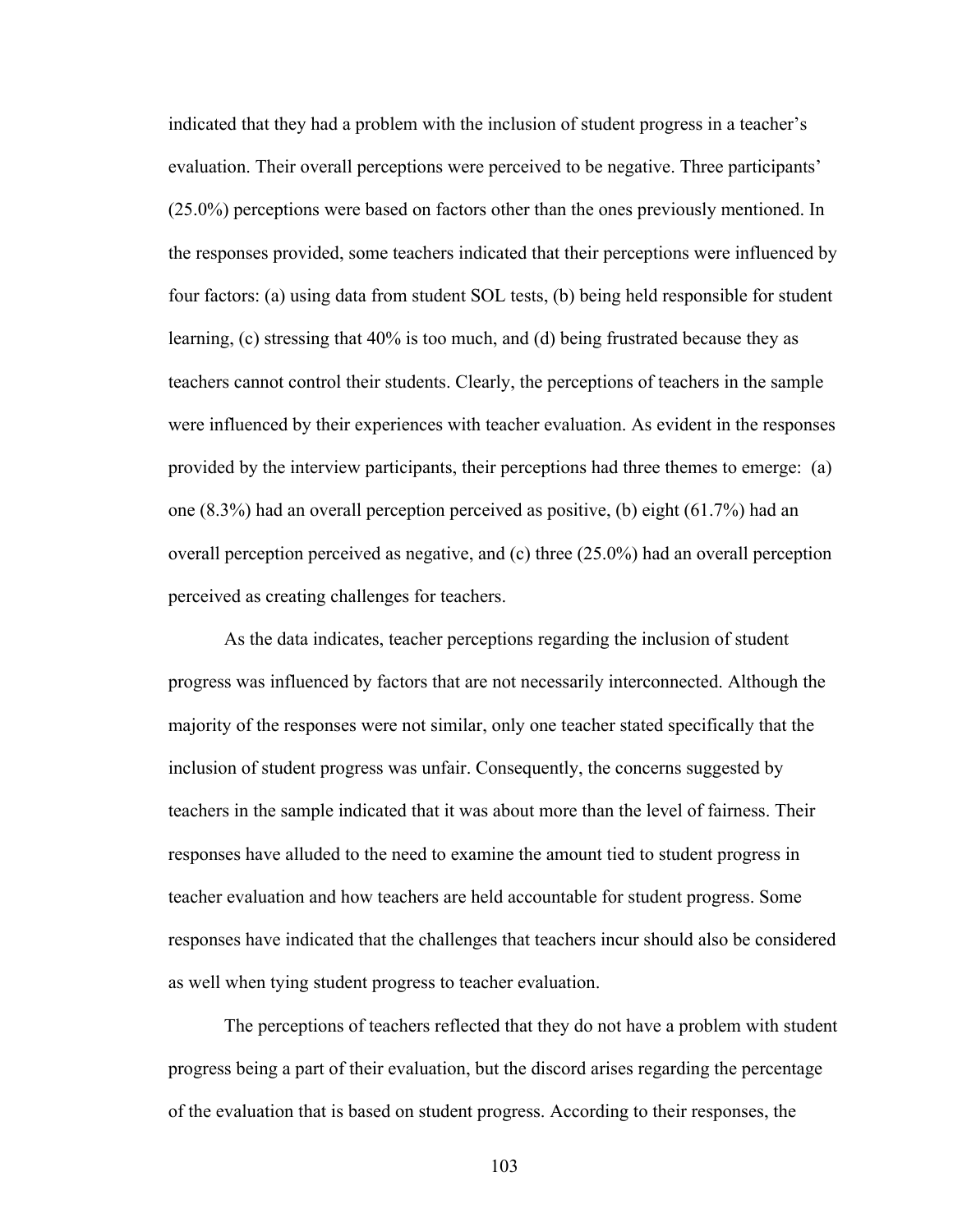perceptions of many teachers would be altered if 40% of their evaluation was not tied to student progress. For some, 40% is a fair amount; but for others, it is simply too much.

## **Research Question 3: Performance Standards in Teacher Evaluation**

What are secondary teachers' perceptions regarding the implementation of the Guidelines for Teachers (VDOE, 2011) as determined by the teachers' status as effective versus less effective?

The views of effective or less effective teachers were examined to determine their perceptions of the performance standards, evaluation criteria, and summative evaluation process. For this study, teachers were defined as effective if they received a rating of "exemplary" or "proficient" on their 2013–2014 summative evaluations. Less effective teachers were defined as those who received a rating of "needs improvement" or "unacceptable" on their 2013–2014 summative evaluations. As the responses of teachers identified as effective were compared to teachers identified as less effective, notable differences were apparent regarding their perceptions.

## **Effective Teachers' Perceptions**

Using demographic data provided, eight of 12 teachers in this sample were identified as effective. Demographic data indicated that no one was rated as "exemplary" for their 2013–2014 summative evaluation. The effective teachers were all rated as being "proficient."

Teachers identified as effective stated that performance standards are needed. The standards have provided the framework needed for teachers to meet basic expectations. In meeting those expectations, participants described the feedback provided that has been used to improve their instructional platform. However, one participant expressed that teachers become indifferent when they encounter inconsistencies with the procedures and practices related to teacher evaluation. Also, participants expressed that student progress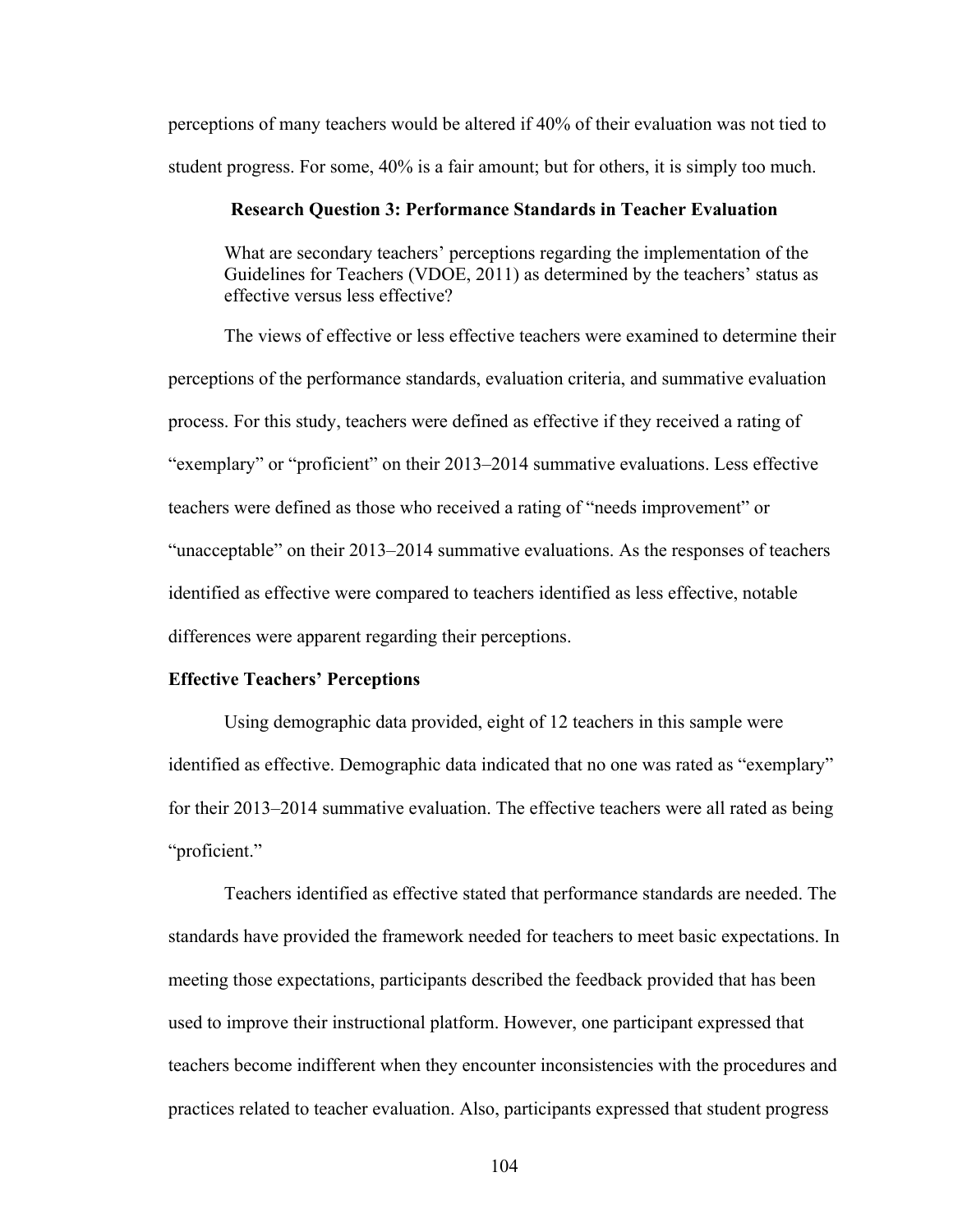is essential, but they described factors that were out of their control impacting student learning. As a result, the effective teachers expressed a desire for the various aspects of teaching to be considered when teachers are evaluated based on the standards. Teacher I expressed:

There needs to be something to let the teacher know exactly what you're looking for and how I can actually meet with success while helping my students meet their success. And not just giving me a sheet of paper and saying well this is how you'll be assessed.

To meet the guidelines outlined in the performance standards, teachers stated that requirements must be communicated in a manner that is clear and precise regarding the expectations. This information would need to be conveyed through a variety of methods to guarantee that teachers have the necessary awareness to meet the established guidelines and criteria.

The perceptions of effective teachers also reflected that they have had more positive encounters with teacher evaluation. Teacher F believed the standards are acceptable as written. Also, Teacher H believed that the standards were fair because, as an educator, one must uphold certain levels of professionalism.

Effective teachers were aware of the methods in which they would be evaluated. They were fully aware of the steps needed to meet and or exceed the standards. With this knowledge, they were able to display professional behaviors such as participating in professional development activities, professional learning communities, and further education to stay abreast of current trends in their content area and the field of education.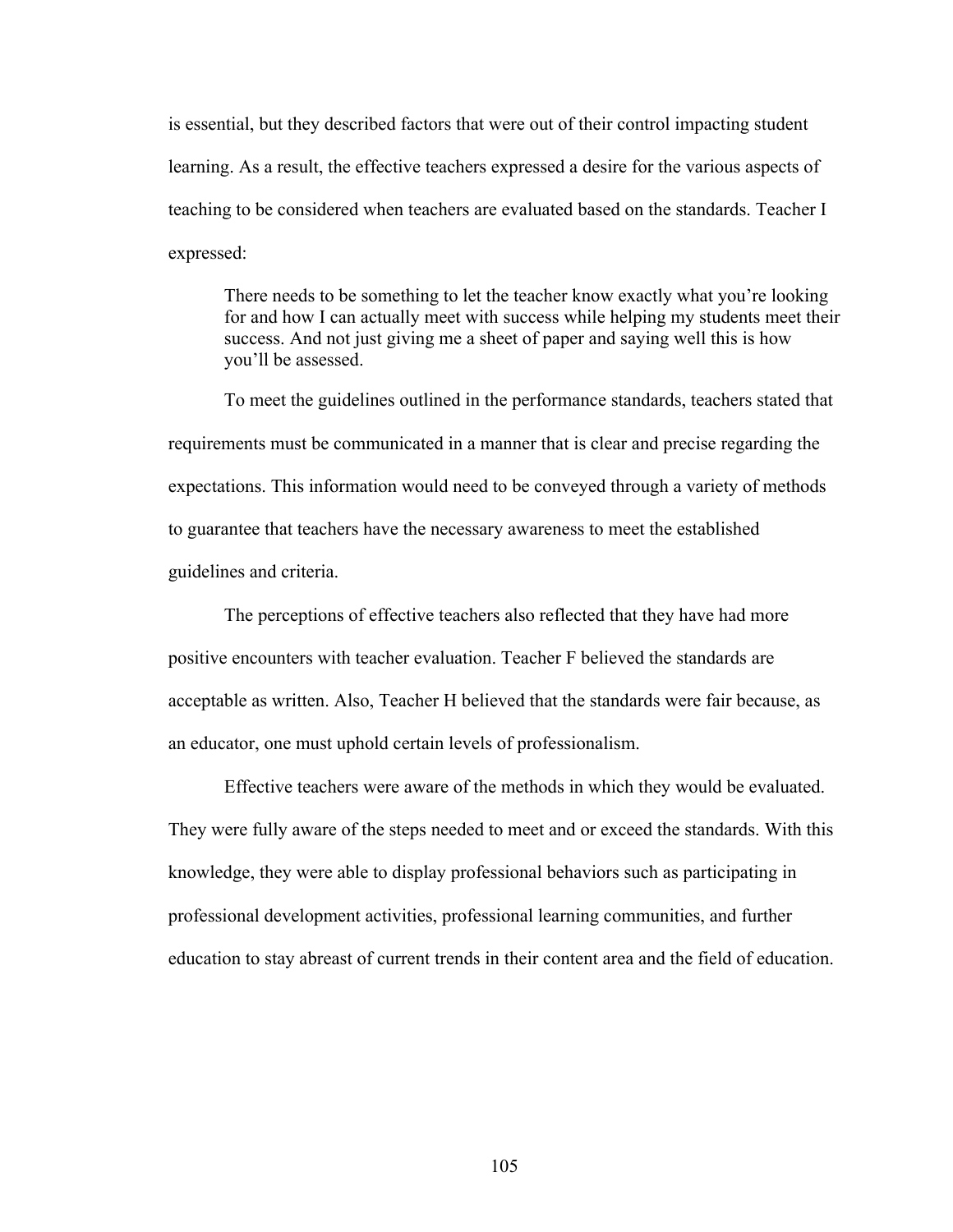## **Less Effective Teachers' Perceptions**

Using demographic data provided, four of 12 teachers in the sample were less effective. Three were rated as "needs improvement" and one was rated as "unacceptable" on their 2013–2014 summative evaluations.

The responses of teachers identified as less effective expressed views of the performance standards to include (a) being accountable, (b) being free of problems, (c) being fair, and (d) being knowledgeable of expectations. The less effective teachers also described encounters with teacher evaluation that have not always been positive. One of the four teachers rated as less effective expressed concerns related to the manipulation of the standards or slanted stance of the standards by an administrator. Teacher G expressed:

I think that the standards are fair as written, but they can be manipulated by administrators. I am just going to put it out there. How can I be proficient before my students take the benchmark test? Then, I am unacceptable when my students do not demonstrate the progress that is expected by an administrator. Did the administrator consider any variables that may have influenced the progress or lack of progress by my students?

Teacher C expressed that more frequent observations would help administrators see the growth in teachers.

When teachers are aware of the components of evaluation, they have a level of awareness needed to meet the established guidelines. During this process, teachers want to be treated in a manner that is objective and free of bias. They want to be given assistance for themselves and their students so that both are successful. Teachers do not want to be punished or penalized for factors that may be beyond their control. When considering factors that impact a teacher's perception, less effective teachers expressed the need for teachers to be treated in a fair, respectful, and professional manner. This sentiment coincided with previously mentioned comments of Teacher G who expressed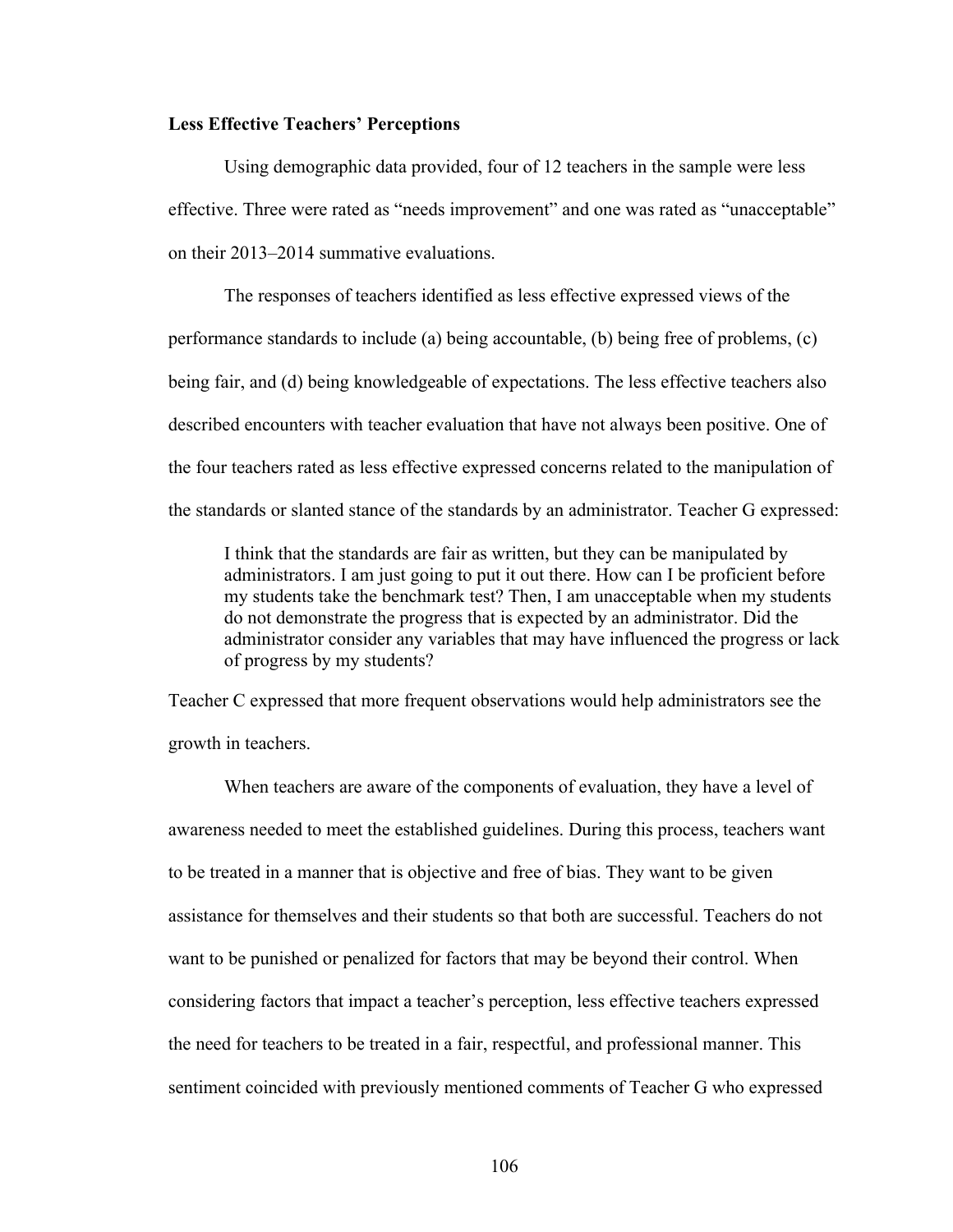concerns regarding the standards and actions of administrators when interacting with teachers. To meet established guidelines, the less effective teachers indicated that they must be made aware of the steps needed to meet the standards. This opinion was expressed by three of four less effective teachers. By being knowledgeable of their expectations, teachers are able to communicate that they are cognizant of the requirements and how they are being held accountable. Less effective teachers expressed a desire to be treated in a fair and equitable manner. They were adamant about not being penalized for past mishaps or the lack of progress shown by students. Instead, less effective teachers were receptive to receiving constructive feedback that could be used to improve their instructional platform and assist their students as well.

Overall, effective and less effective teachers possessed favorable perceptions regarding the performance standards. When examining the characteristics of the teachers according to level of effectiveness, each grade level had two teachers identified as less effective. High school teachers identified as less effective had positive perceptions of the performance standards. However, middle school teachers identified as less effective had varying perceptions of the performance standards, including one neutral and one negative. When comparing grade levels, five high school teachers had positive perceptions of the performance standards and one had a perception perceived to be neutral. Unlike high school teachers, middle schools teachers had mixed perceptions of the standards. Three middle school teachers had a negative perception of the standards, two were positive, and one was neutral. The data suggest that grade level is a factor that influences the perception of teachers regarding the performance standards.

In summary, regardless of level of effectiveness, teachers expressed that they want to be aware of administrator expectations for teachers. This can be accomplished by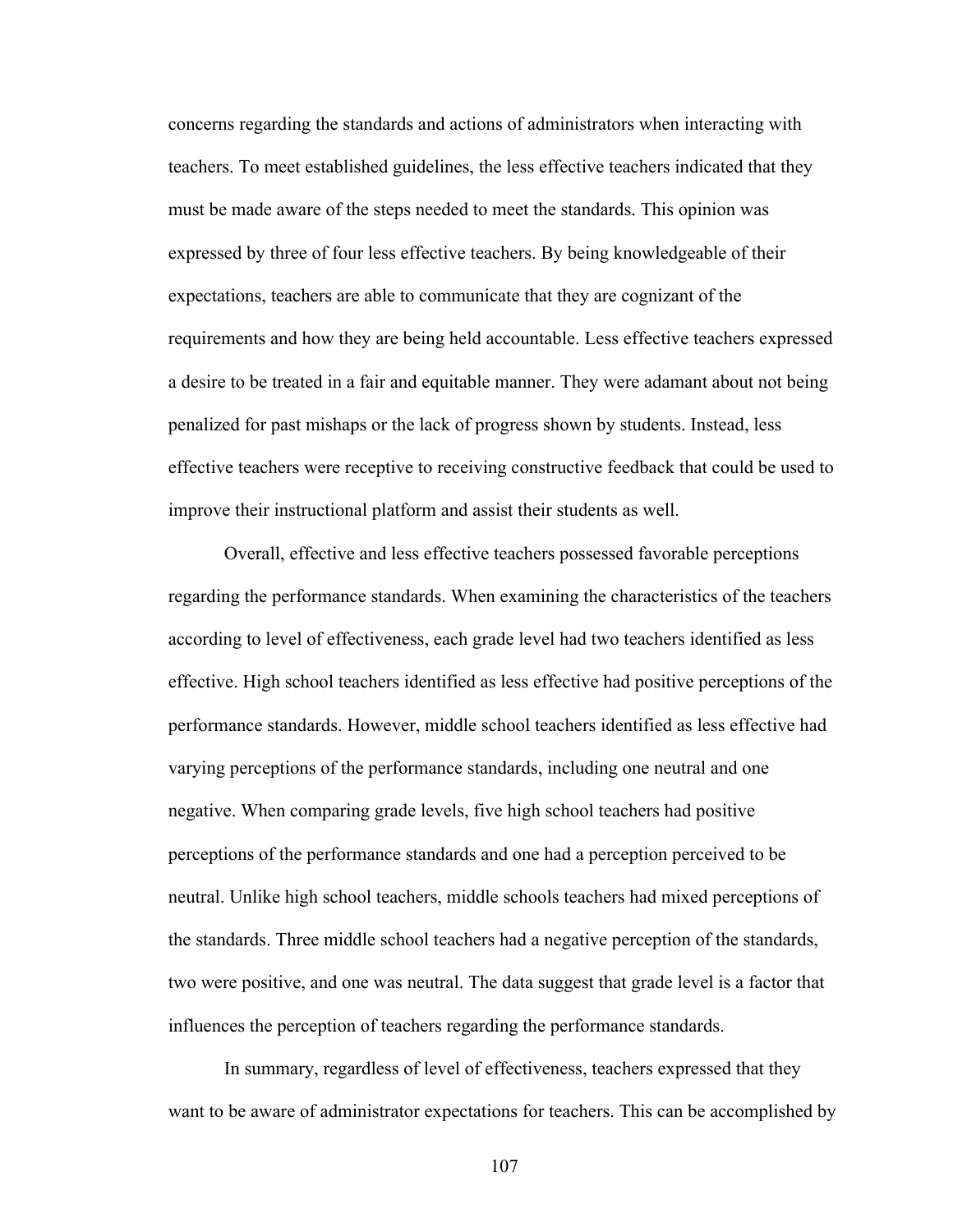communicating with teachers in a variety of methods to ensure that all pertinent information has been provided. Teachers also expressed a desire to have the tools needed for success. In their responses, teachers suggested that in order to be held accountable for their performance, they must be treated in a fair manner. This would only occur if teachers are provided constructive criticism for improvement in a manner that is objective and free of bias.

#### **Research Question 4: Accreditation Status**

What is the relationship between interviewed urban secondary teacher's perceptions regarding the implementation of the Guidelines for Teachers (VDOE, 2011) as determined by whether the teachers work in fully accredited versus not fully accredited schools?

The VDOE (2011) has established benchmarks that schools are to obtain to be fully accredited. For middle schools to be fully accredited, student pass rates on SOL tests must meet the following benchmarks: (a) English  $-75\%$ , (b) Mathematics  $-70\%$ , (c) Science – 70%, and (d) History – 70%. The requirements for high schools include the aforementioned benchmarks and the additional requirement of having a Graduation and Completion Index (GCI) of 85% or higher. If schools do not meet the above requirements, they lose their status of being fully accredited.

According to the accreditation status for the 2014–2015 school year, four of six secondary schools in this small urban district in southeastern Virginia were not fully accredited; three were middle schools and one high school. The two secondary schools accredited were high schools. In this study, eight (67%) teachers were assigned to teach in schools that are not fully accredited and four (33%) are assigned to fully accredited schools.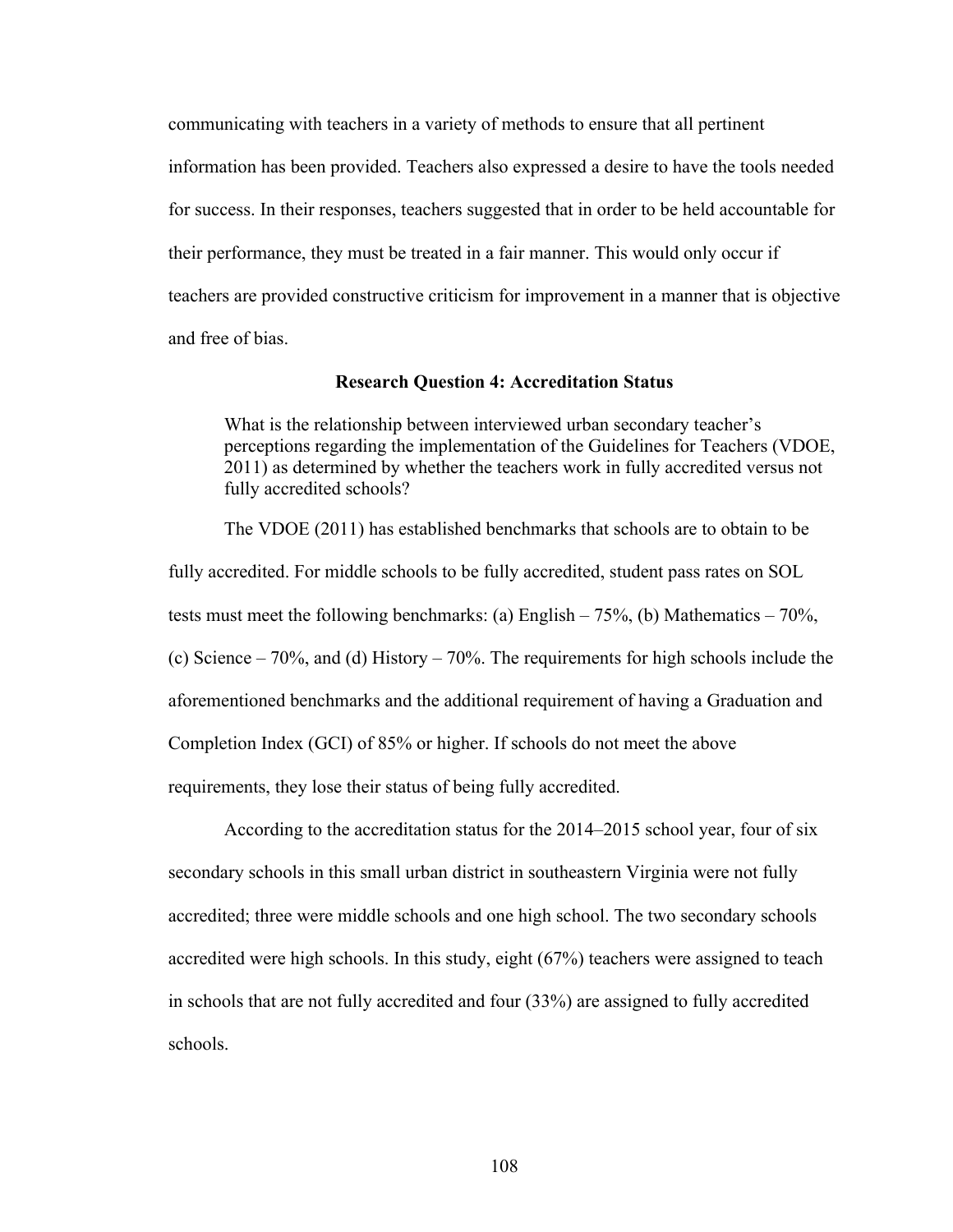Teachers' perceptions of the performance standards did not appear to be influenced by the accreditation status of their assigned school. When comparing the characteristics of teachers assigned to fully accredited and not fully accredited schools, they had similarities as well as differences. Similarities shared by the groups included: (a) the majority of teachers were identified as effective, and (b) the majority of teachers had an overall positive perception of the performance standards. The main difference between the two groups was that no one assigned to a fully accredited school possessed a negative perception of the performance standards. This was evident in the varying perceptions of the teachers assigned to not fully accredited schools. In this group, three teachers possessed negative perceptions of the performance standards. All teachers possessing a negative perception of the standards were assigned to middle schools. Although the teachers expressed negative perceptions of the standards, they did not suggest that the accreditation status of the school influenced their perceptions. It is important to remember that schools that are not fully accredited are often given additional tasks to complete to improve student pass rates on SOL tests. Perhaps, their negative perceptions might be the result of an increase in their work load, which often leads to stress. Note: As a researcher, I considered the influence of grade level and the school in which a teacher was assigned to teach as variables that might have influenced the perceptions of teachers in the sample.

As reported according to the data collected, the accreditation status of the secondary schools indicated that four schools were not fully accredited and two were fully accredited in 2014–2015. I was unable to uncover data to suggest that the perceptions of teachers were influenced by the accreditation status of the school. Overall, teachers in the sample possessed favorable perceptions of the performance standards.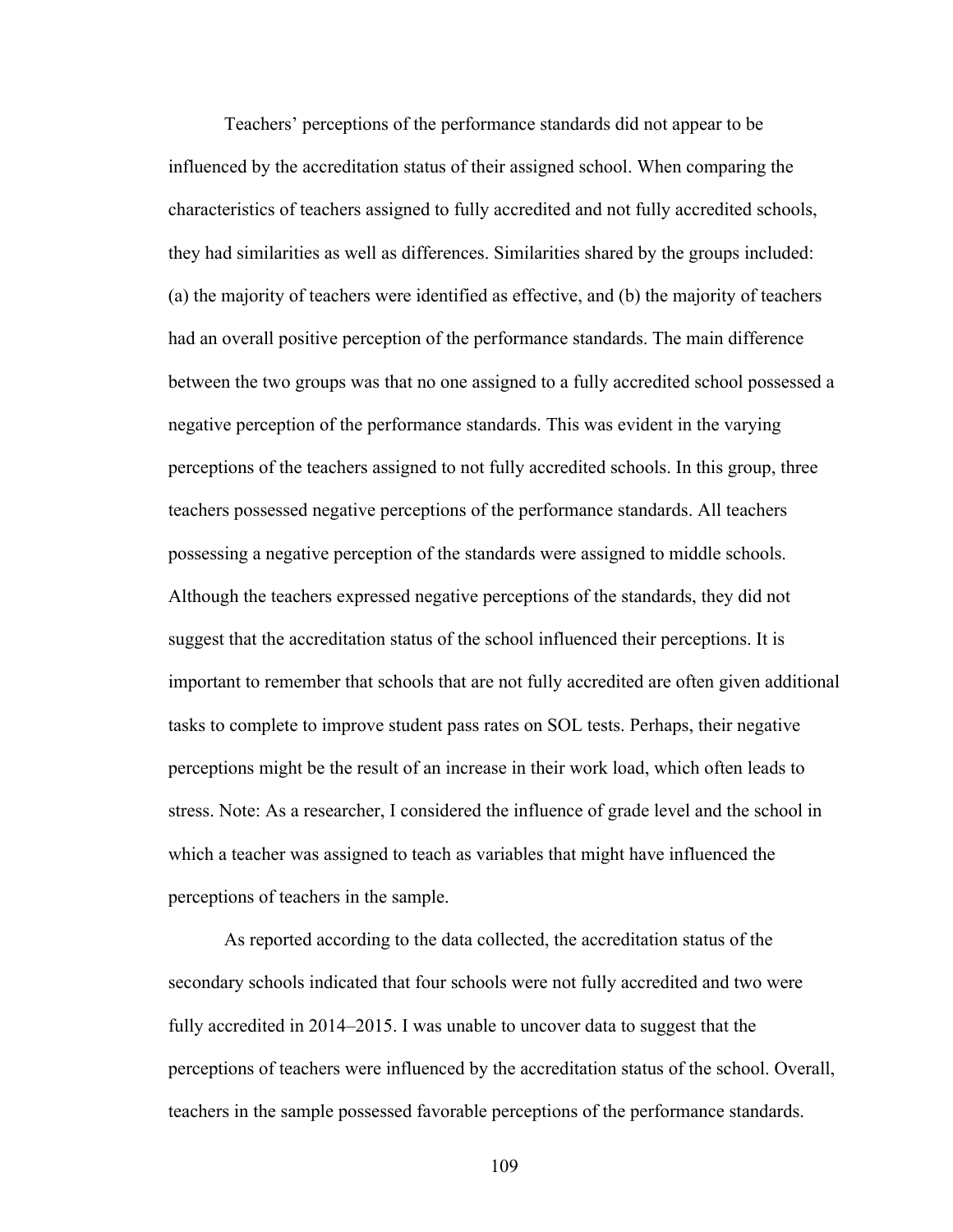#### **Research Question 5: Tested Versus NonTested Subjects**

What is the relationship between interviewed urban secondary teachers' perceptions regarding the implementation of the Guidelines for Teachers (VDOE, 2011) as determined by whether the teachers teach in tested versus nontested subjects?

Depending on the grade level and course, teachers are assigned to teach courses in which students will take SOL tests before the course ends. These courses are identified as tested subjects, and students are required to take state mandated SOL tests. Other teachers are assigned to teach courses that offer enrichment to the core content areas and are described as electives. Teachers assigned to teach electives are not tied to state mandated SOL testing.

## **Teachers with Tested Subjects**

In this study, seven of 12 teachers in the sample of secondary teachers taught tested subjects, those classes with an attached SOL test. The teachers of the tested subjects taught core subjects such as English, mathematics, science, and social studies. Five of the teachers were identified as effective and two were identified as less effective. The seven teachers of tested subjects had an average of 8 years of teaching experience. Three teachers were assigned to fully accredited schools and four teachers were assigned to schools that are not fully accredited.

The participants expressed that the performance standards were a good tool that provided checks and balances. They suggested that the performance standards provided the framework for the expectations that teachers were to meet. Teachers of tested subjects believed standards help them to improve and grow professionally. Teachers of tested subjects were positive overall regarding the implementation of the performance standards and evaluation criteria, but they expressed reservations as well. For example, Teacher I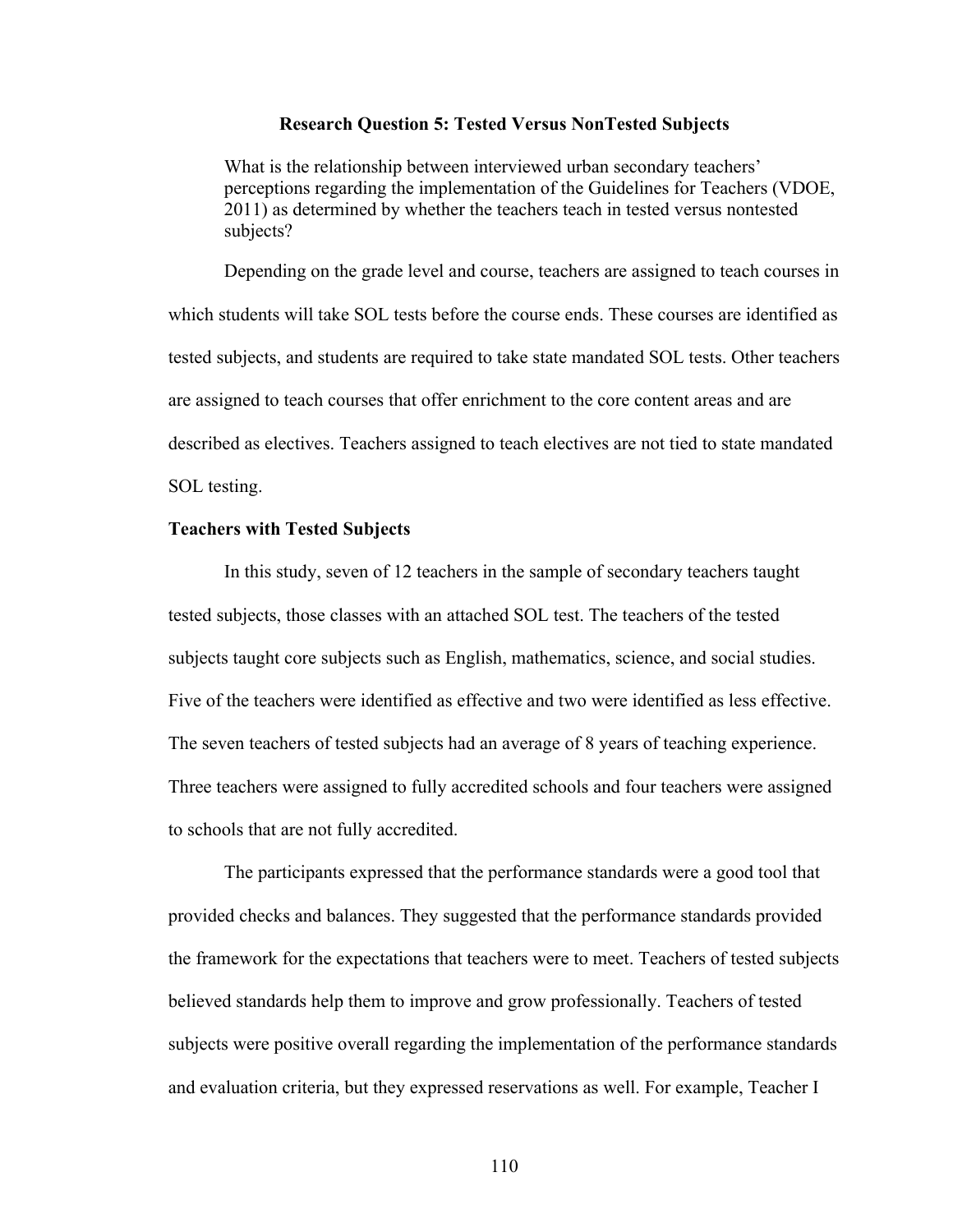believed that the performance standards were unfair to teachers who taught SOL classes. This teacher felt that other factors that influence student progress also needed to be considered in the teacher evaluation process. Additional concerns of teachers of tested subjects centered on teacher interaction with administrators. Some teachers of tested subjects suggested: (a) administrators have manipulated the standards, (b) administrators were biased, and (c) administrators were not consistent in performing their roles and responsibilities related to teacher evaluation. Teacher I expressed:

The summative evaluation, sometimes administrators come one time, close to the end of the school year. What happened from September up until June? Again no problem being evaluated, but it should be fair. It should be consistent. And I should not have to worry that if they don't like this or they don't like that or something happened last week, I'm going to get a bad evaluation. And I may not get a contract. Those fears should not be there at all.

Apparently, teachers of tested subjects do not have a problem being held accountable for the performance standards, but they do desire to be treated in a fair, objective, and professional manner by administrators during the teacher evaluation process.

## **Teachers with Nontested Subjects**

In this study, five of 12 secondary teachers taught nontested subjects. Teachers of nontested subjects included special education, oceanography, principles of technology, and two keyboarding teachers. Three were identified as being effective and two were identified as less effective. Teachers of nontested subjects had an average of 9 years of teaching experience. Two teachers were assigned to fully accredited schools and three teachers were assigned to schools that were not fully accredited.

A synthesis of the responses that the teachers provided on nontested subjects showed that the performance standards were needed. The teachers felt the standards were fair and that they help them to improve. The participants felt that the feedback provided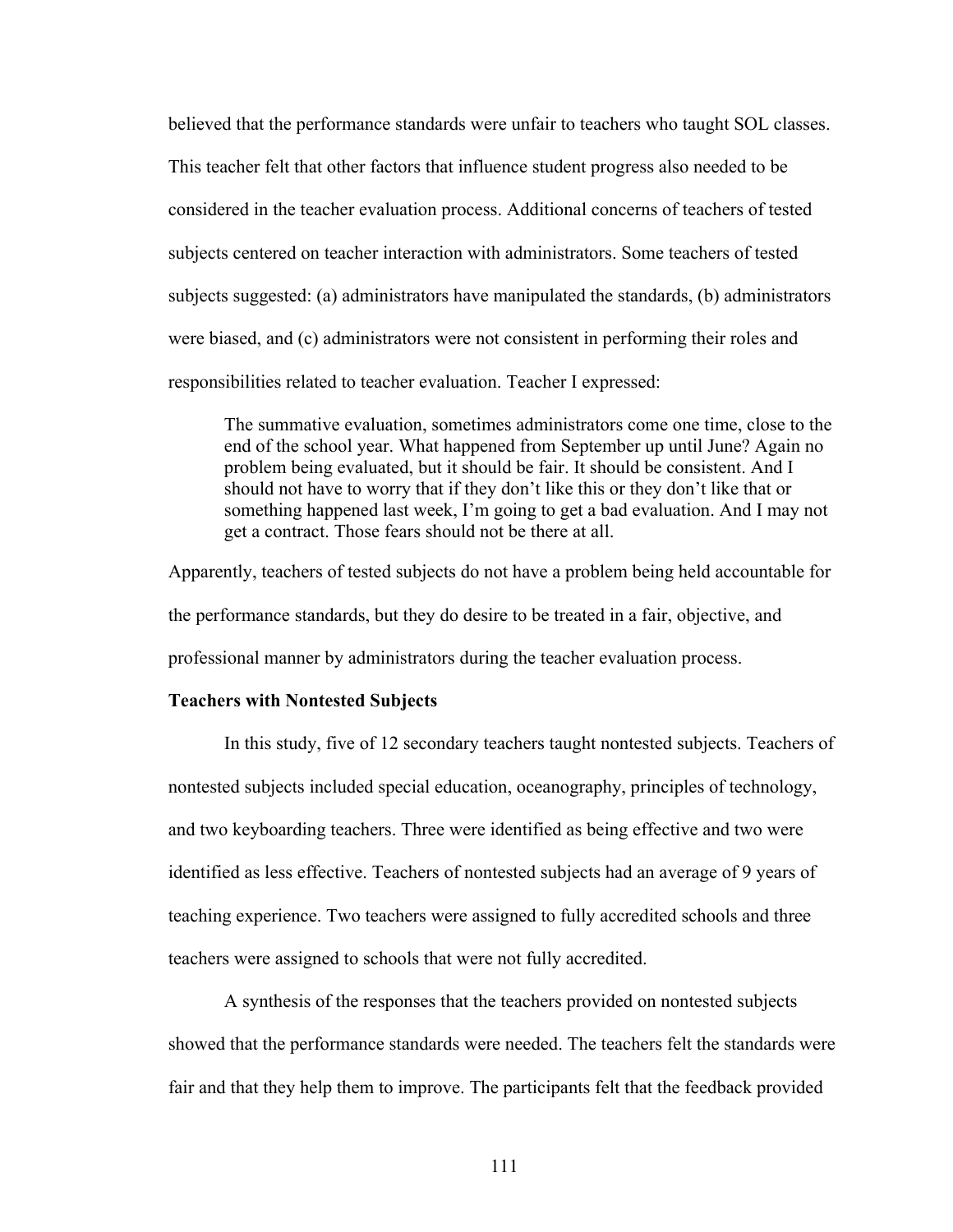to them enabled them to identify areas of weakness so that they could make necessary changes for improvement. The teachers' overall perceptions of nontested subjects regarding the implementation of the performance standards and evaluation criteria were positive according to their experiences with teacher evaluations. The responses provided by some teachers of nontested subjects suggested that they have a degree of empathy for teachers of tested subjects and the challenges that they encounter. Teacher F expressed positive feelings for the performance standards:

I like them because of the feedback that I am given. Very informative. I'm given specific feedback to address areas of weaknesses and strengths. And it offers suggestions for implementation.

As reported, teachers of tested and nontested subjects' responses have mirrored each other regarding the significant influence that experience has had on their perceptions of the implementation of the performance standards and evaluation criteria. When comparing teachers of tested subjects versus nontested subjects, it was shown that most teachers had a positive perception regarding the implementation of the performance standards. Thus, according to the data collected, teaching a tested versus a nontested course did not appear to influence the perceptions of teachers in the sample.

Using assessments varied in tested courses and nontested courses. Two of 12 interview participants expressed frustrations related to the standard assessment of and for student learning. The frustrations related to assessments had different meanings for teachers of tested courses and teachers of nontested courses. Teacher F (nontested subject teacher) expressed frustration, but did not have the same type of frustration because the class was not connected to an SOL test. The assessments used in a nontested course were used to determine the level of student knowledge, but they were not used in a manner that was detrimental to student or teacher. On the other hand, Teacher G (tested subject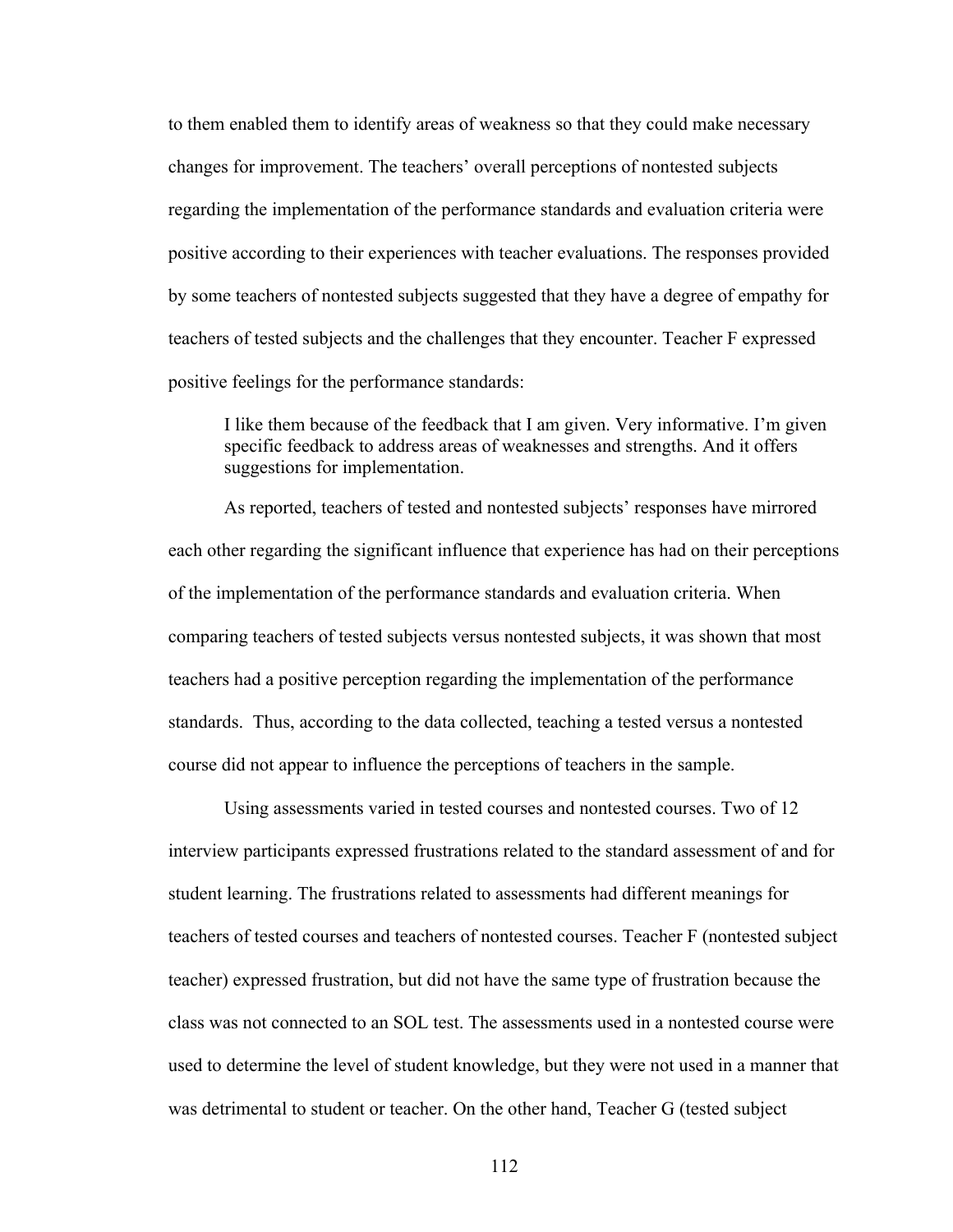teacher) expressed dissatisfaction, explaining that assessments did not always demonstrate the efforts that teachers have taken to adequately prepare students for the assessment.

#### **Summary**

As a sample, 12 secondary teachers in a small urban school district in southeastern Virginia were interviewed to identify their perceptions regarding the *Guidelines for Teachers* (VDOE, 2011) implemented in the Commonwealth of Virginia in 2012. The participants were asked questions to determine their perceptions regarding six specific performance standards and evaluation criteria. The six performance standards and indicators were related to (a) professional knowledge, (b) instructional planning, (c) instructional delivery, (d) assessment of and for student learning, (e) learning environment, and (f) professionalism. Additionally, I included a research question specifically related to the seven standard, the inclusion of a measure of student progress in teacher evaluation. To identify themes, I reviewed the interview transcripts and coded key words from each interview. The responses were similar yet unique to each participant.

Teacher perceptions of the seven performance standards were influenced by a variety of factors. Their perceptions were positive or negative depending on the types of experiences or encounters that they have had with teacher evaluation. Overall, teachers in the sample had positive perceptions of the standards, but some teachers expressed concerns pertaining to the 40% inclusion of student academic progress in a teacher's evaluation. A notable discrepancy occurred regarding teacher perception of the seven performance standards and the inclusion of student academic progress. When asked about the inclusion of student academic progress in a teacher's evaluation, overall teachers in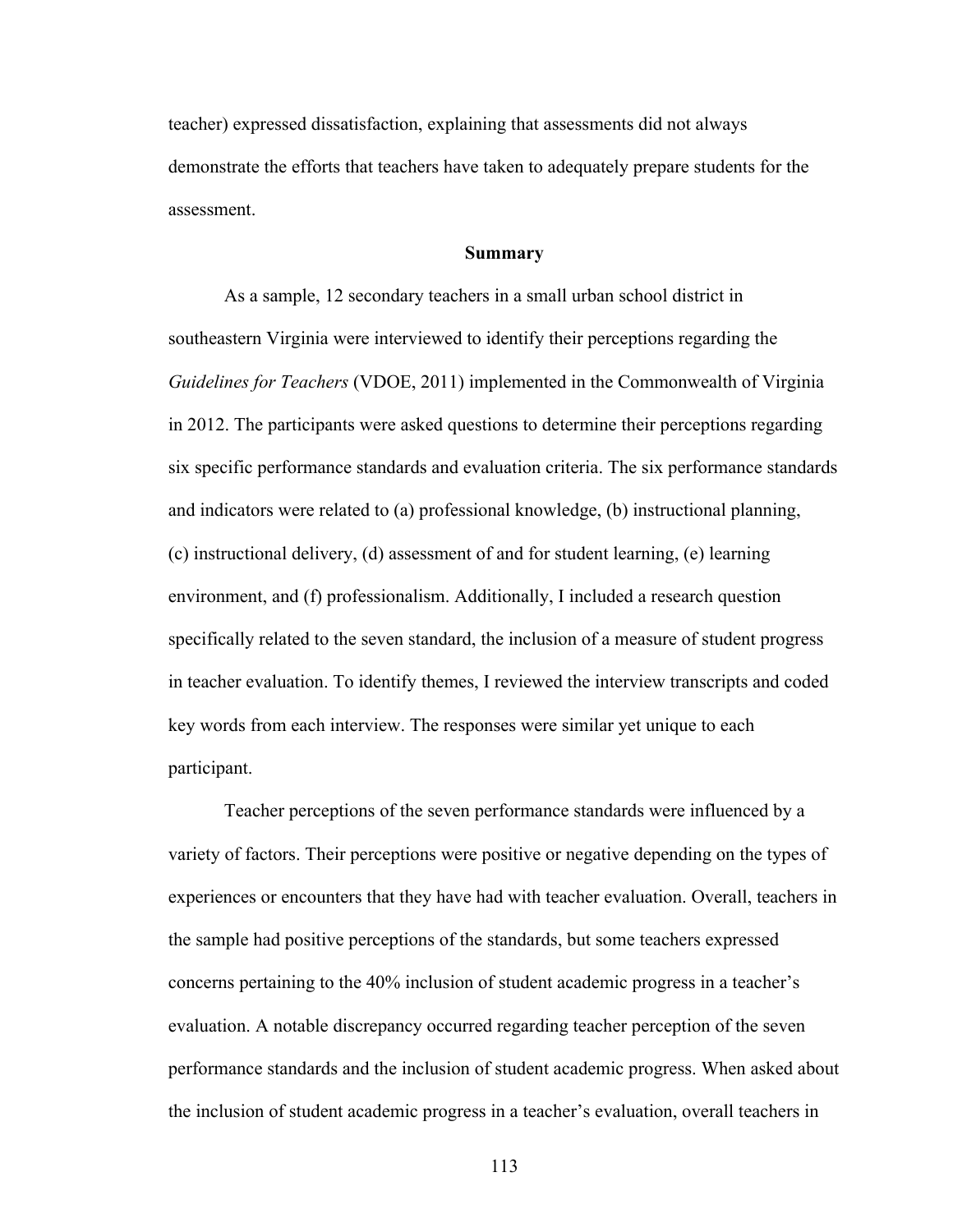the sample had a negative perception of this standard. What accounts for the discrepancy? The center of the discrepancy is the 40% inclusion of student academic progress in a teacher's evaluation. In their responses, teachers in the sample expressed that they do not have a problem being evaluated, but that they are not in agreement with the 40% figure being used. Therefore, the issue might not be the inclusion of student academic progress, but the amount of academic progress that it is accounted for in a teacher's evaluation.

The seven performance standards that make-up our teacher evaluation system are used to rate teachers. Overall, perceptions of teachers identified as effective reflected the needs for performance standards. Also, the perceptions of less effective teachers reflected the need for accountability and with teachers being made aware of their expectations. Additionally, teacher perception of the seven performance standards did not appear to be influenced by their assigned school's accreditation status. Although the school's accreditation did not influence teacher perception of the performance standards, teaching a tested or nontested subject had some type of influence on their perceptions. Overall, teachers of tested subjects expressed that the standards helped them to grow and improve professionally. Teachers of nontested subjects expressed that the performance standards were needed and were a method to help them improve professionally.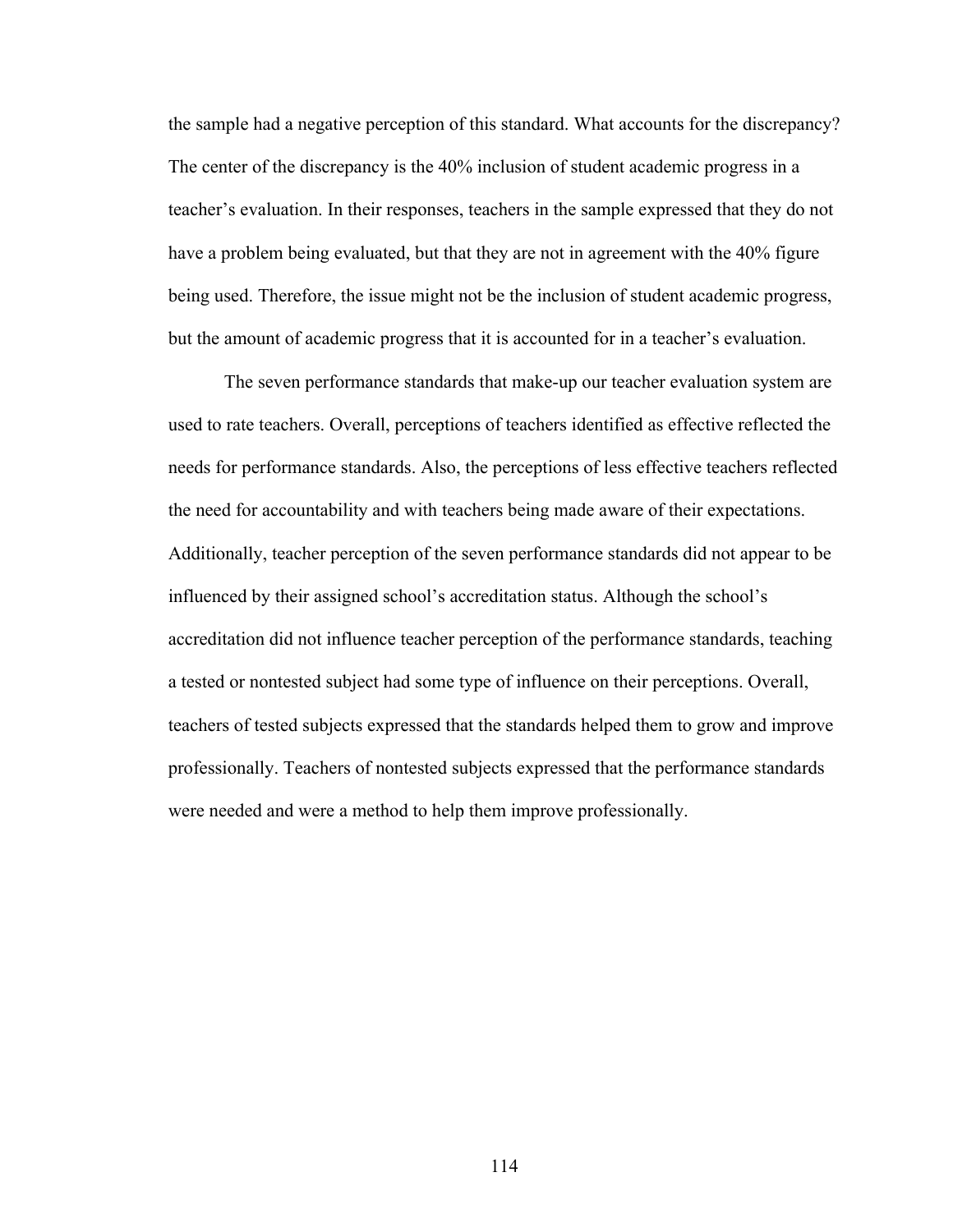## **Chapter 5: Conclusions**

Education is the foundation of the acquisition of knowledge and skills. In our society, schools are used as a conduit to gaining an education over a span of time, typically Kindergarten–Grade 12. During this time span, one of the common denominators is a teacher. Each teacher that a child encounters over this time span possesses a wealth of knowledge that is shared with the students. In several studies, researchers have found that teacher quality has a significant impact on student achievement (Aaronson et al., 2007; Hattie, 2009; Looney, 2009; Stronge, 2006).

The overarching purpose of this study was to determine the perceptions of a sample of teachers regarding the implementation of *The Guidelines for Teachers* (VDOE, 2011) that were fully implemented in 2012 in CCPS. The revised standards in *The Guidelines for Teachers* (VDOE, 2011) included a component regarding student progress. Twenty two states had revised their teacher evaluation systems to include components of student learning and its connection to teacher effectiveness (Doherty & Jacobs, 2013). This increased accountability was a result of the Race to the Top initiative (US DOE, 2010) and its impact on teacher evaluation in states across the Nation (Lavigne, 2014).

For this study, six middle and six high school teachers were selected with the assistance of their building principals according to criteria to ensure a mix of teachers of test and untested subjects, as well as a mix of teachers rated as effective and less effective. I interviewed the sample of 12 teachers to determine their perceptions regarding the implementation of the performance standards and evaluation criteria. The interview questions were related specifically to the implementation of the seven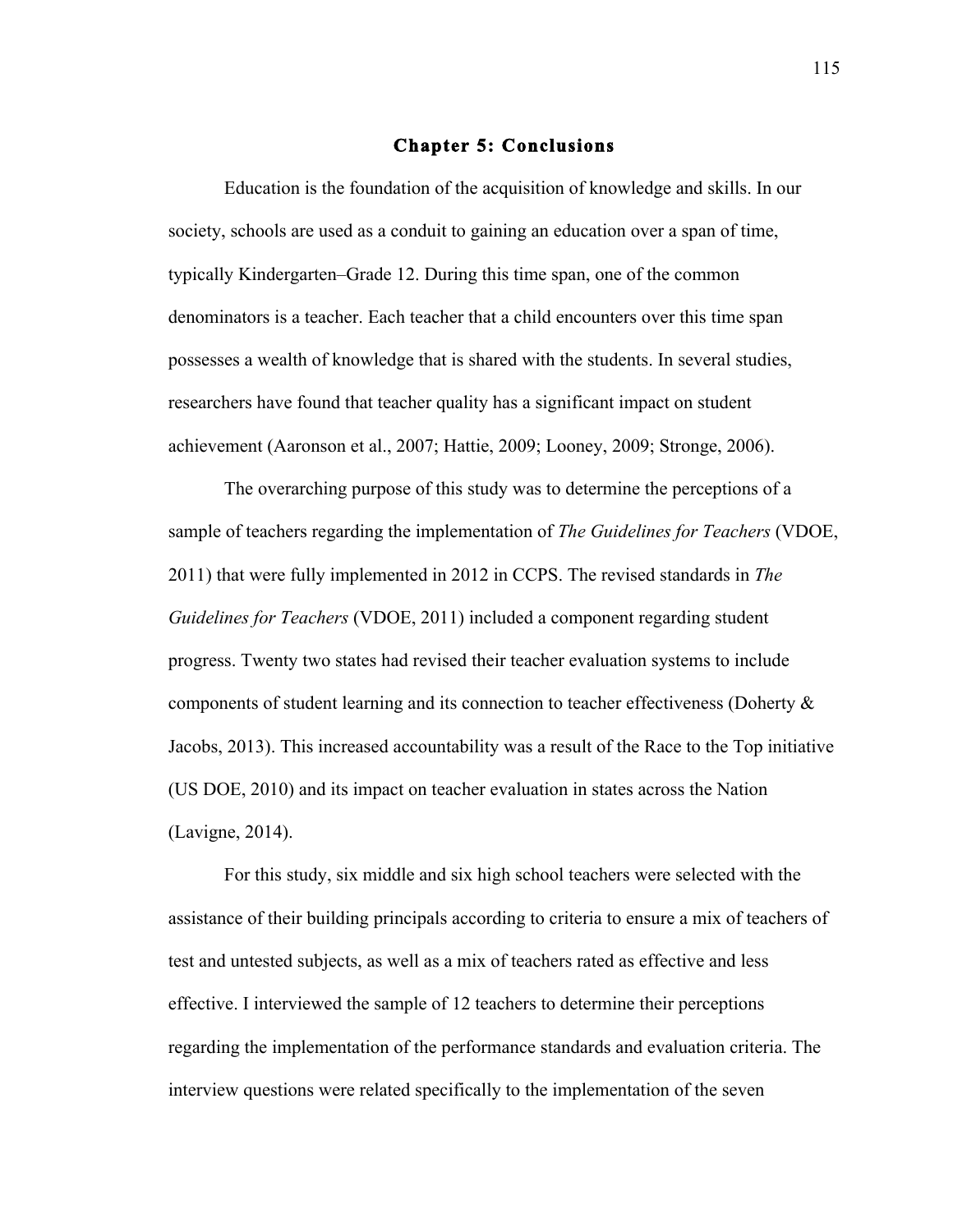performance standards and evaluation criteria that were outlined in the *Guidelines for Teachers* (VDOE, 2011), and the teachers' responses provided a wealth of information. Despite the influence of variables (e.g., degree of effectiveness, teaching a tested or nontested subject, being assigned to a fully or nonfully accredited school), teacher perceptions of the implementation of the performance standards and evaluation criteria were similar. When a new evaluation system is implemented, its success or failure depends on getting teachers to buy-in to the new system (Stronge, 2006). Teacher buy-in might be influenced by a variety of factors that impact their perceptions regarding a new teacher evaluation system. Consequently, it is essential to determine whether a teacher's perception of the teacher evaluation system has been altered by the influence of the varied factors. By determining factors that might influence teacher perception of teacher evaluation, a researcher would be able to make recommendations to address teacher concerns to increase the level of teacher buy-in to a new evaluation system.

#### **Discussion**

The responses provided by the participants reflected their experiences with teacher evaluation. By analyzing the responses collected during the interview process, I was able to identify experience, accountability, and professional development as themes that emerged from the responses provided by the participants. This was supported by research of Preskill and Catsambas (2006) who described the impact of the work environment, the context of culture, and society and its influences on the data collected. The data collected might be influenced by the aforementioned factors or other undefined factors that might influence teacher perception. These factors play a role associated to teacher buy-in when a new system is implemented. Clearly, teacher perceptions might be influenced by the aforementioned factors or other unidentified factors that affect how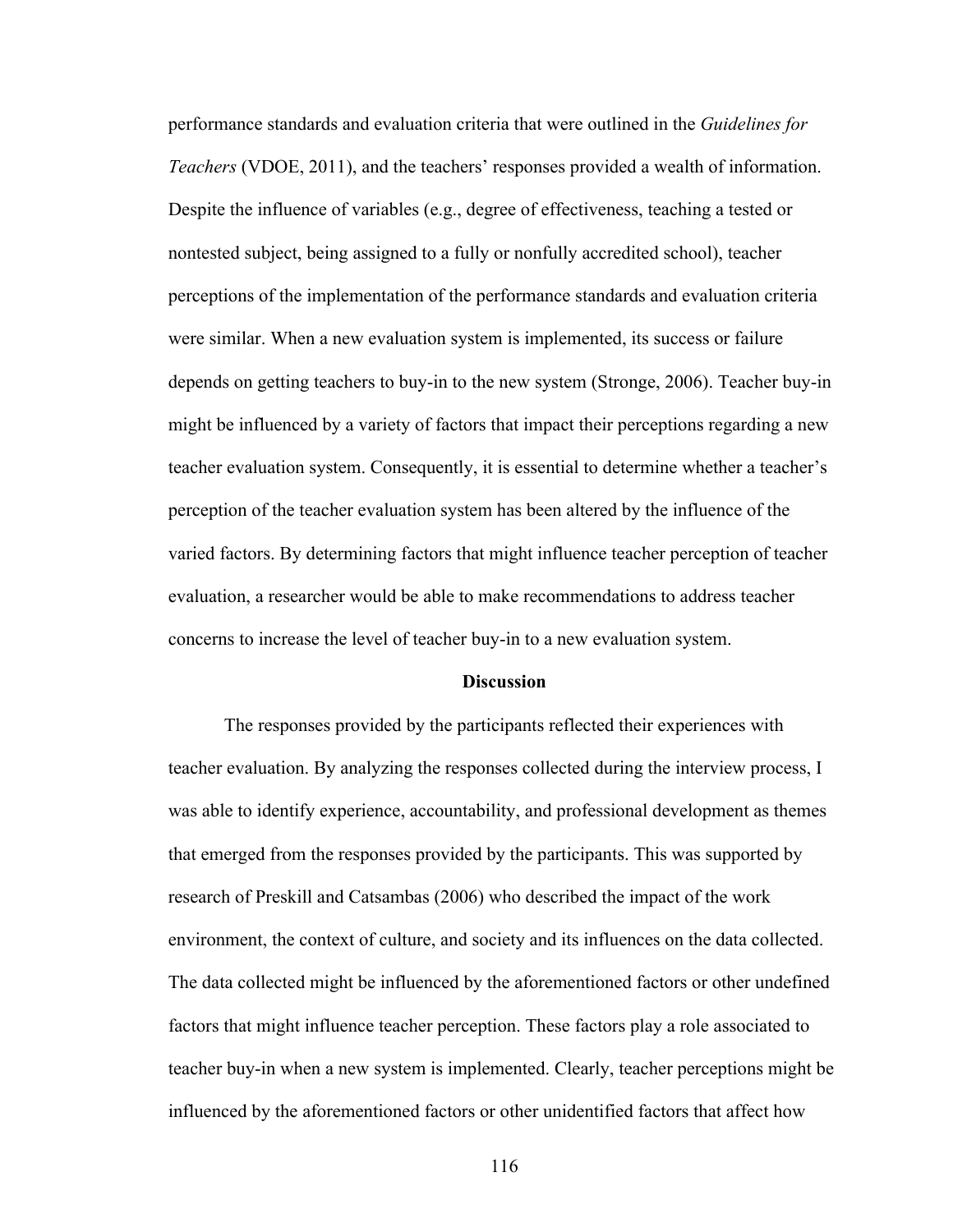teachers formulate their own perceptions regarding the components of a recently implemented teacher evaluation system. In general, participants expressed that they do not have a problem being evaluated or held accountable for their performance. The need for on-going professional development was a desire expressed by most participants. They felt that having the ability to attend in-service training consistently was critical to their success as teachers. Their responses reflected a previous study conducted by van den Berg et al. (1999), who stated that teachers develop their own organizational structure that includes their experiences, abilities, and opinions related to their job performance. A teacher's viewpoint becomes apparent when sharing his or her perceptions of the standards and the impact that varied factors might have upon his or her perceptions. Consequently, a teacher's organizational structure might influence whether he or she will buy-in to a new teacher evaluation system. Teacher buy-in might be dependent upon the teachers receiving the needed support and resources to be successful.

#### **Perceptions Regarding the Six Performance Standards**

Since the standards were fully implemented in 2012, teachers have developed new meanings for teacher evaluation, which are reflected in their perceptions of the performance standards that make up our current teacher evaluation system. When asked about their perceptions regarding the seven performance standards and evaluation criteria, all teachers were able to express their perceptions in detail. All participants provided responses that were unique to their experiences regarding the implementation of the revised performance standards and evaluation criteria. Their responses also reflected concerns related to the challenges of core teachers and factors that they feel are not addressed in the standards. Participants in this study expressed that the performance standards do not take into consideration all aspects of teaching context. They mentioned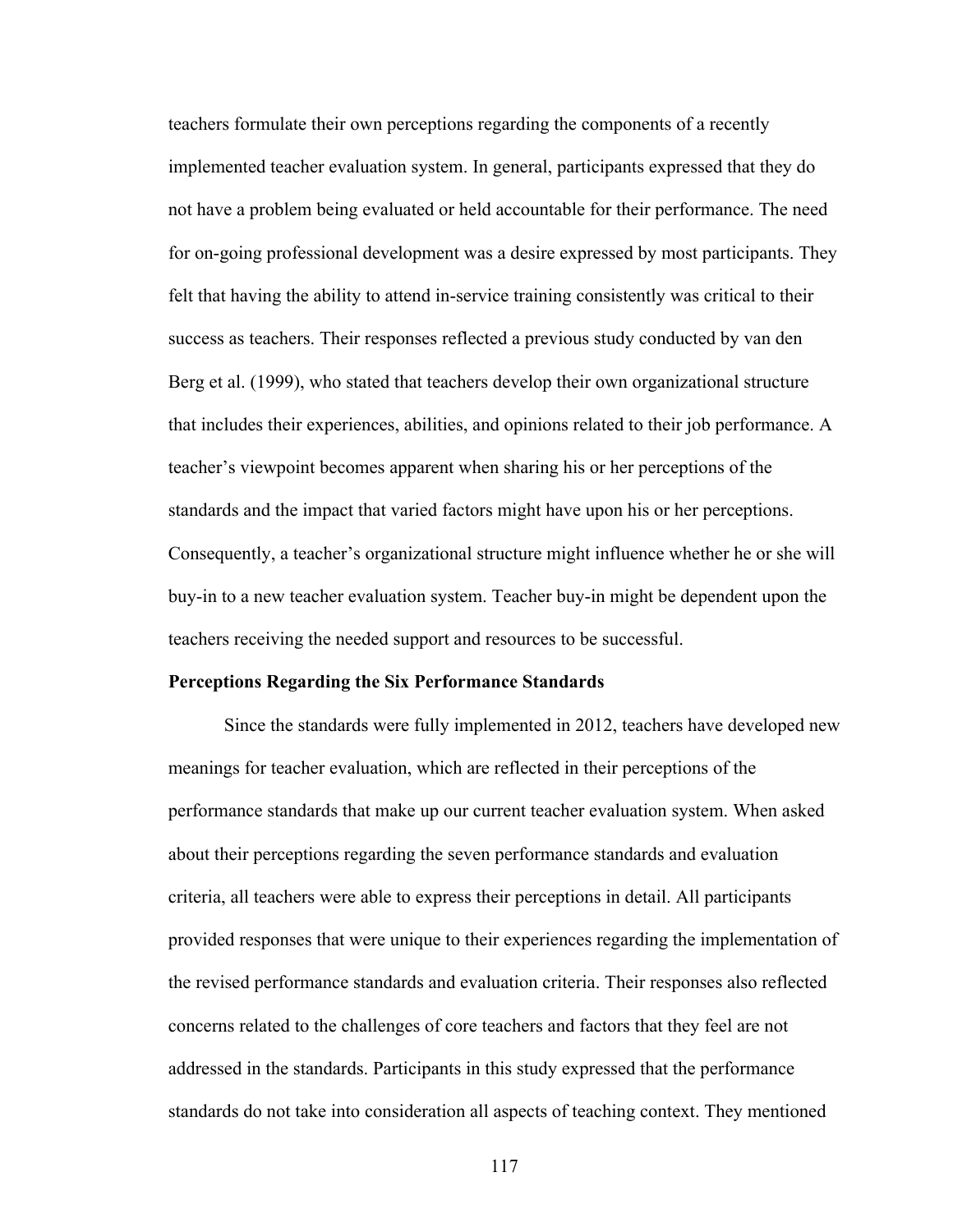specifically four aspects: (a) socioeconomic status of students, (b) locality in which a student resides, (c) resources of the district, and (d) the type of schools that the student attends. The participants expressed that they do not control the type of students whom they are assigned to teach. The beliefs of the participants are supportive of research conducted by Ellett and Teddlie (2003) who described the impact of community demographics and teaching settings. Students in urban areas are most likely to start their educational journey less prepared than students in suburban areas. Factors that might contribute to their lack of preparedness include: (a) parental educational level, (b) access to preschool education, and (c) lack of resources. Once students start their educational journey in an urban setting, teachers are often tasked with teaching basic skills because of the lack of proficiency exhibited by students. As a result, student progress might be incremental, but not to levels at which students will meet and or exceed established benchmarks for displaying progress. This challenge has created a sense of apprehension among teachers in urban districts. Their apprehensions are based on the mere fact that they are judged according to the same performance standards and criteria as teachers in suburban districts without the added supports to ensure student success.

As previously mentioned, the interview participants expressed that a variety of factors affect the achievement gains of students in an educational setting. In their responses, interview participants felt that the performance standards did not encompass the full scope of the impact of those factors on student achievement. The beliefs of the interview participants are upheld by Martineau (2010) whose study explored the roles of student, classroom, and school and their influence on the educational outcomes of students. The participants in this study, like Martineau's study, suggest that student learning is not influenced by a single factor, but a menagerie of factors dependent upon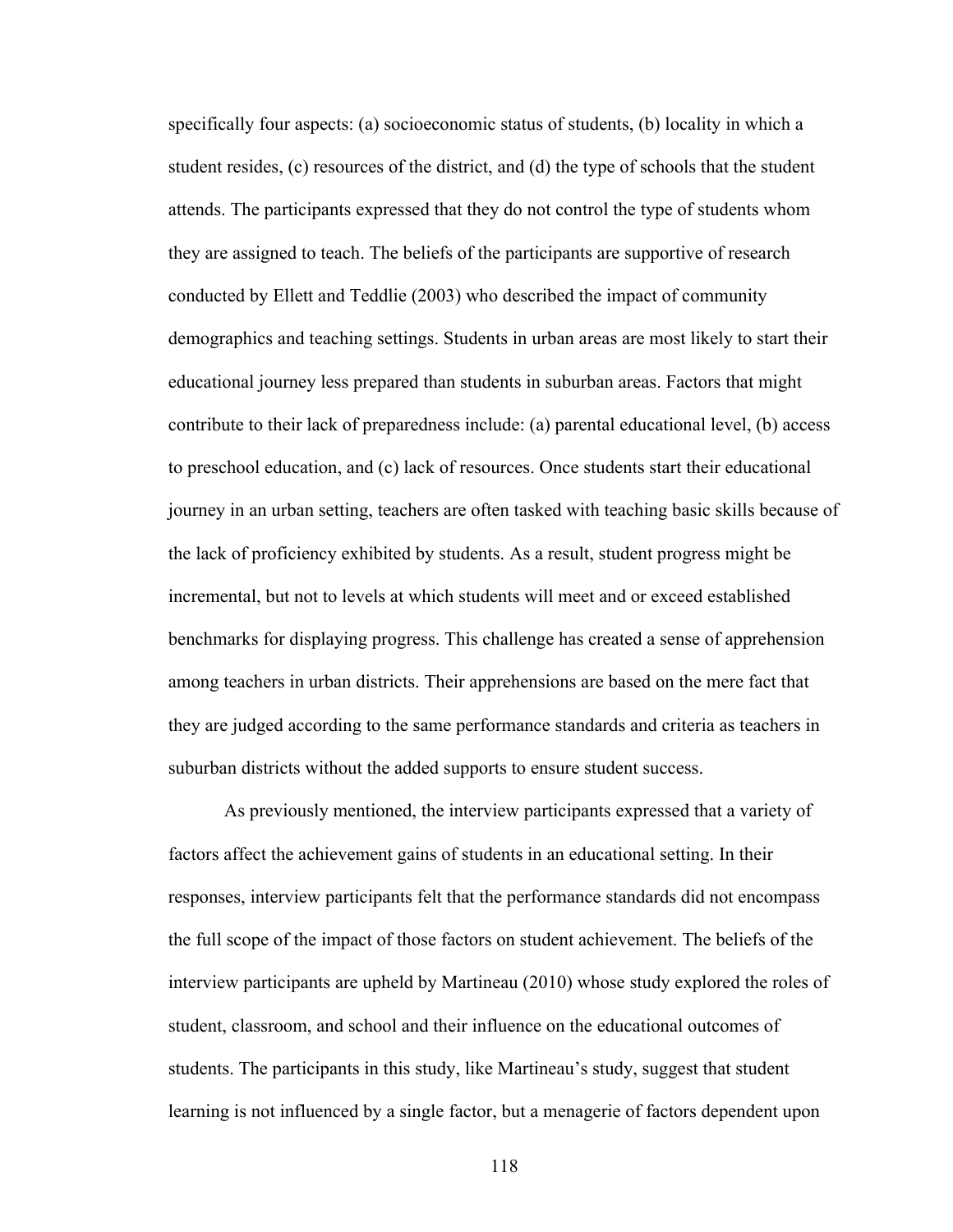the complexities of circumstances. Depending on the circumstances, student learning might be influenced by the factors mentioned above or factors that are reflective of an individual's circumstances. Consequently, teachers are faced with the challenges of meeting the standards and the unknown variation of factors that might influence student learning.

The teachers' perceptions of the six performance standards (professional knowledge, instructional planning, instructional delivery, assessment of and for student learning, learning environment, and professionalism) that account for 60% of their evaluation and performance rating reflected their experiences. The participants expressed the need for content knowledge and receiving professional development to stay abreast of current trends. Their viewpoints included that lesson plans are a guide, and that collaborating with their peers to plan and write lesson plans is important. When incorporating the lesson plan into the delivery of instruction, participants indicated that it was important to present the content in a manner in which students would be able to grasp it. The instructional delivery was influenced by the classroom's learning environment. The participants alluded to their encounters when having to deal with disruptive behaviors that affect student learning and progress. When questioned regarding their professionalism, the participant responses included that teachers must possess specific skills and display professional behaviors when interacting with stakeholders.

In general, teachers in this study had favorable perceptions of the performance standards. Regardless of their viewpoints pertaining to the performance standards, teachers in this sample expressed that the performance standards have had some type of impact on their job performance. For some, the impact has been beneficial, but for others it has been frustrating at times. The teachers in this sample expressed to some degree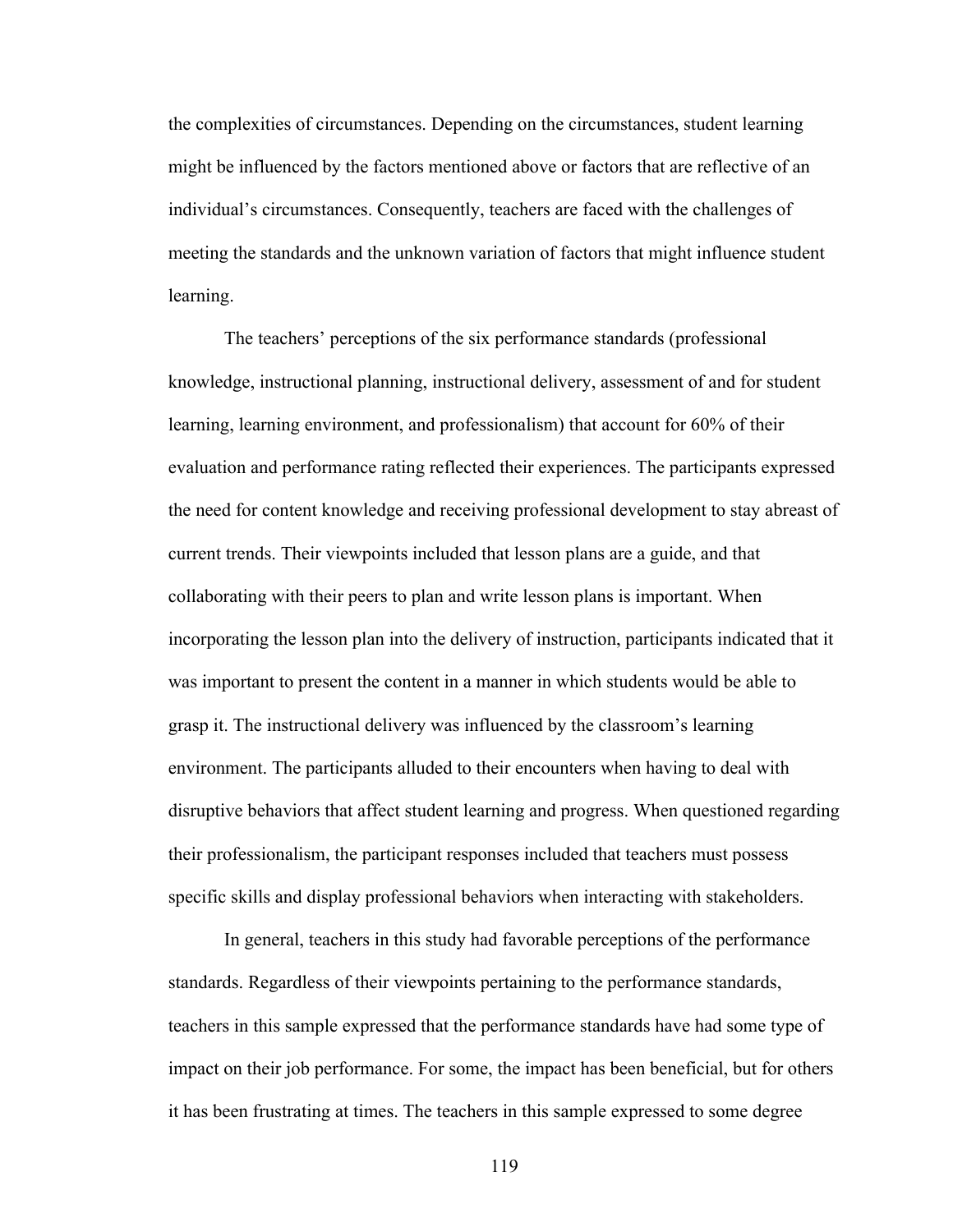positive aspects of the performance standards as related to their job. Despite the positive aspects shared, teachers in this sample shared negative aspects as well. Nonetheless, for some the inclusion of student academic progress in a teacher's evaluation is perceived in a negative manner. This aspect alone has caused fear of losing their jobs for some teachers in this sample. Consequently, their perceptions may be influenced by their job performance. This connection might have an impact on teacher buy-in to the new teacher evaluation system.

The participants expressed perceptions that were reflective of their experiences with teacher evaluation since the revised standards were implemented. They conveyed their likes, dislikes, and apprehensions regarding the performance standards in the current teacher evaluation system. These findings agree with the research of Tuytens and Devos (2014), who stated that teacher perceptions are influenced by how they associate teacher evaluation with their job. Whether or not the participants had perceptions that were positive, negative, or neutral, the connection was evident in their responses when questioned about the standards. When teachers had positive encounters with the performance standards and teacher evaluation, their responses reflected encouraging and constructive feedback. Teachers with less positive encounters described negative responses and feedback perceived not to be as beneficial. Regardless of their perceptions of the standards, teachers in the sample wanted to be made aware of what would be expected of them and to be provided assistance as needed so that they could do their jobs successfully.

## **Perceptions Regarding Student Progress**

In the state of Virginia, student progress accounts for 40% of a teacher's evaluation. When questioned specifically regarding the fact that 40% of a teacher's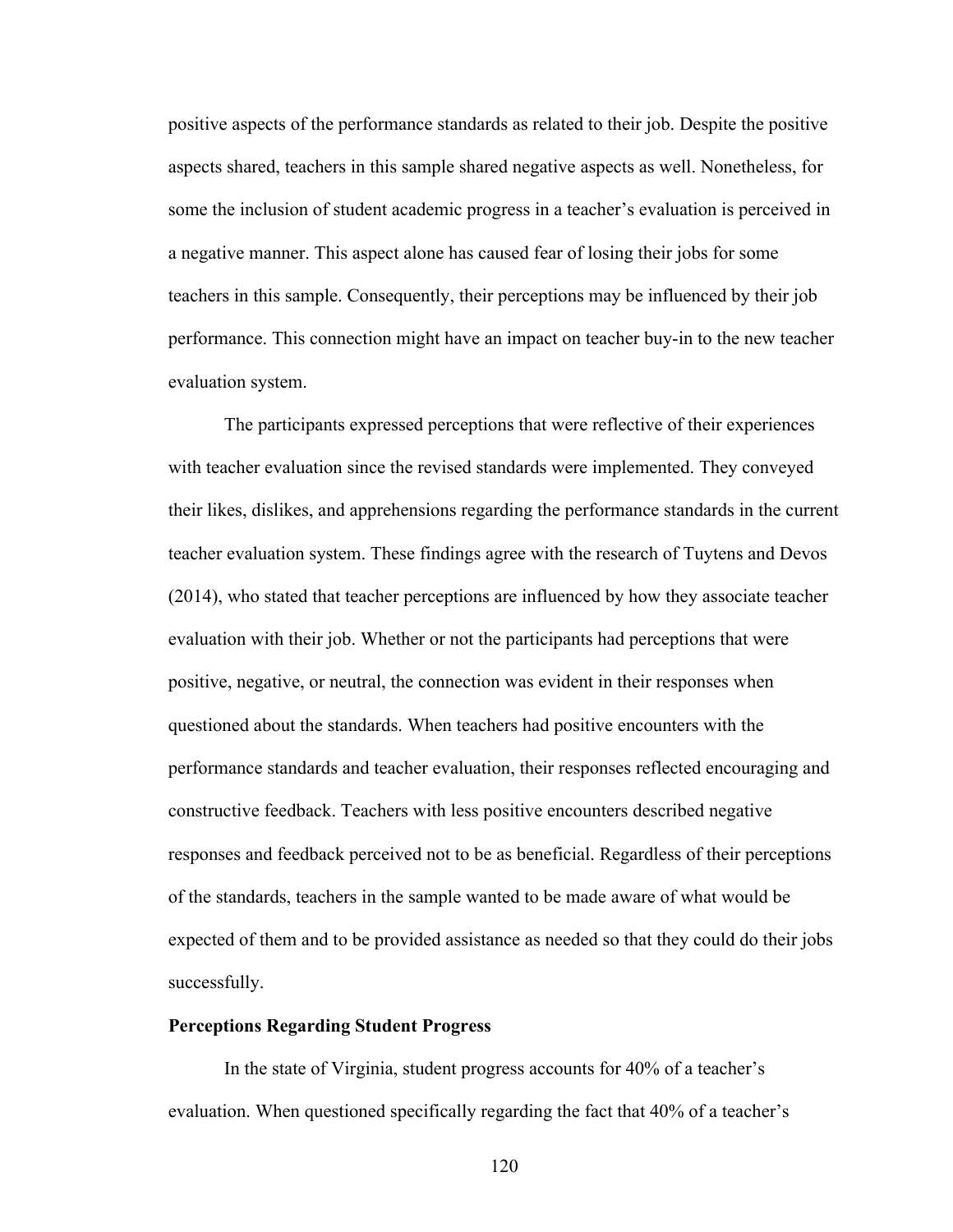evaluation was tied to student progress, only one participant indicated that it was unfair. Other participants referenced the challenges encountered by core teachers because of having an attached SOL test.

The majority of the participants stated that teachers should be evaluated, but only six stated that evaluation should be partially based on student progress at a level of 40 percent. The sentiment of the participants did include that students must show progress. The participants felt that teachers must be held accountable for their performance. As the responses of the participants were analyzed, I discovered that friction arises over the percentage of the evaluation that is tied to student progress, but not to the fact that students must show progress.

Overall, teachers in this study had positive perceptions of the seven performance standards and indicators. However, when asked about the inclusion of student progress in a teacher's evaluation, teachers in the sample had an overall negative perception of this component of a teacher's evaluation.

What possible factors could have contributed to apparent discrepancies in the perceptions? During the interview process, most teachers were aware of the performance standards, but they did not know all of them by their specific names. However, they were more knowledgeable of the standard related to student academic progress. Most teachers associated student academic progress with student results from SOL tests or other assessments. They were inflexible regarding their perceptions which included student academic progress. Furthermore, the sentiments expressed in the perceptions of the group suggested that this factor has altered the process of teacher evaluation and its impact on the job performance of a teacher. Some of their perceptions indicated that this process has created more fear and animosity among teachers when interacting with administrators.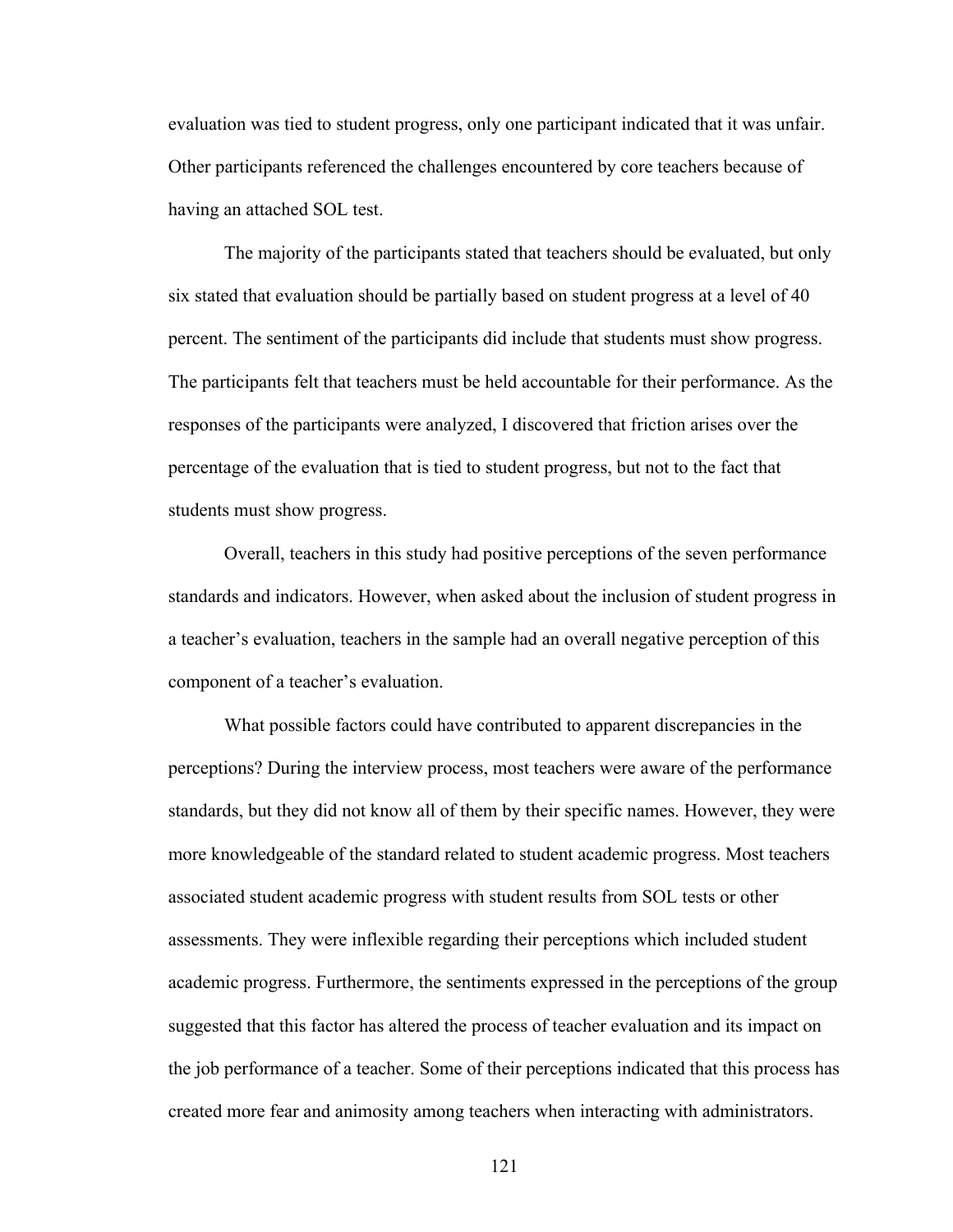Despite their fears and reservations regarding the inclusion of student academic progress in their evaluations, teachers have suggested in their various responses that they just want to receive the necessary tools and support needed to provide students quality instruction.

As previously mentioned, teachers become defenders of their actions when judged on the progress of students. They must defend the progress or lack of progress of students on standardized assessments. These results might be indicative of teacher effectiveness which supports research conducted by Porter- Magee (2004). When tying teacher effectiveness to student progress, multiple measures are considered and statistically analyzed to determine their impact on student teaching (Everson et al., 2013). Furthermore, by associating teacher effectiveness with student progress, it reaffirmed research conducted by Webster and Mendro (1997) and reiterated by (Hallinger et al., 2013) that a correlation does exist when tying student learning with teacher effectiveness. This correlation also is supported by Martineau (2010) who described the interaction that occurs between students and the school and their impact on student educational outcomes.

The impact of student progress in a teacher's evaluation has caused teachers in this sample varying degrees of apprehension. The level of apprehension was in direct correlation to the level of student progress. When student progress was positive, teachers appeared to have little if any apprehension. If student progress was not as positive, the level of apprehension appeared to increase dramatically. Again, this was reflective of the connection that the participants had regarding teacher evaluation and their perceptions of the performance standards. Clearly, teacher experiences regarding student academic progress caused the participants in the study to create their own connotations of teacher evaluation as it relates to their job. When teachers had more positive experiences, they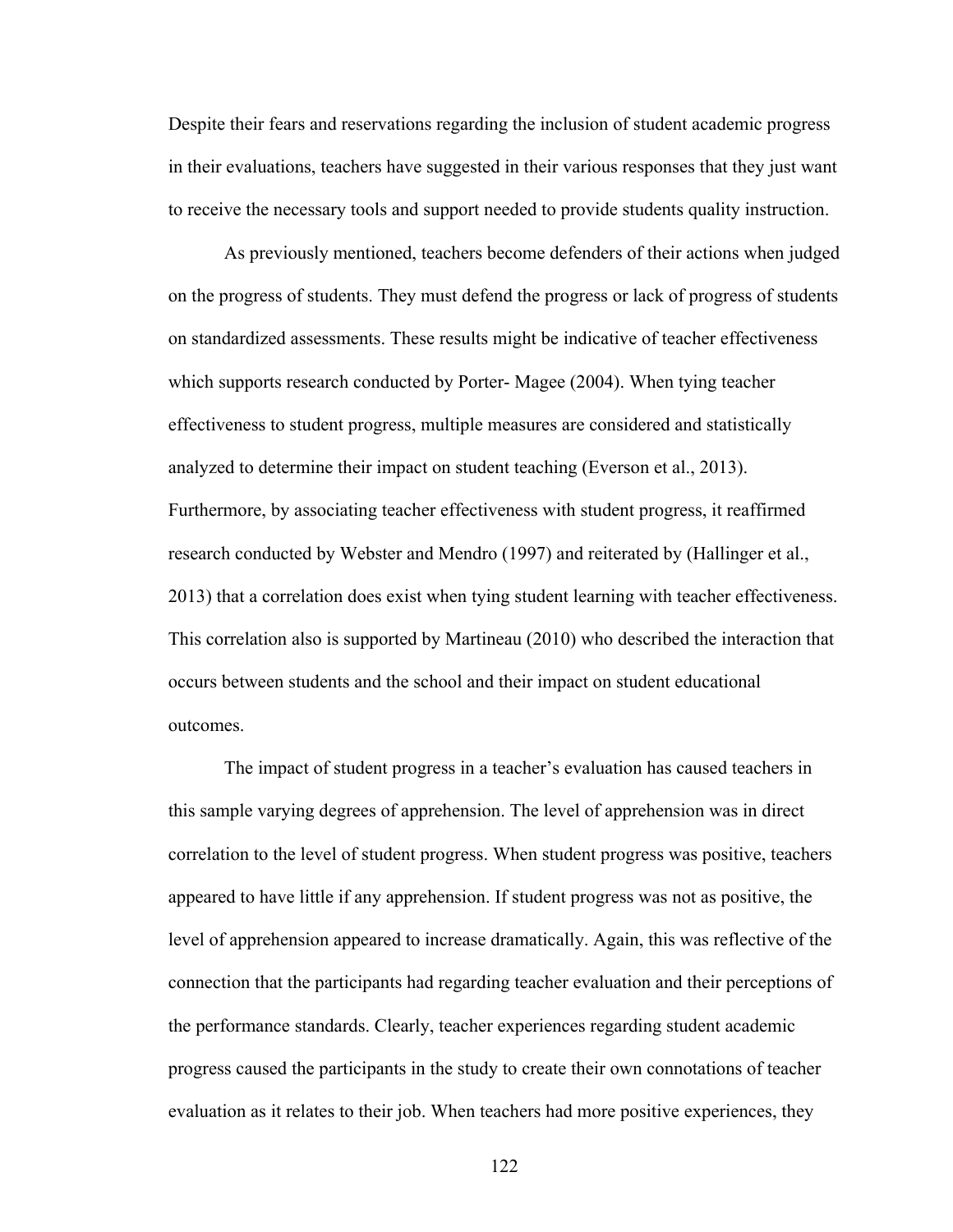appeared to have fewer negative connotations regarding teacher evaluation and their jobs. If teachers had more unpleasant experiences, they appeared to have more negative connotations regarding teacher evaluation and their jobs. Thus, teachers develop their own values related to their attitude, job performance, and skill level (van den Berg et al., 1999. Consequently, teacher buy-in of a new teacher evaluation system is dependent upon a variety of variables which are directly related to their attitude, performance, and skill level.

## **Perceptions of Effective Teachers Versus Less Effective Teachers**

I also examined the relationship between the perceptions of teachers and their effectiveness. In this study, eight teachers were identified as being effective and four were less effective. Whether a teacher was identified as effective or less effective, they shared characteristics. Common characteristics shared by the groups included (a) being aware of expectations, (b) being accountable, and (c) being given assistance. These were basic expectations described by both groups that teachers needed to meet the basic guidelines outlined in the performance standards.

As the participants in this study indicated, teacher effectiveness is influenced by a variety of factors. The correlation of the factors affecting teacher effectiveness might vary depending on how teachers are judged according to student progress (Porter-Magee, 2004). Teachers in this sample had definite opinions related to student progress and their level of effectiveness. In their responses, the participants described how they were able to correlate their effectiveness to the progress shown by students. This was also reflective of the ownership that teachers associated with their level of effectiveness and job performance. This supports research conducted by Tuytens and Devos (2014), which focused on how teachers develop their own meanings regarding teacher evaluation and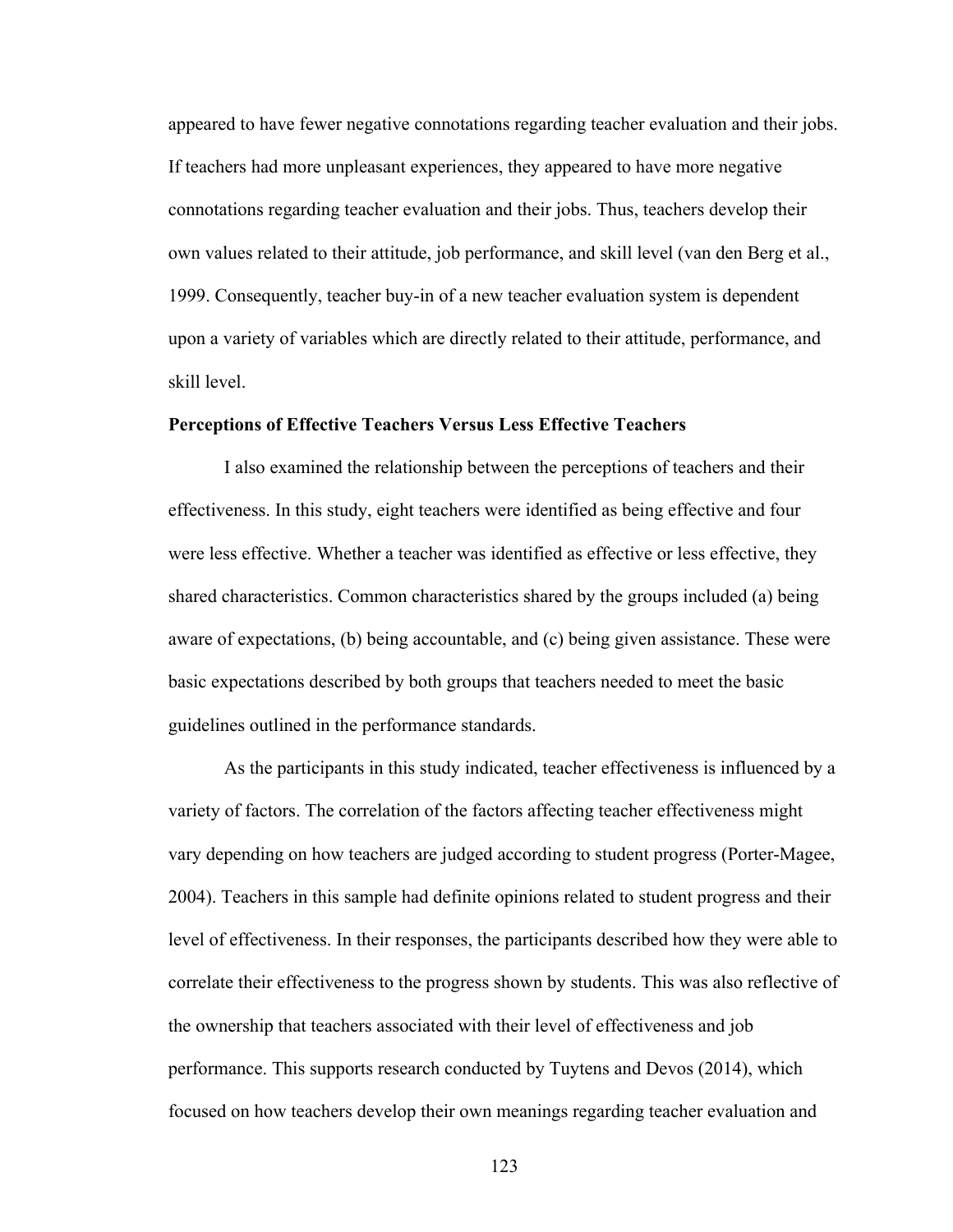their job performance. Additionally, the findings substantiated the research of Aaronson et al. (2007), whose study described how teacher quality has a major impact on student achievement.

# **Perceptions of Teachers Assigned to Fully Accredited Schools Versus Nonfully Accredited Schools**

If schools did not meet the established benchmarks for accreditation in the areas of science, social studies, mathematics, and English, they would not meet the requirements for full accreditation as outlined by the VDOE (2011). During the 2014– 2015 school year, four of six secondary schools in CCPS did not meet requirements for full accreditation. Two schools did meet the requirements for full accreditation.

In their initial responses, teachers assigned to fully accredited schools and teachers assigned to nonfully accredited schools did not suggest that accreditation status had an impact on their perceptions. As the interviews were analyzed, a discrepancy emerged between teacher perceptions of the seven performance standards regarding the inclusion of student academic progress. This discrepancy is noted in the types of perceptions of teachers assigned to fully accredited schools and teachers assigned to nonfully accredited schools. The difference might be a result of the increased work load of teachers assigned to nonfully accredited schools. Typically, schools that are not fully accredited are given additional tasks to complete so that they could meet the established benchmarks. The additional responsibilities might lead to teachers experiencing an increase in the level of frustration and challenges.

Teacher perceptions of the performance standards were not influenced by the accreditation status of their assigned schools. Their perceptions were affected by the types of experiences they faced when implementing the revised standards in our current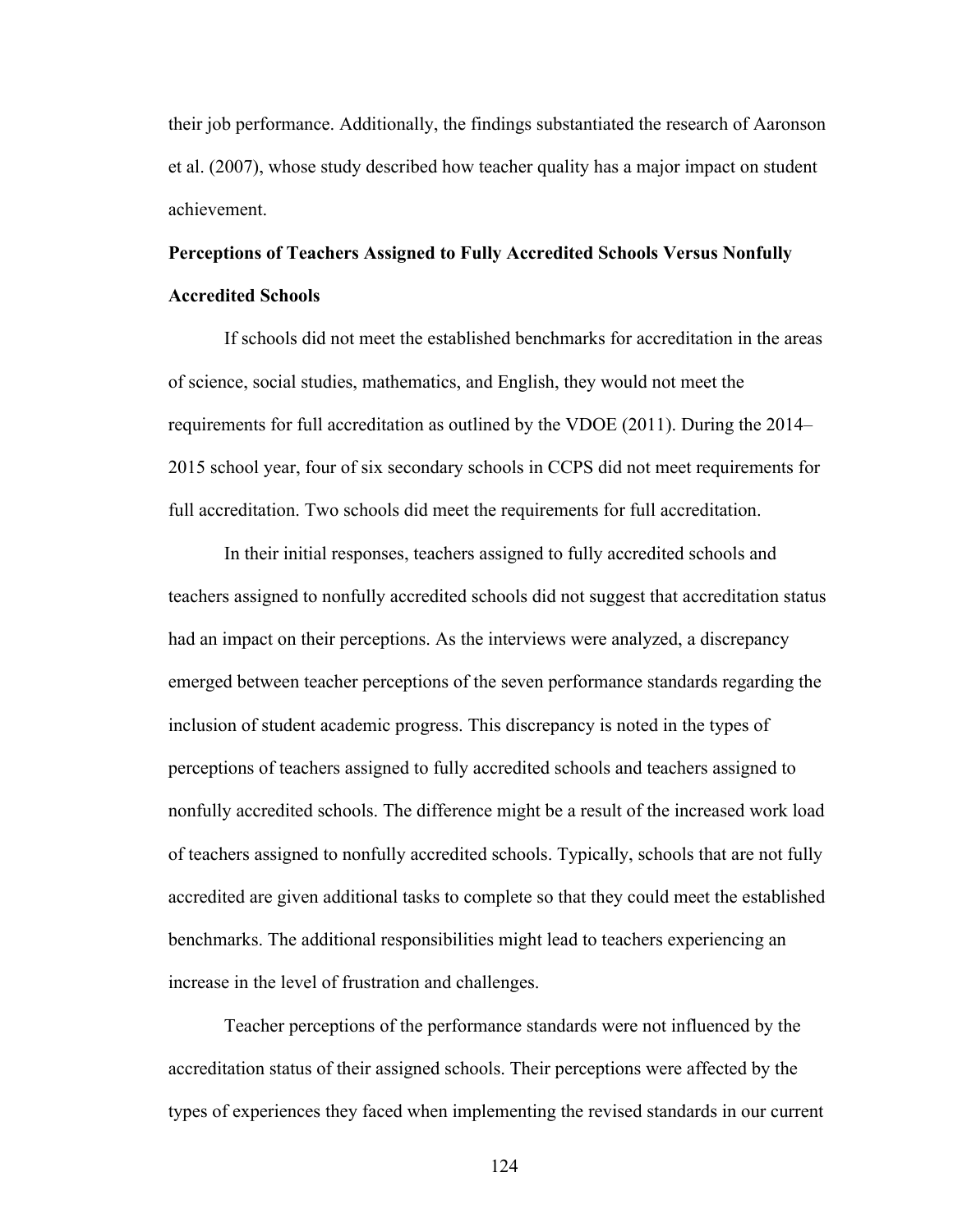teacher evaluation system. This factor supports research conducted by Tuytens and Devos (2014) who described how teachers develop their own values regarding teacher evaluation and how it relates to their job performance. It is also connected to teacher buyin when identifying the correlation between skill level, attitude, and knowledge of the teacher evaluation system when associated with job performance (van den Berg et al., 1999). Teacher H who is assigned to an unaccredited school described in her response that teachers must take ownership of their professional responsibilities to grow professionally, regardless of the school's accreditation status.

#### **Perceptions of Teachers of Tested Subjects Versus Nontested Subjects**

Teachers of tested subjects taught core subjects in areas of mathematics, science, social studies, and English with an attached SOL test. Teachers of nontested subjects taught electives that were in support of the core subjects without an attached SOL test. Seven of 12 teachers taught tested subjects; five teachers taught nontested subjects. Teachers of tested and nontested subjects shared many characteristics. Common characteristics shared by the groups included: (a) performance standards were the framework of teacher evaluation and needed; (b) performance standards helped teachers to improve; (c) the majority of teachers were identified as effective; and (d) most teachers had overall positive perceptions of the performance standards.

Whether teaching a tested subject or a nontested subject, participants conveyed that the performance standards did help teachers to improve, but they adamantly expressed that teachers encountered challenges. The challenges described encompassed (a) teacher/administrator interaction, (b) variables that influence the teaching context, and (c) unfair actions against teachers. As a result, teachers expressed a desire to be treated in a fair, objective, and professional manner.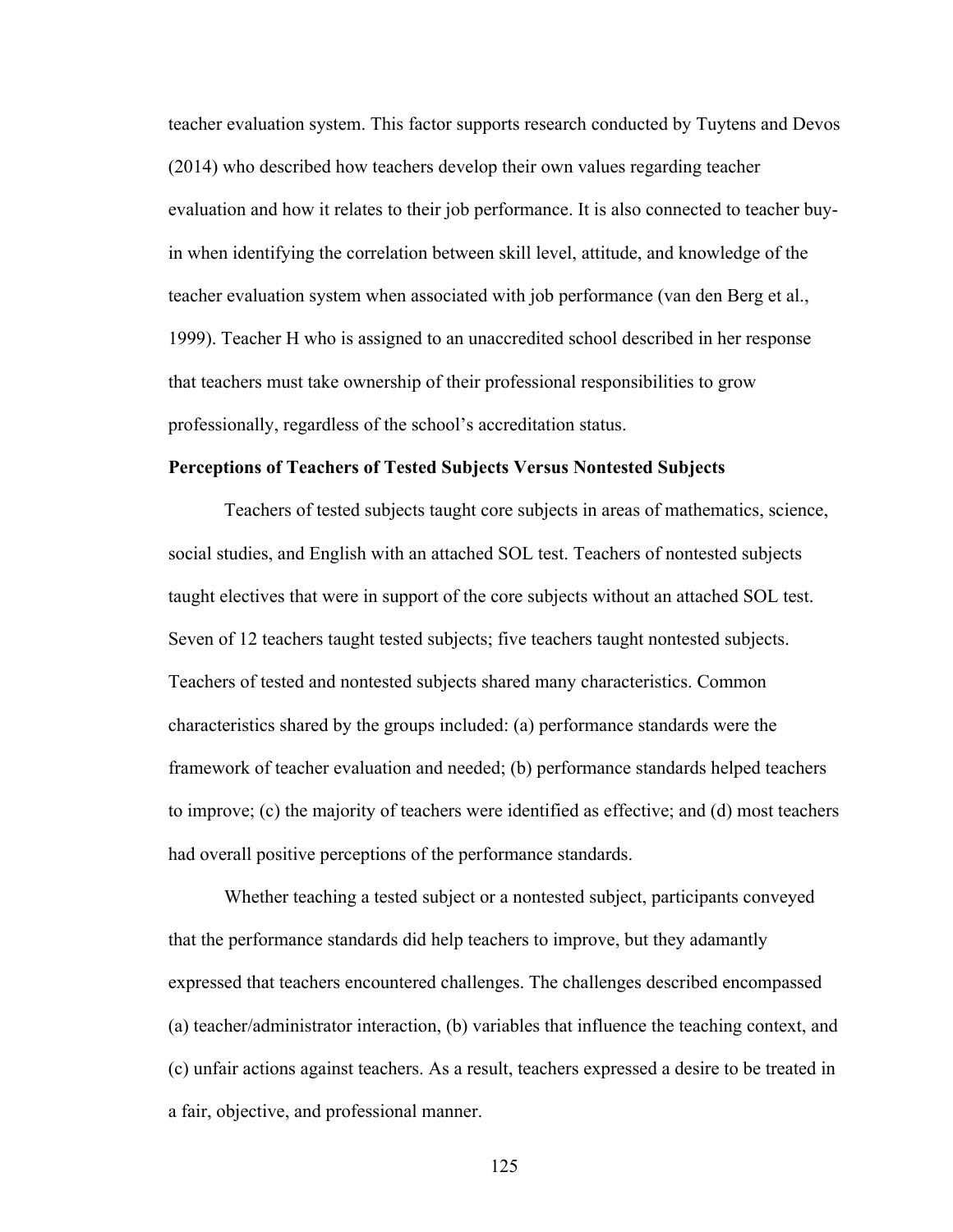Although the challenges of teachers of tested subjects might vary from those of nontested subjects, teachers of nontested subjects possess a degree of empathy for teachers of tested subjects. This factor is indicative of the many characteristics that they share. When the responses of teachers of tested and nontested subjects were analyzed, their responses are reflective of their personal experiences that affected their perceptions regarding the implementation of the performance standards and evaluation criteria. Teacher L expressed empathy for teachers of tested subjects because of the many challenges that they encounter to prepare students for standardized testing.

Whether teachers in this study taught a tested or nontested subject, their perceptions of the performance standards were similar. This factor is supported by the research of Charalambous et al. (2014), whose study centered on how teacher perception influences the actions of teachers in a recently implemented teacher evaluation system. The perceptions of the teachers are reflective of their experiences during the implementation process which reflects how they associate teacher evaluation with their job (Tuytens & Devos, 2014). When a new teacher evaluation system is implemented, teachers are provided with professional development to gain an understanding of the new system. This process allows teachers to become aware of how they will be evaluated and is connected to the level of buy-in that is described in the responses of participants. The experiences of the teachers help to create a framework which formed the basis of their perceptions. Their perceptions are reflective of their position, skill level, and familiarity of the performance standards as related to their job execution (van den Berg et al., 1999.

## **Summary of Discussion**

In review, the perceptions of teachers in CCPS clearly have been affected by their experiences with teacher evaluation. The responses provided by the participants reflected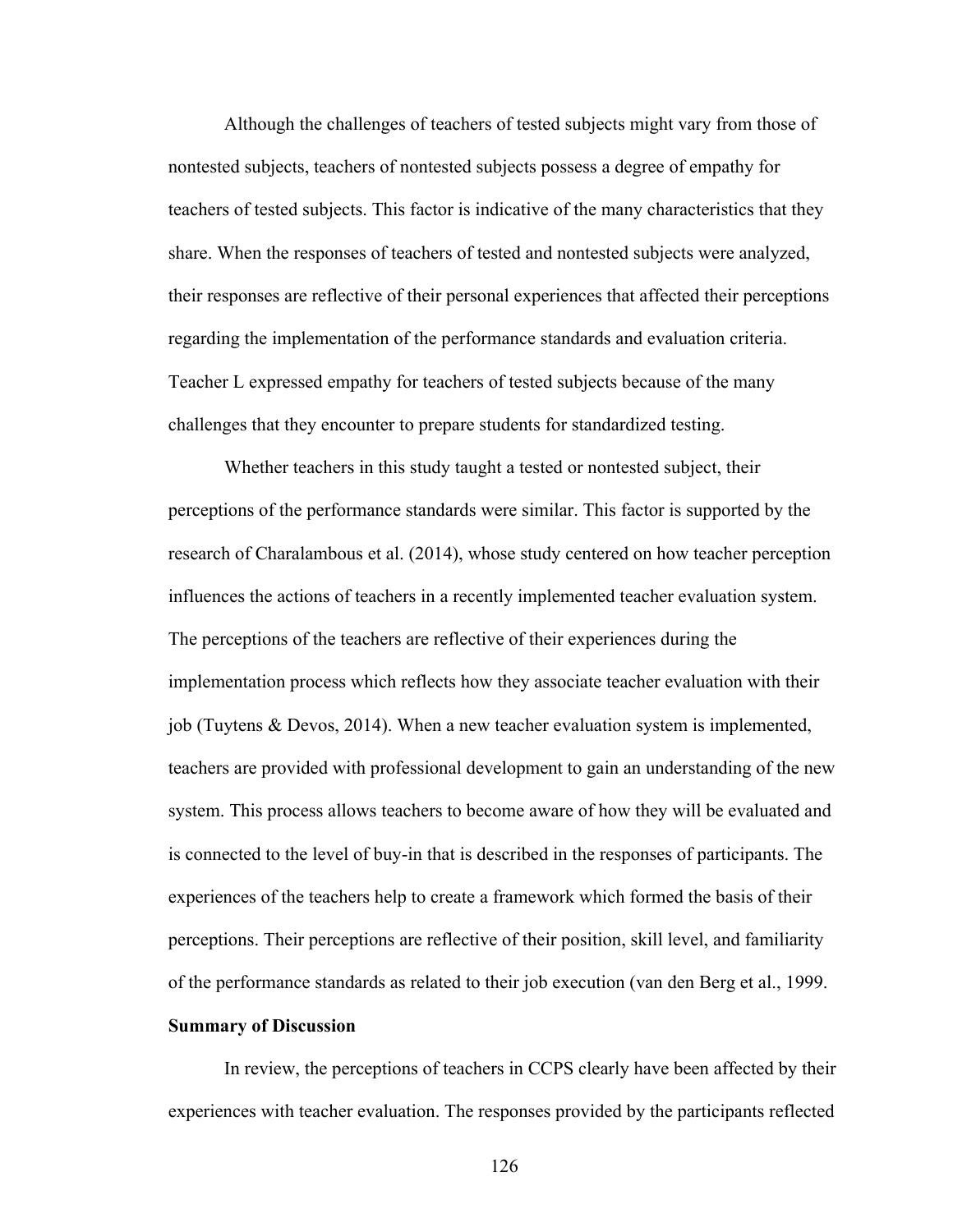their personal encounters and perceptions regarding the implementation of the revised performance standards and evaluation criteria in 2012. This supports research that was conducted by Charalambous et al. (2014). Charalambous et al. asserted that it was crucial to examine how teacher perception affects the teachers and students when a new teacher evaluation system is implemented. The perceptions of teachers in the sample were similar regardless of the variables that were examined. Also, the responses provided by the participants supported research by Tuytens and Devos (2014), who stated that it is essential for a researcher to comprehend the perceptions of teachers because their perceptions affect their relationship with a teacher evaluation system. They further asserted that teachers develop their own perceptions regarding teacher evaluation and how it relates to their job.

Participants in this study readily acknowledged their challenges and successes in teaching and the teacher evaluation process. A strong sentiment existed among the participants to continue their professional growth, which was in line with research conducted by Howard and McCloskey (2001). The participants indicated that their growth as teachers is also dependent on professional development. This thinking concurred with research conducted by Sanders (2000), who found that teacher evaluation is a method that can be used to strengthen professional development. This strengthening is accomplished when a school-based administrator identifies the strengths and weaknesses that were noted on the evaluation of the teachers. This information can be used to formulate a professional development plan for the school and to allocate resources as needed. This use is also supported by Muijis (2006), who stated that professional development is a tool that can be used to increase the level of instructional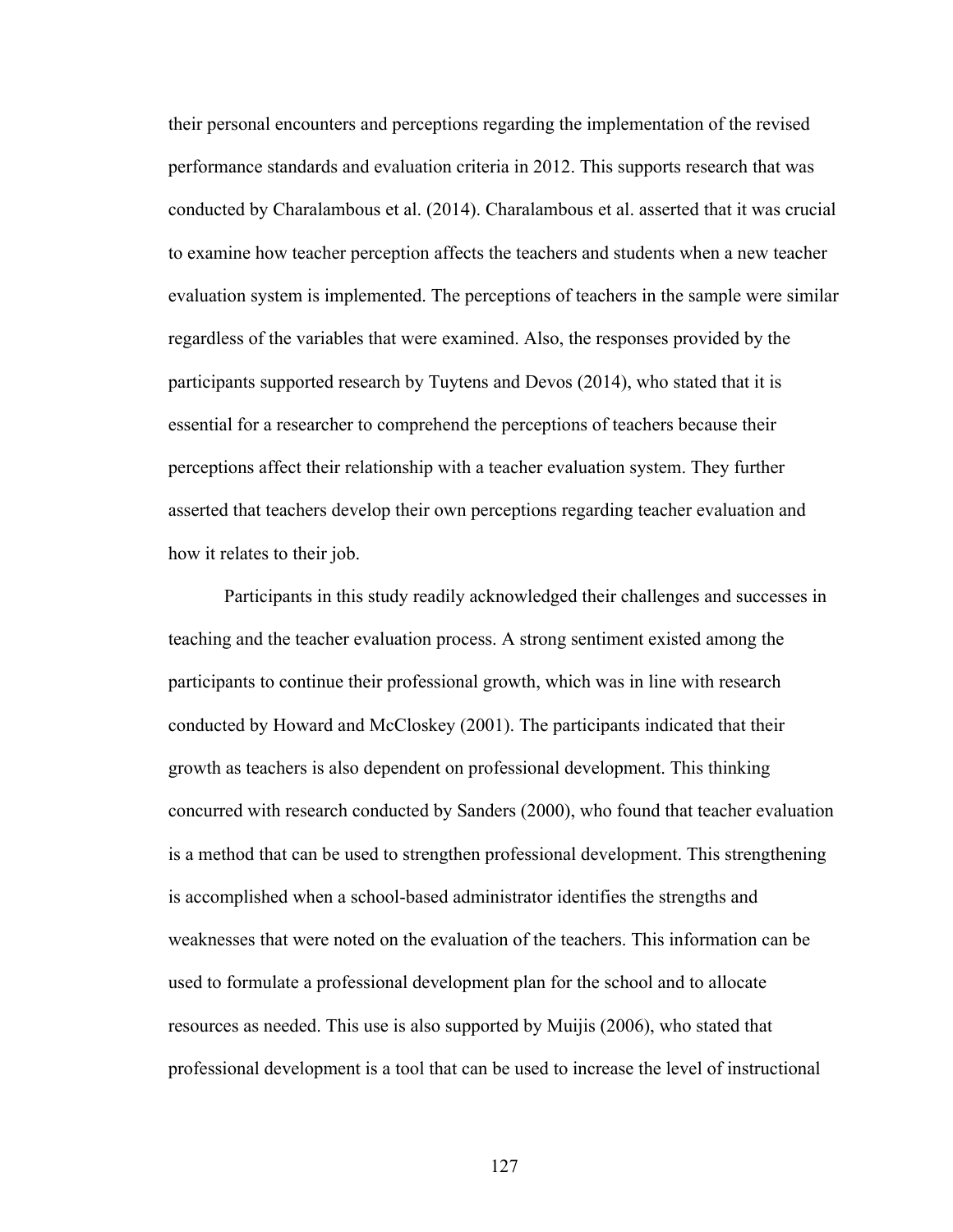proficiency for teachers. Ultimately, the impact of a teacher's increased instructional proficiency would also result in an improvement of student learning.

Regarding being evaluated, the participants in this study were receptive to being held accountable for their performance. They were open to receiving feedback from evaluators. Many participants perceived feedback to be used as a method for selfimprovement or an affirmation that their performance was acceptable. However, the participants were not receptive to comments from an administrator that were perceived as subjective or unfair. The participants remarked about the apparent manipulation of the indicators or criteria used in the teacher evaluation system to meet the needs of the administrator instead of the teacher.

The teachers in this study have perceptions regarding the implementation of the performance standards and evaluation criteria in CCPS. Their perceptions were significantly influenced by their experiences with the teacher evaluation system. Regardless of the variables that were examined, teacher perceptions were similar. This component had a great impact on their perceptions and a bearing on their perceptions regarding various aspects associated with teacher evaluation.

#### **Implications from the Study**

In recent years, researchers have studied teacher evaluation and teacher perceptions regarding the implementation of a teacher evaluation system. Many of the existing studies were the result of teacher evaluation being examined as a tool to improve student achievement. This study and its results contribute to the existing literature by (a) examining teacher perceptions regarding the implementation of the performance standards in a teacher evaluation system, (b) examining variables that might influence the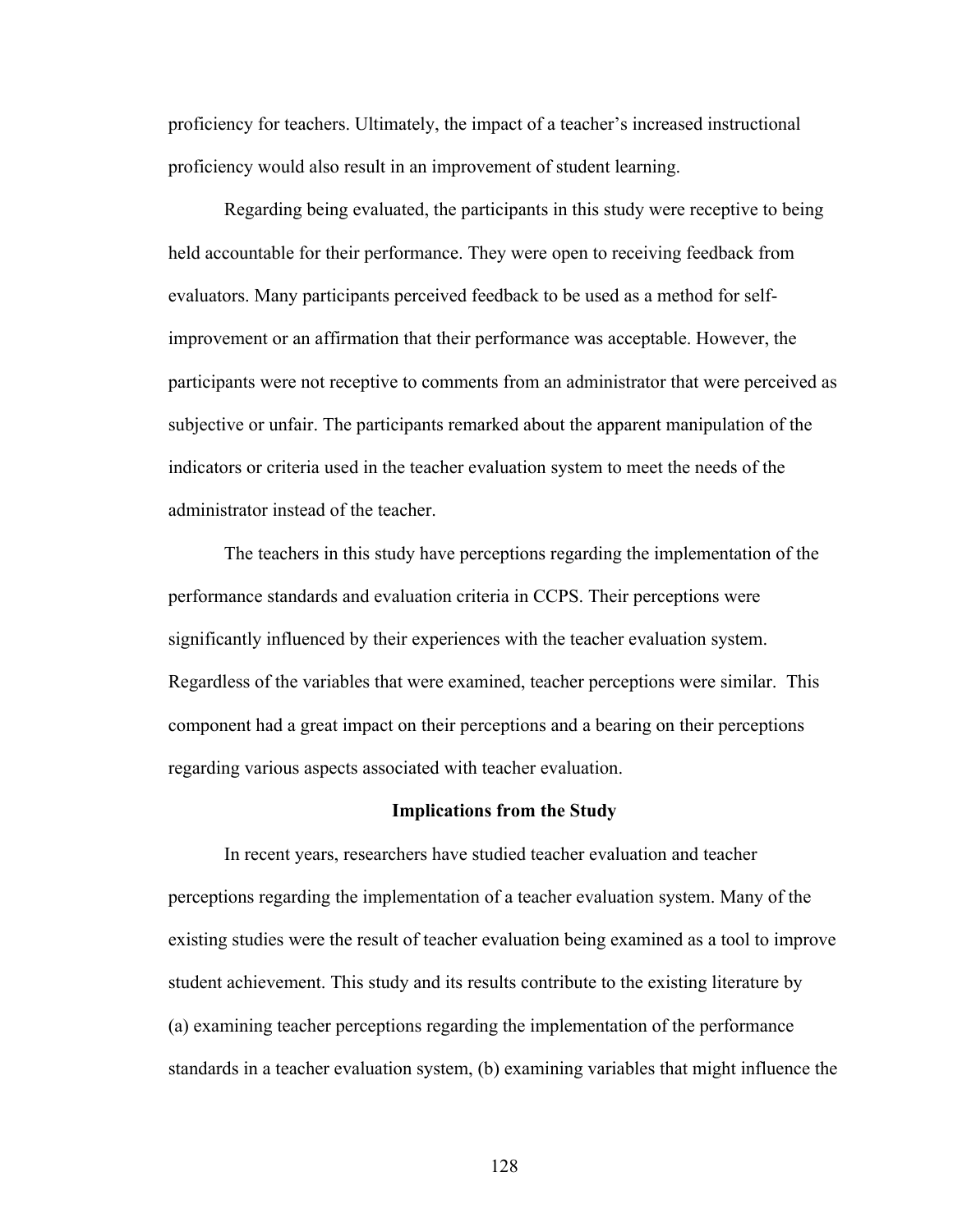perceptions of teachers, and (c) examining how teacher perceptions influence their relationship with teacher evaluation.

Participants in this study had similar yet unique perceptions that were influenced by their experiences with teacher evaluation. Their perceptions described the impact of community demographics and teaching environments (Ellett & Teddlie, 2003). Since the inclusion of student progress in teacher evaluation, teachers have expressed apprehensions because they do not control the types of students assigned to their classes. As a result, teachers are often faced with factors that affect teaching and learning that must be addressed before students are able to master the content.

## **Implications for Teachers**

This study revealed that teacher perceptions are greatly influenced by their encounters with teacher evaluation. Since the implementation of the revised performance standards and evaluation criteria, teachers have had to make adjustments to comply with the requirements prescribed in the *Guidelines for Teachers* (VDOE, 2011). Their responses reflected both positive and negative experiences they have had with the implementation of the performance standards in a small urban school district in southeastern Virginia. It appears that the teachers are buying into the new teacher evaluation system with its performance standards and evaluation criteria despite the reservations they might have concerning the student progress component. Peterson and Peterson (2006) asserted that, if teachers are involved in the evaluation process, they gain respect for the processes related to teacher evaluation. Evidently, teachers in this sample have respect for the processes related to teacher evaluation because they are receptive to the feedback provided and take appropriate actions.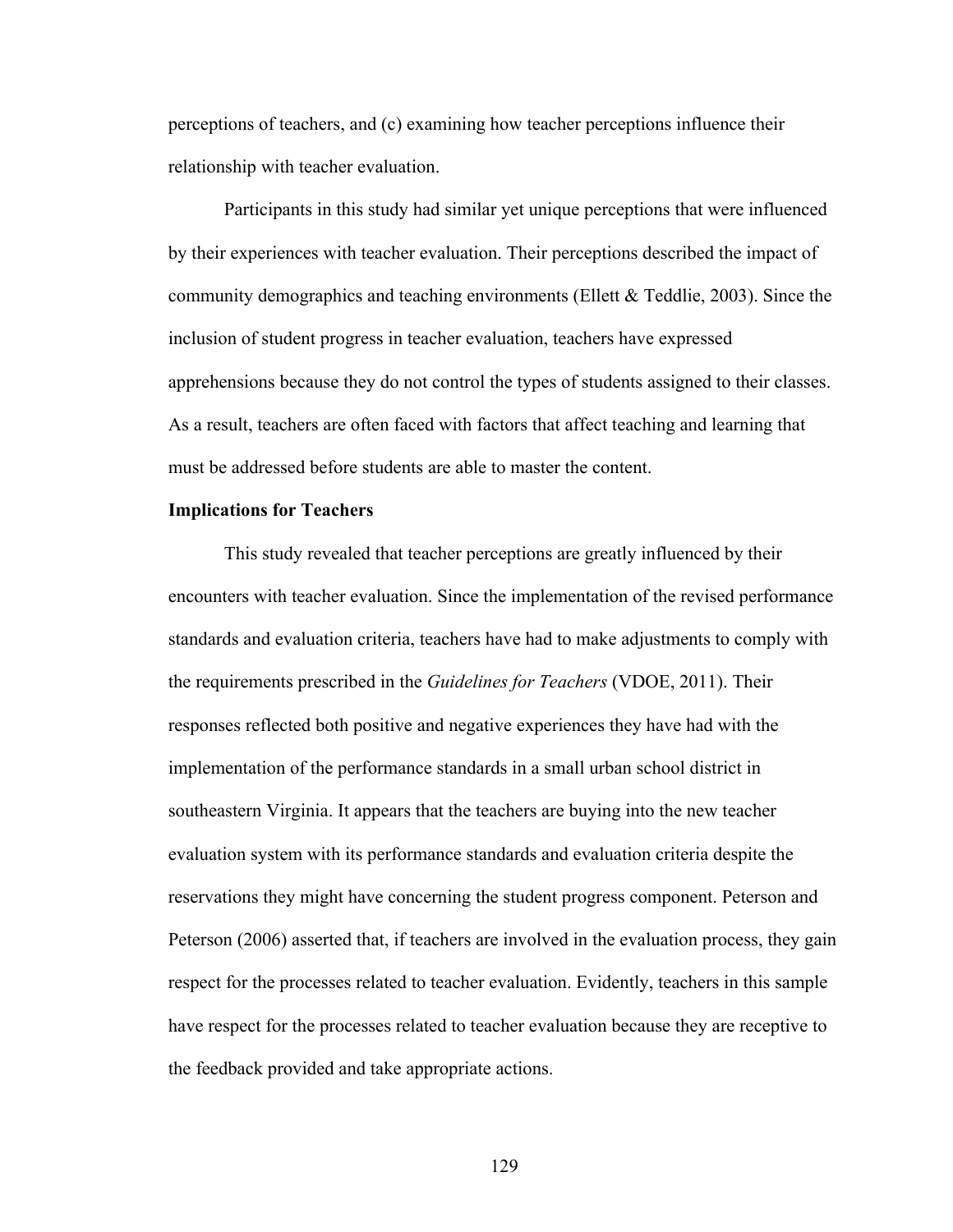The participants in this study were receptive to accountability as it related to their job performance. They were eager to use the feedback provided by administrators if they perceived it to be objective. The participants expressed the desire to be held accountable by evaluators who are able to provide feedback in a constructive manner beneficial to the teacher rather than the administrator. This sentiment was supported by Sinnema and Robinson (2007), who asserted that evaluators must be well-trained and knowledgeable of the standards to analyze their observation data to determine whether teachers are meeting the standards.

#### **Implications for Administrators**

The findings of the study suggest that improvement is needed in the interaction that occurs between teachers and administrators during the teacher evaluation process. In many of their responses, teachers have expressed that their administrators treated them in an unprofessional manner. The relationships that exist between teacher and administrator have a direct impact on the work environment, climate, and culture of a school in which a teacher works. Consequently, teacher perceptions might be influenced by these factors, and Preskill and Catsambas (2006) supported this detail. Their research is reflected in the sentiments of Teacher G who described an unpleasant encounter with an administrator. In her response, Teacher G questioned the level of professionalism exhibited by the administrator. As stated by Teacher G, teacher–administrator interaction might influence the perception of teachers regarding the standards. Clearly, when teachers perceived that they have been treated in an unprofessional manner, they are inclined not to perform to the best of their abilities. Perhaps, their perceptions are focused on the lack of respect, and contentious relationship with an administrator as opposed to providing quality **instruction**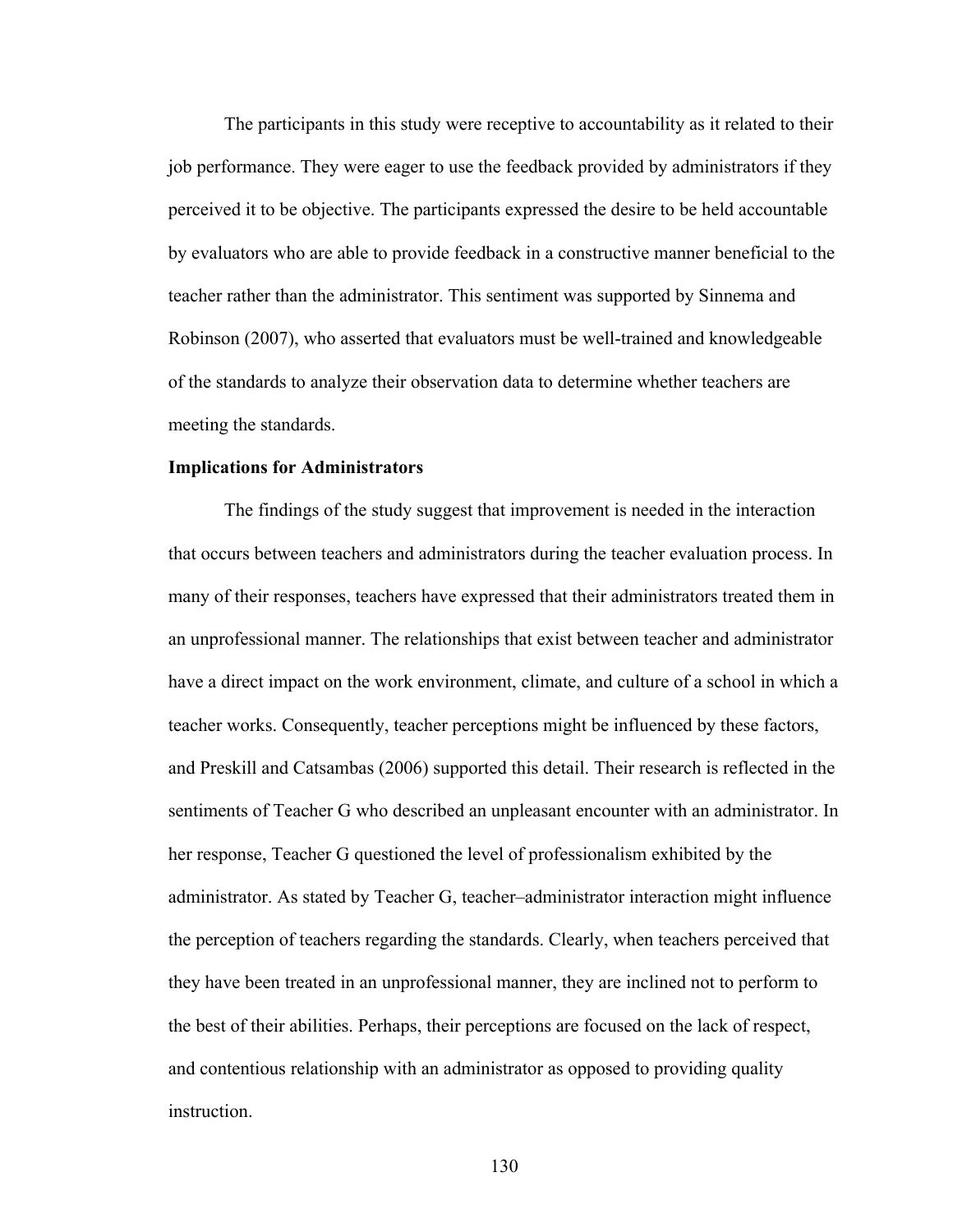Teachers in this study have alluded to the need for improving the relationships that exist between teachers and administrators. This coincides with research conducted by Adair (1984) who explored the Hawthorne effect. The basis of the Hawthorne effect is that attention given by a supervisor (administrator) to a worker (teacher) affects the level of productivity that ensues. When the supervisor gives a worker adequate attention and constructive feedback, productivity increases. Improving teacher/administrator interaction will create a work environment that is collegial and fosters respect by treating one another in a professional manner.

#### **Implications for School District Policy and Practice**

The findings of this study have implications for teachers and administrators that might affect the interaction between teacher and administrator during the teacher evaluation process. Areas of emphasis would focus on accountability and professional development.

**Accountability.** The findings suggest that teachers want to be evaluated and held accountable for their performance. To meet the requirements outlined in the performance standards, teachers must be made aware of the expectations. Through various modes of communication, teachers are in receipt of the needed information and the steps necessary to be successful. Teachers have adamantly expressed the need to be informed of expectations and to be provided the tools necessary to meet those expectations. This level of awareness is an avenue to meeting the standards. As teachers attempt to meet the standards, they are provided feedback from administrators that can be used for improvement. The goal of the performance standards is to assist teachers in meeting the minimum requirements as established in the *Guidelines for Teachers* (VDOE, 2011).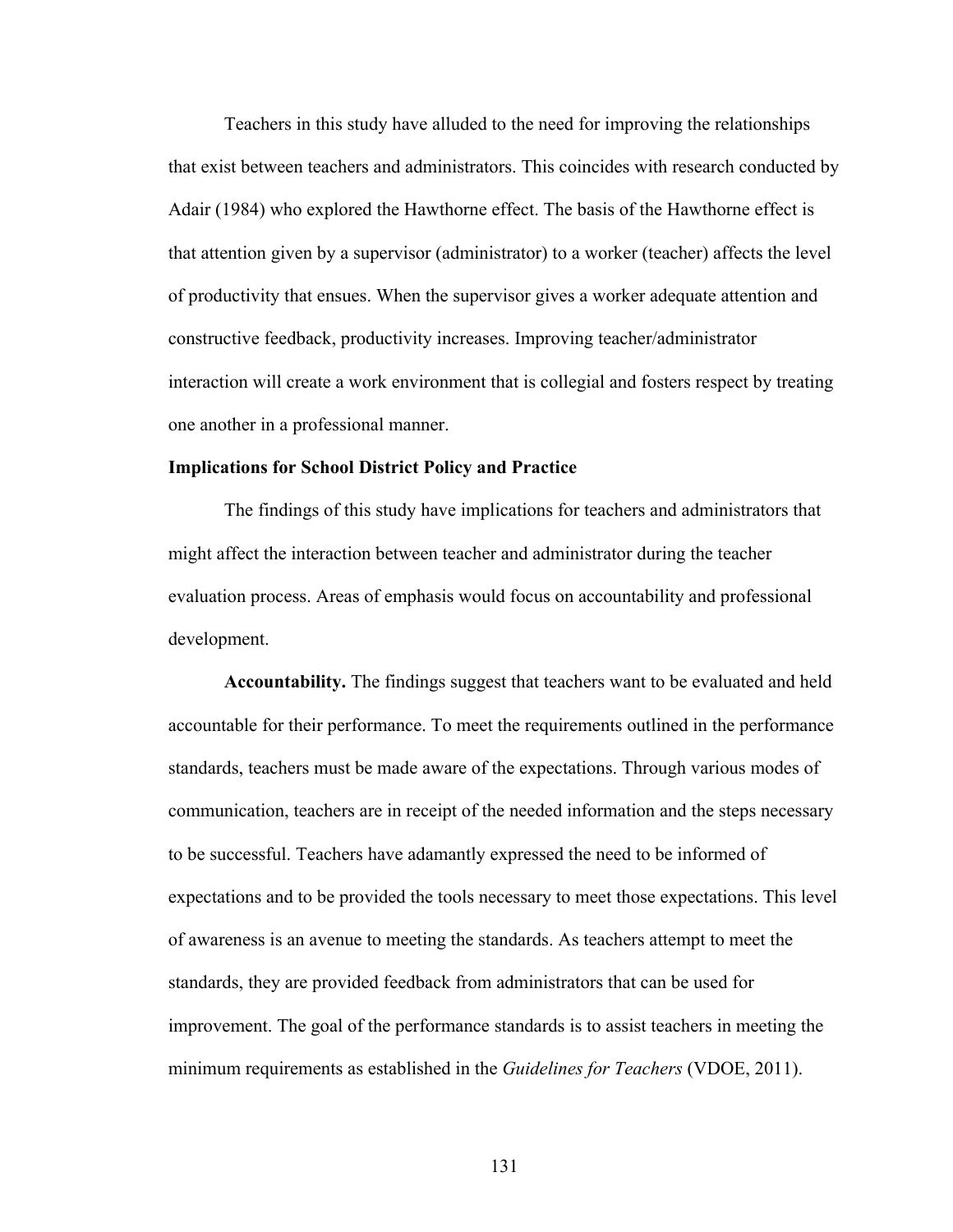**Professional development.** The results of this study provide valuable information to continue using teacher evaluation as a tool to improve instruction. This finding concurred with research conducted by Sanders (2000). Sander's research focused on using teacher evaluation as a method to reinforce professional development. To meet the needs of teachers and administrators, the data from this study could be a component of the district's professional development plan and an individual school's plan as well. Jobembedded professional development for teachers and administrators would need to be ongoing. Professional development for teacher evaluation is critical when promoting professional learning. Professional development of this kind is essential if change is to take place. This finding is supported by Muijis (2006) who focused on teacher evaluation functioning as a tool of professional development to increase instructional ability, resulting in an increased in student learning. The culminating result would be an increase in student learning.

Most importantly, the findings have indicated that a need exists for more professional development for teachers and administrators regarding the implementation of the revised standards. Professional development is needed to provide teachers the clarity that they desire related to the performance standards and indicators, and to increase their instructional proficiency. In contrast, administrators need additional training in being able to identify whether a teacher adequately meets the standard. The training should focus on enabling administrators to conduct classroom observations, provide constructive feedback, and evaluate teachers in a manner that is free of bias and not subjective. For teacher evaluation to be successful, teachers and administrators must understand the components of the system and work collaboratively to increase the instructional proficiency of teachers, which would result in the increasing levels of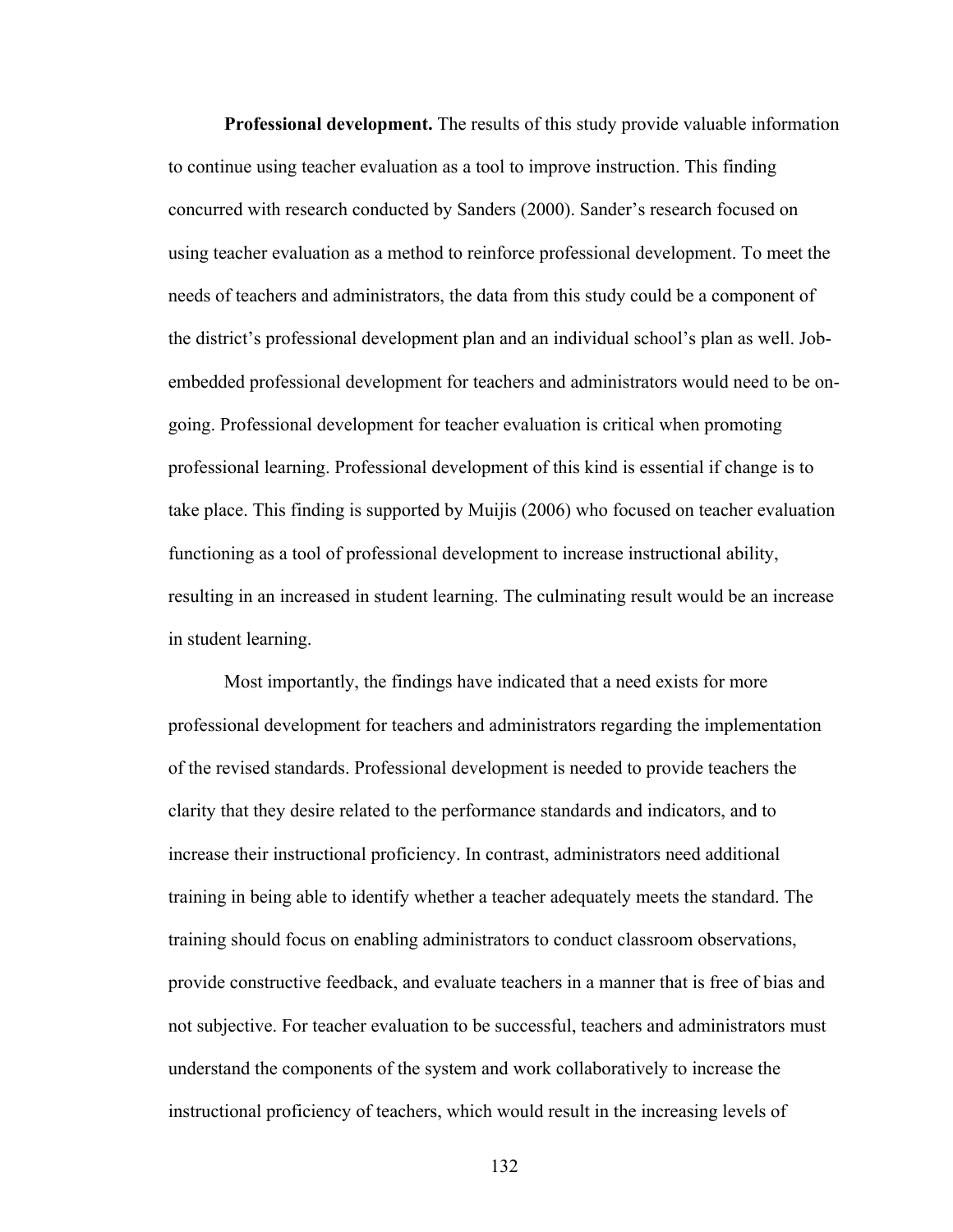student performance. Evaluation is best used as tool to benefit teachers and students, instead of a tool used to punish or instill fear in teachers regarding their job performance or job security.

The emphasis of professional development would be to ensure that teachers and administrators have received adequate training to ensure that the standards have been properly implemented. Professional development activities would need to occur on the district and school level to meet the diverse needs of staff.

According to the findings of this study, the school district and individual schools could create professional resource centers to meet the professional needs of teachers. In the centers, teachers could have access to books, technology, and mentors to assist them in areas of weakness. The professional resource centers could help teachers facilitate professional learning groups to meet their needs in providing students quality instruction.

**Policy.** Lastly, the data could be used to address the policies, procedures, and practices of CCPS regarding teacher evaluation. The district superintendent and his staff would be able to address areas of concern identified by teachers and take corrective actions. By using the feedback of teachers, the district superintendent and his staff would be able to implement policies, procedures, and practices to address teacher needs with teacher evaluation.

### **Future Research**

The focus of this study was to examine teacher perceptions of the seven performance standards—(a) professional knowledge, (b) instructional planning, (c) instructional delivery, (d) assessment of and for student learning, (e) learning environment, (f) professionalism, and (g) student academic progress—in an urban district in southeastern Virginia. The study provided insights into the factors that influence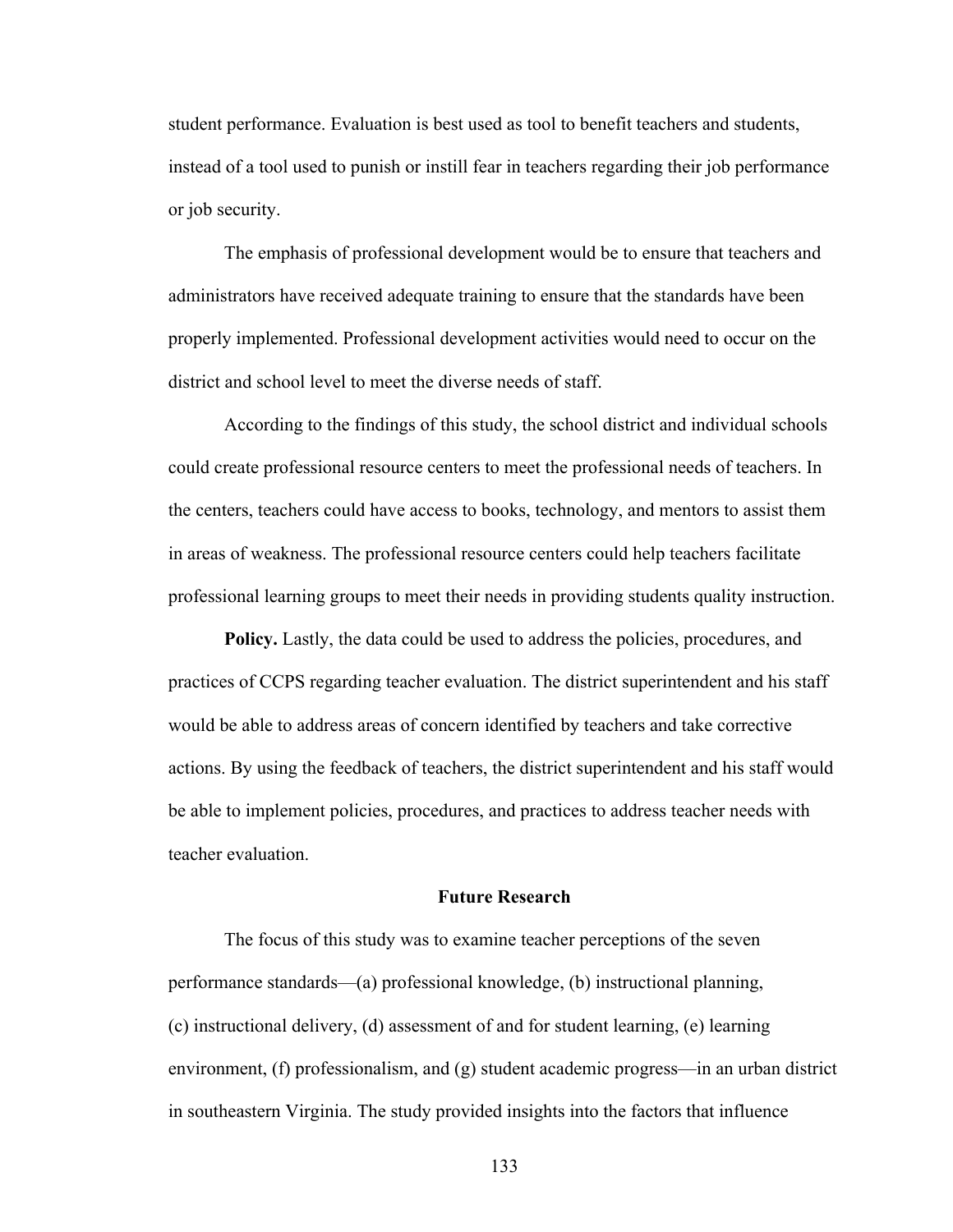teacher perceptions of the performance standards. Their insightful responses are reflective of teachers in the throes of a recently implemented teacher evaluation system. As described in their responses, teacher evaluation has acquired a new meaning since the implementation of the performance standards in 2012.

#### **Secondary School Teacher Perceptions of the Performance Standards**

Using a sample of 12 secondary teachers, teacher perceptions of the performance standards implemented in 2012 were examined. In this urban district, secondary teachers teach Grades 7–12. Secondary teachers teach a tested or nontested subject. Tested subjects are core subjects with an attached SOL test. Nontested subjects are electives classes that enrich the core subjects. Variables such as grade level, years, of experience, and level of effectiveness were analyzed to determine their influence on a teacher's perception of the performance standards.

I propose a follow-up study to include elementary teachers. In this urban district, elementary teachers teach students who are in pre-K to Grade 6. When comparing secondary teachers to elementary teachers, they both have similarities and differences. For one, the framework of an elementary school varies greatly from a secondary school. This detail and the influence of variables such as grade level, years of experience, and level of effectiveness would provide insightful information regarding the teachers' perceptions of the performance standards. Unlike secondary teachers, elementary teachers teach more than one subject. Additionally, all grade levels in elementary schools will not have tested subjects. By interviewing teachers of all grade levels and subjects, the data collected would provide an understanding of teacher perceptions across a wide spectrum.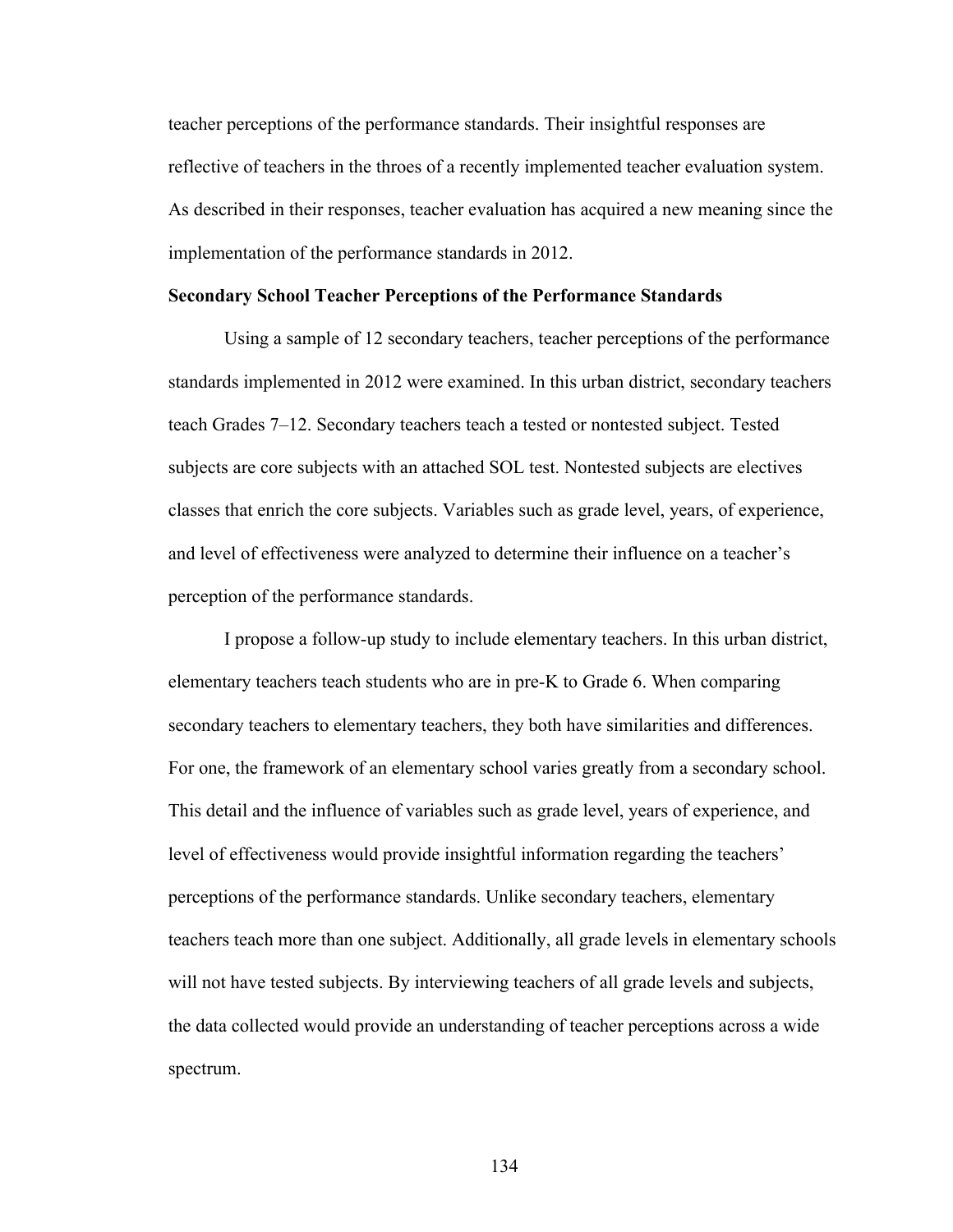The data collected from this study would provide more information regarding the disparities that exist between teachers of tested subjects and nontested subjects according to grade level. The data from this study could be used in a variety of methods by school, district, and state personnel to determine the impact of various factors on teacher perception. This study would support research conducted by Ellett and Teddlie (2003) who emphasized the influences of community demographics and varied teaching settings. In some teacher responses, they described frustrations regarding the disparities that exist among schools, school districts, and specific communities. They referenced the lack of resources to aid instruction and the ability levels of students as barriers to obtaining optimal student success. The teachers expressed that additional consideration needs to be given to schools who have more challenges with student success.

#### **Comparing Teacher and Administrator Perceptions of the Performance Standards**

I suggest a study comparing a sample of administrators with a sample of teachers may be a useful addition to the findings from this study. By interviewing administrators, it provides an avenue to investigate whether the variables that influence teacher perceptions also influence the perceptions of administrators. The data collected from this study could provide the basis for professional development for teachers and administrators by addressing concerns regarding the procedures and practices of teacher evaluation in a school district. This type of study would add support to studies conducted by Muijis (2006) and Sanders (2000) regarding the use of teacher evaluation as a method to strengthen professional development. As previously described, the purpose of professional development is to increase instructional proficiency that results in increased student achievement.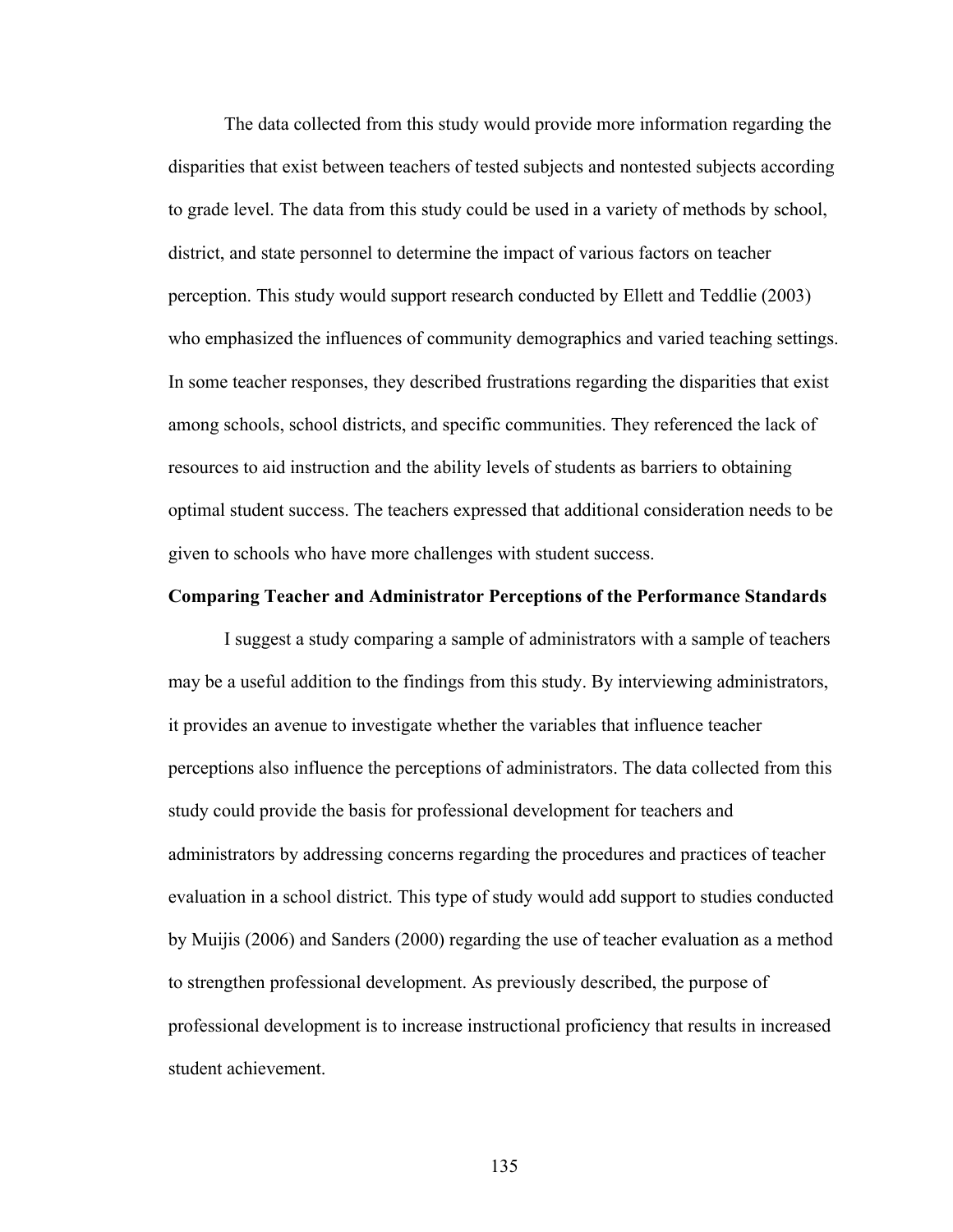#### **Comparing Teacher Perceptions in Urban, Rural, and Suburban Districts**

In this study, I focused on a sample of teachers in an urban district in southeastern Virginia. Teacher responses referenced that the performance standards do not include all aspects of the teaching context. The impact of factors such as socioeconomic status of students, locality in which a student resides, and resources of the district were suggested as factors that the performance standards need to consider. Teachers expressed dissatisfaction because they felt that teachers in urban districts have challenges that are not the same as those of teachers in other localities.

I suggest a study comparing teacher perceptions in urban, rural, and suburban districts within a specified geographic region to identify the variables that influence the perceptions of teachers. This type of study would expand on the research of Ellett and Teddlie (2003) who emphasized the impact of community demographics and teaching settings on student learning and success. This study has implications that will exceed the boundaries of the established geographic region. As a researcher, identifying the similarities and differences regarding teacher perception in a rural, suburban, and urban environments have an impact on the roles of schools and students in these communities as these perceptions influence on educational outcomes of students (Martineau, 2010).

By using mixed methods, surveys and interviews would provide insightful data reflecting teachers' perceptions in a specified geographic region. This data could be used by the VDOE and local districts to implement policies and procedures that may take into consideration the influence of variables typical of a specified geographical region. Additionally, these data could lead to educational reform that is not a one size fits all approach. By creating and implementing reform efforts that are based on the needs of the community, the needs of teachers and students would be addressed.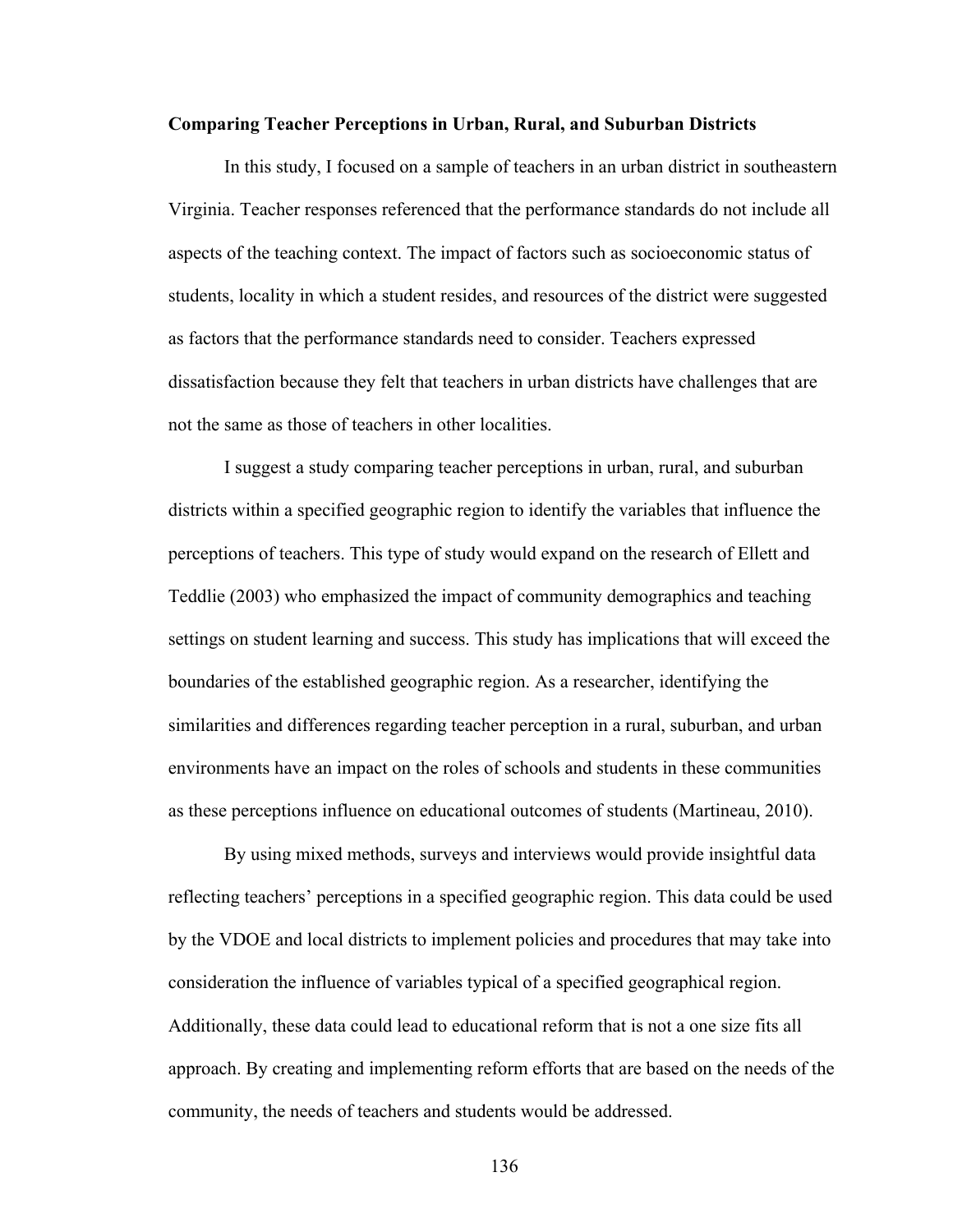### **Final Thoughts**

As a school administrator, the findings of this study are intriguing for a variety of reasons. To summarize, it might be considered surprising at how the experiences of teachers affected their perceptions related to the implementation of the performance standards and evaluation criteria. The responses provided by the participants reflected both positive and negative experiences with teacher evaluation. The perceptions of teachers were clearly influenced by their interactions with school administrators. To assist teachers better with the teacher evaluation process, I must prevent my own personal biases from influencing my decisions when evaluating teachers on their performance. This task can be accomplished by building and maintaining relationships with teachers in which mutual respect is paramount. It is important to the teacher evaluation process that a teacher believes the feedback received from an administrator is free of bias and subjectivity. One of the participants responded by implying that administrators were not demonstrating professional behavior, but exhibiting bias. However, the interview participant (Teacher I) said that if she was meeting the criteria as outlined by the Code of Virginia (2012) then "[leave] all personal opinions aside." Ultimately, teacher evaluation is intended to improve the quality of instruction that students are receiving. If an acrimonious relationship exists between the teacher and the administrator, the students might be affected in negative manner. To prevent this level of discord from occurring, professional development activities for teachers and administrators on relationship building, on setting goals and expectations, and on adhering to the performance standards themselves are needed to foster professional growth for all. An example of a professional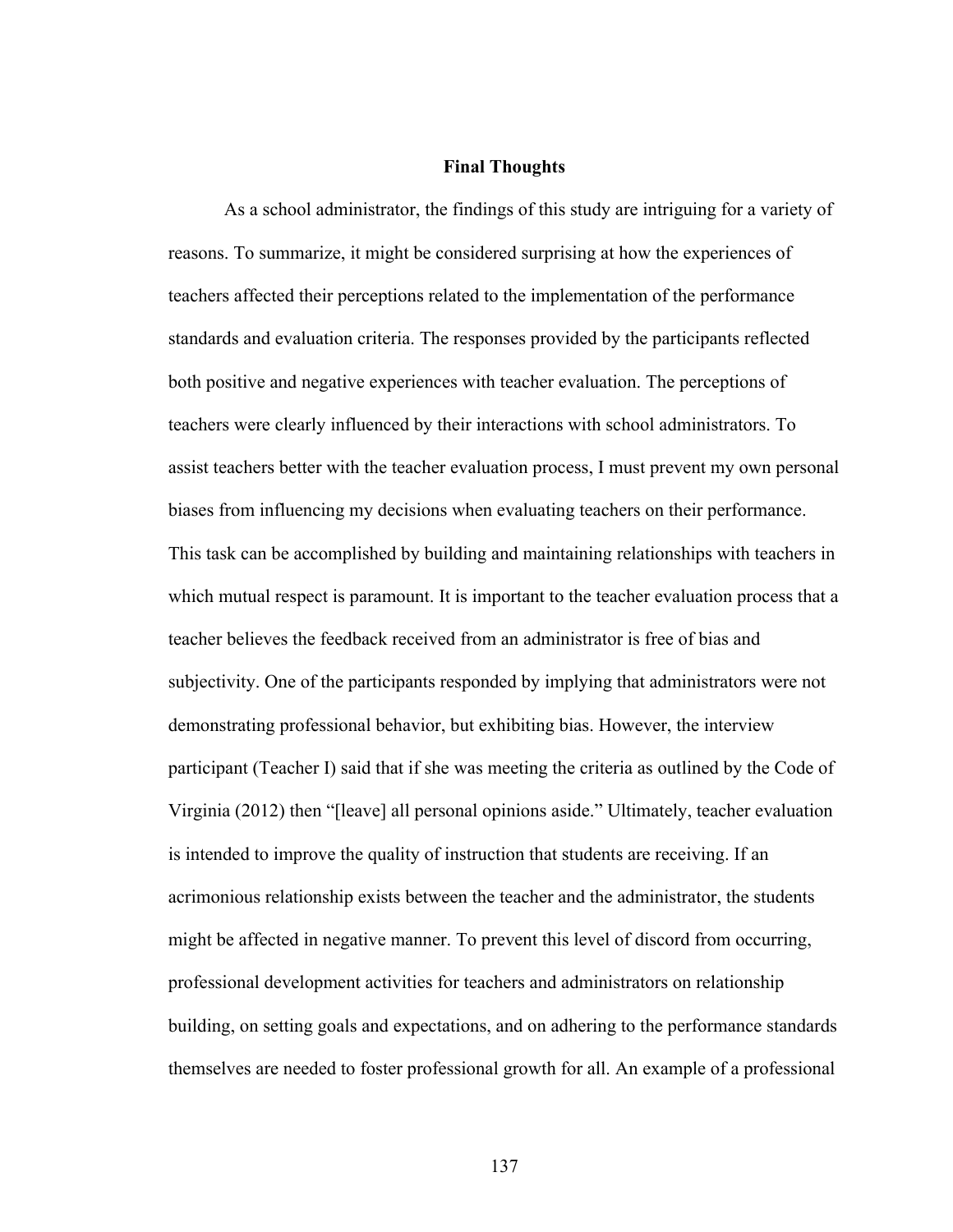development activity would be to conduct a book study. Arneson (2015) described how to foster a framework of trust in teacher evaluation between administrators and teachers.

As a part of the professional development process, ongoing training is needed to ensure that all teachers and administrators clearly understand the seven performance standards, indicators, criteria, and the ratings that comprise summative evaluation. Information can be shared during preservice week, faculty meetings, and in-house staff development and through individual conferences with a school-based administrator. This is needed to assure teachers that they will be treated fairly during the evaluation process. From my encounters with the interview participants, I understand that they want to know their job expectations. The sentiment expressed to me clearly indicated that they would be willing to accept constructive criticism if the feedback were free of bias and subjective comments.

To address the inconsistencies of past practices, the recently appointed superintendent, instructional team, and human resources established and began to implement new procedures and protocols. Part of this process was to provide ongoing professional development for administrators and teachers beginning in the summer of 2015. During the professional development sessions, the standards and criteria for meeting the standards were addressed. The ongoing professional development was to be provided by outside consultants, central office personnel, and school-based administrators.

Also, the findings of the study indicated that teachers were cautious yet frank about making comments about their evaluation. As a school administrator, it is important to treat teachers with respect and to adhere to the established guidelines of the district regarding teacher evaluation and to use the performance standards and criteria as written.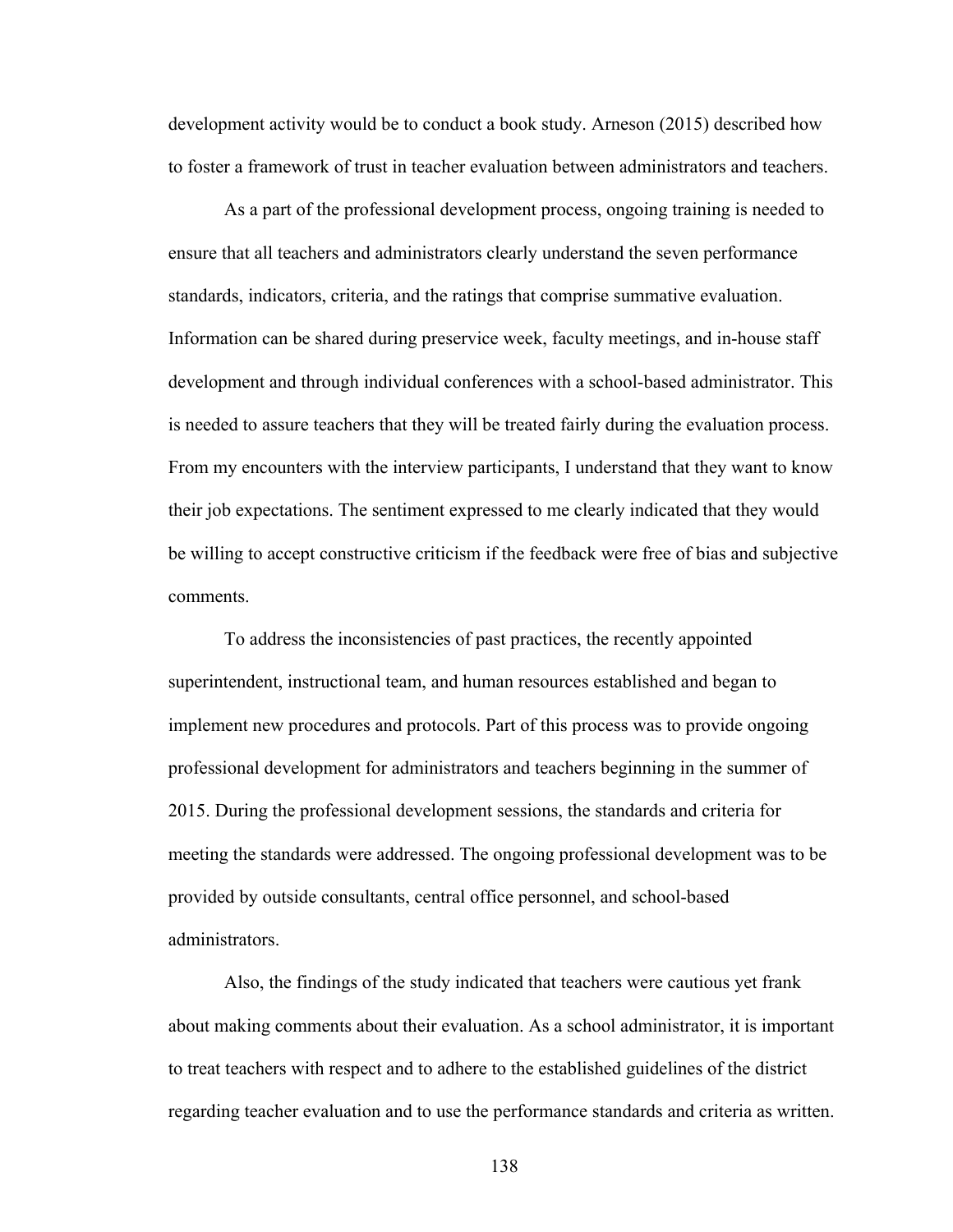The purpose of teacher evaluation is to improve teaching and instructional practices of teachers, not to punish. When teachers are treated in a punitive manner regarding teacher evaluation, they lose respect for the process of teacher evaluation and the administrator. In responses provided by interview participants, the desire was expressed among the teachers for their administrators to be fair, consistent, knowledgeable, and respectful. Additionally, their responses alluded to the professional practices of administrators and whether they adhered to established protocols and procedures regarding teacher evaluation. Teachers will not buy-in to a new system if they feel mistreated. Therefore, the feedback given by a school administrator must be given in a constructive manner in which comments are stated objectively and free of bias. Therefore, teachers will be receptive of the comments and adhere to the established guidelines to improve.

Additionally, as a school administrator, the data collected from the interviews have provided me with information that is needed to address teacher concerns related to the implementation of the performance standards in CCPS. By listening to their concerns, a school administrator in conjunction with central office personnel can work together to establish practices and procedures that reflect the concerns of teachers, but maintain the fidelity associated with the teacher evaluation process.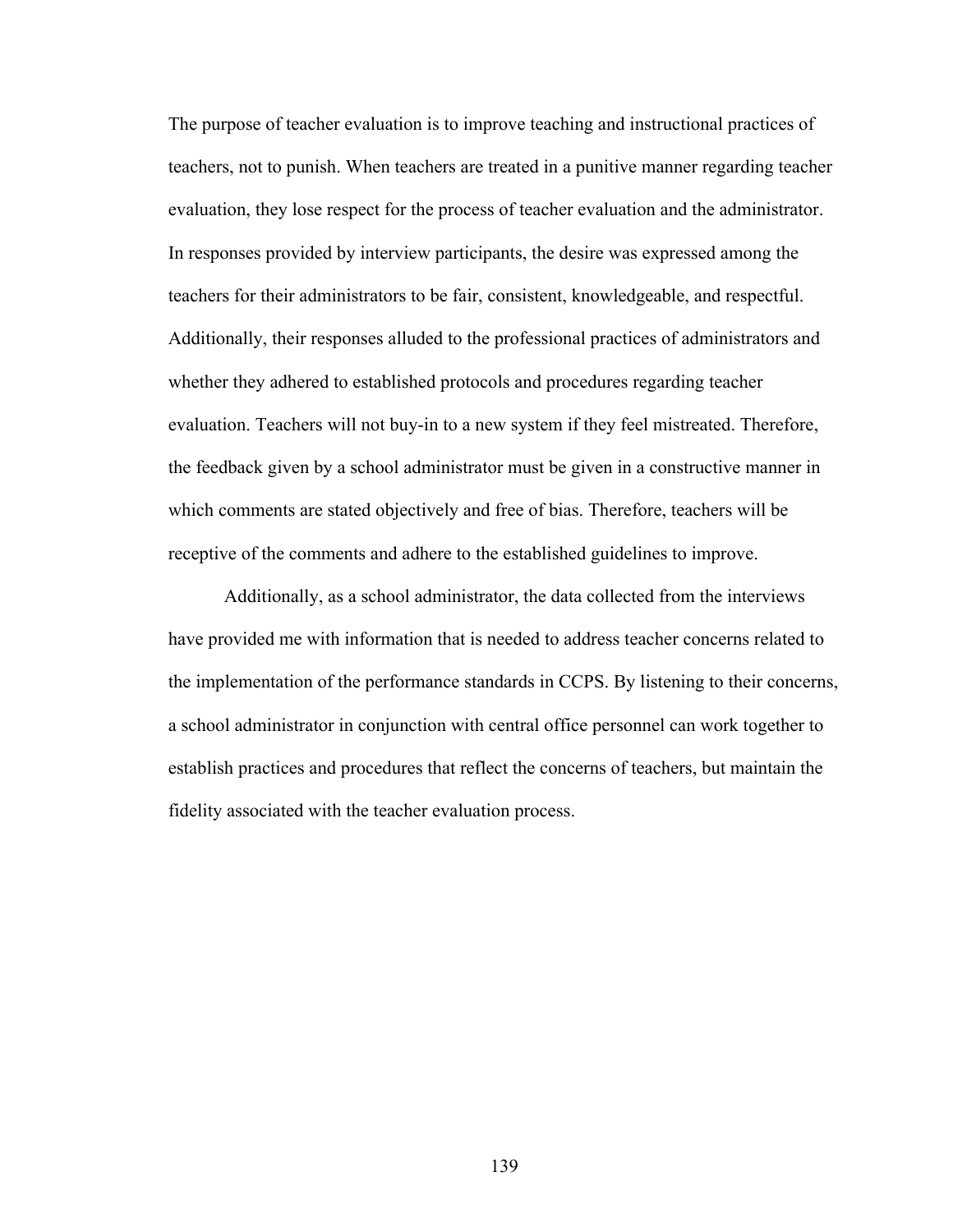## **Appendices**

## **Appendix A**

### **Interview Protocol**

Project: Urban Teachers' Perceptions of the Implementation of the Virginia Guidelines for Uniform Performance Standards and Evaluation Criteria.

Time of Interview:

Date:

Place:

Interviewer:

Interviewee:

Position of Interviewee**:**

[Description of the project, informing the interviewee about (a) the purpose of the study,

(b) the individuals and sources of data being collected, and how long the interview will

take place.]

Allow the interviewee to read and sign the consent form.

Turn on the recording device and test to determine if it is working correctly.

### **Interview Questions**

| Interview question | Interview item and question text                                                        | Research question |  |  |  |
|--------------------|-----------------------------------------------------------------------------------------|-------------------|--|--|--|
|                    | Demographic items Years of teaching experience                                          | Q4, Q5, Q6        |  |  |  |
|                    | Middle/high school grade-level                                                          |                   |  |  |  |
|                    | Tested/contested subject                                                                |                   |  |  |  |
|                    | Rating on summative evaluation                                                          |                   |  |  |  |
| Question 1a        | What are your overall perceptions of the<br>seven performance standards and indicators? | Q1, Q3, Q4, Q5    |  |  |  |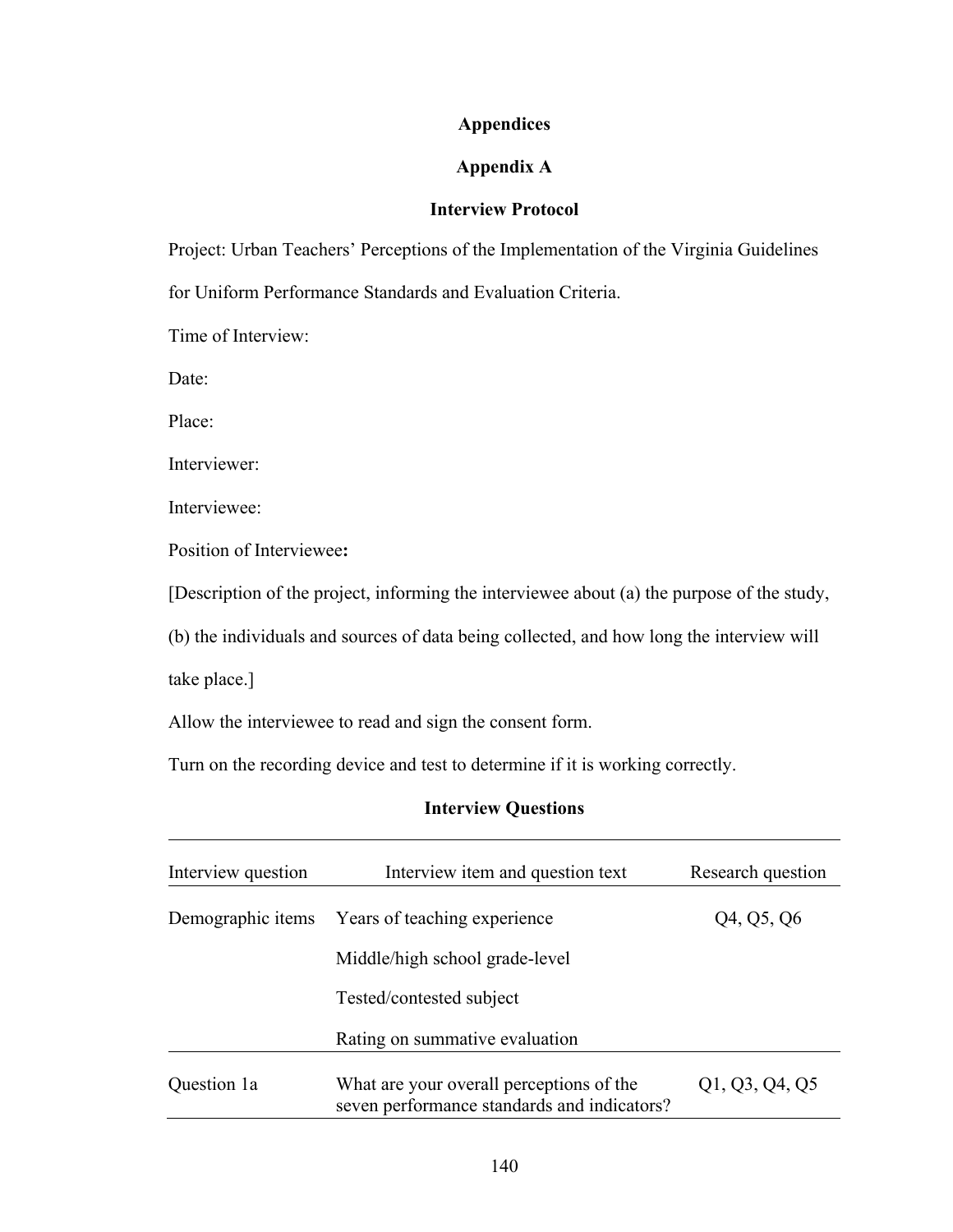| Interview question         | Interview item and question text                                                                                             | Research question |  |
|----------------------------|------------------------------------------------------------------------------------------------------------------------------|-------------------|--|
| Question 1b                | What are your perceptions of the six teacher<br>performance standards and indicators? Ask<br>about each individual standard: |                   |  |
|                            | 1: Professional knowledge                                                                                                    |                   |  |
|                            | 2: Instructional planning                                                                                                    |                   |  |
|                            | 3: Instructional delivery                                                                                                    |                   |  |
|                            | 4: Assessment of/for learning                                                                                                |                   |  |
|                            | 5: Learning environment                                                                                                      |                   |  |
|                            | 6: Professionalism                                                                                                           |                   |  |
| Question 2a<br>Question 2b | What are your thoughts about the fact that<br>40% of your evaluation is based on student<br>progress?                        | Q2, Q3, Q4, Q5    |  |
|                            | Do you think teachers should be evaluated,<br>at least partially, based on student progress?<br>Why or why not?              |                   |  |
| Question 3a                | What are your thoughts regarding the teacher<br>performance standards in the teacher                                         |                   |  |
| Question 3b                | evaluation system?                                                                                                           |                   |  |
| Question 3c                | What are your thoughts regarding the<br>evaluation criteria in the teacher evaluation<br>system?                             |                   |  |
|                            | What are your thoughts regarding the overall<br>summative evaluation process in the teacher<br>evaluation system?            |                   |  |

*Note*. Q = Question.

# **Teacher Demographic Items**

- a. How many years have you been teaching?
- b. What grade level do you teach? Middle or High
- c. Is the course that you teach a tested or contested subject?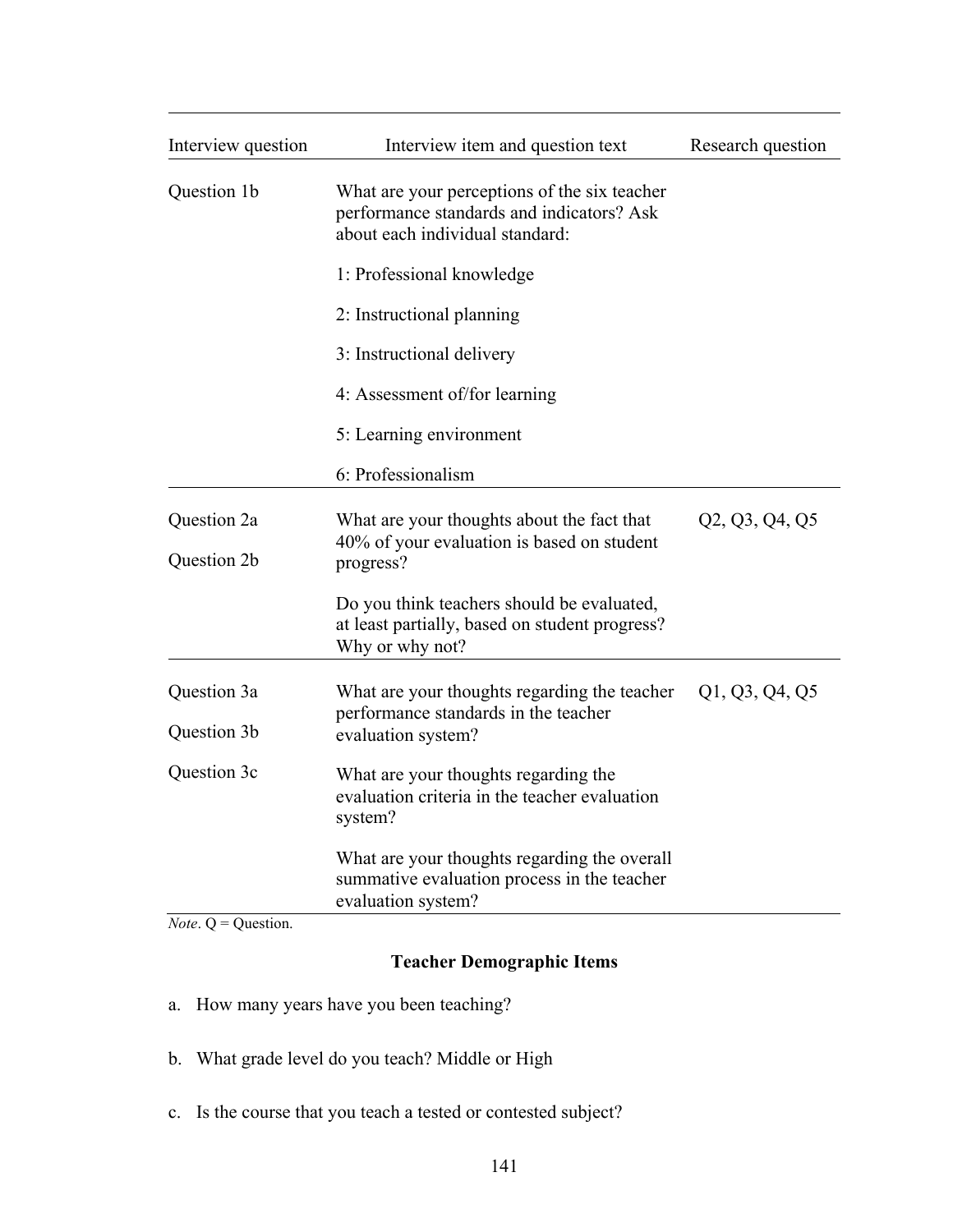d. On your last summative evaluation, what was your overall rating?

[Thank the individual for his/her cooperation and participation in this interview. Assure Interview participants that he/she will see the final research product.]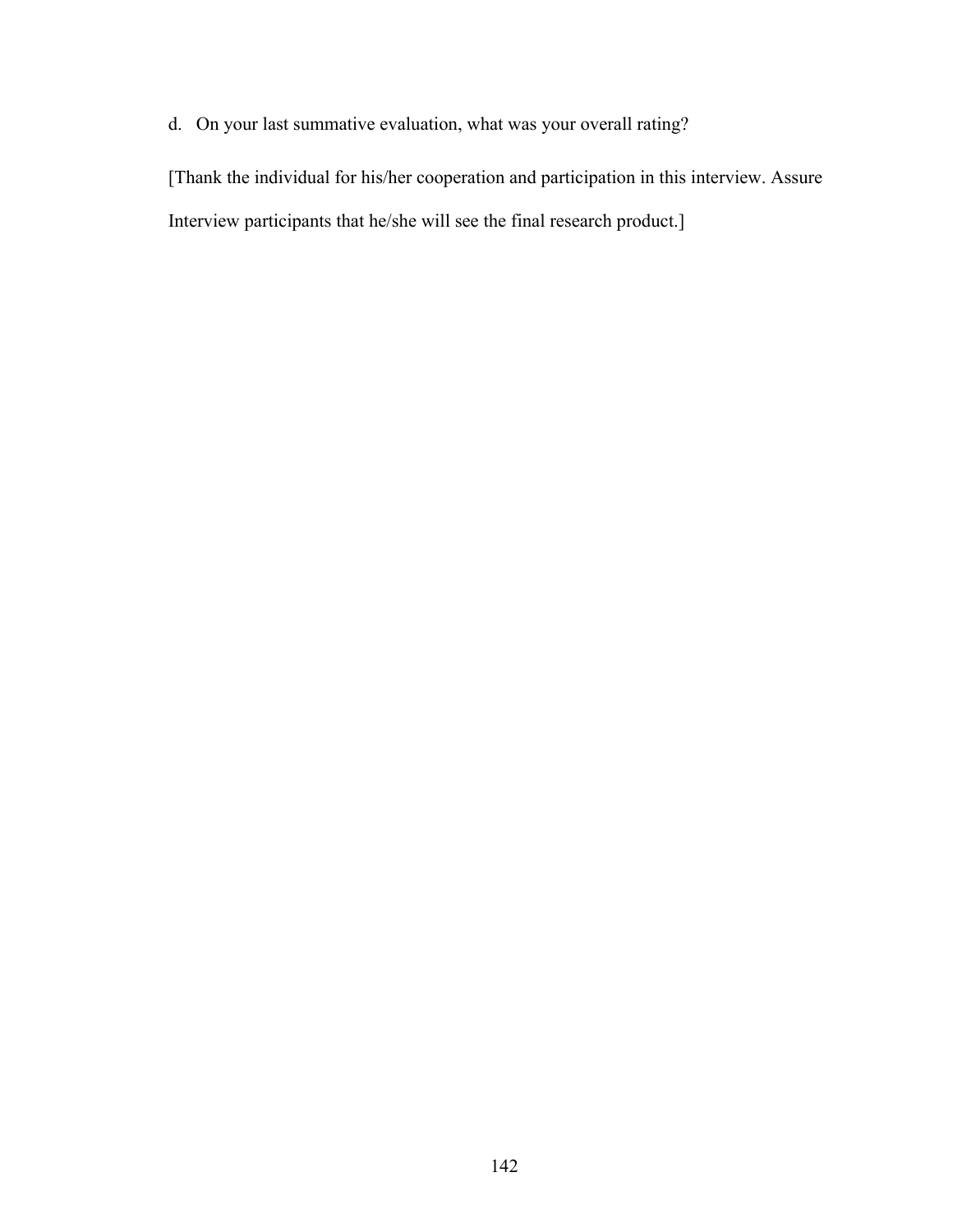## **Appendix B Consent to Participate**

Please read the following Consent Agreement before proceeding with the interview.

I, \_\_\_\_\_\_\_\_\_\_\_\_\_\_\_\_\_\_\_\_\_\_\_\_\_\_\_\_, agree to participate in a dissertation study examining the perceptions of secondary teachers regarding the implementation of *The Guidelines for Uniform Performance and Evaluation Criteria for Teachers*. The purpose of this study is to examine urban teacher perception of the recently implemented seven performance standards for teacher evaluation outlined in *The Guidelines for Uniform Performance Standards and Evaluation Criteria for Teachers* in the Commonwealth of Virginia in 2012. In addition, the study explores the impact of teacher perception on the process of teacher evaluation.

I understand that my selection to participate in the study is based on the recommendation of my building principal and my participation in the study is voluntary. I understand that the researcher is conducting this study to fulfill requirements of a doctoral program in Education Policy, Planning, and Leadership at The College of William and Mary in Williamsburg, Virginia.

As a participant, I understand that my involvement in the study is limited exclusively to being interviewed. I understand that the interview requires that I answer questions related to my perceptions of the seven performance standards that make-up our teacher evaluation system. As a participant in this study, I will provide relevant demographic information used in the study to answer research questions. I understand none of the information collected will be used to reveal my identity as a participant or link my responses with my identity.

The interview will consist of 3 interview questions that have at least two parts and four questions regarding demographics of the participant. The interview may take approximately 30–45 minutes to complete. I also understand that I may request a copy of the study's results from the researcher by sending an email requesting results to bysmith@email.wm.edu.

I understand that there may be minimal psychological distress directly involved with this research. Additionally, I understand that I do not have to answer every question that is asked of me. I understand that I am free to withdraw my consent and discontinue participating in this study at any time. If I have any questions or problems that arise in association with my participating in this study, I should contact Dr. James Stronge, the project director at (757) 221-2339 or jhstro@wm.edu. If any ethical concerns with the conduct of this study, I should contact Dr. Michael Deschenes, the chair of the Protection of Human Subjects Committee at the College of William and Mary at (757) 221-2778 or mrdesc@wm.edu.

By participating in this interview, I verify that I am at least 18 years of age, that I have received a copy of this consent form, and that I consent to participate in this study and the tasks outlined above.

 $\mathcal{L}_\text{max}$  , and the contract of the contract of the contract of the contract of the contract of the contract of

 $\mathcal{L}_\text{max}$  , and the contract of the contract of  $\mathcal{L}_\text{max}$  , and the contract of  $\mathcal{L}_\text{max}$ 

Date Signature of Participant

Date Signature of Investigator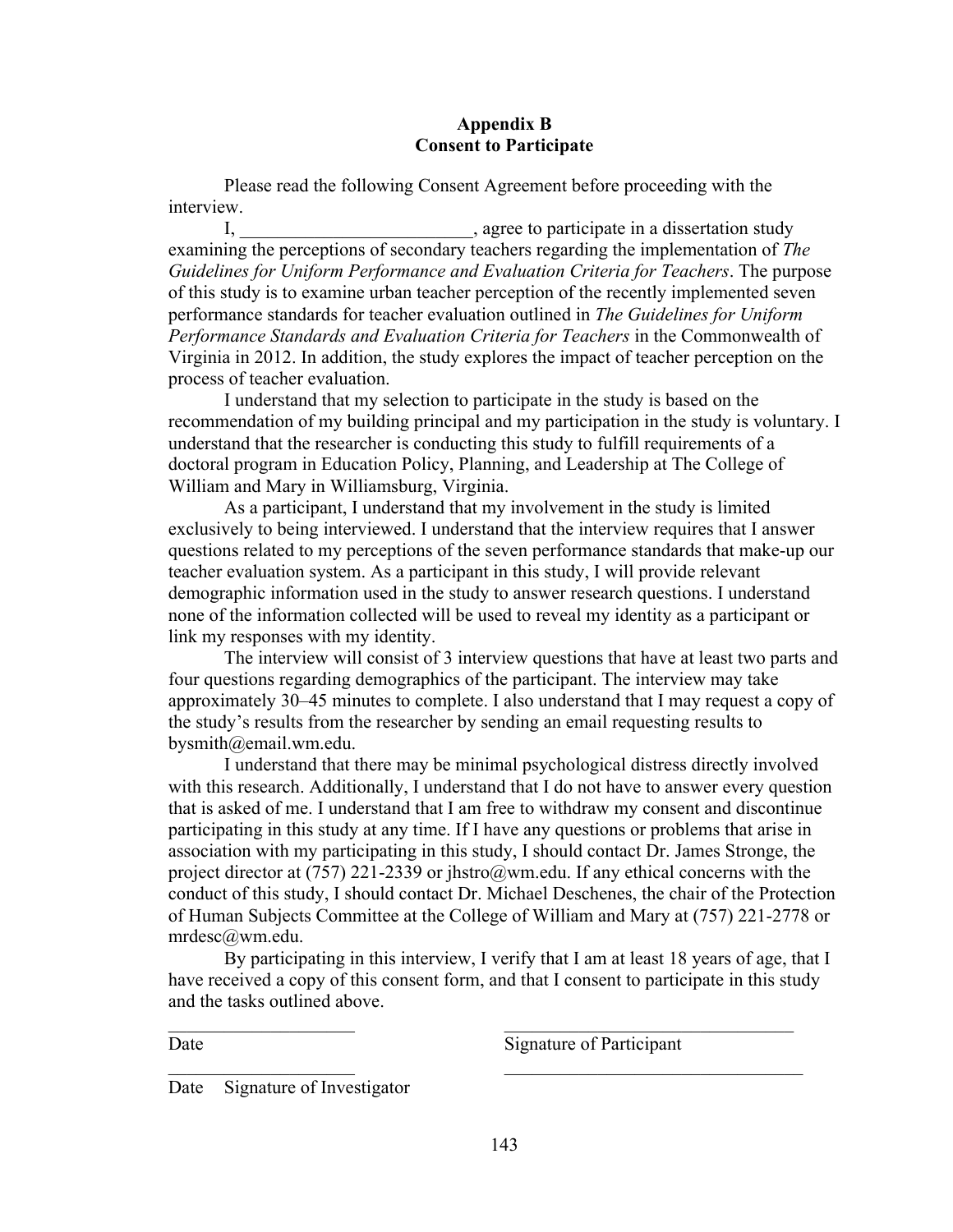# **Appendix C**

## **Teacher Evaluation Criteria**

| Category                | <b>Evaluation Criteria</b>                                                                                                                                                                                                  |  |  |
|-------------------------|-----------------------------------------------------------------------------------------------------------------------------------------------------------------------------------------------------------------------------|--|--|
| Planning and assessment | The teacher designs coherent instruction based upon<br>п<br>knowledge of subject matter, students, the community,<br>and curriculum goals.                                                                                  |  |  |
|                         | The teacher plans instruction to achieve desired<br>٠<br>objectives that reflect the Virginia Standards of learning<br>and division curriculum guides.                                                                      |  |  |
|                         | The teacher diagnoses individual, group, and program<br>п<br>needs and selects appropriate materials and resources to<br>match the abilities and needs of all students.                                                     |  |  |
|                         | The teacher uses a variety of assessment strategies and<br>instruments to make both short-term and long-range<br>instructional decisions to improve student learning.                                                       |  |  |
|                         | The teacher identifies and communicates specific student<br>٠<br>performance expectations and documents student learning<br>gains using appropriate assessment instruments.                                                 |  |  |
| Instruction             | The teacher understands the central concepts, tools of<br>ш<br>inquiry, and structures of the discipline he or she teaches<br>and creates learning experiences that make the subject<br>matter meaningful for all students. |  |  |
|                         | The teacher understands how students differ in their<br>٠<br>approaches to learning and is able to differentiate<br>instruction to meet diverse student needs.                                                              |  |  |
|                         | The teacher uses comprehensive materials, technology,<br>п<br>and resources that promote the development of critical<br>thinking, problem solving, and performance skills                                                   |  |  |
|                         | The teacher selects, evaluates, and refines a variety of<br>teaching methods and instructional strategies for the<br>active engagement of students and improvement of<br>student learning.                                  |  |  |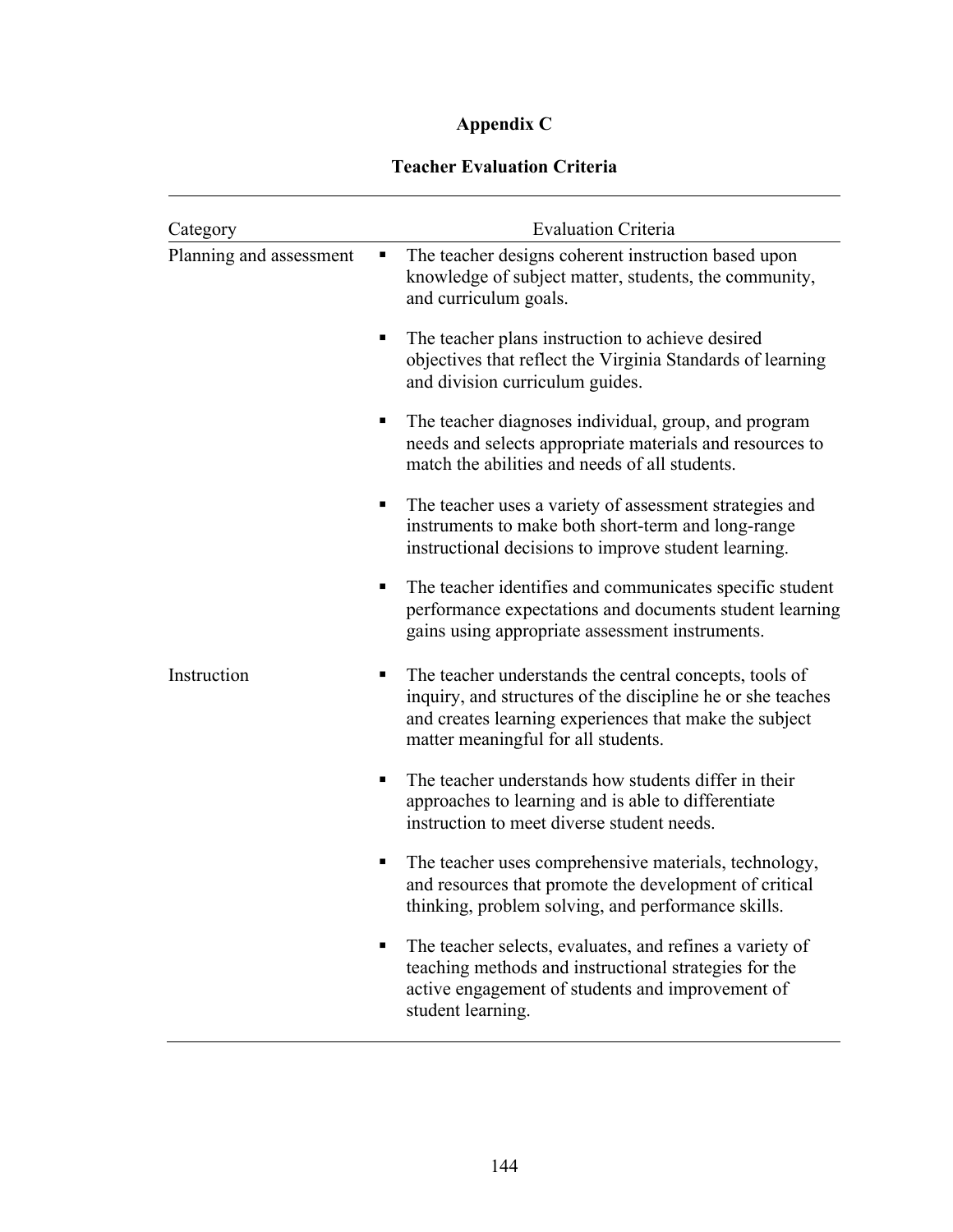| Category                                 | <b>Evaluation Criteria</b>                                                                                                                                                                  |
|------------------------------------------|---------------------------------------------------------------------------------------------------------------------------------------------------------------------------------------------|
| Safety and learning<br>environment       | The teacher actively implements a discipline policy that<br>$\blacksquare$<br>fosters a safe and positive environment for students and<br>staff.                                            |
|                                          | The teacher manages classroom procedures to maximize<br>٠<br>academic learning time.                                                                                                        |
|                                          | The teacher establishes and maintains rapport with<br>п<br>students.                                                                                                                        |
|                                          | The teacher creates a supportive learning environment for<br>п<br>all students that encourage social interaction, active<br>engagement in learning and self-motivation.                     |
| Communication and<br>community relations | The teacher uses effective verbal, nonverbal, and media<br>п<br>communication to foster positive interactions in the<br>classroom.                                                          |
|                                          | The teacher forges partnerships with families to promote<br>٠<br>student learning at home and in the school.                                                                                |
|                                          | The teacher works collaboratively with staff, families,<br>п<br>and community, resources to support the success of a<br>diverse student population.                                         |
| Professionalism                          | The teacher takes responsibility for and participates in a<br>п<br>meaningful and continuous process of professional<br>development that results in the enhancement of student<br>learning. |
|                                          | The teacher works in a collegial and collaborative manner<br>٠<br>with peers, school personnel, and the community to<br>promote and support student learning.                               |
|                                          | The teacher provides service to the profession, the<br>division, and the community.                                                                                                         |

*Note*. From Virginia Department of Education, 2000, *Guidelines for Uniform Performance Standards and Evaluation Criteria for Teachers, Administrators, and Superintendents*, Richmond, VA: Author.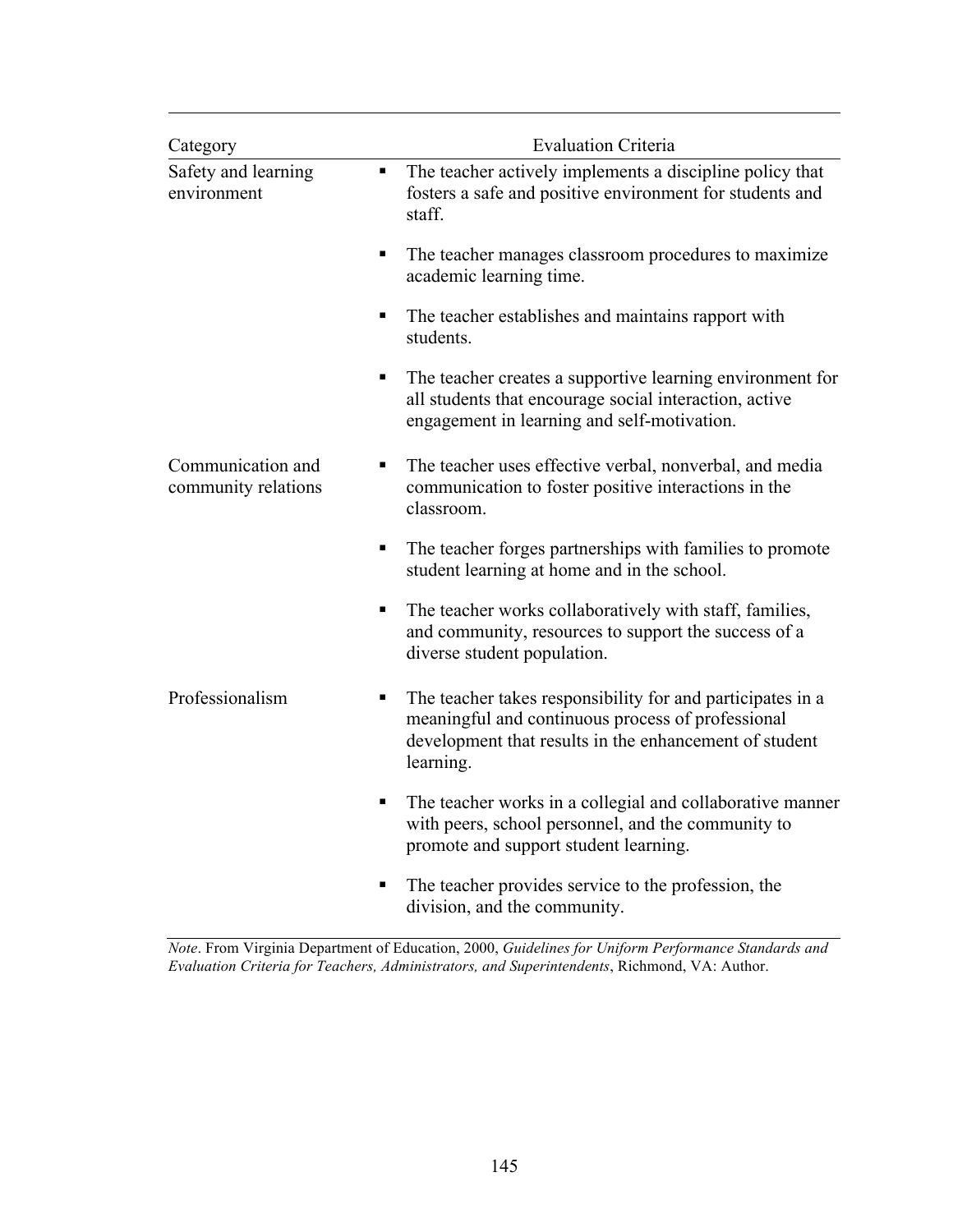# **Appendix D**

| Performance standard |                           | Examples of teacher work conducted in the performance of<br>the standard |                                                                                                                                                                 |
|----------------------|---------------------------|--------------------------------------------------------------------------|-----------------------------------------------------------------------------------------------------------------------------------------------------------------|
|                      | 1. Professional knowledge | 1.1                                                                      | Effectively addresses appropriate curriculum<br>standards.                                                                                                      |
|                      |                           | 1.2                                                                      | Integrates key content elements and facilitates<br>students' use of higher level thinking skills in<br>instruction.                                             |
|                      |                           | 1.3                                                                      | Demonstrates ability to link present content with<br>past and future learning experiences, other subject<br>areas, and real world experiences and applications. |
|                      |                           | 1.4                                                                      | Demonstrates an accurate knowledge of the subject<br>matter.                                                                                                    |
|                      |                           | 1.5                                                                      | Demonstrates skills relevant to the subject area(s)<br>taught.                                                                                                  |
|                      |                           | 1.6                                                                      | Bases instruction on goals that reflect high<br>expectations and an understanding of the subject.                                                               |
|                      |                           | 1.7                                                                      | Demonstrates an understanding of the intellectual,<br>social, emotional, and physical development of the<br>age group.                                          |
|                      |                           | 1.8                                                                      | Communicates clearly and checks for understanding.                                                                                                              |
|                      | 2. Instructional planning | 2.1                                                                      | Uses student learning data to guide planning.                                                                                                                   |
|                      |                           | 2.2                                                                      | Plans time realistically for pacing, content mastery,<br>and transitions.                                                                                       |
|                      |                           | 2.3                                                                      | Plans for differentiated instruction.                                                                                                                           |
|                      |                           | 2.4                                                                      | Aligns lesson objectives to the school's curriculum<br>and student learning needs.                                                                              |
|                      |                           | 2.5                                                                      | Develops appropriate long- and short-range plans<br>and adapts plans when needed.                                                                               |
| 3.                   | Instructional delivery    | 3.1                                                                      | Engages and maintains students in active learning.                                                                                                              |

# **Sample Performance Indicators**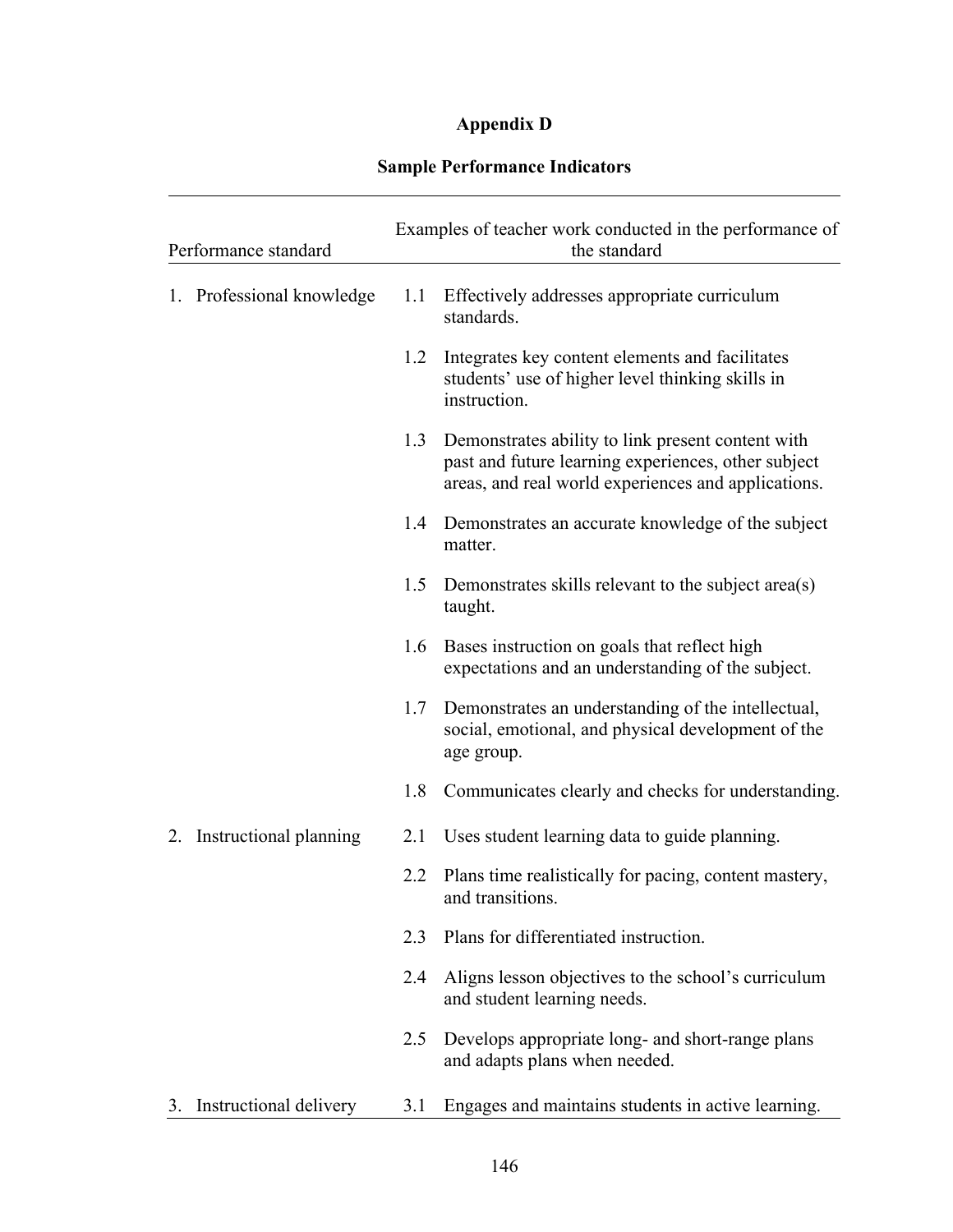| Performance standard |                                              | Examples of teacher work conducted in the performance of<br>the standard |                                                                                                                                                                                |
|----------------------|----------------------------------------------|--------------------------------------------------------------------------|--------------------------------------------------------------------------------------------------------------------------------------------------------------------------------|
|                      |                                              | 3.2                                                                      | Builds upon students' existing knowledge and skills.                                                                                                                           |
|                      |                                              | 3.3                                                                      | Differentiates instruction to meet the students'<br>needs.                                                                                                                     |
|                      |                                              | 3.4                                                                      | Reinforces learning goals consistently throughout<br>lessons.                                                                                                                  |
|                      |                                              | 3.5                                                                      | Uses a variety of effective instructional strategies<br>and resources.                                                                                                         |
|                      |                                              | 3.6                                                                      | Uses instructional technology to enhance student<br>learning                                                                                                                   |
|                      |                                              | 3.7                                                                      | Communicates clearly and checks for understanding.                                                                                                                             |
|                      | 4. Assessment of and for<br>student learning | 4.1                                                                      | Uses preases essment data to develop expectations for<br>students, to differentiate instruction, and to<br>document learning.                                                  |
|                      |                                              | 4.2                                                                      | Involves students in setting learning goals and<br>monitoring their own progress.                                                                                              |
|                      |                                              | 4.3                                                                      | Uses a variety of assessment strategies and<br>instruments that are valid and appropriate for the<br>content and for the student population.                                   |
|                      |                                              | 4.4                                                                      | Aligns student assessment with established<br>curriculum standards and benchmarks.                                                                                             |
|                      |                                              | 4.5                                                                      | Uses assessment tools for both formative and<br>summative purposes and uses grading practices that<br>report final mastery in relationship to content goals<br>and objectives. |
|                      |                                              | 4.6                                                                      | Uses assessment tools for both formative and<br>summative purposes to inform, guide, and adjust<br>students' learning.                                                         |
|                      |                                              | 4.7                                                                      | Gives constructive and frequent feedback to students<br>on their learning.                                                                                                     |
|                      | 5. Learning environment                      | 5.1                                                                      | Arranges the classroom to maximize learning while<br>providing a safe environment.                                                                                             |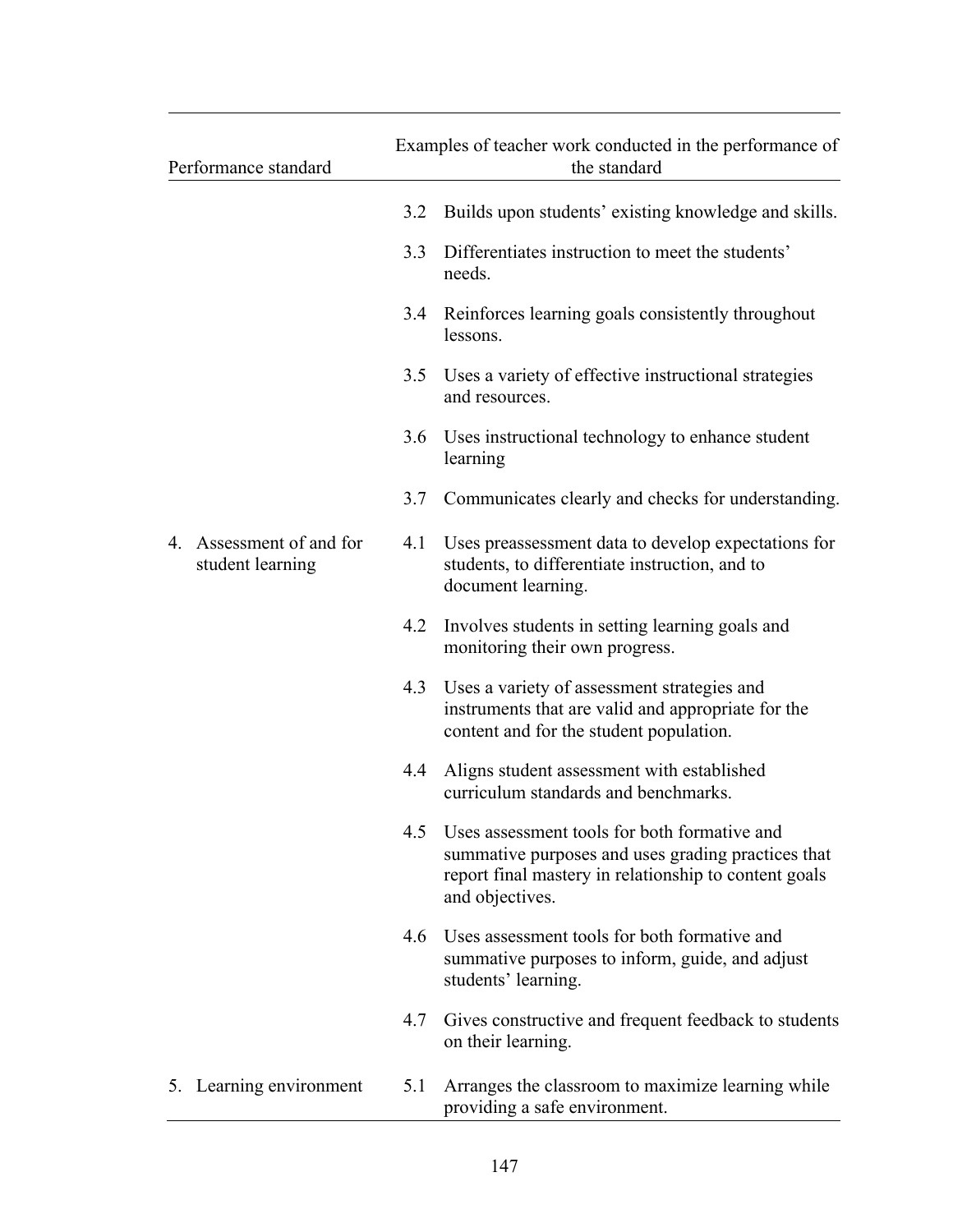| Performance standard | Examples of teacher work conducted in the performance of<br>the standard |                                                                                                                                                                      |
|----------------------|--------------------------------------------------------------------------|----------------------------------------------------------------------------------------------------------------------------------------------------------------------|
|                      | 5.2                                                                      | Establishes clear expectations, with student input,<br>for classroom rules and procedures early in the<br>school year, and enforces them consistently and<br>fairly. |
|                      | 5.3                                                                      | Maximizes instructional time and minimizes<br>disruptions.                                                                                                           |
|                      | 5.4                                                                      | Establishes a climate of trust and teamwork by being<br>fair, caring, respectful, and enthusiastic.                                                                  |
|                      | 5.5                                                                      | Promotes cultural sensitivity.                                                                                                                                       |
|                      | 5.6                                                                      | Respects students' diversity, including language,<br>culture, race, gender, and special needs.                                                                       |
|                      | 5.7                                                                      | Actively listens and pays attention to students' needs<br>and responses.                                                                                             |
|                      | 5.8                                                                      | Maximizes instructional learning time by working<br>with students individually as well as in small groups<br>or whole groups.                                        |
| 6. Professionalism   | 6.1                                                                      | Collaborates and communicates effectively within<br>the school community to promote students' well-<br>being and success.                                            |
|                      | 6.2                                                                      | Adheres to federal and state laws, school and<br>division policies, and ethical guidelines.                                                                          |
|                      | 6.3                                                                      | Incorporates learning from professional growth<br>opportunities into instructional practice.                                                                         |
|                      | 6.4                                                                      | Sets goals for improvement of knowledge and skills.                                                                                                                  |
|                      | 6.5                                                                      | Engages in activities outside the classroom intended<br>for school and student enhancement.                                                                          |
|                      | 6.6                                                                      | Works in a collegial and collaborative manner with<br>administrators, other school personnel, and the<br>community.                                                  |
|                      | 6.7                                                                      | Builds positive and professional relationships with<br>parents/guardians through frequent and effective<br>communication concerning students' progress.              |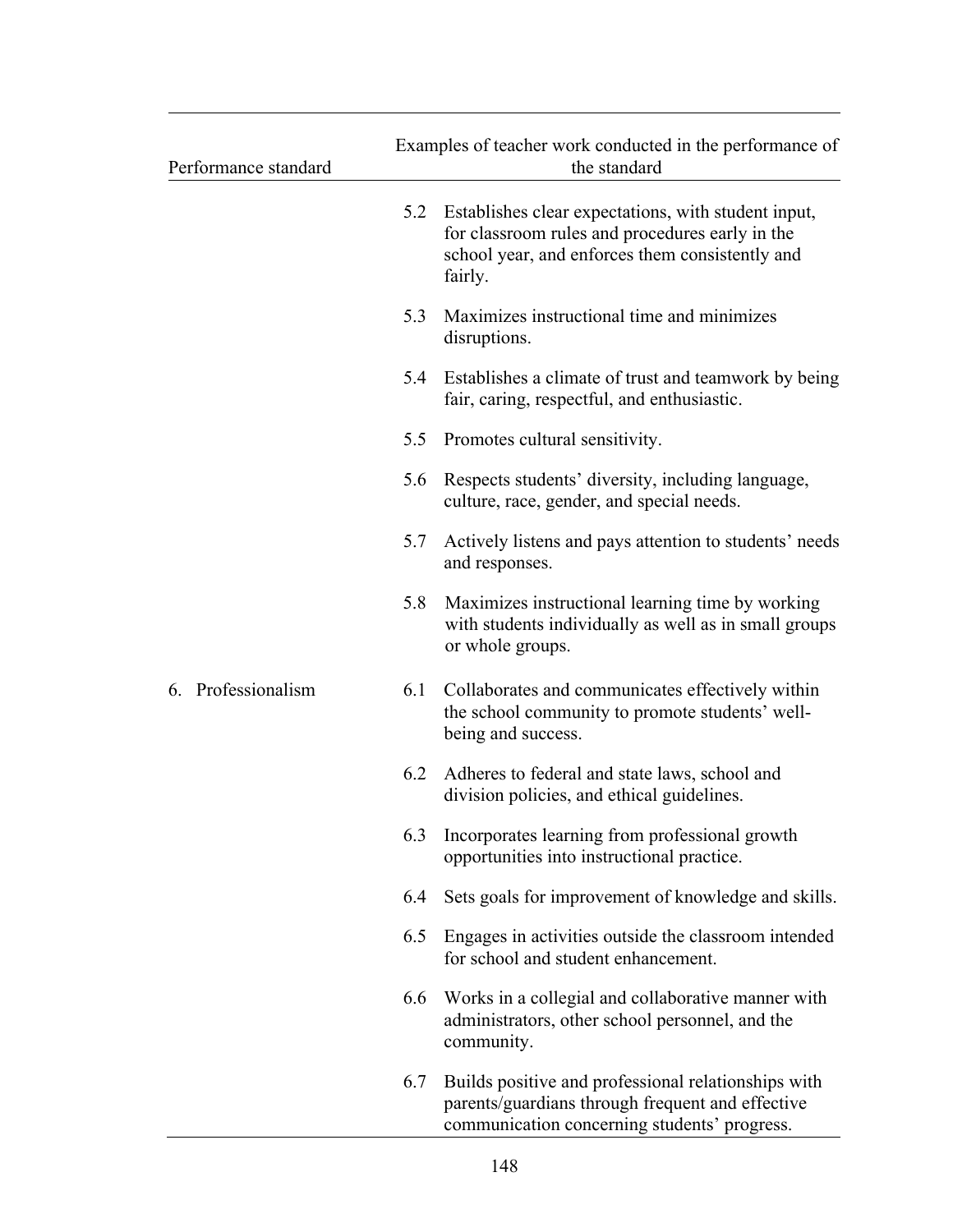| Performance standard              |     | Examples of teacher work conducted in the performance of<br>the standard                                                                                                            |  |  |
|-----------------------------------|-----|-------------------------------------------------------------------------------------------------------------------------------------------------------------------------------------|--|--|
|                                   | 6.8 | Serves as a contributing member of the school's<br>professional learning community through<br>collaboration with teaching colleagues.                                               |  |  |
|                                   | 6.9 | Demonstrates consistent mastery of standard oral<br>and written English in all communication.                                                                                       |  |  |
| Student academic<br>7<br>progress | 7.1 | Sets acceptable, measurable, and appropriate<br>achievement goals for student learning progress<br>based on baseline data.                                                          |  |  |
|                                   | 7.2 | Documents the progress of each student throughout<br>the year.                                                                                                                      |  |  |
|                                   | 7.3 | Provides evidence that achievement goals have been<br>met, including the state-provided growth measure<br>when available as well as other multiple measures of<br>student growth.   |  |  |
|                                   | 7.4 | Uses available performance outcome data to<br>continually document and communicate student<br>academic progress and develop interim learning<br>targets.<br>$\cdot$ $\cdot$ $\cdot$ |  |  |

*Note*. From Virginia Department of Education, 2011, *Guidelines for Uniform Performance Standards and Evaluation Criteria for Teachers*, Richmond, VA: Author.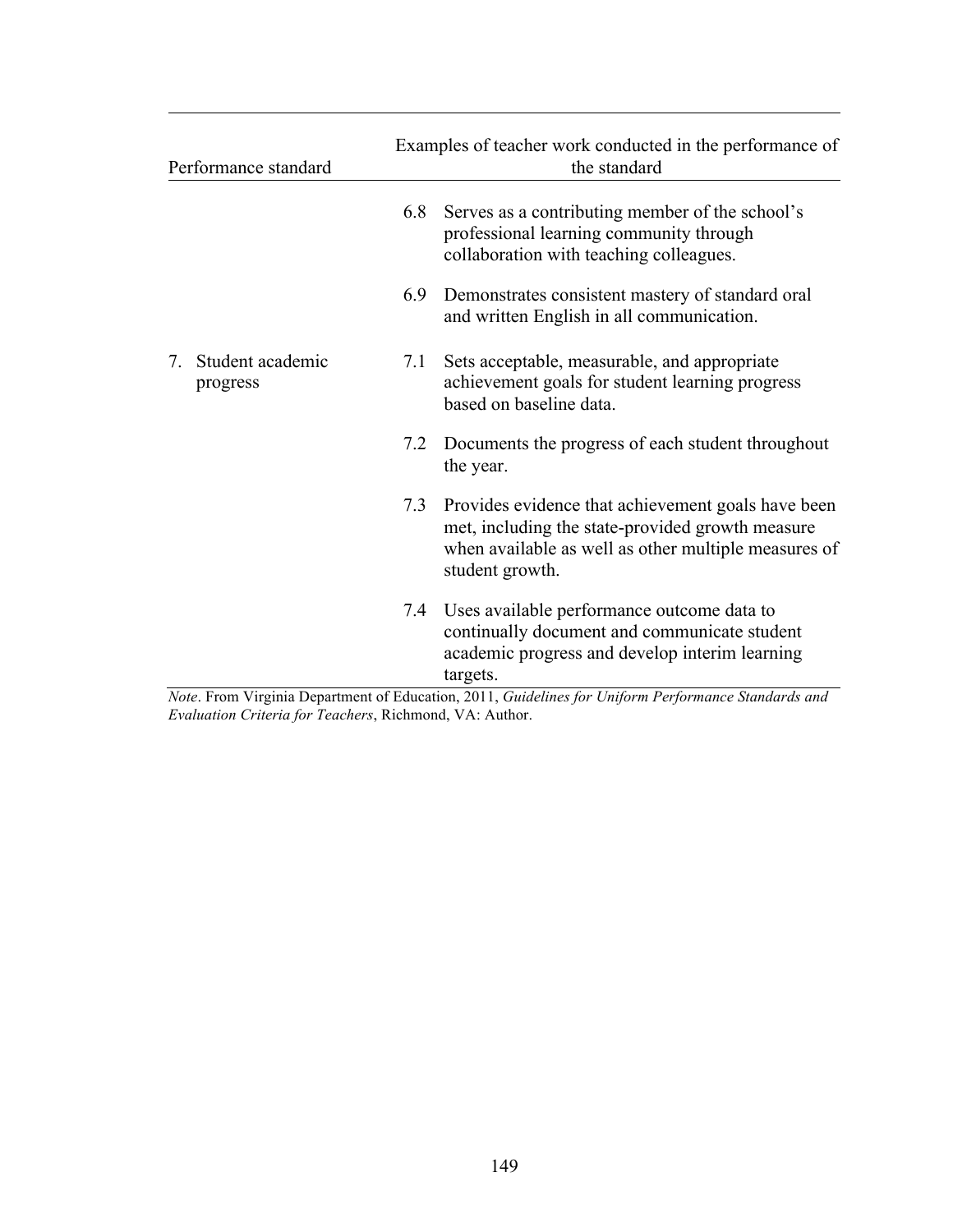#### **References**

- Aaronson, D., Barrow, L., & Sander, W. (2007). Teachers and student achievement in the Chicago public high schools. *Journal of Labor Economics*, *25*(1), 95–135.
- Adair, J. (1984). The Hawthorne effect: A reconsideration of the methodological artifact. *Journal of Applied Psychology*, *69*(2), 334–345.

American Recovery and Reinvestment Act of 2009. Pub. L. 111-5. (2009).

- Arneson, S. (2015). *Building trust in teacher evaluations*. Thousand Oaks, CA: Corwin.
- Bobbitt, J. (1912). The elimination of waste in education. *Elementary School Teacher, 12*(6), 259–271.

*Brown v. Board of Education*, 347U.S.483 (1954).

- Charalambous, C., Komitis, A., Papacharalambous, M., & Stefanou, A. (2014). Using generic and content specific teaching practices in teacher evaluation: An exploratory study of teachers' perceptions. *Journal of Teaching and Teacher Education*, *41*, 22–33.
- Chevalier, R. (2004). Evaluation: The link between learning and performance. *Performance Improvement*, *43*(4), 40–44.
- Code of Virginia, Va. Code Ann. §22.1–253.13:5 (2012a).
- Code of Virginia, Va. Code Ann. §22.1–295 (2012b).
- Creswell, J., Hanson, W., Plano, V., & Morales, A. (2007). Qualitative research designs: Selection and implementation. *The Counseling Psychologists*, *3*(2), 236–264.
- Creswell, J. (2009). *Research design: Qualitative, quantitative, and mixed methods approaches* (3rd ed.). Thousand Oaks, CA: Sage.
- Daley, D. L., & Orso, J. K. (1991). Integrating formative, summative, modes of evaluation. *National Association of Secondary Schools Principals*, *53*(6), 72–82.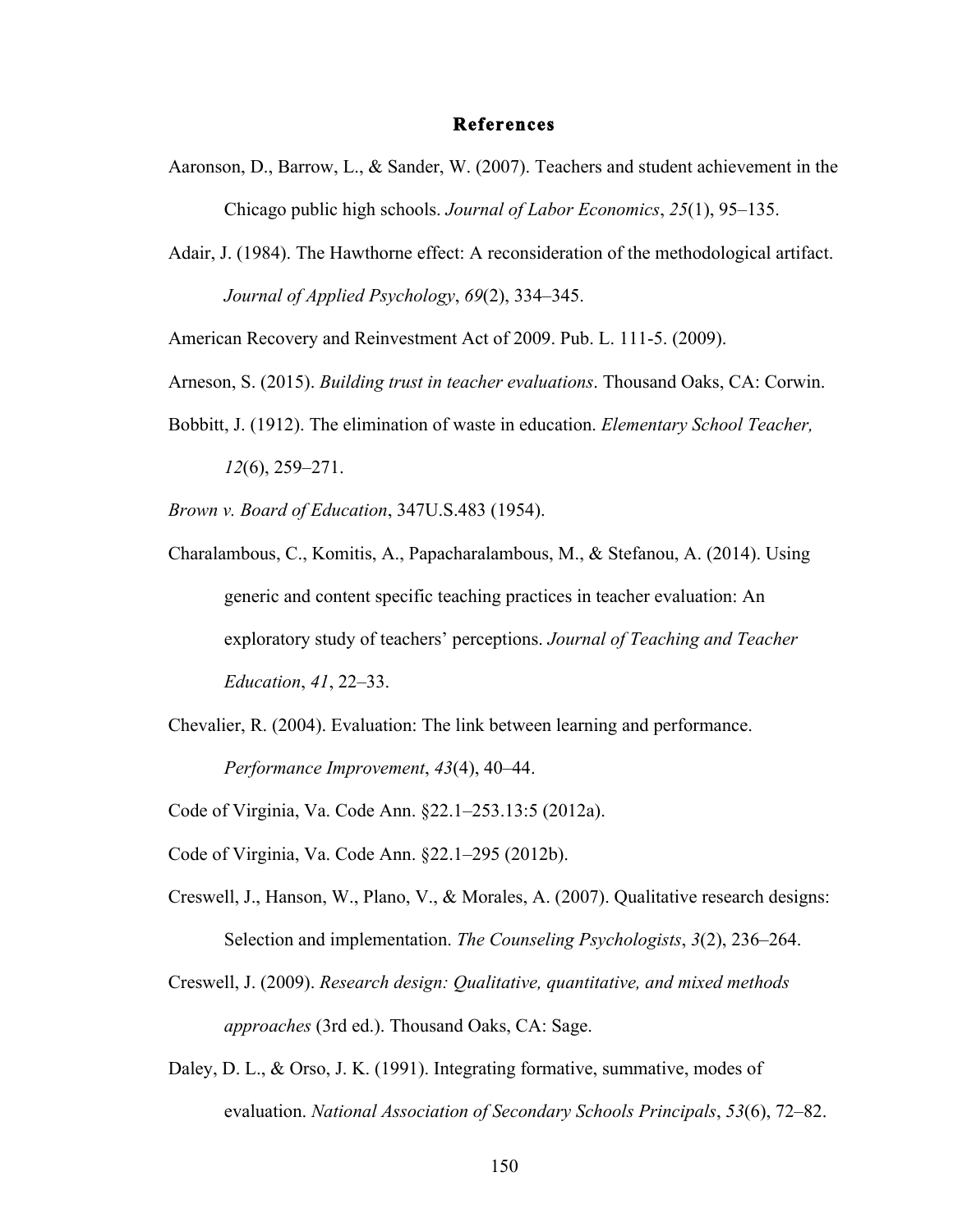- Danielson, C. (2001). New trends in teacher evaluation. *Educational Leadership*, *85*(5),  $12-15$ .
- Darling-Hammond, L., Amrein-Bearsley, A., Haetel, E., & Rothstein, J. (2012). Evaluating teacher evaluation. *Phi Delta Kappan*, *93*(6), 8-15.
- Doherty, K., & Jacobs, S. (2013). *Connect the dots: Using evaluations of teacher effectiveness to inform policy and practice*. National Council on Teacher Quality. Retrieved from www.nctq.org
- Driver, E. (1995) *Using semi-structured interviews in small scale research: A teacher's guide*. Glasgow, Scotland: The Scottish Council for Research in Education.
- Education Accountability and Quality Enhancement Act of 1999, Pub. L. No. §22.1- 305.1 (1999).

Elementary and Secondary Education Act of 1965. Pub. L.89-10. (1965).

Elementary and Secondary Education Act of 2002. Pub. L.107-110. (2002).

- Ellett, C., & Teddlie, C. (2003). Teacher evaluation, teacher effectiveness, and school effectiveness: perspectives from the USA. *Journal of Personnel Evaluation in Education*, *17*(1), 101–128.
- Everson, K., Feinauer, E., & Sudweeks, R. (2013). Rethinking teacher Evaluation: A conversation about statistical inferences and value-added models. *Harvard Educational Review*, *85*(2), 349–370.
- Fuchs, L.S., &Fuchs, D.(1986). Effects of systematic formative evaluation: A metaanalysis. *Exceptional Children*, 53(3), 199-208.
- Fuhrman, S. H., Goertz, M. E., & Weinbaum, E. H. (2007). Educational governance in the United States: Where are we? How did we get here? Why should we care? In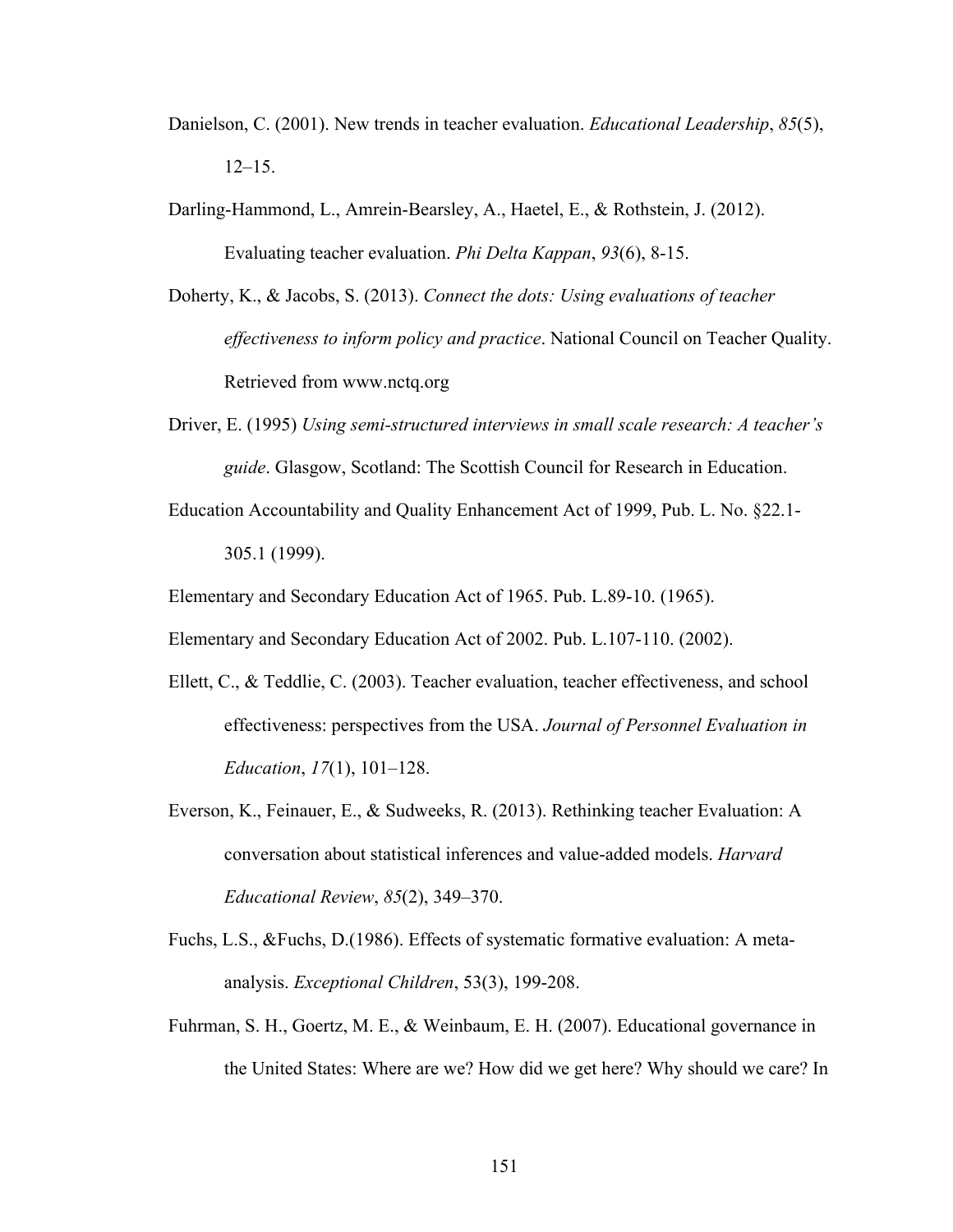S. H. Fuhrman, D. K. Cohen, & F. Mosher (Eds.), *The state of education policy research* (pp. 41–61). Mahwah, NJ: Lawrence Erlbaum.

- Gardner, D. P. (1983). *A nation at risk: The imperative for educational reform*. Washington, DC: The National Commission on Excellence in Education.
- Garrett, K. (2001). Value added: Do new teacher evaluation methods make the grade? *Education Digest*, *77*(2), 40–45.
- Grissom, J., Crotty, S., & Harrington, J. (2014). Estimating the effects of No Child Left Behind on teachers' work environments and job attitudes. *Educational Evaluation and Policy Analysis*, *20*(10), 1–20.
- Gullatt, D., & Ballard, L. (1998). Choosing the right process for teacher evaluation. *American Secondary Education*, *26*(3), 72–82.
- Hallinger, P., Heck, R., & Murphy, J. (2014). Teacher evaluation and school improvement: An analysis of the evidence. *Education Assessment Evaluation Accountability*, *26*(1), 5–28.
- Hattie, J. (2009). *Visible learning: A synthesis of over 800 meta-analyses relating to achievement*. New York, NY: Routledge.
- Howard, B., & McCloskey, W. (2001). Evaluating experienced teachers. *Educational Leadership*, *58*(5), 48–51.
- Joint Committee on Standards for Educational Evaluation. (1998). The Personnel Standards: How to Assess Systems for Evaluating Educators. Newbury Park, CA: Sage.
- Lavigne, A. (2014). Exploring the intended and unintended consequences of high-stakes teacher evaluation on schools, teachers, and students. *Teachers College Record*, *116*(1), 1–29.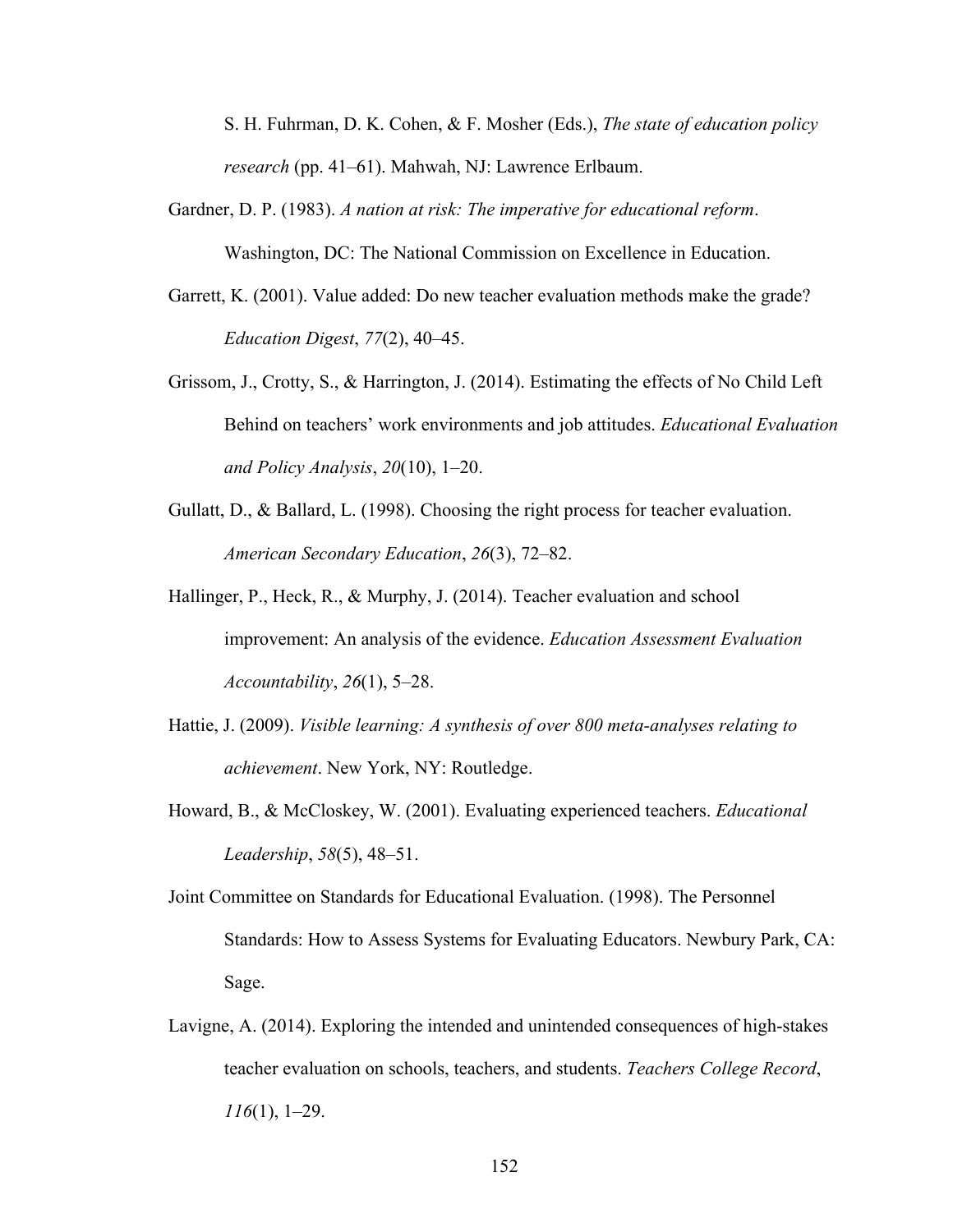- Looney, J. (2011). Developing high-quality teachers: Teacher evaluation for improvement. *European Journal of Education*, *46*(4), 440–454.
- Martineau, J. (2010). The validity of value-added models. *Phi Delta Kappan*, *91*(7), 64–67.
- Marzano, R. (2012). The two purposes of teacher evaluation. *Educational Leadership*, *70*(3), 15–19.
- McLean, R. A., & Sanders, W. L. (1984). *Objective component of teacher evaluation: A feasibility study* (Working Paper No.199). Knoxville, TN: University of Tennessee, College of Business Administration.
- Muijis, D. (2006). Measuring teacher effectiveness: Some methodological reflections. *Journal of Educational Research and Evaluation*, *12*(1), 53–74.
- National Education Association, Research Division. (1964). *Evaluation of classroom teachers*. (Research Report, 1964-R14). Washington, DC: Author.

National Defense Act of 1958. Pub. L. No.85-864. (1958).

No Child Left Behind Act of 2001. Pub. L. 107-110. (2001).

- Ovando, M. (2001). Teachers' perceptions of a learner-centered teacher evaluation system. *Journal of Personnel in Education*, *15*(3), 213–231.
- Papay, J. P. (2012). Refocusing the debate: Assessing the purposes and tools of teacher evaluation. *Harvard Educational Review*, *82*(1), 123–141.
- Peterson, K. D., & Peterson, C. A. (2006). *Effective teacher evaluation: A guide for principals*. Thousand Oaks, CA: Corwin.
- Preskill, H., & Catsambas, T. T. (2006). *Reframing evaluation through appreciative inquiry*. Thousand Oaks, CA: Sage.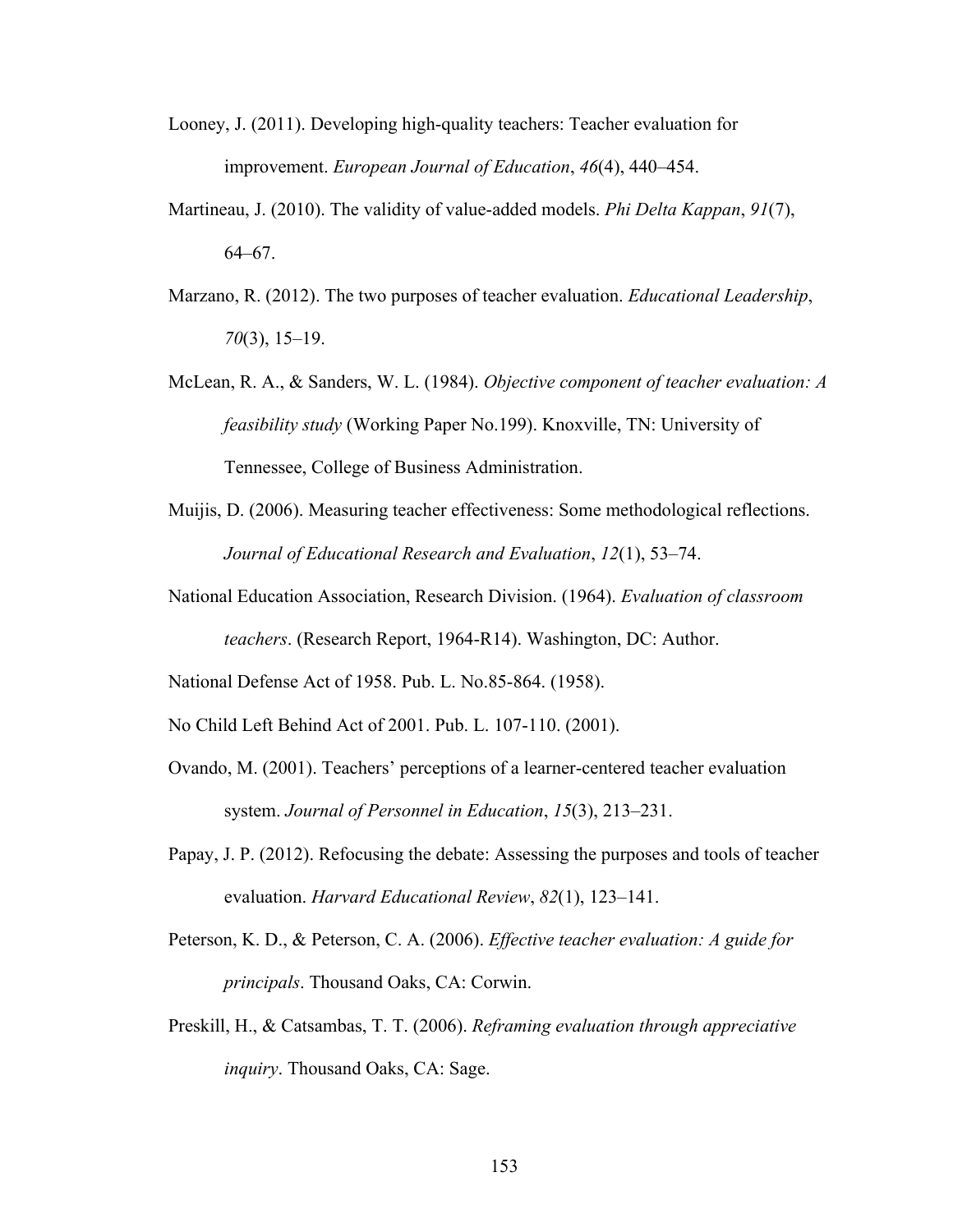- Porter, A., Polikoff, M., Zeidner, T., & Smithson, J. (2008). The quality of content analyses of state student achievement tests and content standards. *Educational Measurement: Issues and Practices*, *27*(4), 2–14.
- Porter-Magee, K. (2004). Teacher quality, controversy, and NCLB. *The Clearinghouse*, *78*(1), 26–29.
- Roethlisberger, F. J., & Dickson, W. J. (1939). *Management and the worker.* Cambridge, MA: Harvard University Press.
- Saldana, J. (2011). *Fundamentals of qualitative research*. Cary, NC: Oxford University Press.
- Sanders, W., & Horn, S. (1998). Research findings from the Tennessee Value-Added Assessment System (TVASS) database: Implications for educational evaluation and research. *Journal of Personnel Evaluation in Education, 12*(3), 247–256.
- Sanders, W. L. (2000). Value-added assessment from student achievement data: Opportunities and opportunities and hurdles. *Journal of Personnel Evaluation in Education*, *14*(4), 329–339.
- Sclafani, S. (2003). No child left behind. *Issues in Science and Technology*, *19*(2), 43–47.
- Shinkfield, A., & Stufflebeam, D. (1995). *Teacher evaluation: Guide to effective practice*. Boston, MA: Kluwer Academic.
- Sinnema, C., & Robinson. (2007). The leadership of teaching and learning: Implications for teacher evaluation. *Leadership and Policies in Schools*, *6*(4), 319–343.
- Stemnock, S. (1969). *Evaluating teacher performance*. (Educational Research Service Circular No. 3).Washington, DC: National Education Association.
- Stronge, J. (2006). *Evaluating teaching: A guide to current thinking and best practice*. Thousand Oaks, CA: Corwin.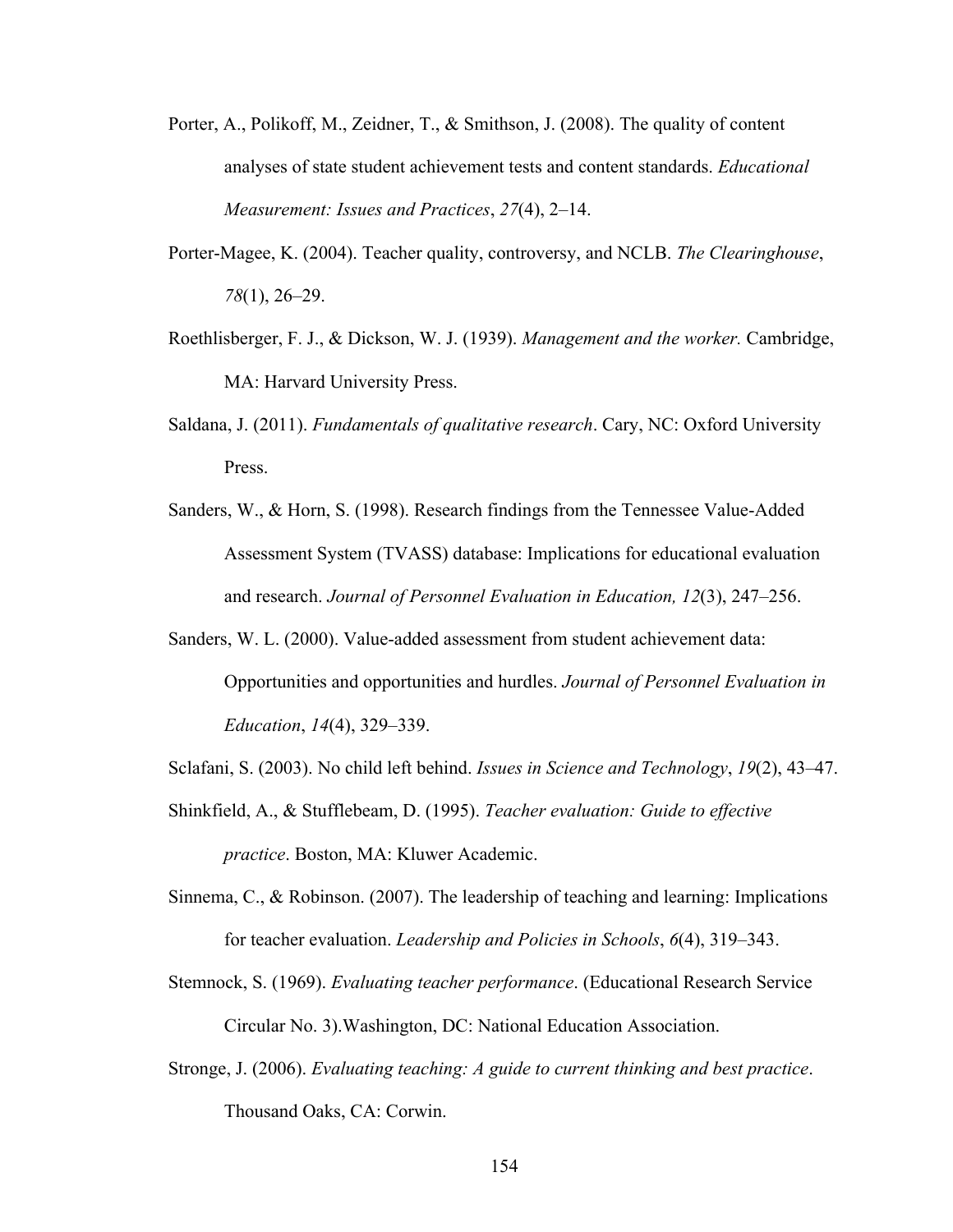- Strunk, K., Weinstein, T., Makkonen, R., & Furedi, D. (2012). Lessons learned. *Phi Delta Kappan*, *94*(3), 47–51.
- Superfine, B., Gottlieb, J., Smylie, M. (2012). The expanding role in teacher workforce policy. *Educational Policy*, *26*(1), 58–78.
- The Teaching Commission. (2004). *Teaching at risk: A call to action.* New York, NY: The CUNY Graduate Center.
- Tuytens, M., & Devos, G. (2014). The problematic implementation of teacher evaluation policy: School failure or governmental pitfall*? Educational Management Administration and Leadership*, *42*(4S), 155–174.
- U.S. Census Bureau. (2012a). *Median household income*. Retrieved from http://www.census.gov/data/ 2012.
- U.S. Census Bureau. (2012b). *State and county quick facts: Portsmouth, VA*. Retrieved from http://quickfacts.census.gov
- U.S. Department of Education. (2009). *Reauthorization of ESEA*. Washington, DC: Author.
- U.S. Department of Education. (2010). *Race to the top program guidance and frequently asked questions.* Washington, DC: Author.
- van den Berg, R., Vandenberghe, R., & Sleegers, P. (1999). Management of innovations from cultural–individual perspective. *School Effectiveness and School Improvement*, *10*, 321–335.
- Virginia Board of Education. (2012). *Historical overview of the Standards of Learning program, Appendix A*. Retrieved from www.doe.virginia.gov/boe./2013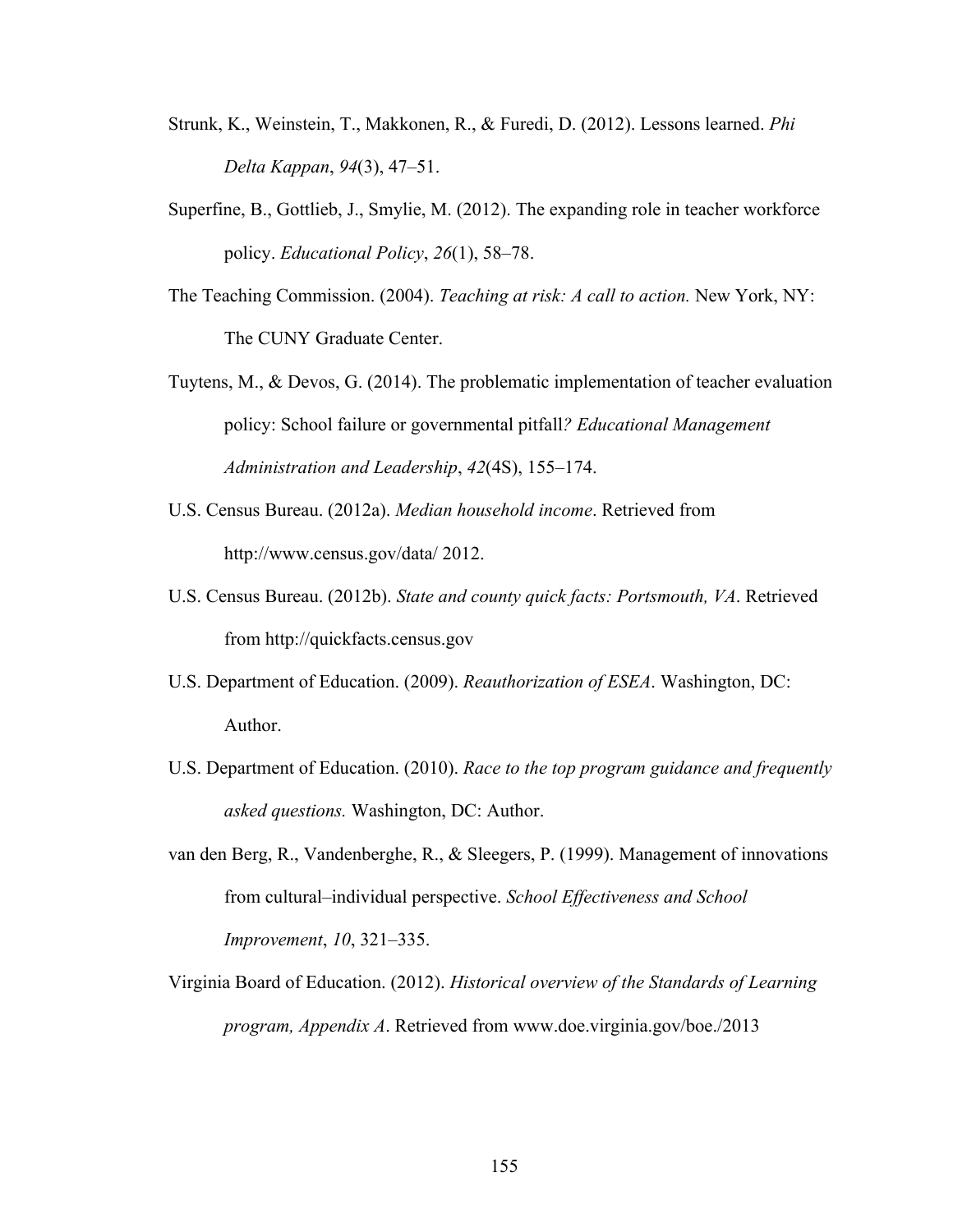- Virginia Department of Education. (2000). *Guidelines for uniform performance standards and evaluation criteria for teachers, administrators, and superintendents*. Retrieved from http//:www.doe.virginia.gov
- Virginia Department of Education. (2010). *Performance and Evaluation*. Retrieved from http://doe.virginia.gov/teaching/ performance evaluation/

Virginia Department of Education. (2011). *Guidelines for uniform performance standards and evaluation criteria for teachers*. Retrieved from http//:www.doe.virginia.gov

- Virginia Department of Education. (2012). *NCLB waiver approved by U.S. Department of Education.* [Press Release]. Retrieved from http:doe.virginia.gov
- Webster, W.J., & Mendro, R.L. (1997). The Dallas value added accountability system. In J.Millman (Ed.), Grading teachers, grading schools; Is student achievement a valid evaluation measure?, pp81-99. Thousand Oaks, CA: Corwin.
- Yin, R. K. (2003). *Case study research: Design and methods* (3rd ed.). Thousand Oaks, CA: Sage.

Zatynski, M. (2012). Revamping teacher evaluation. *Principal*, *91*(5), 22–26.